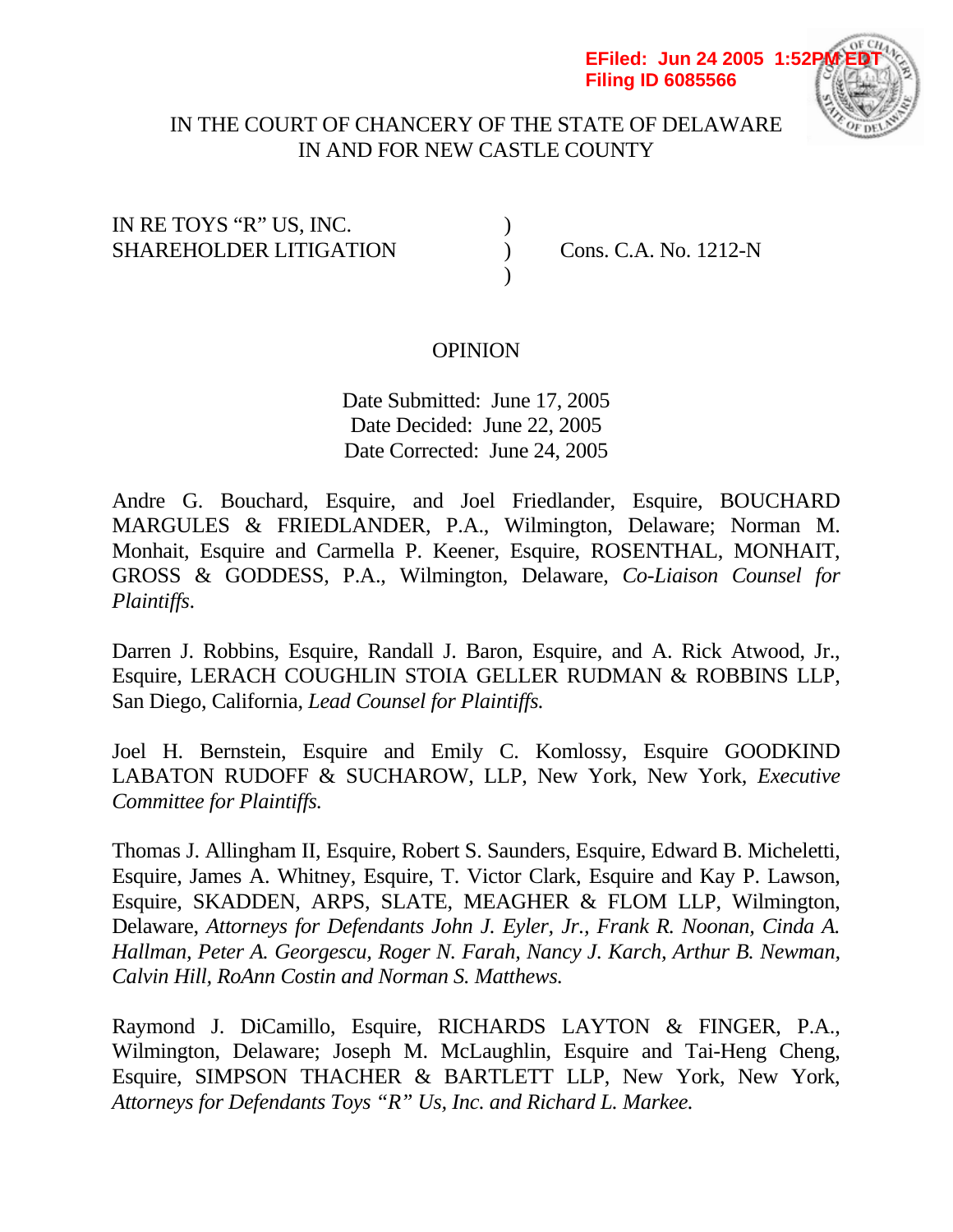Martin P. Tully, Esquire, Jon E. Abramczyk, Esquire, Susan W. Waesco, Esquire, and Jerry C. Harris, Esquire, MORRIS, NICHOLS, ARSHT & TUNNELL, Wilmington, Delaware; KIRKLAND & ELLIS LLP, New York, New York; LATHAM & WATKINS LLP, Menlo Park, California; SULLIVAN & CROMWELL LLP, New York, New York, *Attorneys for Defendants Global Toys Acquisition, LLC and Global Toys Acquisition Merger Sub, Inc.* 

**STRINE, Vice Chancellor**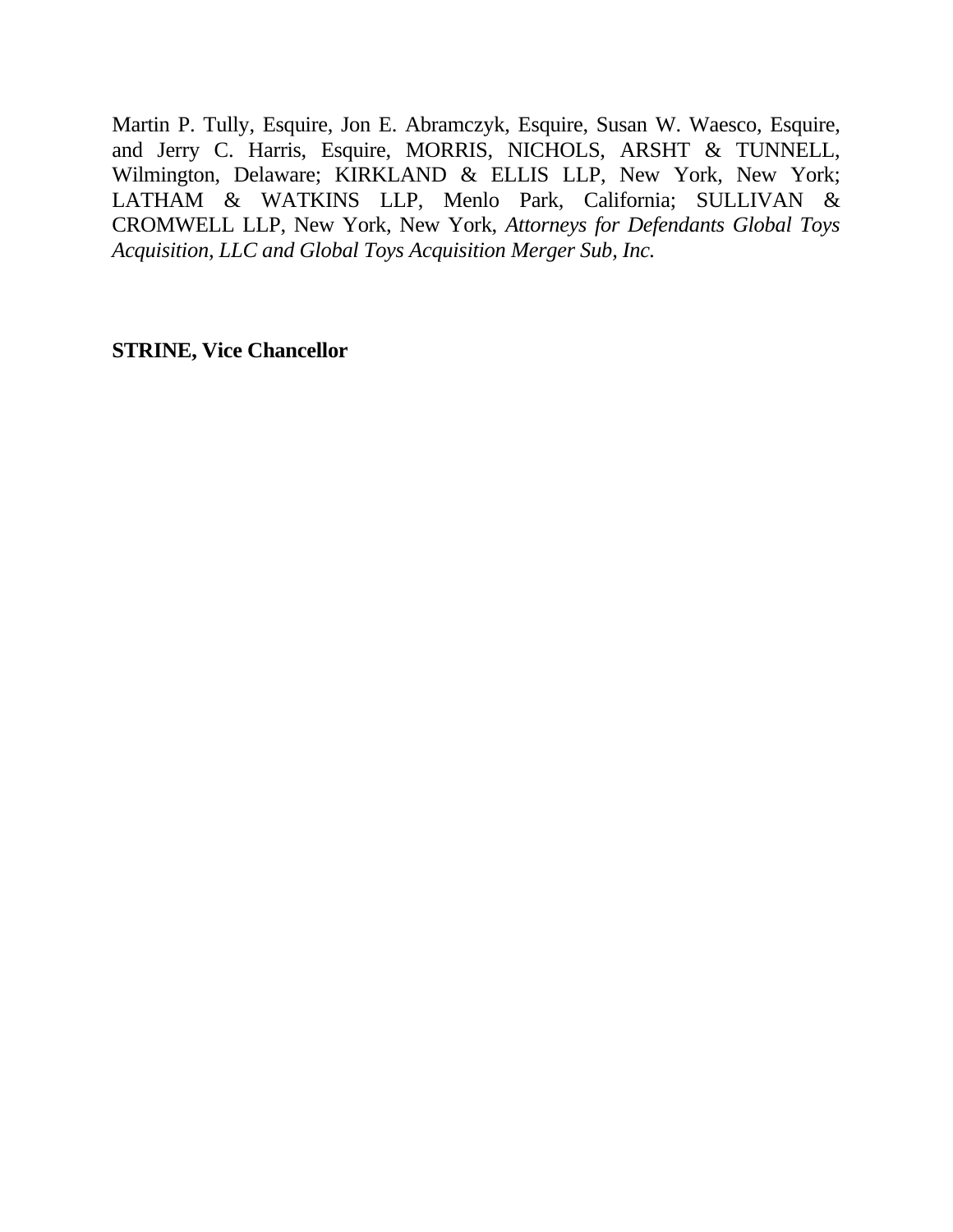#### I. Introduction

This opinion addresses a motion to enjoin a vote of the stockholders of Toys "R" Us, Inc. (the "Company") tomorrow to consider approving a merger with an acquisition vehicle formed by a group led by Kohlberg Kravis Roberts & Co. ("the KKR Group"). If the merger is approved, the Toys "R" Us stockholders will receive \$26.75 per share for their shares. The proposed merger resulted from a lengthy, publicly-announced search for strategic alternatives that began in January 2004, when the Company's shares were trading for only \$12.00 per share. The \$26.75 per share merger consideration constitutes a 123% premium over that price.

During the strategic process, the Toys "R" Us board of directors, nine of whose ten members are independent, had frequent meetings to explore the Company's strategic options. The board, with the support of its one inside member, the company's CEO, reviewed those options with an open mind, and with the advice of expert advisors.

Eventually, the board settled on the sale of the Company's most valuable asset, its toy retailing business, and the retention of the Company's baby products retailing business, as its preferred option. It did so after considering a wide array of options, including a sale of the whole Company.

The Company sought bids from a large number of the most logical buyers for the toy business, and it eventually elicited attractive expressions of interest from four competing bidders who emerged from the market canvass. When due diligence was completed, the board put the bidders through two rounds of supposedly "final bids" for the toys business. In the midst of this process, one of the bidders expressed a serious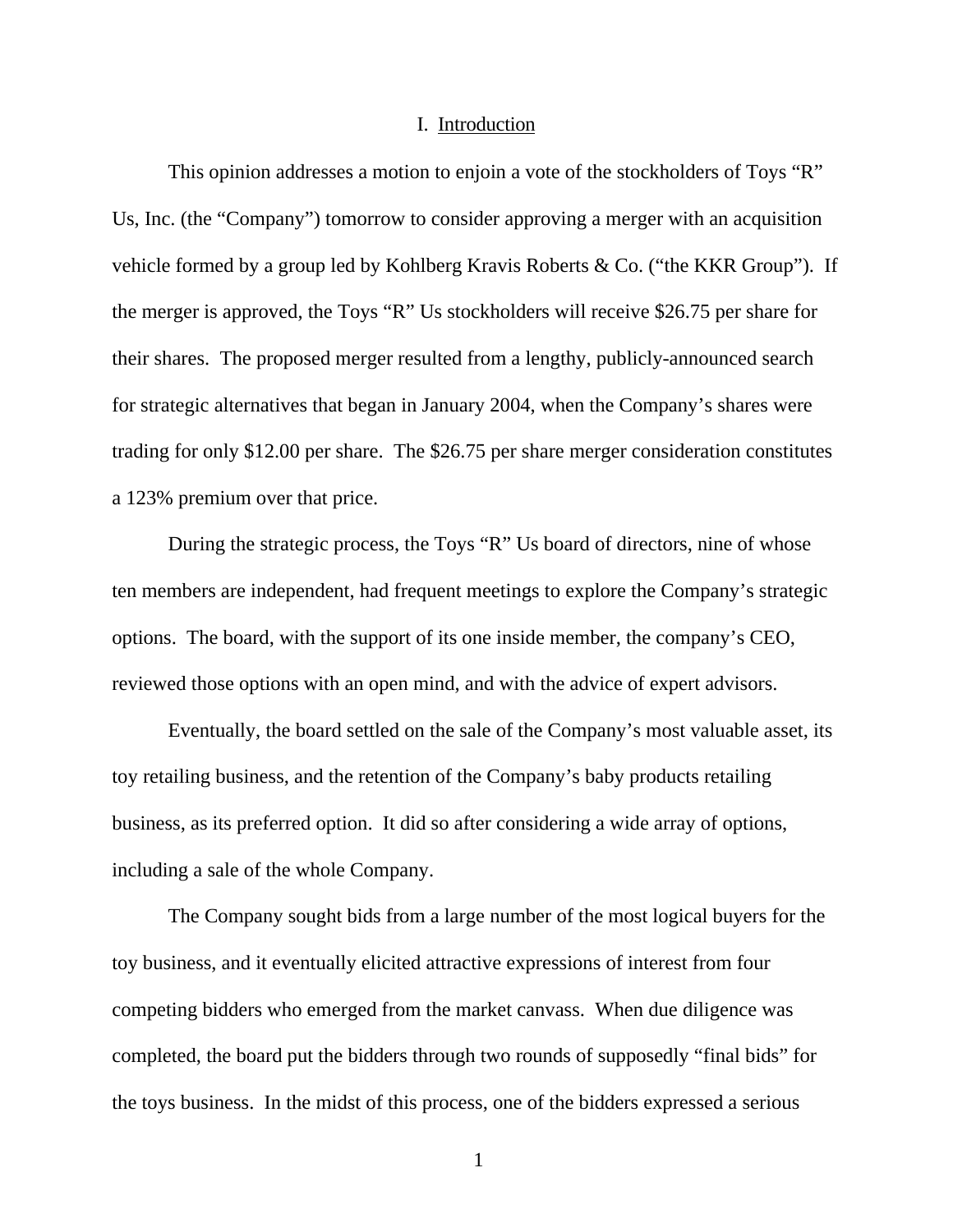interest in buying the whole company for a price of \$23.25 per share, and then \$24.00. The board decided to stick by its original option until that bidder made an offer to pay \$25.25 per share and signaled it might bid even a dollar more.

When that happened, the board was presented with a bid that was attractive compared with its chosen strategy in light of the valuation evidence that its financial advisors had presented, and in light of the failure of any strategic or financial buyer to make any serious expression of interest in buying the whole Company — even a nonbinding one conditioned on full due diligence or a friendly merger — despite the board's openly expressed examination of its strategic alternatives. Recognizing that the attractive bids it had received for the toys business could be lost if it extended the process much longer, the "Executive Committee" of the board, acting in conformity with direction given to it by the whole board, approved the solicitation of bids for the entire Company from the final bidders for the toys business, after a short period of due diligence.

When those whole Company bids came in, the winning bid of \$26.75 per share from the KKR Group topped the next most favorable bid by \$1.50 per share. The bidder that offered \$25.25 per share did not increase its bid. After a thorough examination of its alternatives and a final reexamination of the value of the Company, the board decided that the best way to maximize stockholder value was to accept the \$26.75 bid. That was a reasonable decision given the wealth of evidence that the board possessed regarding the Company's value and the improbability of another bidder emerging.

In its proposed merger agreement containing the \$26.75 offer, the KKR Group asked for a termination fee of 4% of the implied equity value of the transaction to be paid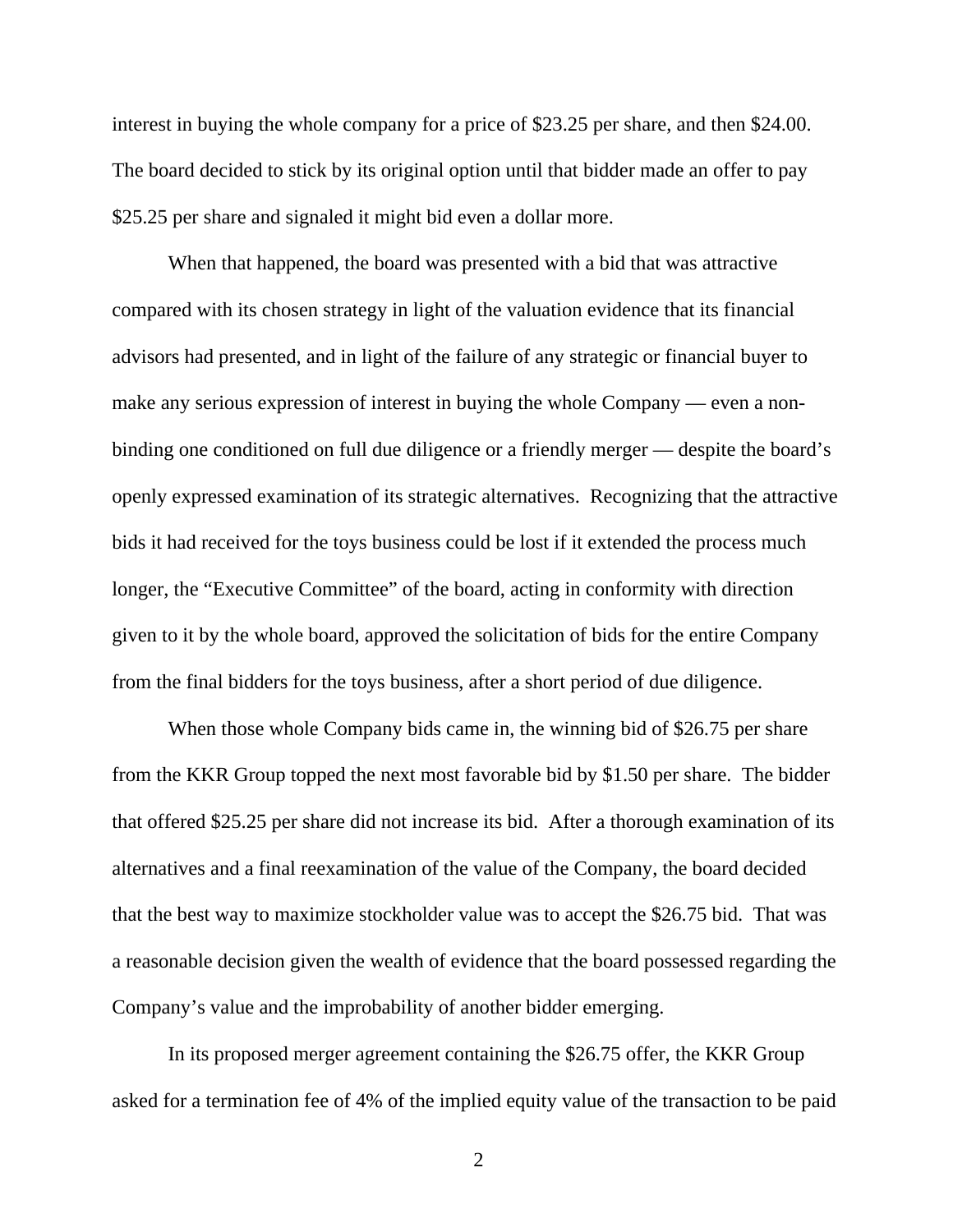if the Company terminated to accept another deal, as opposed to the 3% offered by the company in its proposed draft. Knowing that the only other bid for the company was \$1.50 per share or \$350 million less, the Company's negotiators nonetheless bargained the termination fee down to 3.75% the next day, and bargained down the amount of expenses the KKR Group sought in the event of a naked no vote.

In their motion, the plaintiffs fault the Toys "R" Us board, arguing that it failed to fulfill its duty to act reasonably in pursuit of the highest attainable value for the Company's stockholders. They complain that the board's decision to conduct a brief auction for the full Company from the final bidders for the toys business was unreasonable, and that the board should have taken the time to conduct a new, full-blown search for buyers. Relatedly, they complain that the board unreasonably locked up the \$26.75 bid by agreeing to draconian deal termination measures that preclude any topping bid.

In this opinion, I reject those arguments. A hard look at the board's decisions reveals that it made reasonable choices in confronting the real world circumstances it faced. That the board was supple in reacting to new circumstances and adroit in responding to a new development that promised, in its view, greater value to the stockholders is not evidence of infidelity or imprudence; it is consistent with the sort of difficult business decisions that corporate fiduciaries are required to make all the time. Having taken so much time to educate itself and having signaled publicly at the outset an openness to strategic alternatives, the Toys "R" Us board was well-positioned to make a reasoned decision to accept the \$26.75 per share offer.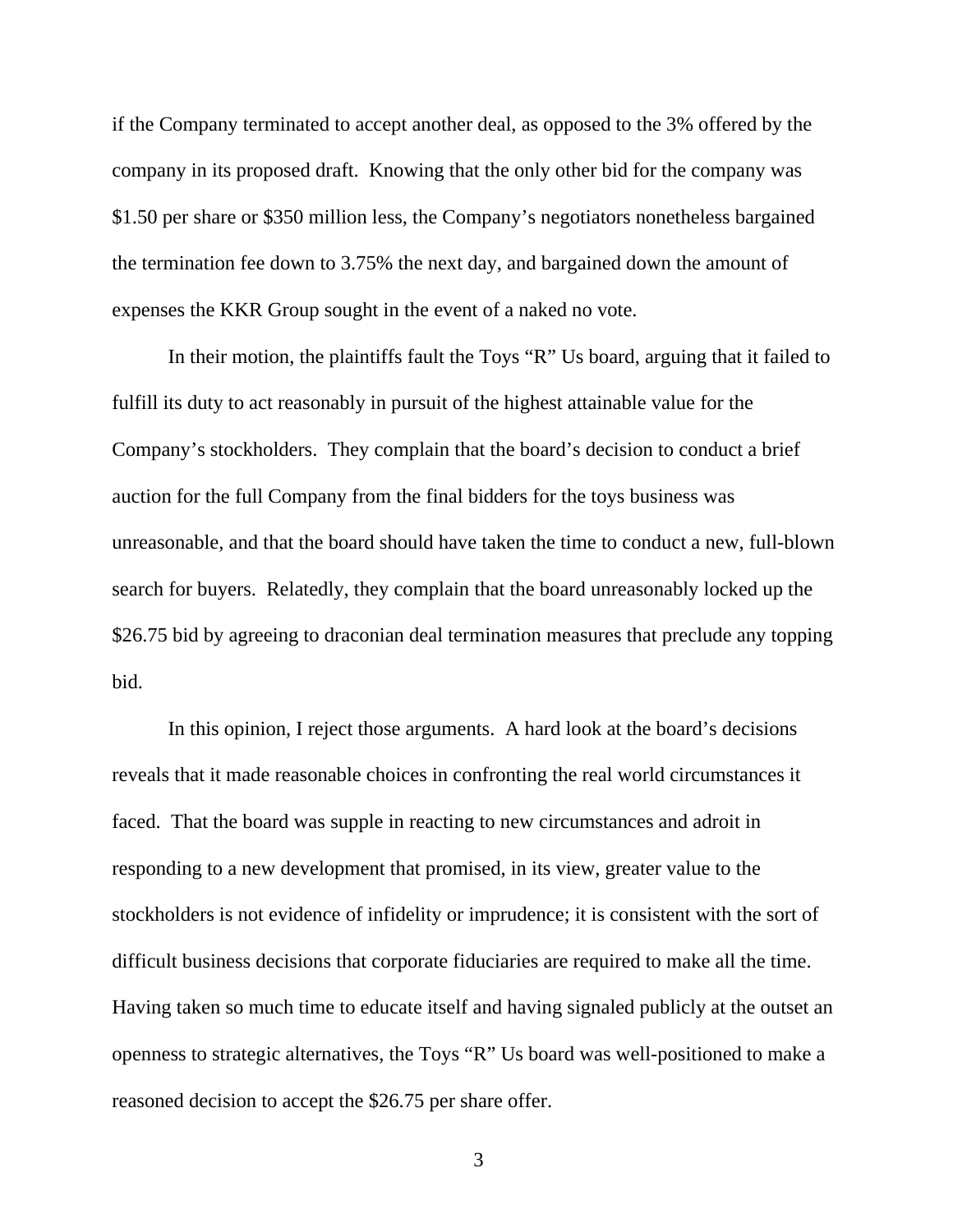Likewise, the choice of the board's negotiators not to press too strongly for a reduction of the KKR Group's desired 4% termination fee all the way to 3% was reasonable, given that the KKR Group had topped the next best bid by such a big margin. To refuse to risk a reduction in the top bid, when the next best alternative was so much lower, can hardly be said to be unreasonable, especially when the board's negotiators did negotiate to reduce the termination fee from 4% to 3.75%. Furthermore, the size of the termination fee and the presence of matching rights in the merger agreement do not act as a serious barrier to any bidder willing to pay materially more than \$26.75 per share.

For these and other reasons that I discuss below, the plaintiffs' motion for a preliminary injunction is denied.

# II. Factual Background<sup>1</sup>

### A. The Plaintiffs

 The plaintiffs in this action, Iron Workers of Western Pennsylvania Pension and Profit Plans and Jolly Roger Fund LP, are shareholders of defendant Toys "R" Us, Inc.<sup>2</sup> They filed their initial complaints in late March, 2005. Rather than immediately press for expedition on their core *Revlon*<sup>3</sup> claims, the plaintiffs delayed until May 20, 2005 to do that, thereby unduly compressing the time available for discovery and consideration of their motion to enjoin the merger vote scheduled for June 22, 2005. Given that the

 $\overline{a}$ 

<sup>2</sup> The Iron Workers allegedly owned 7,990 shares of Toys "R" Us stock as of April 30, 2005, and Jolly Roger allegedly owned 369,700 shares. The plaintiffs claim that the Jolly Roger Fund is managed by a hedge fund, Pirate Capital LLC, which also manages a second fund, the Jolly Roger Offshore Fund, Ltd., which holds 1,336,300 additional shares of Toys "R" Us common stock. Jolly Roger Offshore Fund, however, is not a party in this case.

 $<sup>1</sup>$  These are the facts as I find them for purposes of this preliminary injunction motion.</sup>

<sup>3</sup> *Revlon, Inc. v. MacAndrews & Forbes Holdings, Inc.,* 506 A.2d 173 (Del 1986).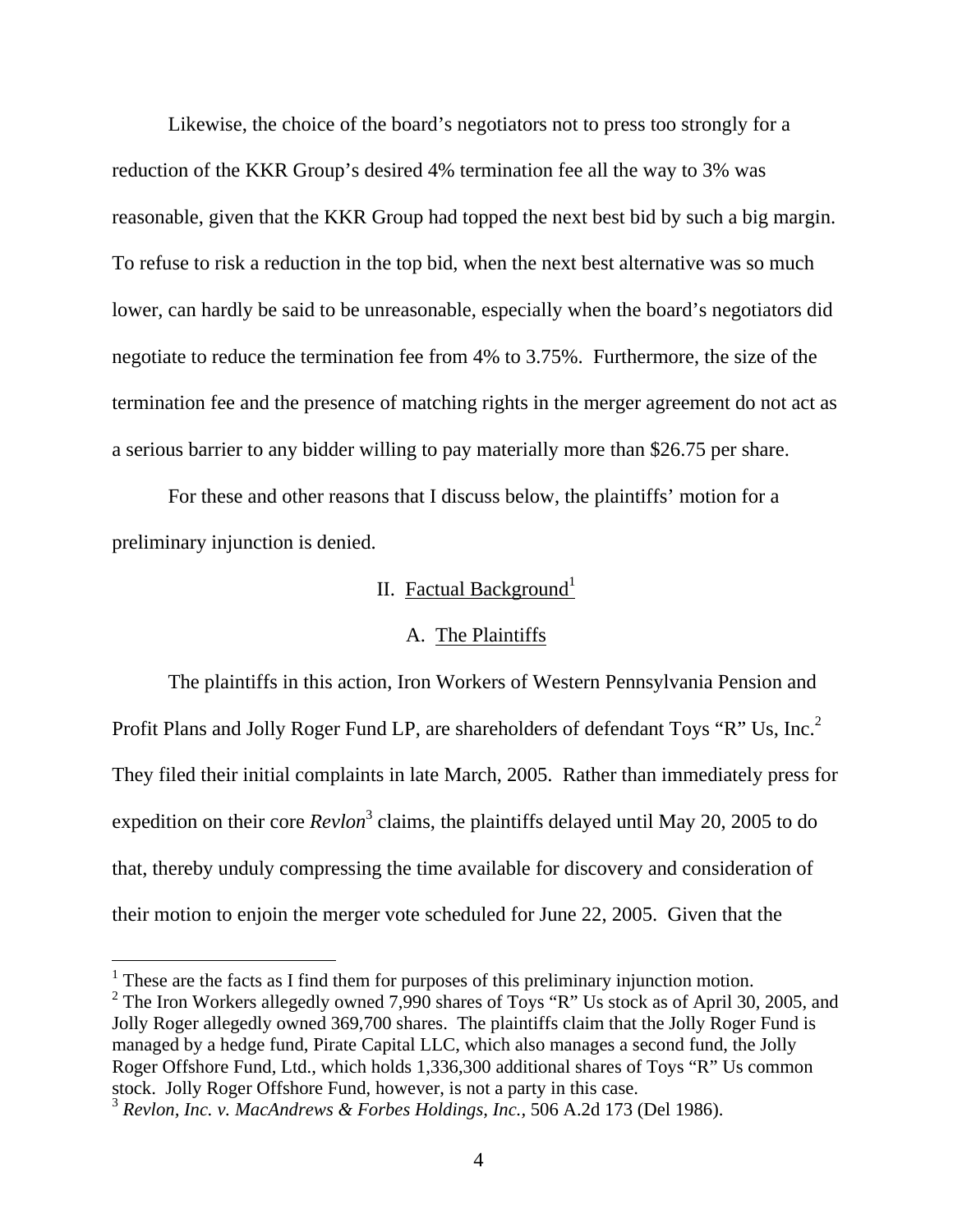plaintiffs' central claims were based on *Revlon*, rather than on any failures in disclosure, their explanation that the proxy statement for the merger vote was not final until May rings hollow.

 The plaintiffs have not, as is sometimes the case in suits like this, offered a competing bid for the company that has been forestalled by a recalcitrant board of directors. Rather, they say they are simply shareholders, supposedly intent upon receiving top-dollar value for their shares. I say "supposedly" because despite their stated belief in the inadequacy of the merger consideration at issue — \$26.75 per share — the plaintiffs both sold substantial blocks of their Toys "R" Us shares in the market after the merger announcement, for prices below the per share price offered in the proposed merger. The Iron Workers sold 5,210 shares, or 39% of their holdings at an average price of \$25.80; Jolly Roger sold 103,800 shares, or 22% of its holdings at an average price of \$26.01.

### B. The Company And Its Businesses

Toys "R" Us is a specialty retailer with nearly 1500 stores worldwide. As of all relevant times, the Company had three divisions:

Global Toys — This division operates the Company's famous toy stores both domestically and internationally, with the exception of Japan. By far the largest of the divisions, Global Toys accounted for more than \$9 billion of the Company's \$11 billion in total annual sales, and operates the bulk of the Company's stores. Entering 2004, the problem for Global Toys, particularly in the U.S. market, was its declining profitability, in the face of intense price competition from Wal-Mart, Target and other more diversified "big box" retailers.

Babies  $"R"$  Us — This is the second largest division in the Company. Babies "R" Us operates over 200 specialty retail stores that sell a full range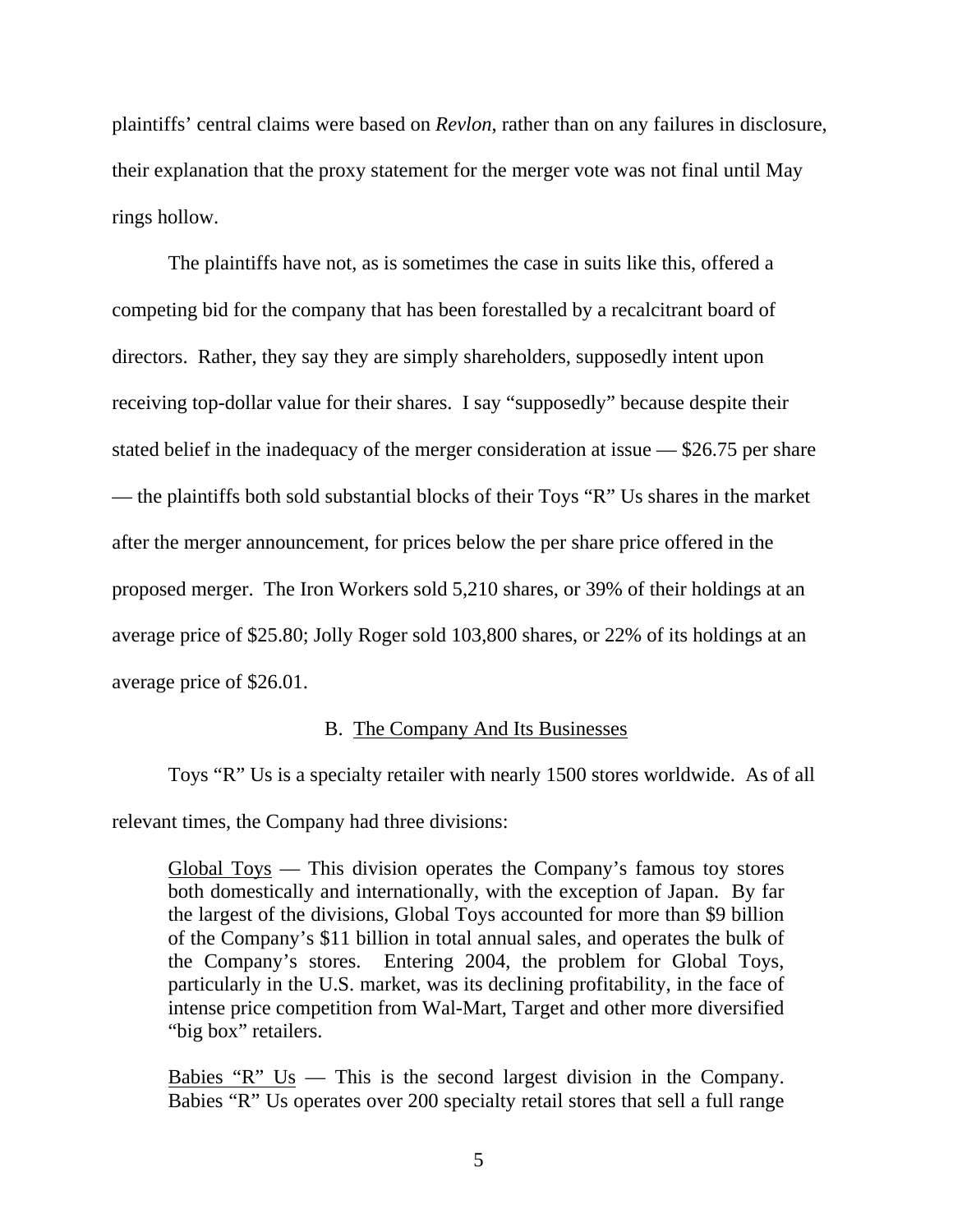of products for expectant mothers and babies. The division has experienced impressive growth in recent years and has higher profit margins than Global Toys. By one measure, Babies "R" Us contributed approximately half of the Company's operating earnings in 2004.

Toys Japan — This division operates a chain of toy stores in Japan under the Toys "R" Us brand name. The Company only owns 48% of this chain. The parties in this case generally agree that Toys Japan comprises only around \$1.00 per share of the Company's overall value.

The operating relationship among the divisions is important to understand. As might be expected, the Company had tried to capitalize on economies of scale by using common distribution networks, information systems, and other back-bone services to operate the three divisions. Therefore, although the Company reported the divisions' results separately, they did not in fact function with operational autonomy.

One critical implication of that reality for present purposes is its effect on the value of Babies "R" Us. The Company's public filings likely understate the extent to which Babies "R" Us has been subsidized by Global Toys. That subsidy consists of overhead that Babies "R" Us uses but that is actually charged to the Global Toys division, a practice that results in an inflation of the Babies "R" Us division's profits to the corresponding detriment of the profits of Global Toys. In this same vein, it is notable that in 2004 Babies "R" Us contributed only \$245 million to the Company's total of \$787 million in EBITDA. For these reasons, the Company's management and board do not consider Babies "R" Us to be equally as valuable, either in terms of assets, revenues, or profits, as Global Toys.

Another important implication of the operational entanglement of the various divisions is its effect on the practicability of selling them as separate units. Babies "R"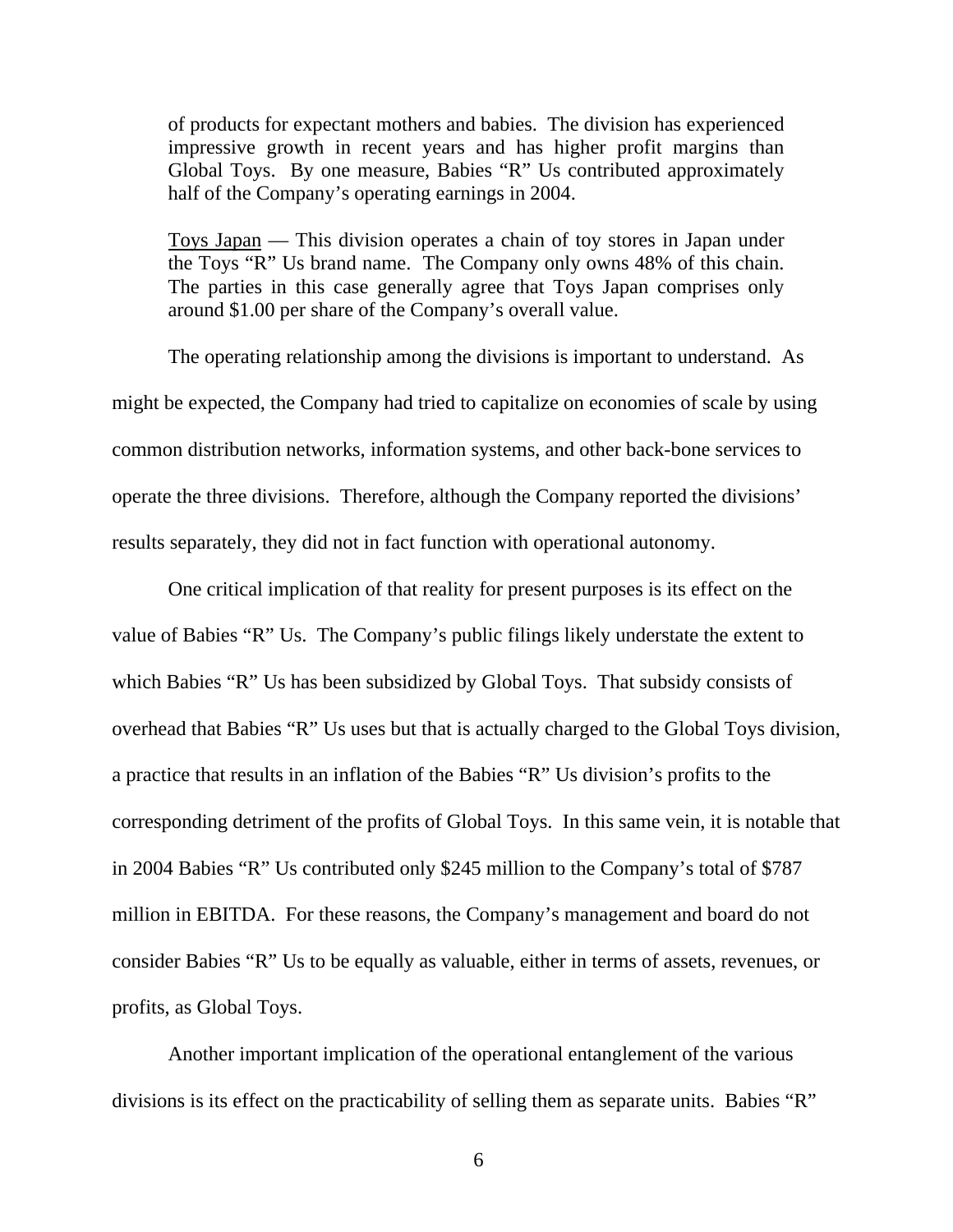Us was not positioned to operate independently immediately upon a sale. Any buyer would be dependent for some substantial period on transitional services to be provided by the Company. And, of course, once Babies "R" Us acquired the functional capacity to conduct all of its required operations autonomously, its ongoing costs of operation would increase materially, perhaps by more than \$100 million annually.

#### C. The Management And Board Of The Company

The Company's board of directors consisted of ten members. The plaintiffs concede that nine of those members are independent, non-management directors. The one inside director was the Company's Chairman and Chief Executive Officer, defendant John H. Eyler, Jr. Eyler had joined Toys "R" Us as CEO in 2000. That position was just the most recent in a succession of high-level executive positions Eyler had held within the retail industry. Eyler had served as CEO of toy retailer FAO Schwarz for the eight years preceding his joining Toys "R" Us.

For present purposes, one committee of the board bears particular mention. The Executive Committee of the board is comprised of four members. Eyler chairs the Committee, which is also comprised of the chairmen of the board's other committees. The other members are Arthur Newman, Roger Farah, and Norman Matthews. Notably, Matthews and Farah each have considerable experience in retail. Matthews has been involved in retail for nearly 30 years, serving on the boards of Federated and Hills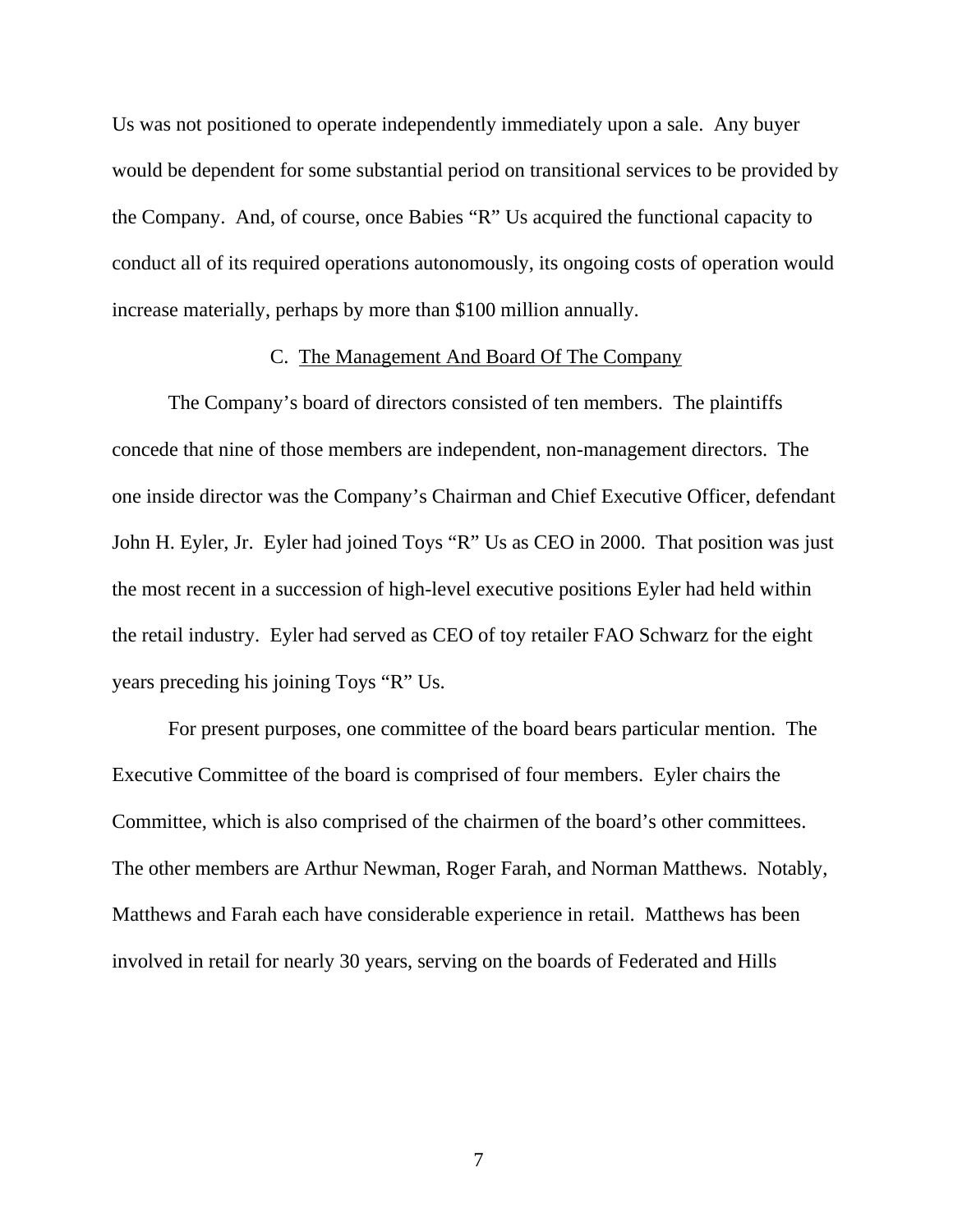Department Stores. Farah is CEO and director of Polo Ralph Lauren, and before that served in a top position at Federated.<sup>4</sup>

### D. The Board Seeks A Cure For The Post-Holiday Financial Blues

The present *Revlon* case has counterintuitive origins. Several of our most prominent *Revlon* cases arose as consequences of CEO-driven decisions to embark on and stubbornly adhere to a specific business strategy, even when higher-value alternatives presented themselves. Neither the secondary role played by the independent directors nor the lack of suppleness displayed in those cases is present in the current scenario. And that was true from the get-go.

By the end of 2003, Toys "R" Us faced daunting challenges. As adverted to, its domestic toy stores faced withering price competition from discount merchandisers like the powerhouse from Bentonville. Not only that, the preferences of children were changing. As the electronics industry has churned out a variety of products making televisions and computers even more dangerously addictive usurpers of time and brain cells, children of increasingly younger ages have eschewed traditional toys, the enjoyment of which require blends of physical exertion and imagination, in favor of the chair-bound pleasures that can be delivered by a Gameboy.

These challenges were reflected in disappointing sales during the Company's crucial Christmas holiday season in 2003. Domestic toy sales declined nearly 5% over the prior year's holiday period, and were flat internationally. The Company's stock price

 $4$  Most of the other board members also have for-profit business experience that would, it is reasonable to assume, enable them to deliberate together to fashion reasonable judgments about business issues facing Toys "R" Us.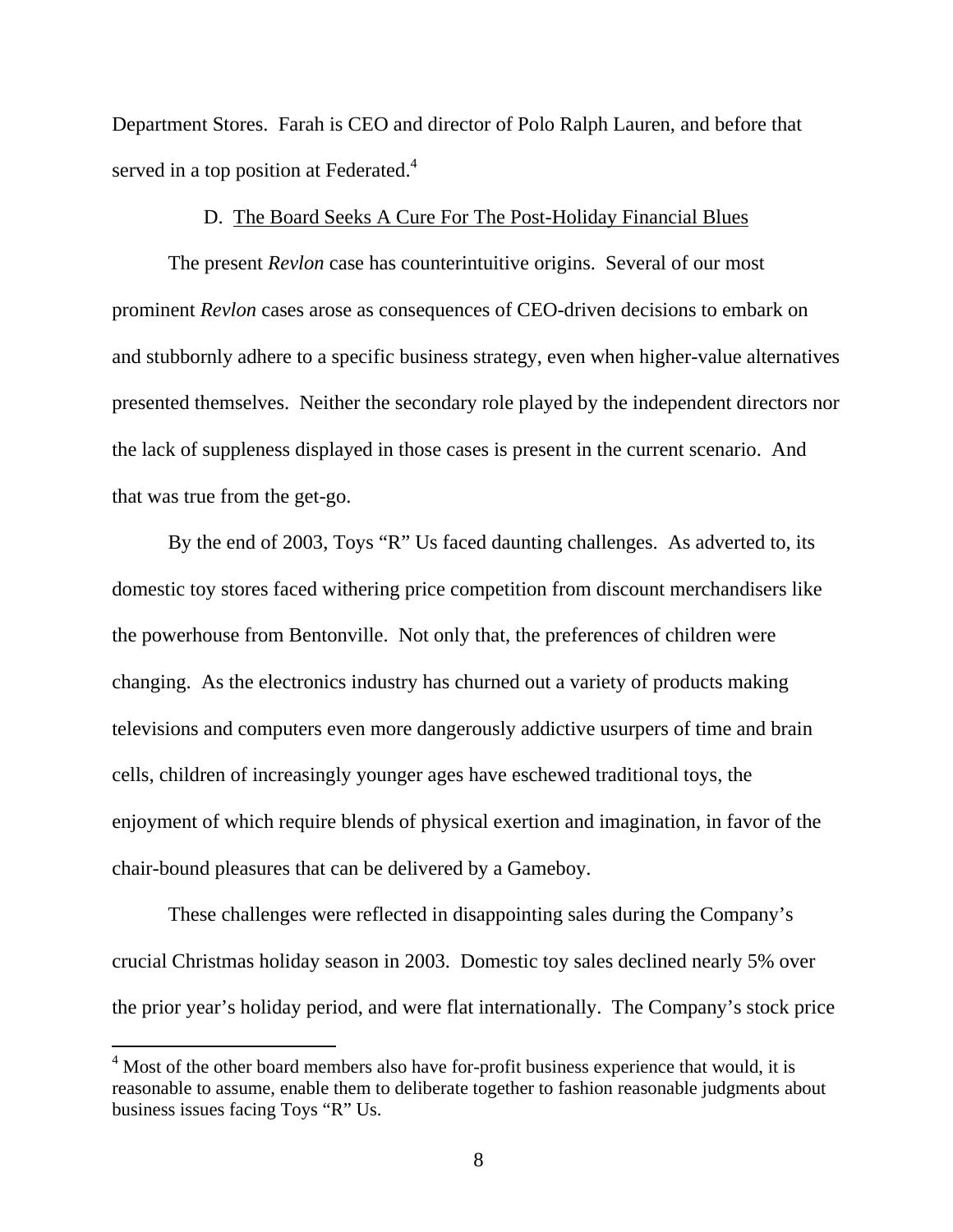was affected by the market's understanding of the Company's difficult competitive position. For much of December, Toys "R" Us shares traded below \$11 apiece.

When the new year began, the Company began to consider ways to pull out of these doldrums and deliver more value to its stockholders. In a call with analysts to announce the disappointing holiday sales results, Eyler confirmed that the Company was likely to embark on a serious examination of strategic options to improve the Company's ability to use its valuable assets to deliver returns to its investors. The day he did that, January 8, 2004, Toys "R" Us shares closed at \$12.00 per share.

At a meeting on February 11, the board made several decisions to facilitate a thorough strategic review. The board retained an investment banking team from the retail group of Credit Suisse First Boston ("First Boston") to help it develop and evaluate its options. In connection with that review, the board focused on an important part of the value of the Global Toys division — its real estate. Although the operations of Global Toys were suffering, that division owned many of the properties on which its stores operated. Those properties were very valuable in a hot real estate market, a fact which presented the Company with the options of: selling off its real estate portfolio entirely; closing its least profitable stores and selling the properties on which they were located, and thereafter operating a lower cost toy retailing business; or marketing Global Toys to buyers who might be well-equipped to execute on either of those strategies. To get a handle on the true value of Global Toys, the board decided to get updated information on the value of its real estate holdings.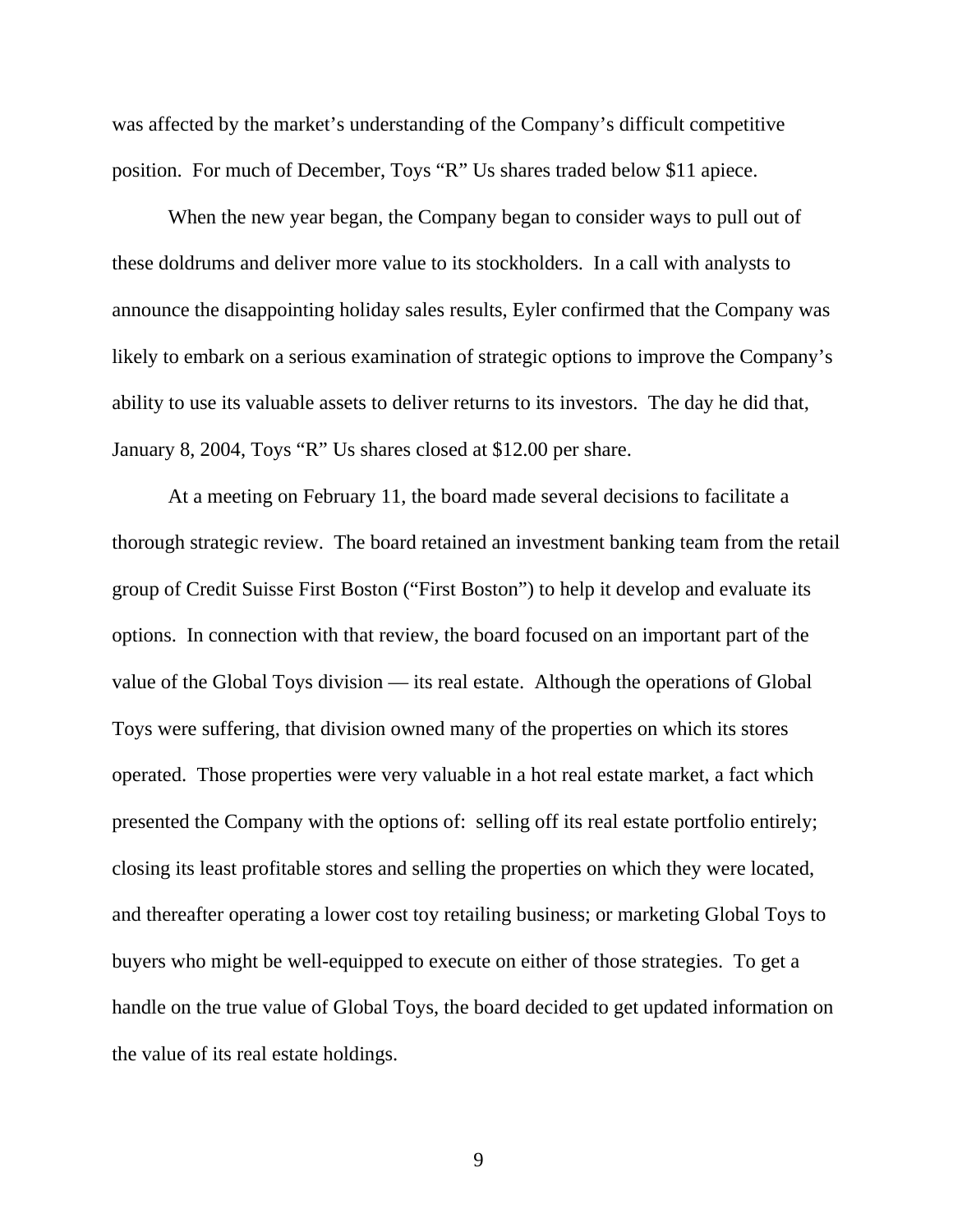To ensure that the board had a wide range of options, it also supported Eyler's decision to create an internal management team that would, working in isolation from First Boston, brainstorm about options. In that way, the board could receive a range of ideas from two sources working independently, thus maximizing the chance of capturing all rational ideas for consideration.

On a somewhat different, but also important front, the board acted to guarantee the fairness and reasonableness of its approach to the strategic review. The board retained the law firm of Skadden, Arps, Slate, Meagher & Flom to advise them as to their legal and equitable duties in the review process.

After the February 11 meeting, the internal management and First Boston teams began working in earnest to develop a set of options for the board to consider. During this period, the Executive Committee met on several occasions, each time discussing and providing guidance for the ongoing strategic review. As would be expected, the public announcement of a strategic review had piqued the interest of entities that saw value either in the Company's assets or in the Company as a whole. Some of these interested parties made soft overtures about what they would like to purchase. For example, Best Buy, Home Depot, PETsMART, Staples, and Office Depot each expressed an interest in a portion of Global Toys' real estate portfolio. The Executive Committee decided that it would be premature for First Boston to begin shopping all or part of the Company to buyers until the board was in a position to consider the options the strategic review developed.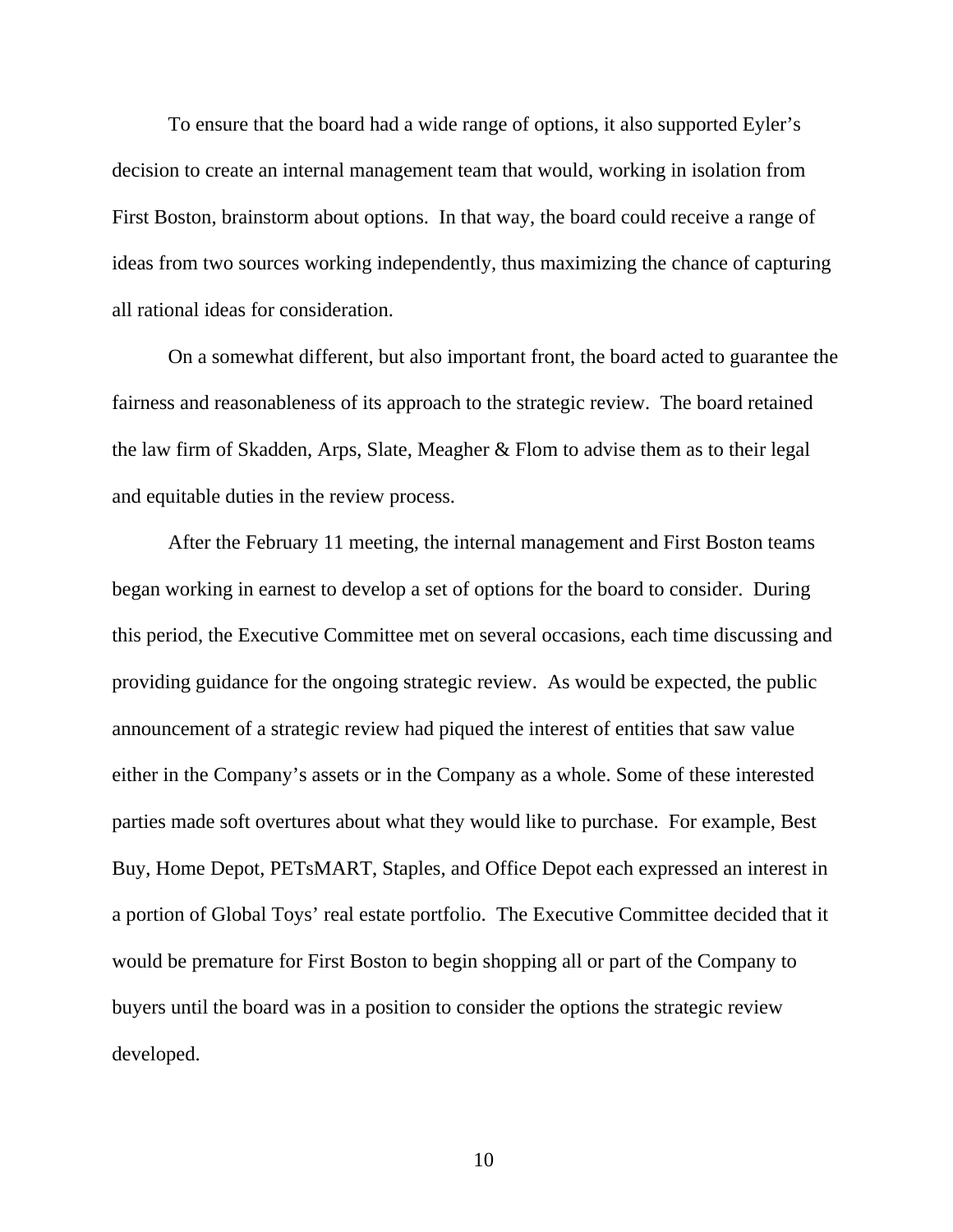# E. The Board Concentrates On A Discrete Set Of Strategic Options

At a three-and-a-half hour, June 1 board meeting, First Boston and the internal

management team reported the results of their consideration of the Company's options.

From the myriad of possibilities that they had pondered came forth four options that were

deemed worthy of more in-depth analysis:

- Continuing to operate the Company as a single retail entity but reducing substantially the number of toy stores and overall operating expenses. In connection with this and all the other options, First Boston recommended making a public offering of the Company's Toys Japan equity interest;
- "Monetizing" the value of Babies "R" Us by spinning or splitting it off to the stockholders. Under this alternative, Company stockholders were envisioned to end up holding shares in two public companies: Toys "R" Us (essentially Global Toys) and a new public Babies "R" Us;
- Selling Global Toys and monetizing the Babies "R" Us division by a spinor split-off or by a sale. One of the problems identified with this scenario was that if Babies "R" Us was sold first, the tax ramifications to the Company and its stockholders could be substantial, as the tax basis for that division was very low and there was the possibility that capital gains taxes would be exacted at the Company level and, upon distributions to the stockholders, at the investor level. A later sale of all or part of Global Toys at a capital loss, however, was identified as a possible way to decrease this risk to some extent;
- Retaining Babies "R" Us as the Company's sole remaining retail division and selling Global Toys.

First Boston did not recommend to the board that it focus on the sale of the entire

Company because, as the minutes state, First Boston "did not believe there was a buyer

for the whole company."<sup>5</sup> This, as we now know, did not turn out to be a good

prediction. First Boston's actual written presentation to the board was closer to the mark,

 $\overline{a}$ 5 JW Aff. Ex. 9 at 20.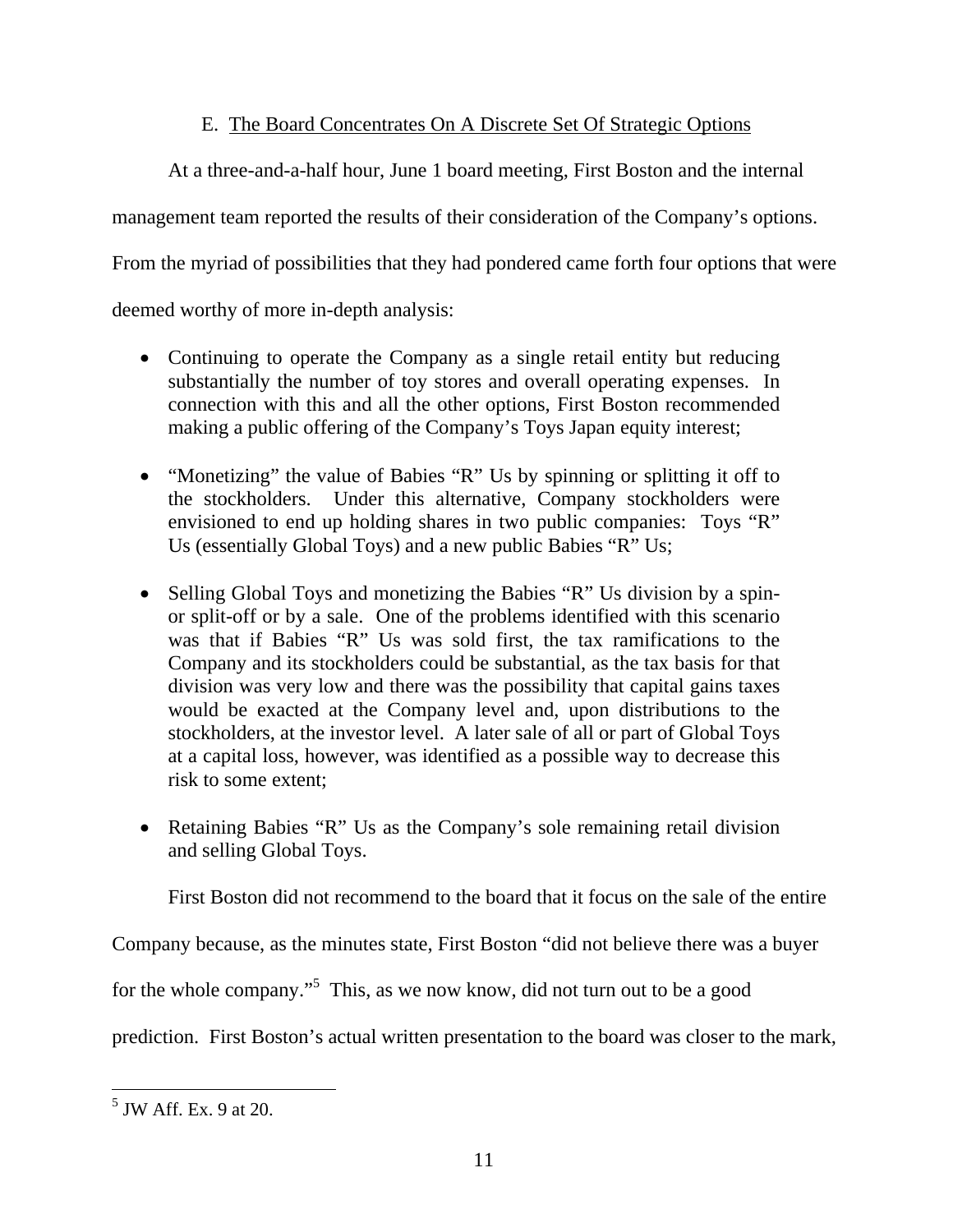indicating that "the universe of potential acquirors for the entire [Company] is extremely limited."<sup>6</sup>

 There is absolutely no inkling to be had from the record that the decision not to focus on a sale of the Company as a whole had any origin in a desire by Eyler or any other member of the board to continue in their positions as fiduciaries of an operating company.

 The next day, June 2, the board met again for most of the day. A healthy portion of the meeting involved a board discussion of the issues considered the previous day regarding the strategic review process. The board asked more questions, debated the pros and cons of the various options, and discussed the work needed to be done in order to make a decision whether to pursue one of the four options management and First Boston had urged be their focus.

## F. In Connection With The Presentation Of Strategic Options, The Board Is Fully Briefed On The Possible Value Of The Company And Its Various Divisions

 As a precedent to its presentation of options on June 1, First Boston had first briefed the board on its "sum of the parts" valuation of the Company. The resulting value range for the entire company was between \$4.325 billion and \$6.125 billion (or between \$14.11 and \$22.19 per share). Of those values, Global Toys was valued at between \$2.85 billion and \$3.75 billion (or between \$11.40 and \$15.00 per share). By comparison,

 $<sup>6</sup>$  JW Aff. Ex. 25 at 192.</sup>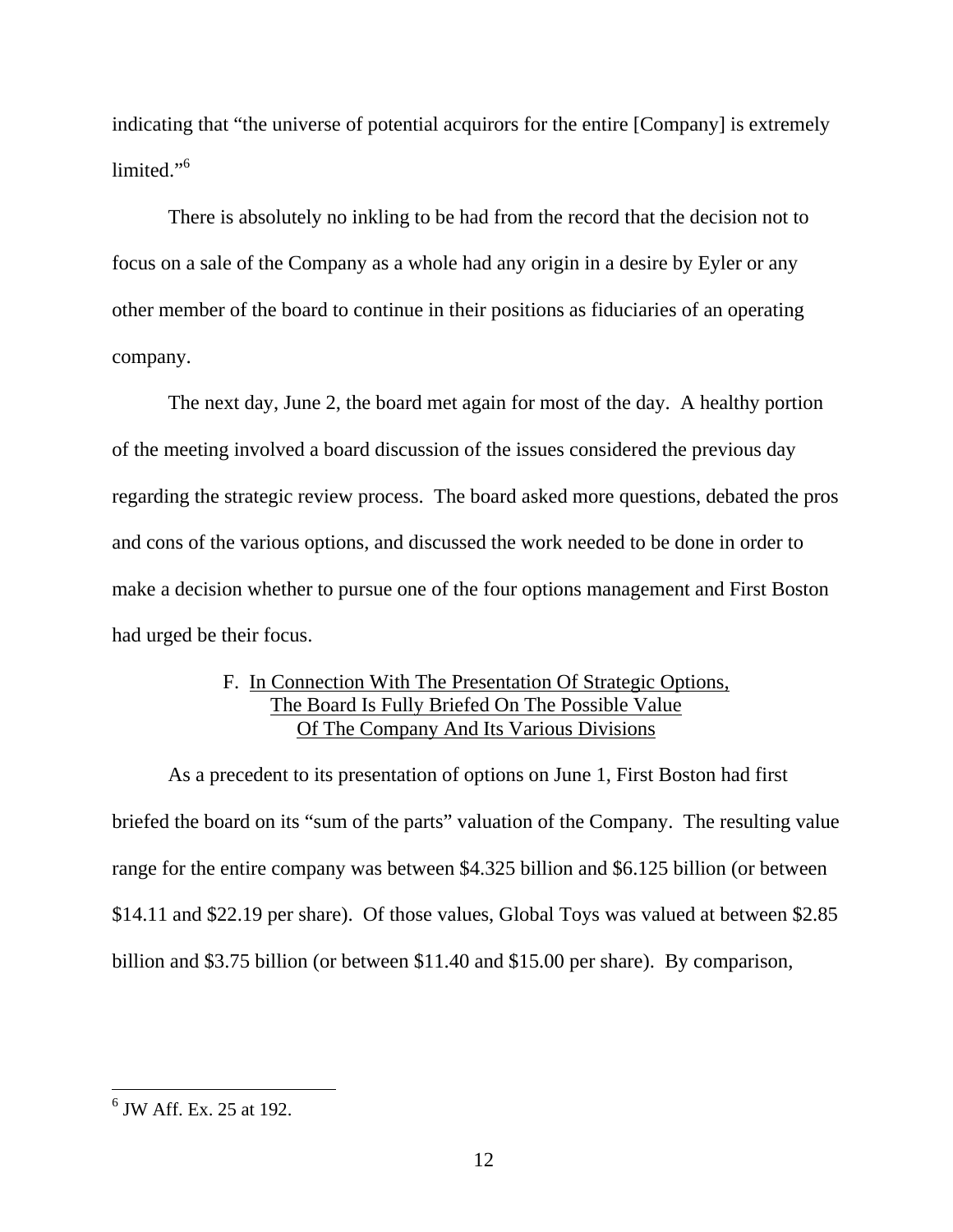Babies "R" Us was valued at between \$1.7 billion and \$2.1 billion (or between \$6.80 and \$8.40 per share). $<sup>7</sup>$ </sup>

Because the plaintiffs focus on the value of Babies "R" Us so intensely in their arguments, it is worth highlighting the valuation information First Boston presented to the board regarding that division. That information included two methods that are useful in estimating what the board could reasonably expect that division to sell for in a sale to a third party. The first was a discounted cash flow valuation, the base case of which valued Babies "R" Us at between \$1.75 billion and \$2.2 billion (or between \$7.00 and \$8.80 per share). The second was a comparable transactions analysis that valued Babies "R" Us using the acquisition multiples paid in sales of comparable companies — i.e., sales of whole retail companies. The value range produced by that method was between \$1.8 billion and \$2.15 billion (or between \$7.20 and \$8.60 per share).

 Put simply, as of June 2004, the board had already received a thorough analysis of the value not only of the Company as a whole, but of its various divisions. Not only that, First Boston's input was also supplemented by information about the value of the Company's real estate, which was developed by an outside expert consultant.

 $<sup>7</sup>$  For ease of converting total dollar values to per share values, the parties have stipulated that, as</sup> a rule of thumb, every \$10 million dollars of transaction value is roughly equivalent to 4¢ of per share value. The per share values described here are calculated on that basis, as are many of the values in the rest of this decision. When possible, I have lifted per share numbers directly from the record.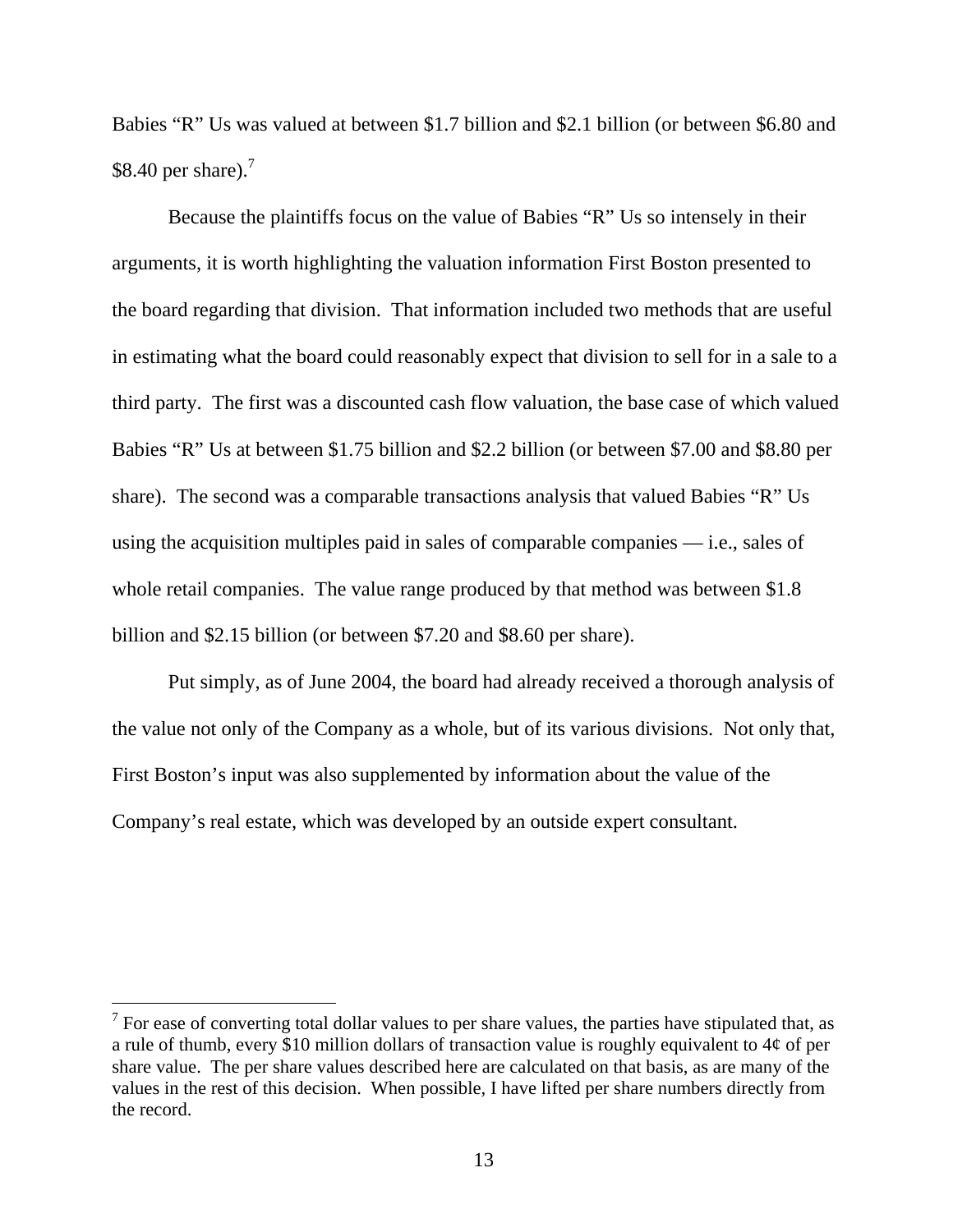## G. The Board Decides That Selling Global Toys Is The Best First Strategic Move To Make

 After the two board meetings on June 1 and 2, management and First Boston refined their analyses of the four core options. At a lengthy July 13 meeting, the board considered detailed presentations regarding the various options. By that time, Eyler had begun focusing on a separation of Global Toys and Babies "R" US as a core element of a value-maximizing strategy, and made a detailed presentation regarding some means for accomplishing that end. The board did not make any decision to pursue or reject any option at that meeting, but directed that further analysis of each option continue.

 In order to guarantee that the board could devote sufficient time to selecting an option at its next meeting, the directors decided to double the length of their August 10 meeting and to make themselves available for telephonic meetings earlier if developments warranted. Notably, the board held an executive session, from which Eyler was excused. During that session, the independent board members indicated that they were leaning towards a total spin-off of Babies "R" Us as a preferred option if there was to a be a separation of that division. But no firm decision was made about that.

 On July 19, a consortium of bidders including Cerberus Management, L.P. and GS Capital Partners (i.e., the private equity vehicle for Goldman Sachs) sent the Company a formal expression of interest in purchasing Global Toys for between \$2.6 billion and \$3.0 billion (between \$11 and \$13 per share) in cash. According to Cerberus, its offer would give the Company stockholders total value of \$20 to \$23 per share, on the assumption that the remaining business of the Company after a sale of Global Toys — i.e., primarily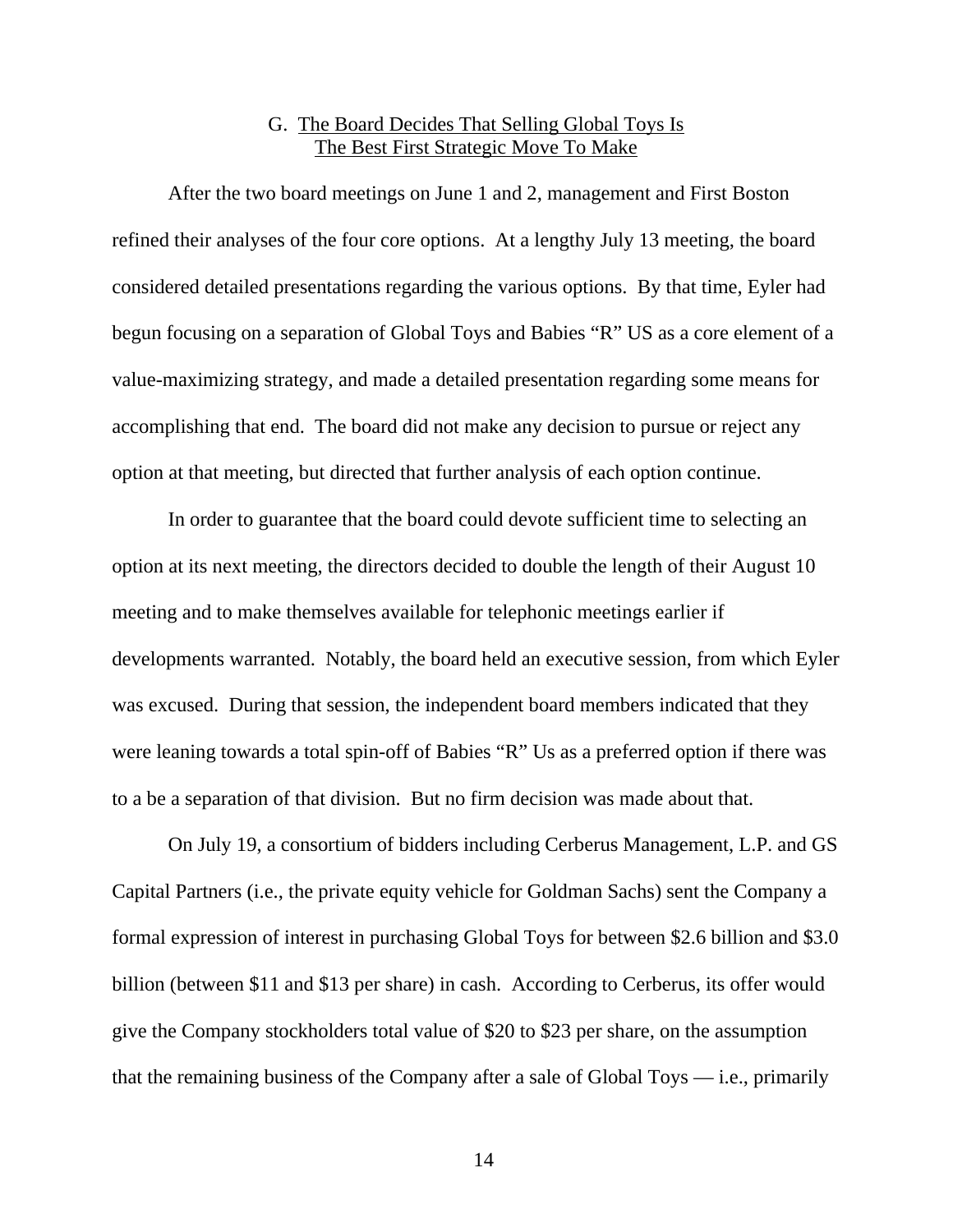Babies "R" Us — would trade at \$9 to \$10 per share. Another credible private equity buyer, headed by Apollo Advisors, also orally expressed interest in buying Global Toys.

 In light of Cerberus's expression of interest, which was in a range First Boston found attractive, the board convened telephonically on July 27. After a discussion of pertinent issues, the board authorized First Boston to inform both Cerberus and Apollo that the Company would be prepared to hold discussions with them after the board's August 10 meeting. So as to enable the Company to make a more thorough market canvass for interested purchasers of Global Toys, First Boston was instructed to put together offering and due diligence materials "as quickly as possible."<sup>8</sup>

 On August 10, the board met as scheduled. The meeting lasted a full 10 hours. During the course of the day, the independent directors spent three hours in executive session. By this meeting, the Company had retained Simpson, Thacher & Bartlett LLP to provide legal advice in connection with any transactions the Company might effect as a result of the strategic process. By this means, the board could utilize Skadden exclusively as an advisor to the board itself, and let Simpson Thacher act as deal counsel on behalf of the Company — a role that would naturally involve constant interaction with management. Consistent with this division of labor, Simpson Thacher attorney John Finley was excused from most of the board's executive sessions, but Skadden's David Fox remained.

 During the no doubt exhausting discussion of options, the board focused on a number of issues, including whether Global Toys should, if retained, be liquidated or

 8 JF Aff. Ex. 11 at 39.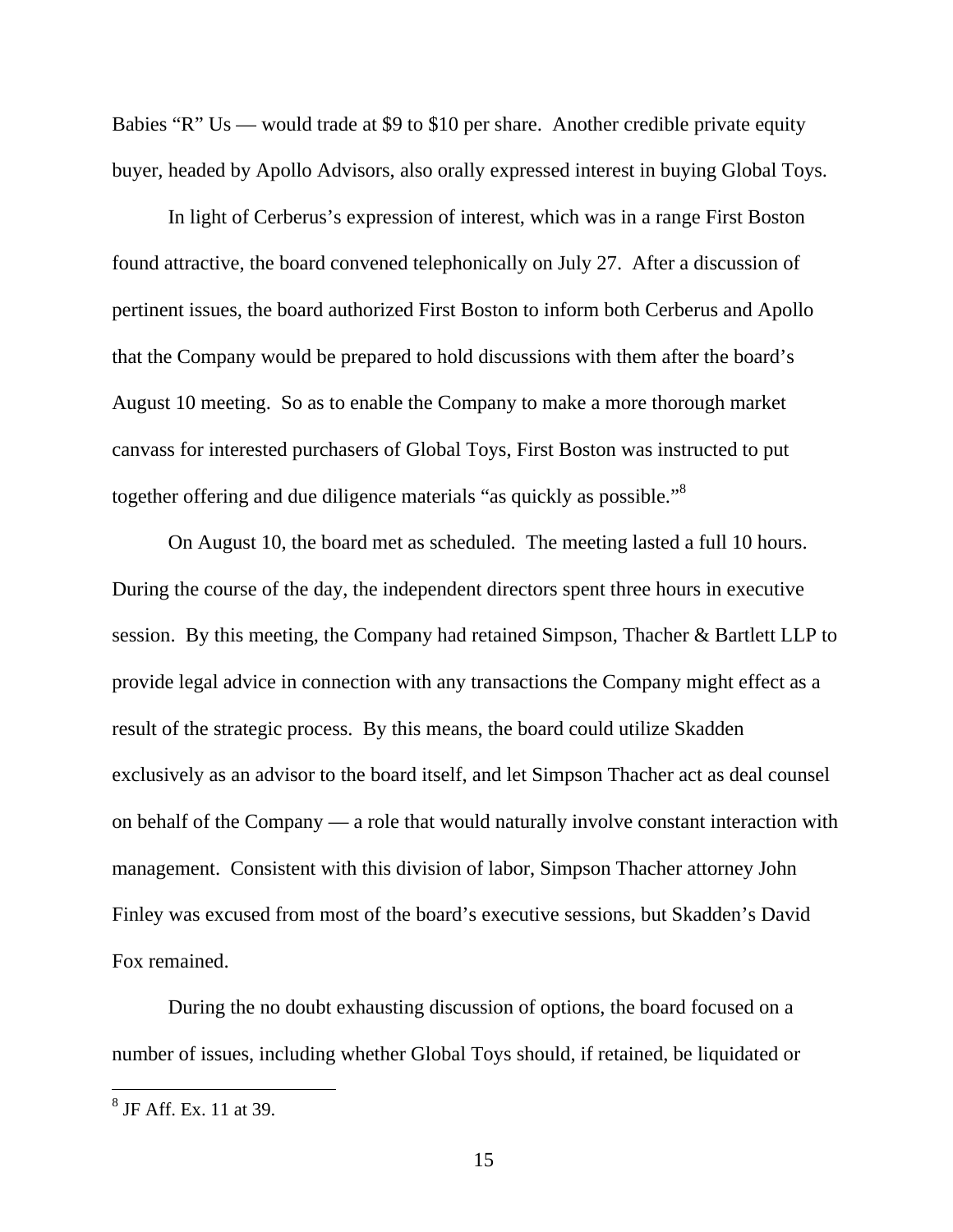continue to operate. The board preliminarily concluded that stockholders would obtain more value if the division continued its retail operations — but only at much lower costs. The board recognized that the feasibility of this option depended on the Company's ability to cut costs sharply without adversely affecting sales, and that the results of 2004's holiday sales would provide important data regarding the relative value of liquidation or operation.

 In that same connection, First Boston presented the possible impact that the Cerberus offer could have on stockholders, concluding that it might generate \$21.26 a share — a price "substantially higher than" the value that was projected if the Company continued to operate as a single unit, even assuming the substantial cost reduction strategy being contemplated for Global Toys.

 At the end of the day, the board decided to approve a strategy focused on separating Global Toys and Babies "R" Us, either by selling Global Toys or by spinning off Babies "R" Us. Management was authorized to publicize this strategic direction through a press release that the board had reviewed in its executive session. In the press release, the Company said that it was pursuing a separation in order to increase shareholder value, and that its means of moving forward included "explor[ing] the possible sale of the global toys business as well as . . . prepar[ing] for a possible spin-off of Babies "R" Us."<sup>9</sup> Consistent with that direction, the Company announced that it would begin to separate the operations of Global Toys and Babies "R" Us, designating Richard Markee, Eyler's number two, as the manager who would become CEO of Babies

 $\frac{1}{9}$  JF Aff. Ex. 14.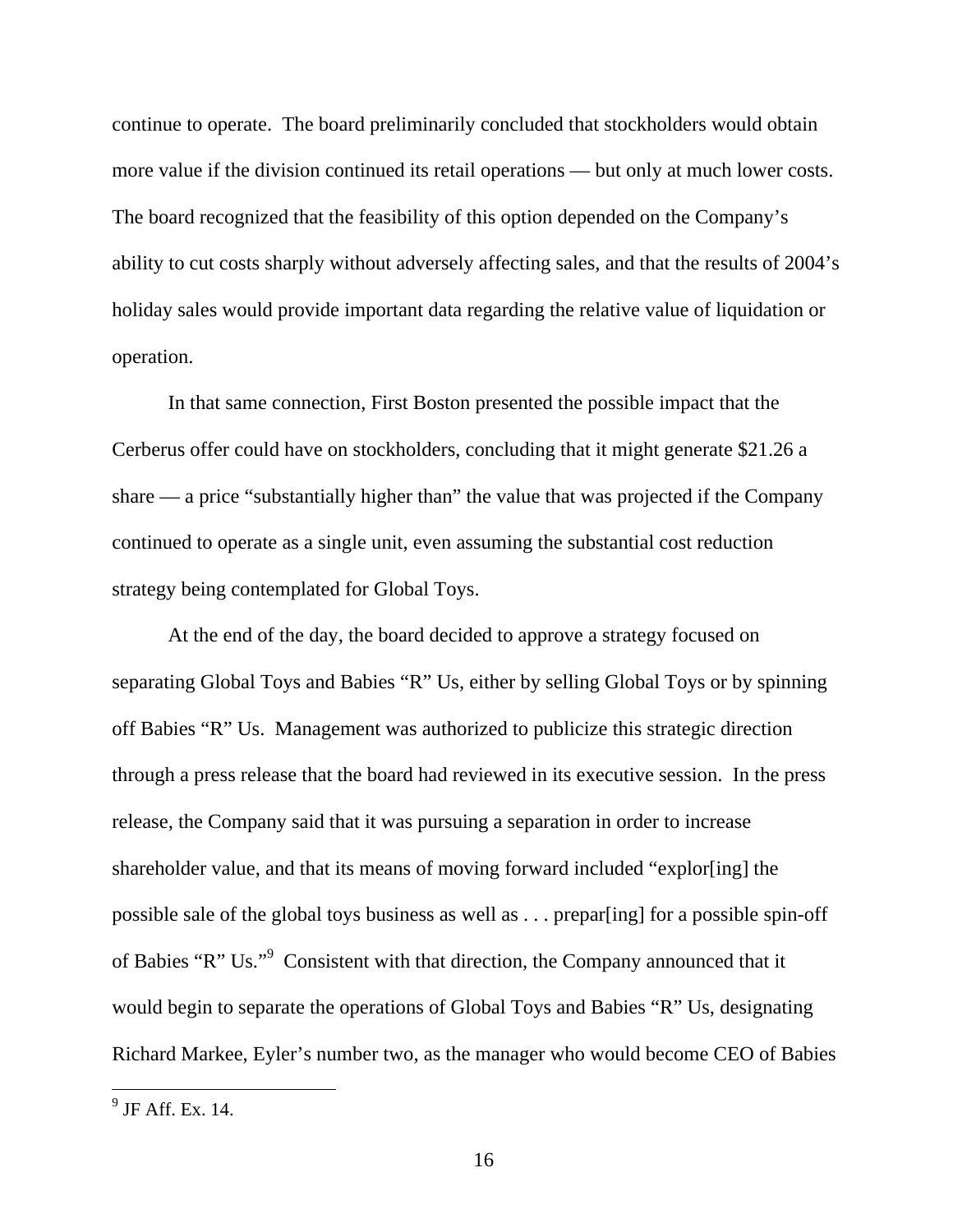"R" Us when the separation became a reality. This move, which Eyler supported, meant that Eyler was likely, if things worked out, to be out of a job, because the momentum at that time was towards an outcome that did not involve continued ownership or operation of Global Toys.

#### H. First Boston Begins To Market Global Toys

 As of the time the board authorized First Boston to solicit buyers for Global Toys, a bit of an informational divide had already arisen between First Boston and the board. By then, several parties had expressed some interest in purchasing not simply some of the assets of the Company, but the entire Company. Eventually, First Boston heard from eleven sources that expressed interest in buying the entire Company. Because none of these overtures was advanced with even the formality of a letter, First Boston did not change its initial impression that selling the whole Company was unlikely to be the best way to increase shareholder value. Either because it viewed the inquiries concerning the sale of the whole Company as lacking in seriousness or through an oversight, First Boston did not report those tentative expressions of interest to the board. Accordingly, both First Boston and the board placed greatest emphasis on a sale of Global Toys.

To that end, First Boston contacted 29 potential buyers for Global Toys, indicating that a confidential information memorandum was available. None of the 29 potential buyers was a so-called "strategic buyer" and apparently for good reason. At oral argument and in their briefs, the plaintiffs have been unable to identify any existing retailer that would have a plausible strategy for combining itself in a synergistic manner with Global Toys. Although some retailers had contacted First Boston when it first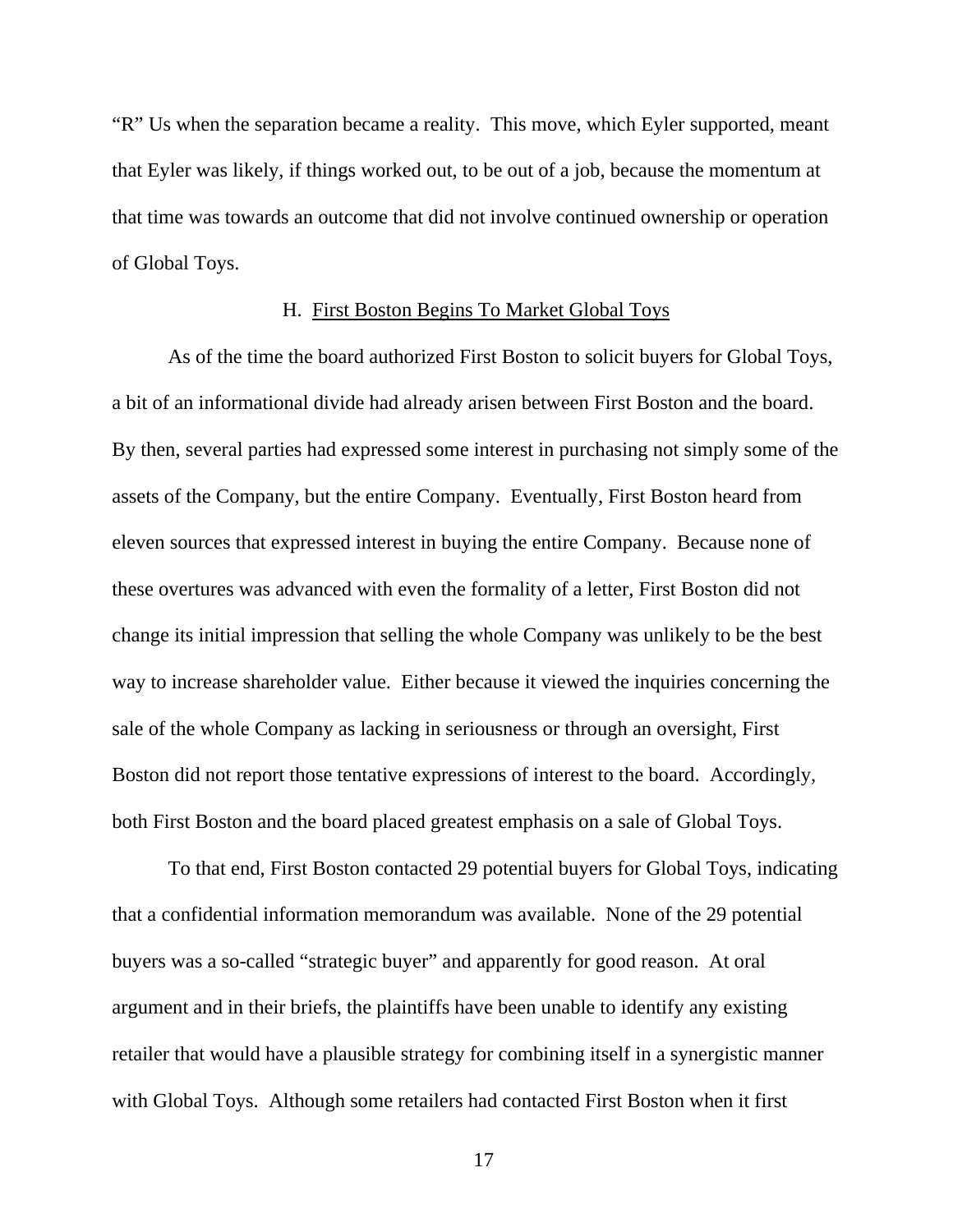became clear that the Company was evaluating all of its strategic options, they had done so because of an interest in the Company's real estate.

 The 29 financial buyers First Boston contacted are a "who's who" of private equity funds. Among them was Kohlberg Kravis & Roberts, which had signaled an interest in Global Toys, and, indeed, in the whole Company in August. Naturally, Cerberus and Apollo were included, along with other prominent names, like Bain Capital, CVC Capital Partners, and Blackstone.

 By early October, 25 of the 29 potential buyers had signed confidentiality agreements in order to see the offering memorandum. On October 12, they were all invited to make preliminary bids by November 2, 2004. When the date for preliminary bids arrived, nine bids came in, some of which were consortia bids from private equity firms that had joined together as bidding partners. Of the bids, six were for Global Toys as a whole and three were for the international operations of Global Toys. Among the six Global Toys bidders were the Cerberus consortium (which by then was comprised of seven of the 25 offering memorandum recipients), Apollo (joined by one of the other 25 recipients), KKR, and a consortium comprised of Bain Capital and Vornado (both of which were among the 25 recipients).

 The Executive Committee met on November 3, 2004 to review the preliminary bids. During the portion of the minutes that briefly describe that review, it is stated: "In response to a question, [First Boston] indicated that none of the bidders expressed any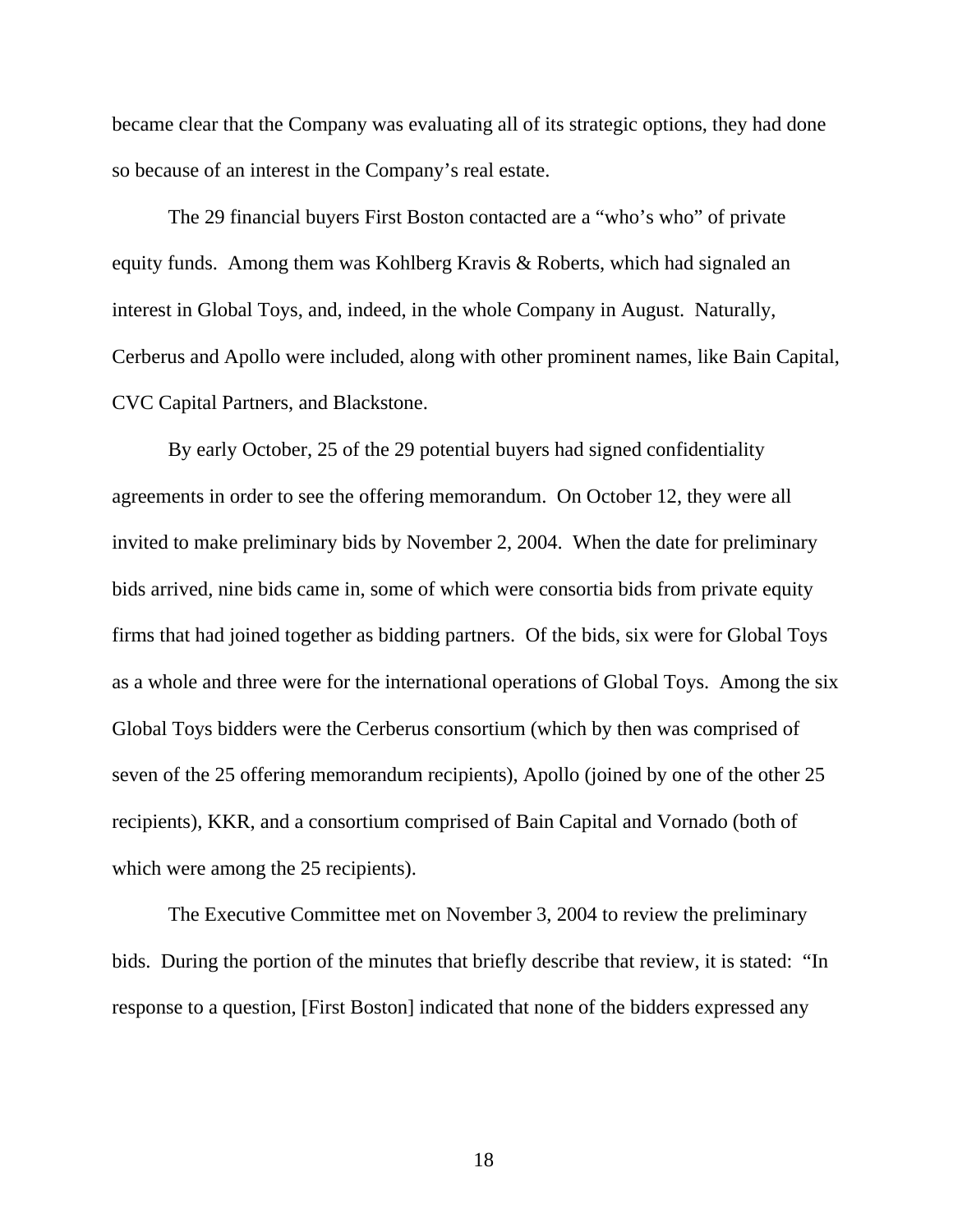interest in acquiring the Corporation [as a whole]. $10^1$  That answer, however, was completely accurate only in one limited, albeit contextually important, respect.

 Given the context, it is inferable that First Boston construed the question as relating narrowly to whether the written expressions of interest, received the day prior, included any indication of interest in the entire company. This possibility is heightened, of course, because some of the bidders had only bid for part of Global Toys. To the extent that First Boston understood and answered the question this narrowly, its response was accurate.

 From the record before the court, it appears to be possible that the directors read this answer to mean something broader; namely, that none of the nine bidders had "expressed" in the more day-to-day, informal sense, any interest in making a bid for the whole company. As one of First Boston's key bankers on the matter has admitted, the minutes are in that sense erroneous. By November, both Cerberus and KKR had already suggested that if they were going to buy Global Toys — which comprised the bulk of the Company's sales and of its physical assets — they might want to buy the whole enchilada. This possibility was not signaled to the Executive Committee by First Boston then.

 What had become clear to the Executive Committee was that some of the preliminary bids for Global Toys seemed to be at very attractive levels. The sale of Global Toys therefore looked like the option for separation that would deliver the most value for Company stockholders. As a result, the Executive Committee decided to put

 $10$  JW Aff. Ex. 14.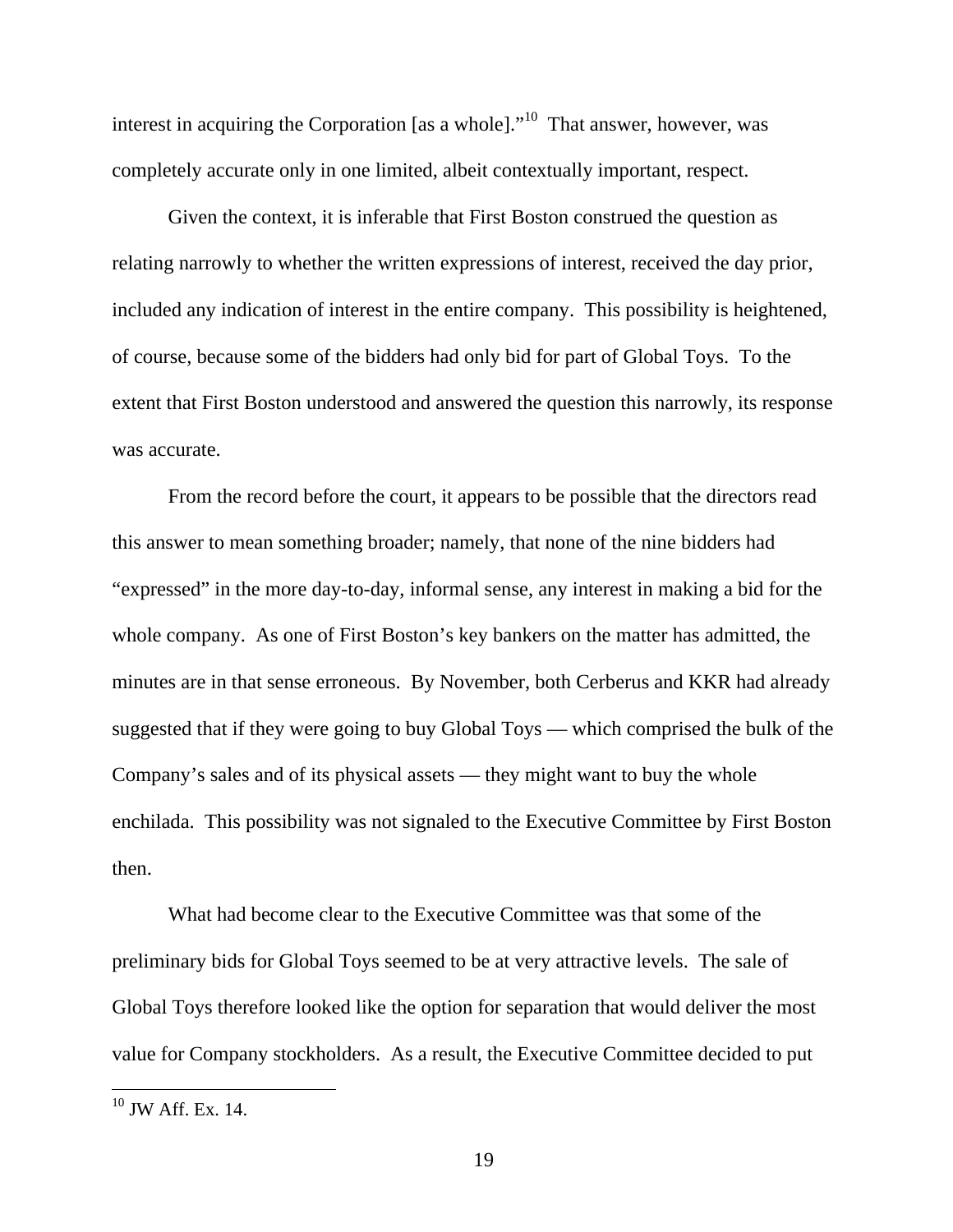the idea of a Babies "R" Us spin-off on hold pending the outcome of the sales process. Among the reasons for that decision was the recognition that any buyer of the Global Toys business would expect to negotiate the terms on which Global Toys would provide transitional overhead services (like distribution, information systems, etc.) to Babies "R" Us after a sale. Another obvious reason was that there would be no need for a spin-off of Babies "R" Us if Global Toys was sold, because Babies "R" Us would then exist as a standalone company owned by the Company's existing stockholders anyway.

 Consistent with earlier thinking, the Executive Committee resolved to pursue a sales process for Global Toys that would culminate once the results from the 2004 Christmas shopping season were known. The Executive Committee believed that bidders would want to know those results before making final, binding bids.

 Importantly, the Executive Committee also discussed candidly the notion that the bidders would necessarily want to meet with company management and might have an interest in keeping all or some of the key managers. Eyler agreed to instruct his subordinates that they could not discuss the possibility of working with any of the bidders until specifically authorized to do so by the board. Eyler also committed to share with the Executive Committee "any approaches he might receive from interested bidders and his attitude to working with any of them."<sup>11</sup>

 On November 18, the full board met and accepted the recommendation of the Executive Committee to proceed with a sale of Global Toys, and to defer any plan to spin off Babies "R" Us.

 $11$  JW Aff. Ex. 14.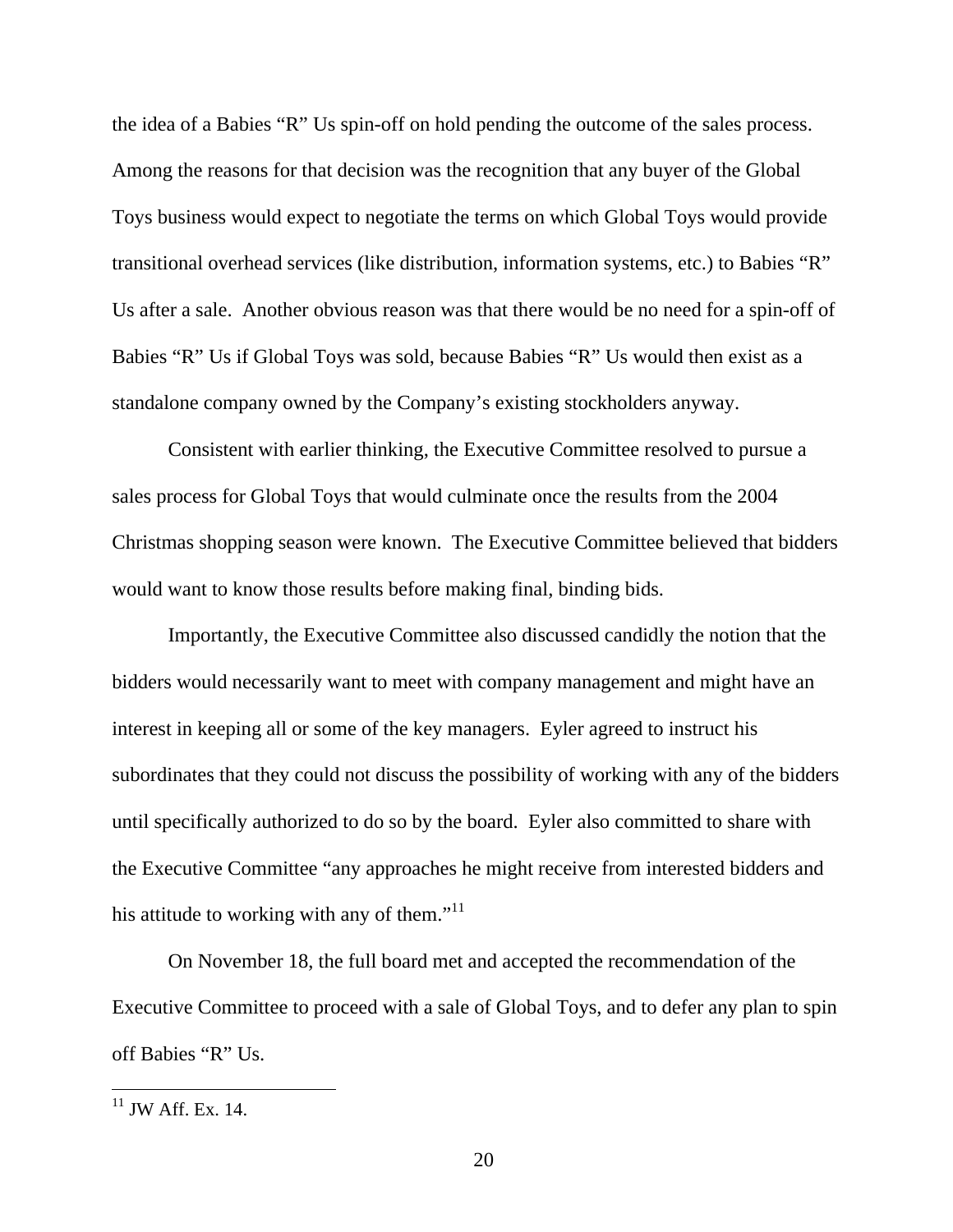## I. The Final Round Bidders For Global Toys Perform Extensive Due Diligence, Begin To Negotiate Specific Contract Terms, And Prepare To Make Final Bids

 In December, a due diligence frenzy ensued. By the end of that process, four bidders were left — KKR, Cerberus, Apollo, and the Bain/Vornado group. That same month, Simpson Thacher sent each of the four a draft asset purchase agreement and began to discuss terms with each of them.

 On January 7, 2005, First Boston sent each of the final bidders instructions for submitting a final bid for Global Toys, with a deadline of February 15. In connection with that bid, it was significant that the Company's results for the 2004 holiday season were improved from the year prior. Although these results would not normally be released until the Company announced them in its 10-K for the fiscal year ending January 29, 2005 in mid March, the plaintiffs concede that the final bidders were aware of this information, presumably as a part of their continuing due diligence investigation. As it turned out, the company needed to delay the release of these earnings beyond the anticipated March 17, 2005 release date because its accountants, Ernst & Young, indicated that the Sarbanes-Oxley Act raised some question about the way the company (and other retailers) traditionally accounted for leases. Although this new rule did not affect the Company's operating results, it did affect its ability to complete its financial statements. To facilitate attractive bids, the Company shared the improved holiday results with each of the four bidding groups.

 On January 21, the board met and authorized the Executive Committee to make day-to-day decisions about the sales process, in order to facilitate a timely response to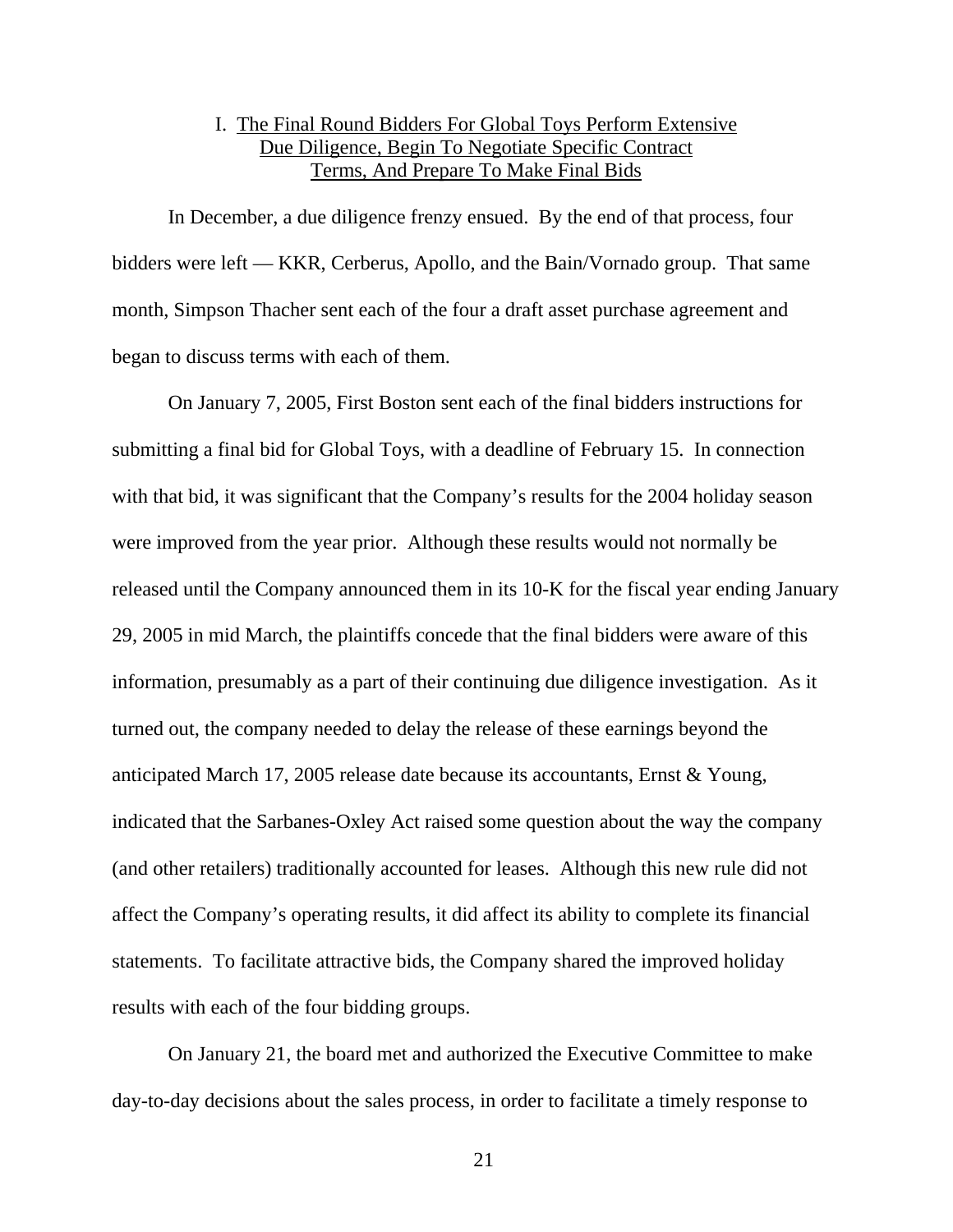developments as they arose. Consistent with that delegation, the Executive Committee met on February 9 to discuss Cerberus's request to First Boston that it be permitted to bid for the entire company, not just Global Toys. Cerberus "did not wish to bid upon the entire Corporation if the Board of Directors would be opposed to such bid."<sup>12</sup>

The Executive Committee debated what to do about that overture:

After discussion, the Committee unanimously agreed that [First Boston] should advise the representatives from Cerberus that Cerberus should make a bid for [the Company] as originally outlined and communicated several months ago. In addition, the Committee agreed that Cerberus should not be discouraged from making a bid for the entire Corporation.<sup>13</sup>

That position was communicated with Cerberus, giving it a green light to broaden the

process's focus.

 On February 17, the four supposedly "final" bids came in, and had the following descending values:

- KKR  $-$  \$3.407 billion or \$13.62 per share;
- Apollo \$3.302 billion or \$13.21 per share;
- Cerberus \$3.275 billion or \$13.10 per share;
- Bain/Vornado \$3.183 billion or \$12.73 per share.

In addition to its bid for Global Toys, Cerberus offered to buy the whole Company for

\$23.25 per share, subject to due diligence on Babies "R" Us. Bain/Vornado also

expressed an interest in buying the entire Company but did not state a price.

 $12$  JW Aff. Ex. 19 at 1.

 $^{13}$  *Id*.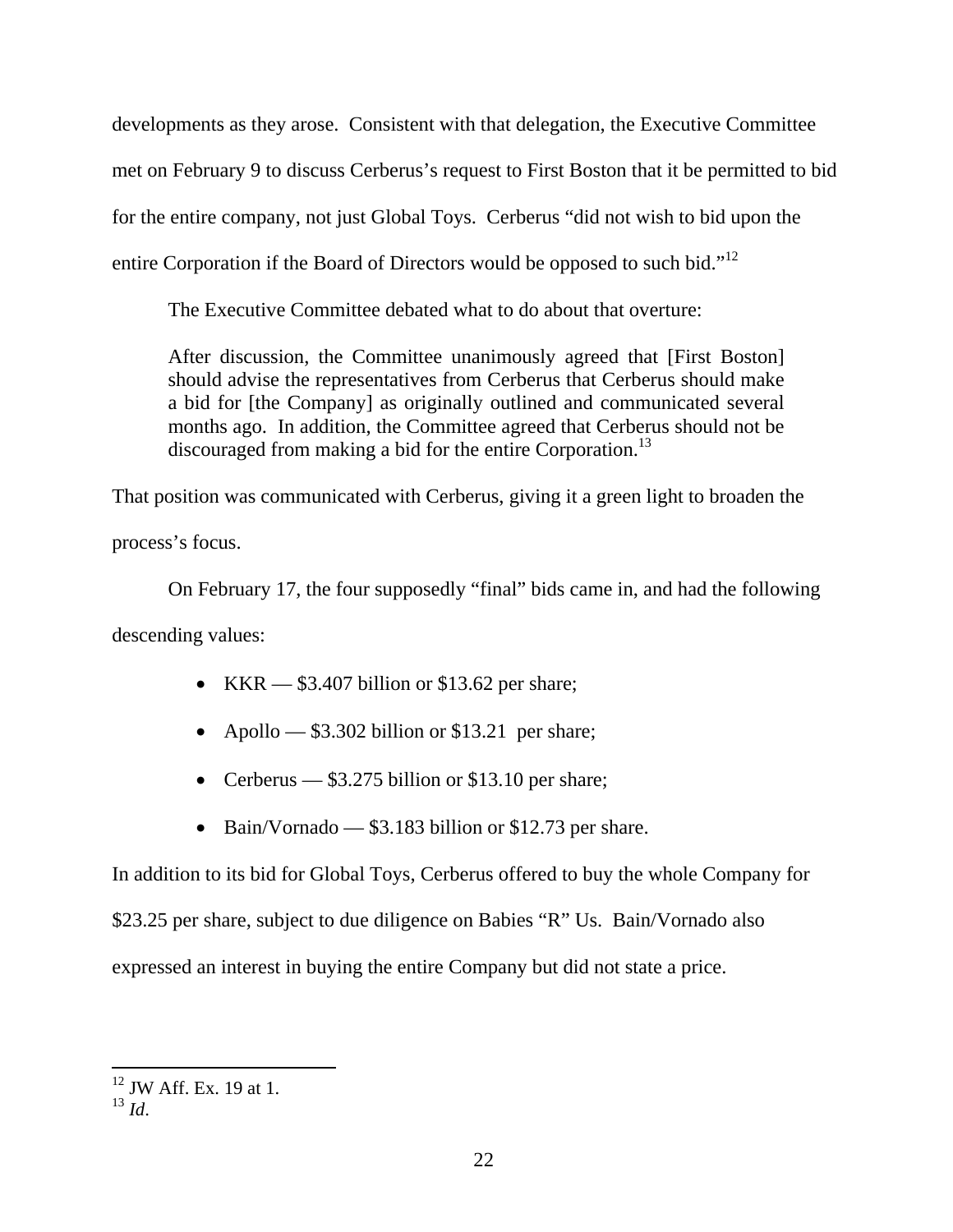The Executive Committee met on February 21 to evaluate the bids. It considered them to be very attractive. Although the Committee was intrigued by Cerberus's \$23.25 bid, it did not consider that price to be sufficiently attractive to halt a push towards a sale of Global Toys. Rather, it resolved to remain open to an expression of interest in the whole company by Cerberus or any other of the final bidders that would cause it to rethink its position, but did not instruct First Boston to tell all the bidders to make a whole Company bid. Instead, First Boston was instructed to extract from the final bidders yet another "final" bid on Global Toys, while signaling, if asked, that the board would consider any whole Company offer with an open mind.

 The plaintiffs consider this an important juncture in the process. Because some of the key bidders were trying to play strictly by the rules, in particular KKR, they did not concentrate on making a whole Company bid out of a concern that they would not be respecting the Company's decision to concentrate on a sale of Global Toys. The plaintiffs believe that some bidders who were contacted earlier about buying Global Toys might have dropped out of the process early because they respected the Company's decision not to market itself as a totality, and that they might have remained if they knew they could buy not just Global Toys, but the whole Company.

 As will be discussed, that concern does not emerge as one that is grounded in economic logic or marketplace etiquette.<sup>14</sup> What is more likely is that a serious bidder

<sup>&</sup>lt;sup>14</sup> Anyone outside the formal competition for Global Toys would have had different incentives than KKR. Absent a move to the hoop by a bidder outside that competition, such a bidder could not hope to buy at all. KKR was already in the tournament, and wished to come away with a trophy by engaging in sportsmanlike behavior that it hoped would maximize its chances to win.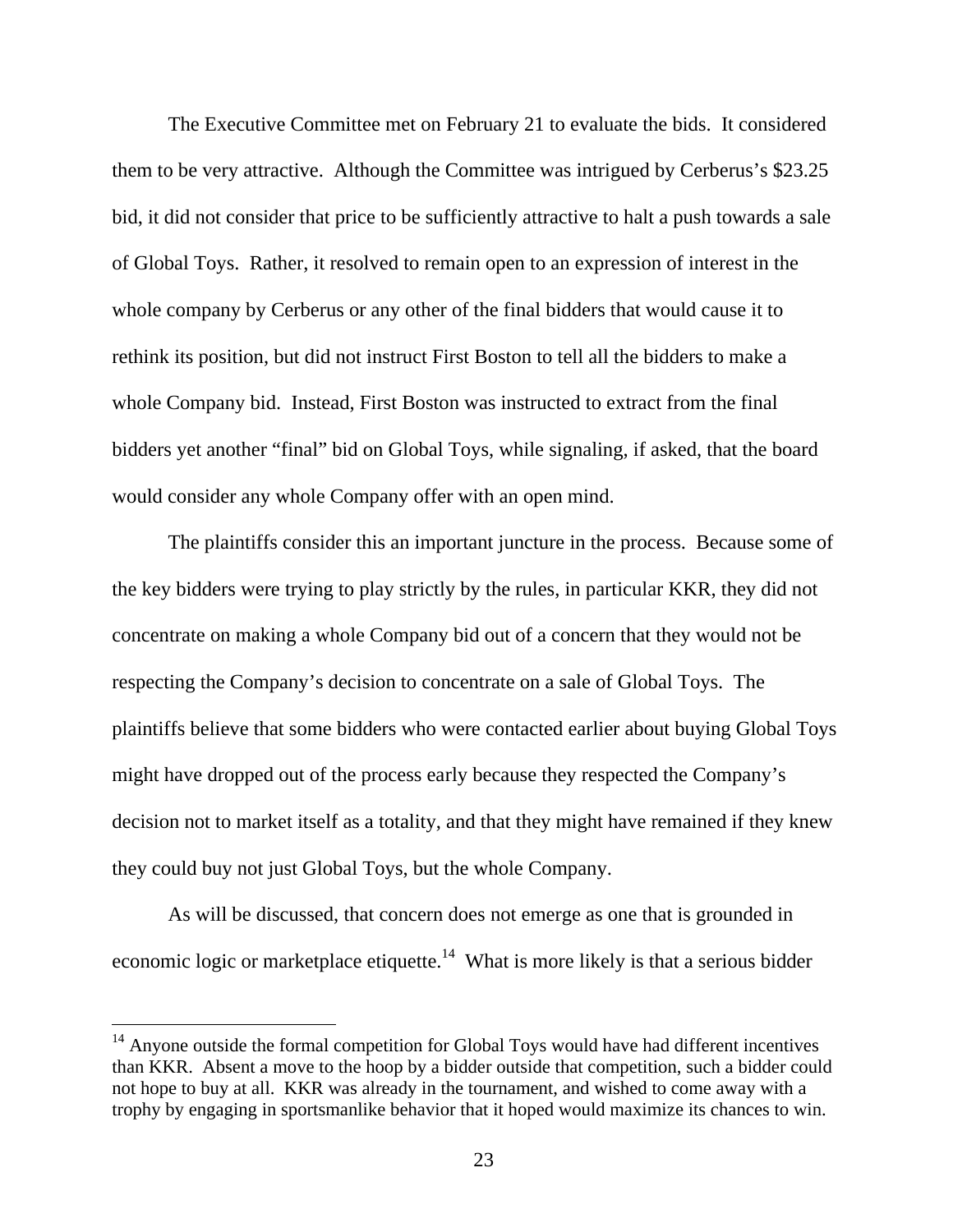like KKR, who wanted to come away at least with Global Toys, wished to conduct itself in a manner that was most conducive to that end. Absent a signal that a bid for the whole was sought, KKR decided to concentrate on presenting a bid for Global Toys.

 In that regard, the plaintiffs point out another feature of KKR's bidding strategy. In its February 17 bid, KKR had conditioned its offer on "retaining key members of management." The plaintiffs say that this gave Eyler an expectancy that he could participate in any KKR buyout of Global Toys as a manager. But, the Company negotiated with KKR to eliminate this provision. Moreover, the record indicates that Eyler did his part to keep the process pristine, and refused to consider any offers by KKR or any other bidder until the board had concluded a deal.

## J. "Final Final" Global Toys Bids Come In And Cerberus Throws A Curve Ball

The Company had received "final final" Global Toys bids by March 7. KKR increased its bid, such that its offer could result in proceeds to be paid out to the Company stockholders of \$3.46 billion or \$15.54 per share. KKR topped Cerberus's bid by a small margin, and the Apollo and Bain/Vornado bids by a greater increment.

 The board met on March 7 to consider this round of bids. In its presentation to the board, First Boston indicated that the KKR bid could generate a range in total value for Company shareholders of \$24.23 to \$26.56 per share. This assumed that Toys Japan was worth about \$1.00 per share and that the Babies "R" Us unit had a value of between \$7.89 and \$10.07 per share. In the meeting, the board focused on the fact that Babies "R" Us was likely to face increased annual operating costs of \$85 million or more annually,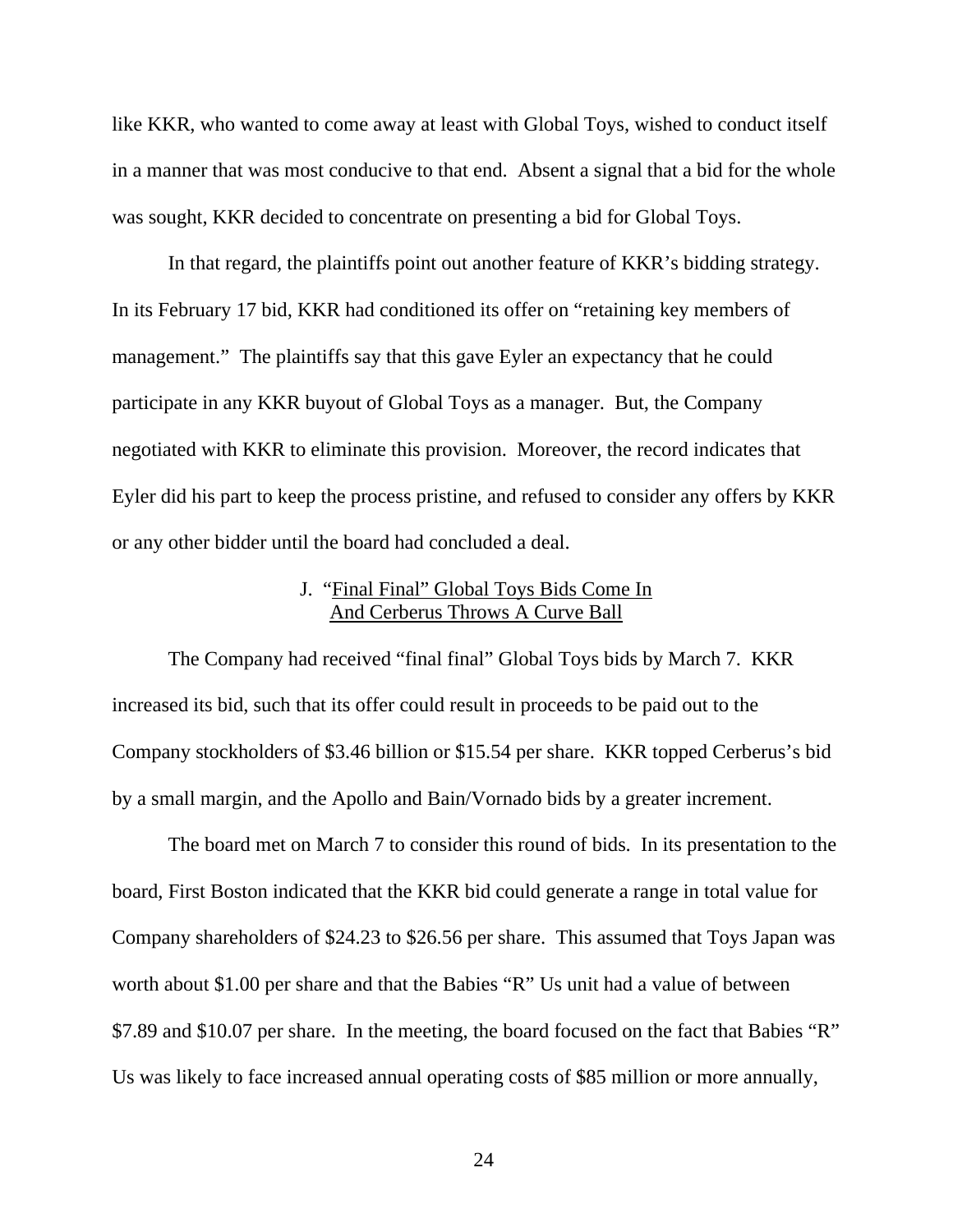and that for every \$10 million those costs grew, the value of that business would decline by 30¢ per share.

 By the March 7 meeting, Cerberus had increased its offer slightly for the whole Company, indicating that it would pay \$24 per share with due diligence on Babies "R" Us, and \$23.25 without additional due diligence. Because KKR's most recent Global Toys bid implied a value for the whole Company of at least \$24.23 per share, the board was not interested in Cerberus's latest proposal. Nevertheless, the proximity of Cerberus's whole company bid to a value-maximizing level suggested that an attractive bid for the whole company might be had.

 Therefore, the board had a specific discussion of the business risks associated with extending and/or opening up the bidding process. The board determined that the risk of losing the proverbial "birds in hand" — the very attractive bids for Global Toys — was too great for the board to tell the bidders that it was opening up the process either to allow the existing bidders to bid for the whole Company, much less the more drastic, timeconsuming step of seeking a wider range of bidders to look at the whole Company. To the directors, it seemed entirely possible that the remaining bidders, who had invested in months and months of due diligence, and had submitted two rounds of multi-billion dollar "final bids," might not tolerate the further delay that would result from a new market canvass and the inclusion of new parties who would have to do due diligence from scratch.

 On the other hand, the directors were willing to take some measured risk, in order to leave open the possibility of obtaining a whole Company bid from the final set of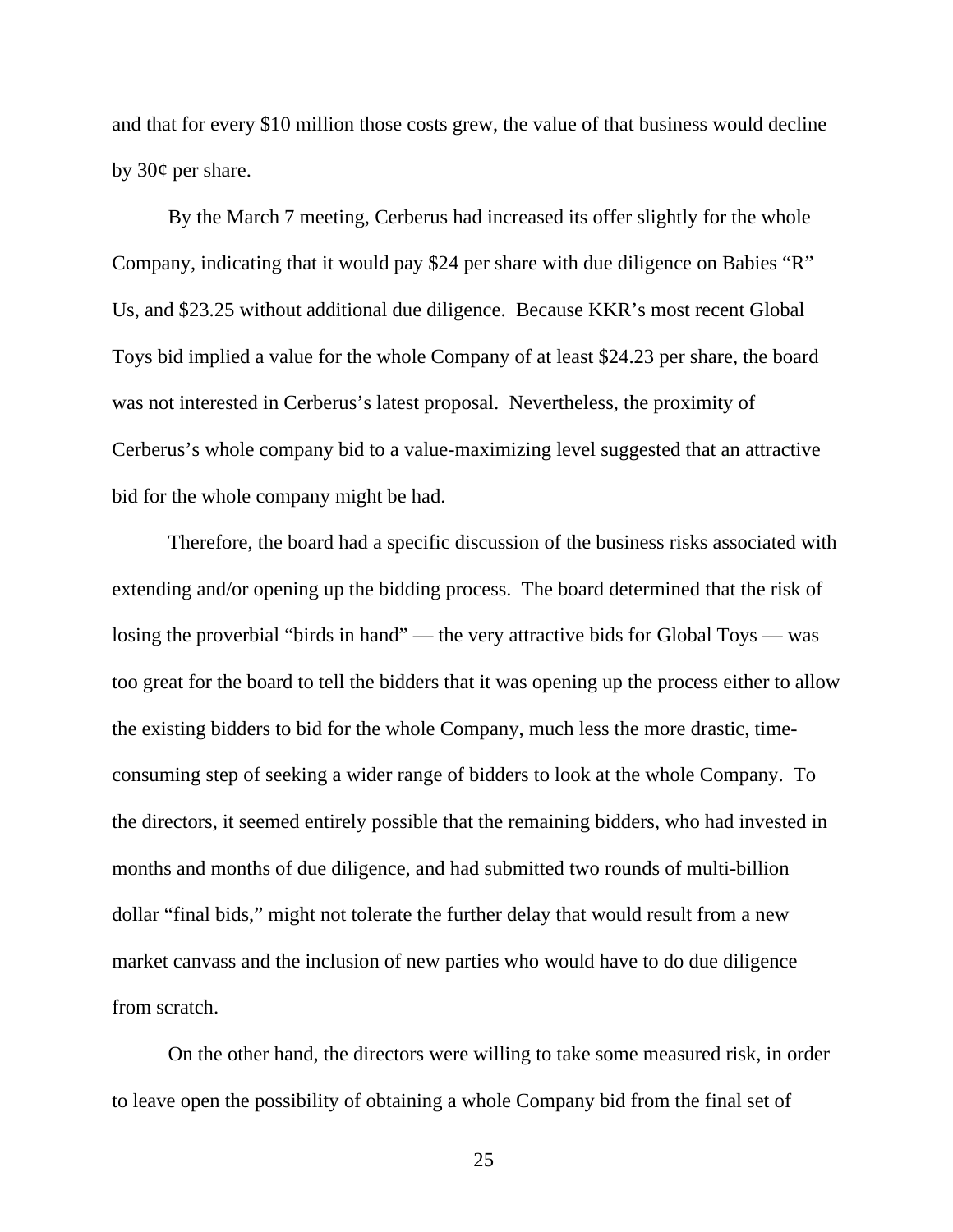bidders that would maximize shareholder value. To that end, the board decided that if Cerberus was willing to increase the price and closing certainty of its whole Company bid, then the Executive Committee could authorize the other bidders to make a similar bid. This would give the board a chance at its March 16 meeting to either proceed with a sale of Global Toys, knowing that was the best alternative, or a sale of the whole Company. The board feared that delaying the process much beyond that date risked the departure of some of the bidders.

## K. Cerberus Ups The Ante To \$25.25 For the Whole Company And The Final Bidders Are Invited To Join In An Auction For The Whole Company

 That same evening, Cerberus, after discussions with First Boston, improved its whole Company offer to \$25.25 per share, without a due diligence condition, and signaled that it might move that bid north. First Boston and Eyler discussed that bid, which was solidly within the range of values implied by KKR's high bid for Global Toys.

 What happened next is a source of some modest controversy. The plaintiffs fault Eyler and the Executive Committee for not meeting. But they slight what did, I conclude, most likely happen. Realizing that it was difficult to get the entire Executive Committee together at one time, Eyler called each of the members individually and spoke with them about the new development.

 The new Cerberus bid was precisely the kind of development that the full board had just discussed the morning of March 7. Consistent with the approach the board had articulated, the Executive Committee members, in their discussions with Eyler, agreed that the new Cerberus bid justified taking the risk of asking the final bidders to submit a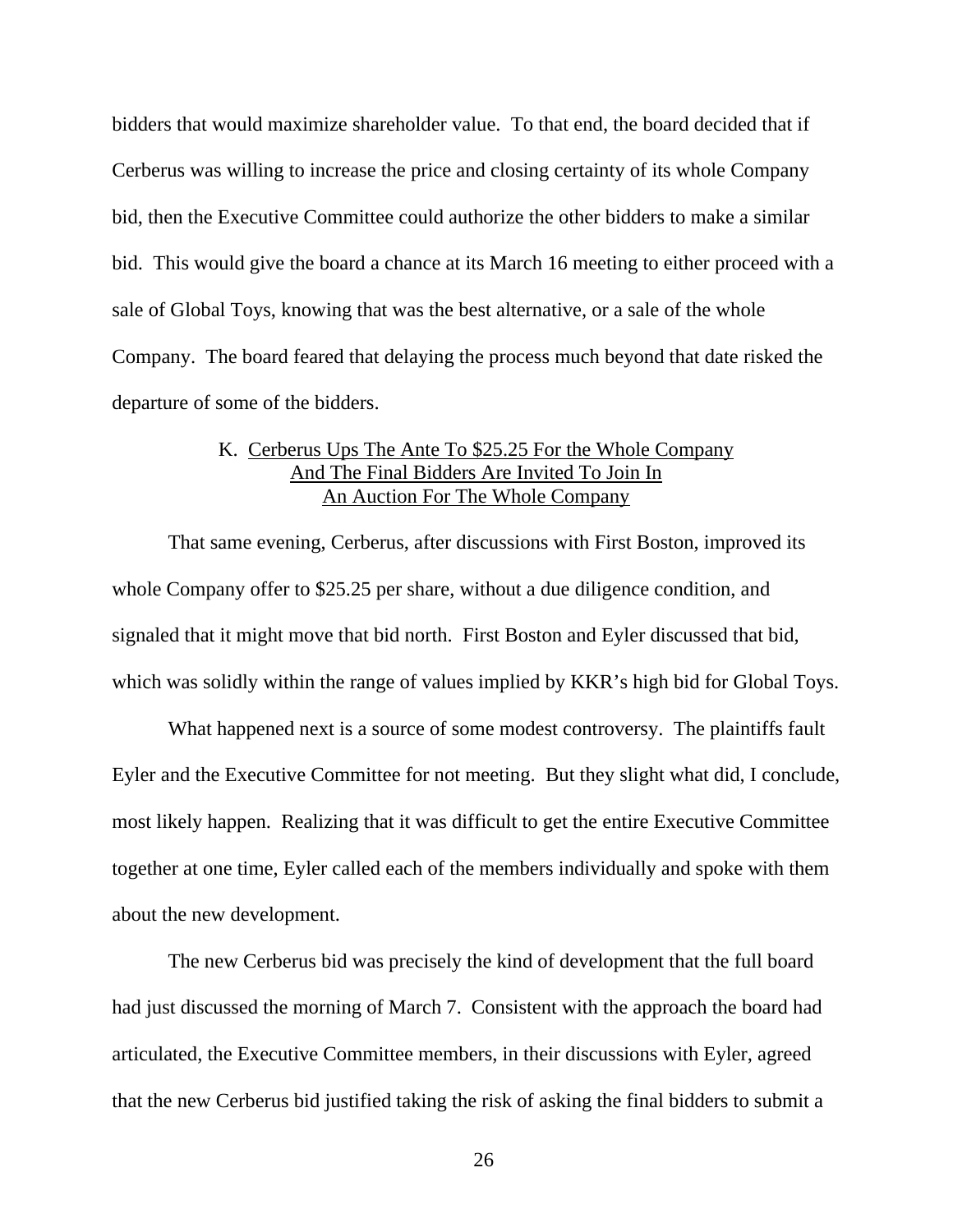bid for the whole Company, to be made after a rapid period of due diligence on Babies "R" Us. They reasoned that any likely bidder for the whole Company would have had to have been interested in Global Toys, as that was the Company's most valuable asset. Furthermore, through the existing due diligence process, the bidders already knew a lot about Babies "R" Us, and that business was not so complex that the bidders needed a lot of time to conduct due diligence on it.

 On March 8, therefore, First Boston asked each of the final bidders to bid for the whole Company but to keep their Global Toys bids on the table. On March 10, the Wall Street Journal printed a story referencing the earlier \$23.25 Cerberus bid, and indicating that Cerberus thought "it made no sense" to separate Global Toys from Babies "R" Us, "in part because the units share operations such as warehouses."<sup>15</sup> The article made clear that the figure referenced might have been dated and that new higher bids might be on the table. The article also indicated that the Company had initially resisted Cerberus's interest in the whole Company but that its resistance was "easing" and that it was now "talking further to the bidders." The article further mentioned that KKR was also interested in the entire Company.

 Given the nature of the article, any rational capitalist not in the bidding process, who somehow had missed the notion that the past year had been a propitious time to make a bid (solicited or not) for Toys "R" Us, would certainly realize that it was a great time to send in an expression of interest, asking to join in a bidding process. None did, and the only parties that prepared bids for the whole Company were the ones that would

 $^{15}$  JF Aff. Ex. 36.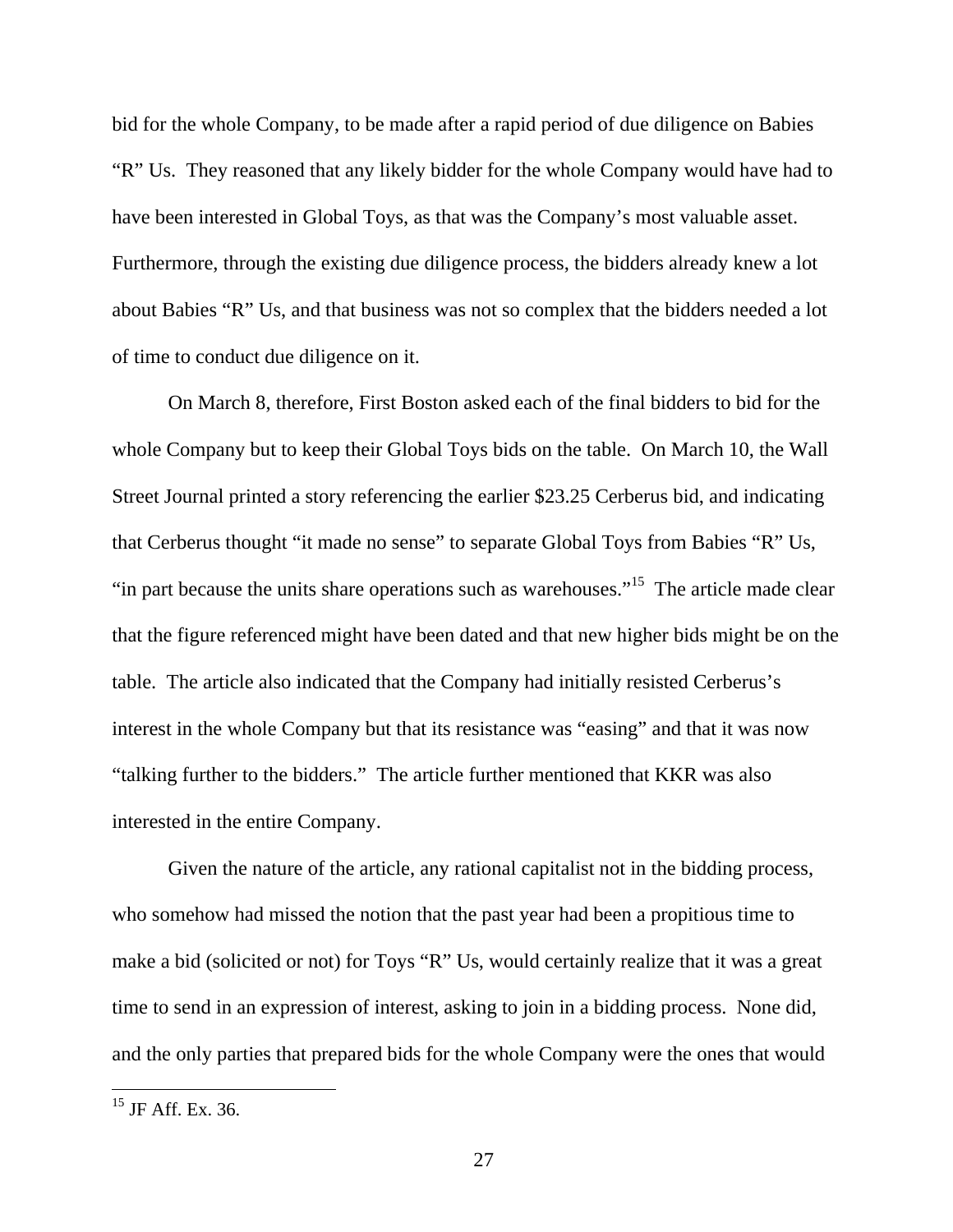logically be expected to do so: those who had been seriously interested in buying the Company's most valuable division.

After First Boston invited bids on the whole Company, each of the remaining bidders maneuvered for advantage. For its part, Cerberus tried to pressure the Company into giving it a leg up on the other bidders. On March 11, it threatened to withdraw its \$25.25 offer if the Company did not enter into an exclusivity agreement with it. The Company did not assent to this demand and Cerberus backed down.

 The same day, the Company heard from two of the final four competitors — KKR and Bain/Vornado — who wished to band together to present a joint bid for the entire Company. Their rationale was that the additional capital, and therefore overall portfolio risk, a whole Company bid entailed made it imprudent for either group to proceed alone. Therefore, KKR/Bain/Vornado (the "KKR Group") wished to do what Cerberus and its partners (like Goldman Sachs) had already done — form a consortium to present a joint bid. Hoping to elicit a good offer (and to avoid getting no bid at all), First Boston and Eyler agreed to green light a joint bid. Later that day, the KKR Group signaled that it was prepared to bid \$26 to \$26.50 per share or even higher for the Company, subject to due diligence.

 For its part, Apollo balked at moving quickly. It ventured the possibility of a bid of \$24 to \$26 if it could have two to three weeks more due diligence. Eyler and First Boston were cool to this idea, however. They pressed to bring the process to a head at the March 16 board meeting, consistent with the board's concern that stretching the process out further put valuable bids at risk. In considering a short due diligence period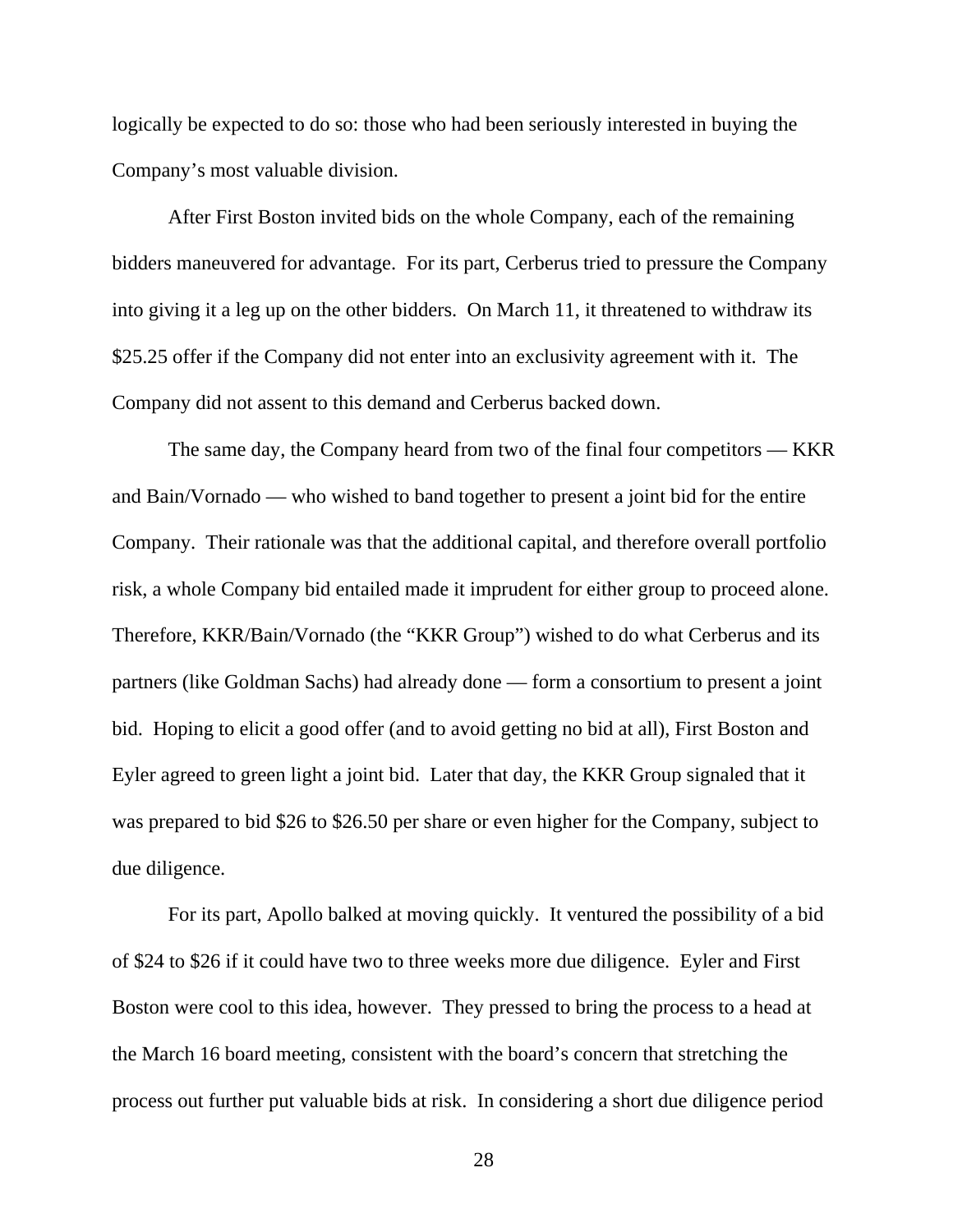for Babies "R" Us reasonable, they took into account the extensive due diligence provided to the bidders about the rest of the Company, the relatively simple nature of the Babies "R" Us business, and the fact that there was plenty of public information already available on Babies "R" Us. Moreover, each of the bidders, in preparing to bid on Global Toys, had developed an understanding of the Babies "R" Us business by studying its entanglement with Global Toys in its warehousing, distribution and information systems. Negotiating the required workout agreements required that.

 As a result, they offered the bidders the chance to conduct focused due diligence on Babies "R" Us over a course of several days, with the goal of having final bids in on March 16, in advance of the board meeting that day. In the interim, Simpson Thacher began negotiating with Cerberus and the KKR Group on the framework of merger agreements. Because of its importance to the plaintiffs' arguments, I discuss that process more later. For now, it bears emphasis that the preparation of those agreements did not begin the contract formation process, rather that process naturally evolved from the earlier negotiation of asset acquisition agreements for the purchase of Global Toys into haggling over full-blown merger agreements.

## L. Final Bids Come In — The KKR Group Tops Cerberus By \$1.50 Per Share And The Board Signs Up A Merger To Sell The Whole Company For \$26.75 Per Share

 The board convened early the day of March 16. First Boston reported on the bids that had been received for the whole Company. It noted that Apollo had indicated that it would consider bidding in the \$24 to \$26 range, but that it wanted two to three weeks of due diligence before doing that. Cerberus, meanwhile, had stuck by its \$25.25 per share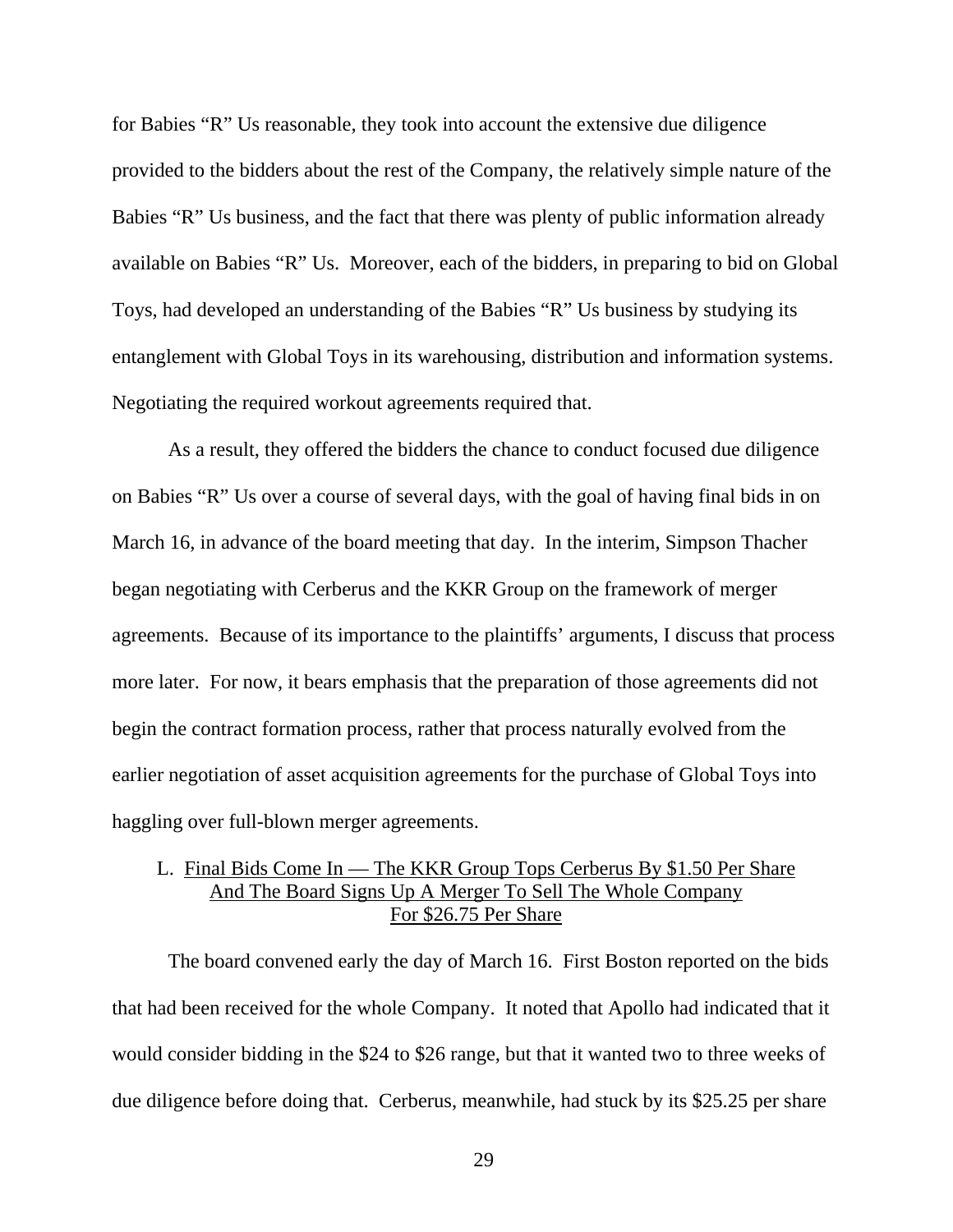bid, despite having earlier hinted that it might raise its bid by a buck or so after the additional Babies "R" Us due diligence.

 The KKR Group topped the Cerberus bid by a large margin, offering to pay \$6.6 billion or \$26.75 per share.<sup>16</sup> The \$6.6 billion offer beat Cerberus's bid by \$350 million or a full \$1.50 per share.

 The board, as noted, had elicited bids with the idea that they could then choose between the option of selling just Global Toys or selling the whole Company, but through a process that did not risk losing the Global Toys bids that were already on the table. To help the board decide between these two strategic options, First Boston presented the board with a detailed presentation on the value of the various options, and, most importantly, of the Company as a whole.

 That information, it is important to emphasize, was simply the latest version of the detailed valuation information and analysis that the board had considered during its, by then, nearly year-long strategic process.<sup>17</sup> At the meeting on March 16, 2005, First Boston updated that existing information to the board by presenting: 1) a historical review of the bidding process; 2) a review of the KKR Group offer of \$26.75 for the entire Company; 3) a breakdown of the implicit values of the Company based on the

 $16$  Early in the day, the board was told that the KKR Group would pay \$27.00 per share, but that was premised on a misunderstanding by the KKR Group of the Company's number of fully diluted shares. The \$6.6 billion figure remained constant.

<sup>17</sup> *See, e.g.*, JF Aff. Ex. 26, CSFB Project Toddler Preliminary Discussion Materials from February 21, 2005 (including the then current bids of the four remaining bidders from Global Toys, ranging from \$3.302 to \$3.407 billion; a valuation of Global Toys using a DCF model yielding a range from \$3.206 to \$3.968 billion; and a preliminary valuation of Babies "R" Us using both DCF and selected companies analysis models yielding a range of \$1.75 to \$2.25 billion).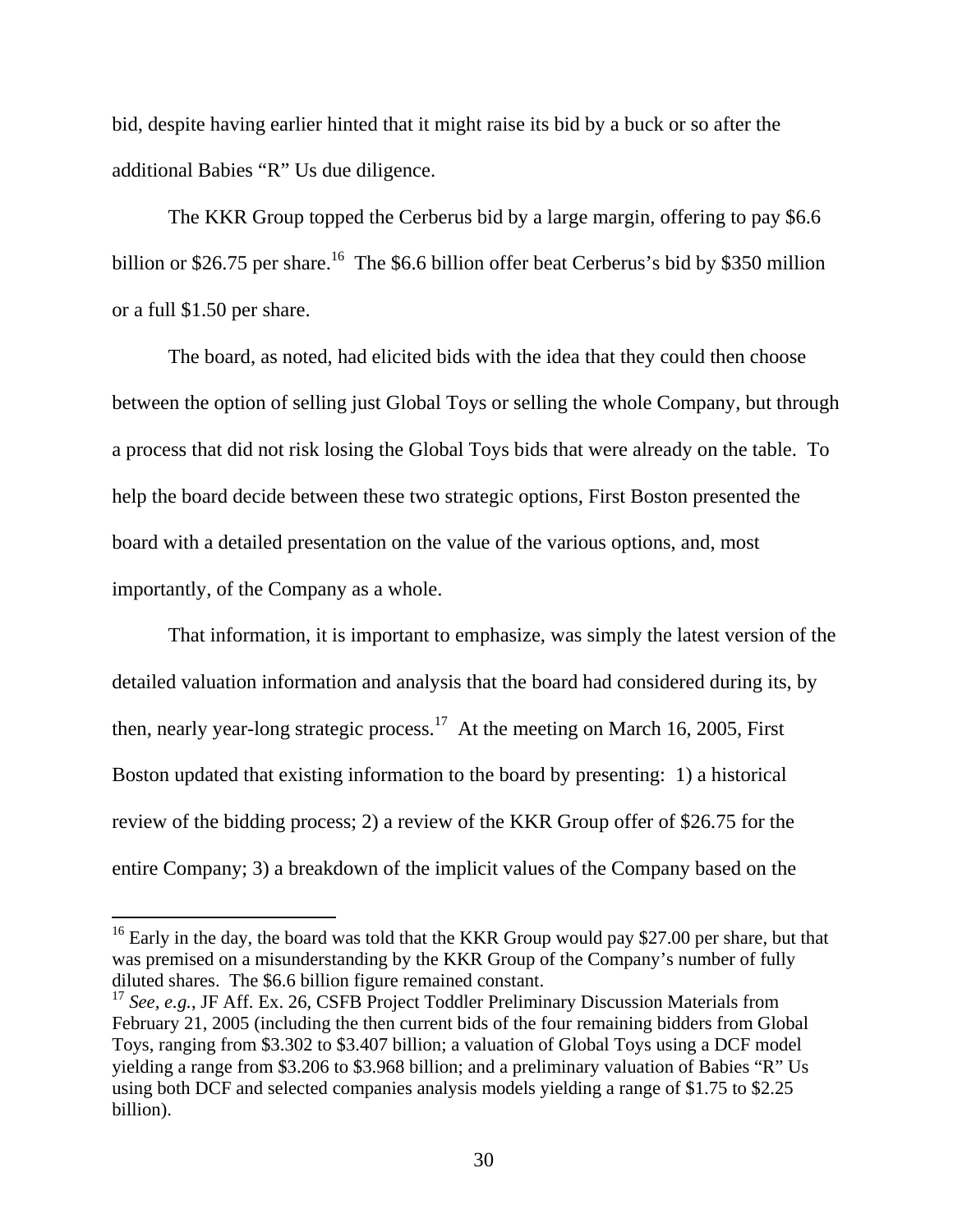current Global Toys bids; and 4) a valuation of the entire Company using DCF, selected companies, and selected acquisitions analysis models.

 First Boston's traditional valuations of the entire Company produced three ranges: a DCF with a range of \$19.60 to \$25.58 per share, a selected companies model with a range from \$16.35 to \$20.98 per share, and a selected acquisitions model with a range of \$19.32 to \$27.04 per share. Significantly, the mid-points of these ranges were \$22.59 for the DCF, \$18.67 for the selected companies model, and \$23.18 for the selected acquisitions model. Thus, the KKR Group bid significantly topped the mid-point of all three valuations, and topped the high-points of two of them.

 Additionally, First Boston calculated the valuation of the entire Company implied by the current outstanding bids for Global Toys. This sum-of-the-parts model incorporated a valuation of Babies "R" Us of \$7.76 to \$10.13 per share. To generate this range, First Boston incorporated both an existing selected companies valuation with an updated DCF analysis of Babies "R" Us. $^{18}$  The resulting range yielded an implied total company value range of \$23.00 to \$25.76 per share. The then-current DCF analysis showed a somewhat higher range cap, but even using this higher figure yielded a high-

 $18$  These figures were updated from the preliminary figures shown to the board in February, by updating the DCF analysis. *Compare* JF Aff. Ex. 41 at TRU 0000249 (Mar. 16, 2005) (valuation summary range for Babies "R" Us of \$1.75 to \$2.3 billion), *with* JF Aff. Ex. 26 at TRU 0008984 (Feb. 21, 2005) (valuation summary range for Babies "R" Us of \$1.75 to \$2.25 billion), *and* JF Aff. Ex. 41 at TRU 0000250 (Mar. 16, 2005) (DCF range for Babies "R" Us of \$1.792 to \$2.38 billion), *with* JF Aff. Ex. 26 at TRU 0008986 (Feb. 21, 2005) (DCF range for Babies "R" Us of \$1.769 to \$2.344 billion).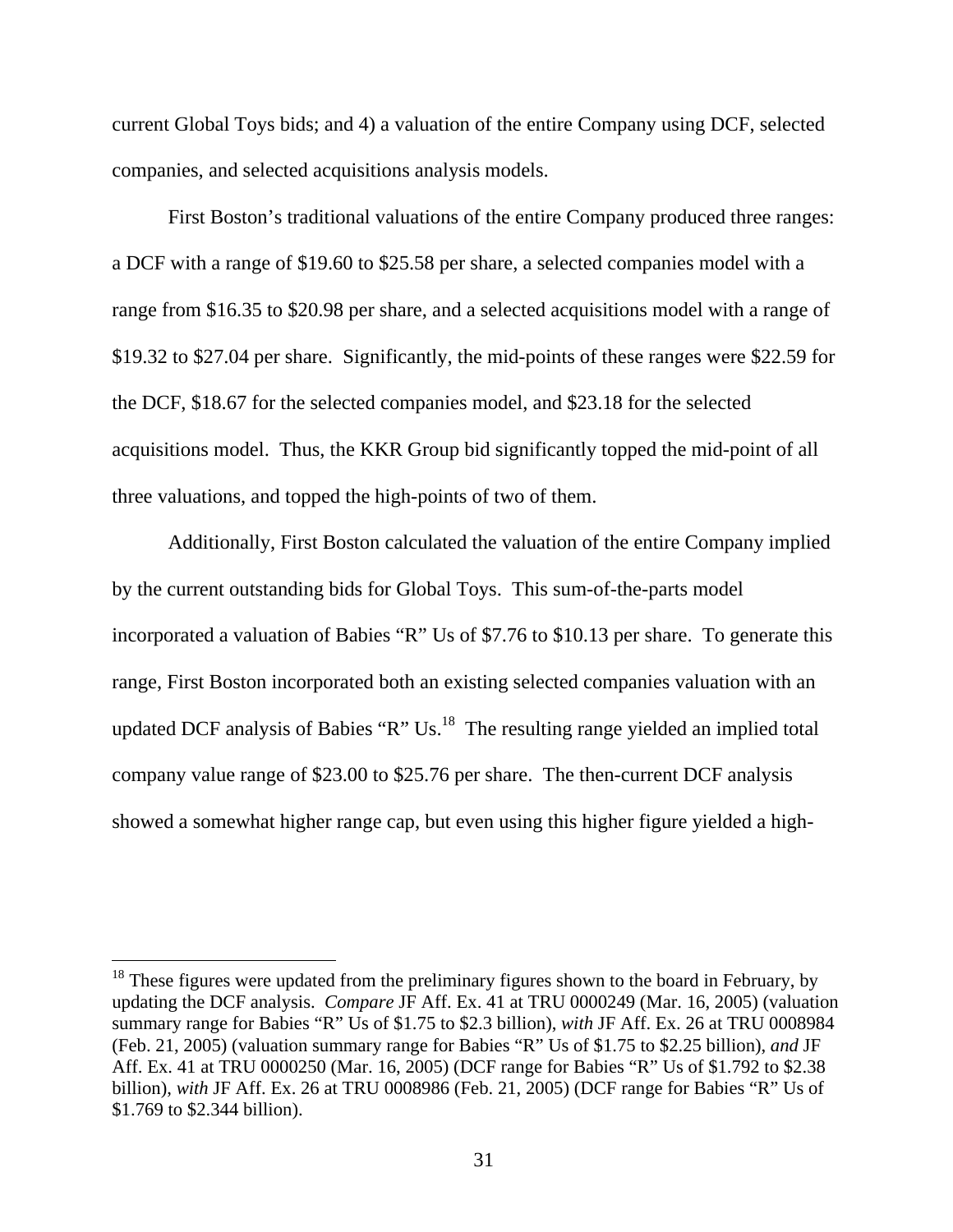end valuation of \$10.51 per share for Babies "R" Us and a high implicit valuation range cap for the total company of  $$26.14<sup>19</sup>$  still below the KKR Group's bid of  $$26.75$ .

 As will be discussed in full later, First Boston did not calculate a control premium on top of its Babies "R" Us valuation. The reality, however, is that a control premium is usually not combined with a DCF analysis, and the KKR Group's \$26.75 per share bid implicitly valued Babies "R" Us at a level that exceeded the \$10.51 per share high-end value of the First Boston DCF. The \$26.75 per share bid also avoided serious execution and tax risks that the Company would have had to overcome in order to make the strategy of selling Global Toys, and continuing to operate Babies "R" Us generate a comparable, much less a superior, rate of return. Any number of substantial reasons, considered later, threatened to make attaining that goal uncertain.

 After considering all that information, the board discussed which of the strategic options to pursue. At the end of a lengthy back-and-forth, the board decided that the best option for maximizing shareholder value was to sell the whole Company to the KKR Group. In connection with that determination, the board took certain actions relating to the compensation of employees and directors. Most pertinently, the board voted to make clear that their own options, as independent directors, vested upon a change of control.

 $19$  The numbers used in calculating the per share value for the Babies "R" Us value component loses some precision due to rounding. The low-end value of \$1.75 billion as shown equates to \$7.76 per share, implying 225,515,463 shares outstanding. Similarly, but not precisely, the \$2.3 billion high-end value implies 227,048,371. In working back to the DCF implied value, I have assumed 226,000,000 outstanding shares. Combined with the DCF high-end value of \$2.375 billion, this implies a per share value of \$10.51, or 38¢ more than the high-end value produced by the composite range. In other words, building this figure back into the total company analysis, the high-end value for the total company based on the then-current DCF value is \$26.14 as opposed to the \$25.76 shown to the board at the March 16, 2005 meeting.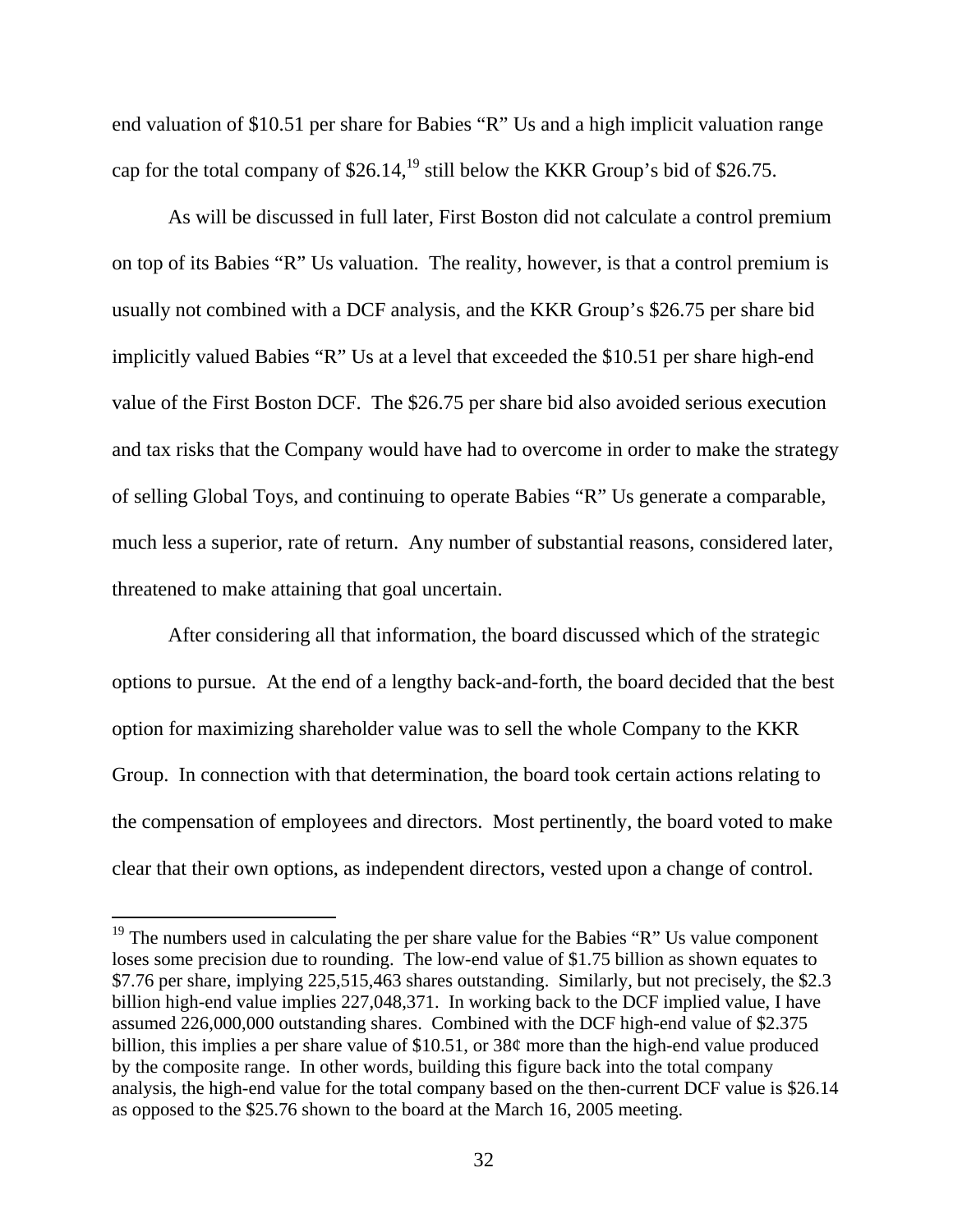This vote was characterized in the board minutes as representing a clarification of the intended operation of the pre-existing option plan. The vote had the effect of putting the independent directors on par with the Company's officers and employees, all of whose unvested options vested upon a change of control.

 Thereafter, the board heard yet another valuation presentation, this time from Duff & Phelps. The Duff & Phelps representatives presented a range of values for the Company operating as a single entity of between \$19.76 and \$21.45 per share. A separate range of values was presented for Global Toys and Babies "R" Us, successfully divided and operating separately, of between \$22.23 and \$25.33. The representatives of Duff & Phelps explained that all of their valuation ranges assumed an implied premium embedded in the price per share of the Company's publicly-traded common stock attributable to the announcement that the Company was considering a strategic  $transaction<sup>20</sup>$ 

 The board then instructed the Company's legal and financial advisors to try to conclude a merger agreement with the KKR Group promptly. After that, the independent directors met in executive session to consider the effect of a merger with KKR Group on Eyler and other top executives. The independent directors focused on the fact that Eyler's compensation was largely comprised of stock and options, and therefore that "his

<sup>&</sup>lt;sup>20</sup> The plaintiffs lampoon the Duff & Phelps presentation because the actual bids for Global Toys and the Company suggest higher values for the Company as a whole, and impliedly for Babies "R" Us. Their suggestion that the board should have therefore chuckled at those lower figures exemplifies an immunity to recent historical experience, when buyers of companies and shares of stock have often paid far too much, in situations when a more gimlet-eyed look at fundamental earnings measures and potential would have commended greater caution.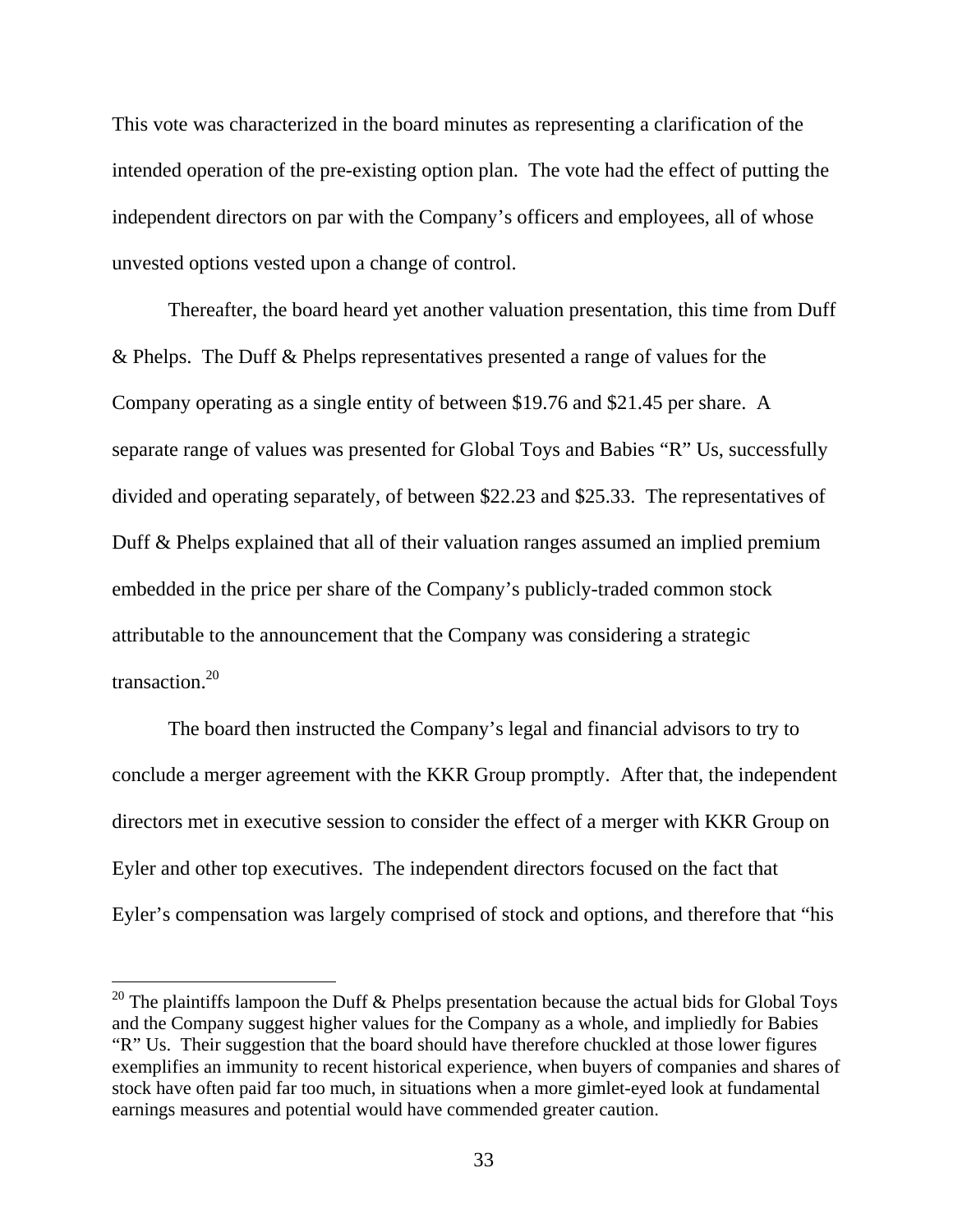interests were closely aligned with that of the shareholders."<sup>21</sup> The board also discussed Eyler's potential severance package, recognizing that the KKR Group might "decide to terminate his services." $^{22}$ 

 After six and a half hours, the board recessed until 10:30 p.m., with the hope that by that time, they would be in a position to consider a final merger agreement. When they reconvened, the board again discussed the merits of going forward, and decided to proceed to approve the proposed merger agreement, subject to its finalization in the wee small hours of that morning. Before doing so, the board received formal opinions from both First Boston and Duff & Phelps that the price of \$26.75 per share was fair to the Company's stockholders.

### M. The Deal Protection Terms Of The Merger Agreement

During the bidding process, the Company's deal counsel, John Finley of Simpson Thacher, negotiated with counsel for the KKR Group over the terms of a merger agreement. For present purposes, the so-called "deal protection" provisions that they negotiated are what is most pertinent.

Consistent with the evolution of the bidding process, the Company and KKR had first dickered over the terms of an asset purchase agreement involving only Global Toys. In that process, the Company had originally sought to restrict KKR to the payment of a termination fee equal to 1% of the value of its bid for Global Toys. In the back and forth,

 $21$  JW Aff. Ex. 24 at 8961.

<sup>22</sup> *Id.*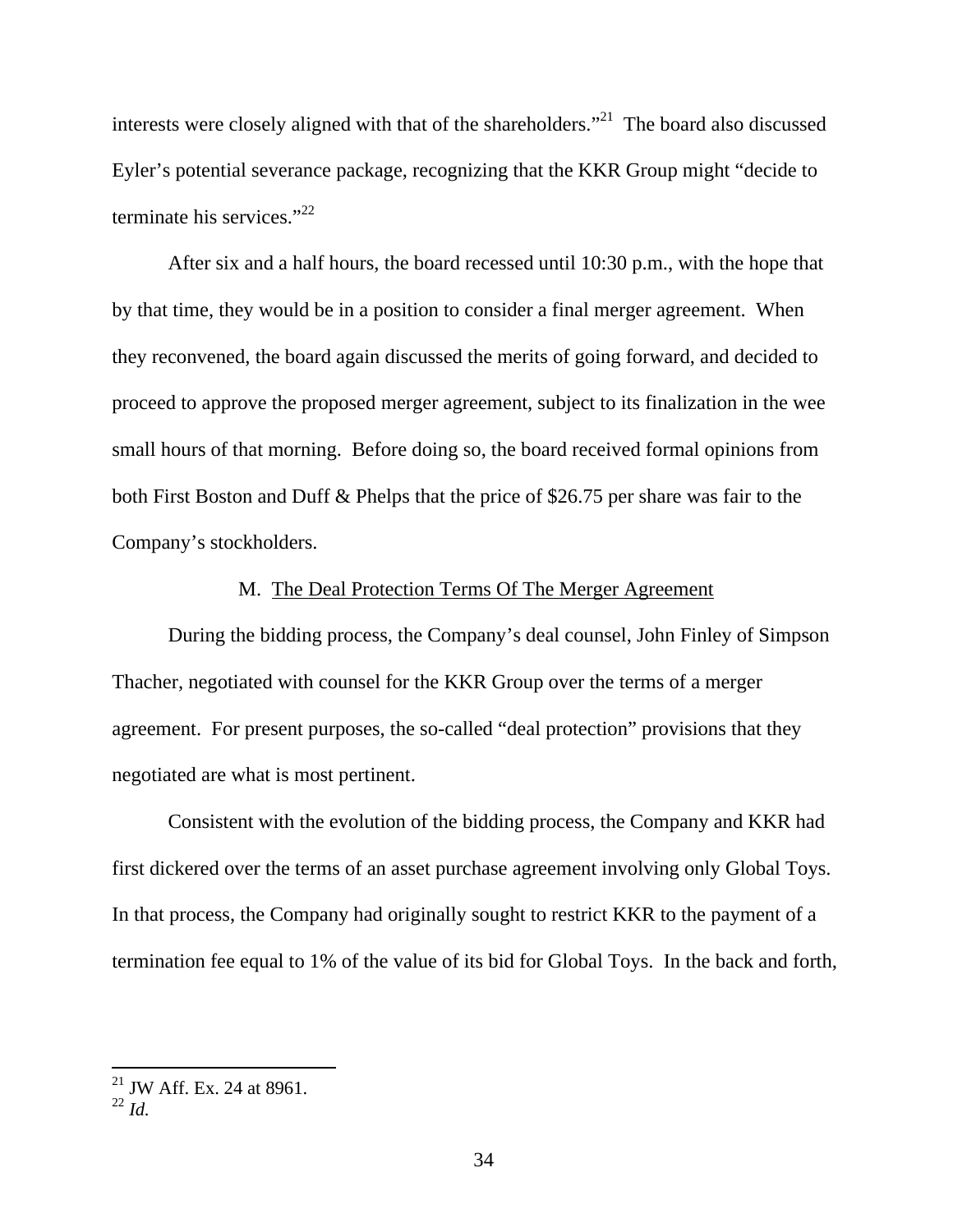KKR — which as must be remembered, was the top bidder in each of the "final" rounds of bids for Global Toys — got the Company to increase the fee to 3%.

This background sheds some very dim light on an obscure aspect of the record, which relates to why the Company made the negotiation moves it did in its contract talks with KKR. During this litigation, the Company invoked the attorney-client privilege, which had the effect of shielding from the plaintiffs and the court those aspects of the board's process during which Finley advised the board about the contract negotiation process.23 The plaintiffs did not, for understandable reasons, seek a deposition of Finley to get his views about why he forwarded the drafts he did to KKR or why he reacted with later drafts. If they did, they would not have gotten the full story, as Finley would not have, one presumes, told them what input he had received from his clients.

What is known is that the Company's first March 12 draft of the merger agreement picked up where the asset purchase agreement talks with KKR left off. The Company offered to pay the KKR Group 3% of the Company's equity value, as implied by the final deal terms. The payment of the 3% was, from what I can discern, to be made only when:

 $^{23}$  The defendants have not sought to rely upon advice of counsel as a justification for the reasonableness of their actions in this regard. Therefore, although it hampers the court's efforts in making a full assessment of the relevant facts, the invocation of privilege has not been made unfairly. In other words, the defendants are not trying to use advice of counsel offensively, while defensively preventing the plaintiffs and the court from testing the reasonableness and propriety of their reliance. In past cases, this court has refused to allow boards to tout their reliance on advice of counsel as evidence of their good faith and prudence while shielding the back-and-forth they had with counsel. *See, e.g., Chesapeake v. Shore*, 771 A.2d 293, 301 (Del. Ch. 2000) (discounting evidence that a board hired legal and financial advisors as suggesting a fair process when the board invoked privileges to bar examination of the advice given by those advisors).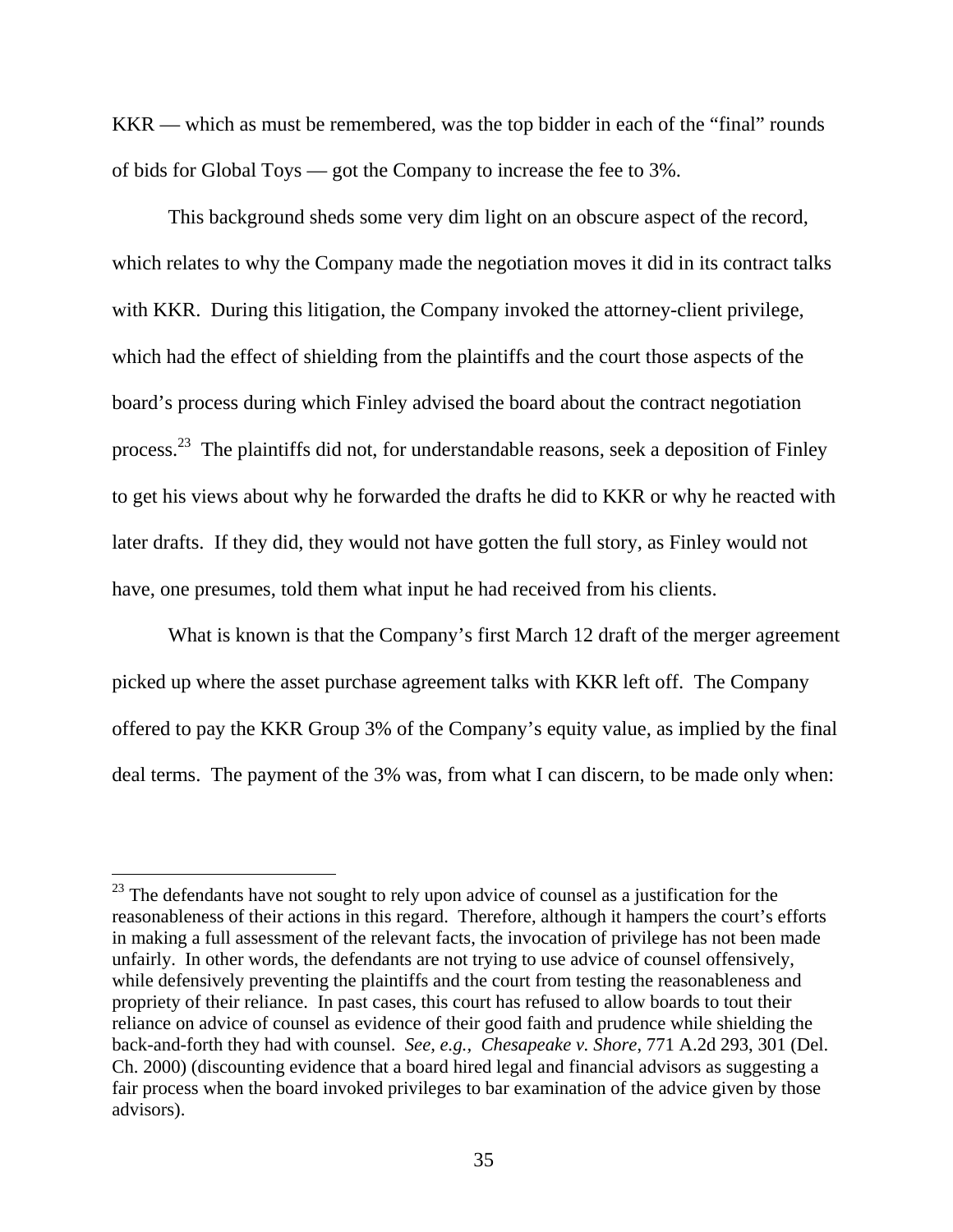- 1. the Company's board terminates the merger agreement to accept a higher bid or the KKR Group terminates because the board had withdrawn its recommendation of the merger;
- 2. another offer to acquire the Company exists at the time the Company's stockholders vote on the merger, the Company's stockholders do not approve the merger agreement, and the Company consummates an alternative transaction within the next year; or
- 3. another offer to acquire the Company exists at the time the merger agreement terminates automatically by having reached its termination date, September 15, 2005, and the Company consummates an alternative transaction within a year.

In the event that the merger agreement was terminated simply because the Company's stockholders voted it down, the Company offered only to reimburse the KKR Group for a to-be-negotiated sum approximating its documented, out-of-pocket expenses.

The Company included in its proposal a "no shop" provision that precluded the Company from continuing to shop itself. But it also insisted on retaining the right to consider a superior proposal if one came along unsolicited. "Superior proposal" is defined in the merger agreement as any bid for assets representing 50% or more of the Company's "consolidated assets, revenues or earnings" that was reasonably capable of being consummated and would be more favorable, in the board's view, than the KKR Group's bid.<sup>24</sup> That retained right was mitigated, however, by the Company's agreement to give the KKR Group a right to match any superior offer made by a rival bidder, so long as it did so within three business days. $^{25}$ 

<sup>&</sup>lt;sup>24</sup> Merger Agreement § 6.5(a) at 39-40.

<sup>&</sup>lt;sup>25</sup> Merger Agreement  $\hat{g}$  6.5(b) at 41.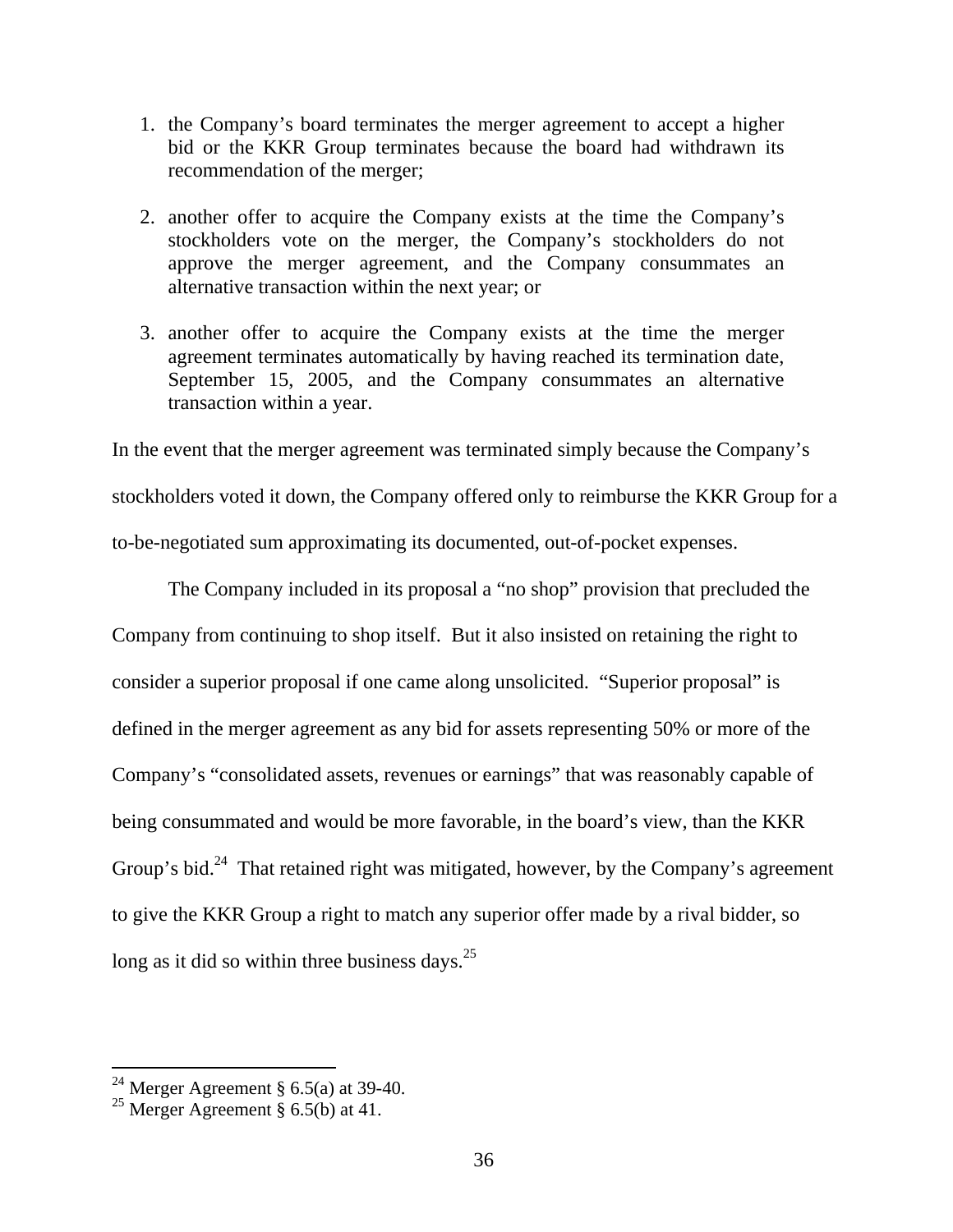The KKR Group countered on March 15 with a request to be paid 4% of the equity value in the circumstances outlined above, and to be paid \$50 million in expense reimbursement on a so-called "naked no vote" — that is, a shareholder vote to decline the merger agreement that is not followed by the acceptance of an alternative transaction.

That draft came in the same day as the \$26.75 per share bid. Despite knowing that the KKR Group's bid topped Cerberus's final bid by \$1.50 per share, the Company did not assent to the KKR Group's request. Instead, as part of the total package of binding commitments it was prepared to accept in order to secure the attractive bid from the KKR Group, the Company agreed to a termination fee of \$247.5 million, or 3.75% of equity value, to be paid only in the scenarios outlined above. The \$247.5 million presented a more modest 3.25% of enterprise value — that is, the total value of equity and debt the KKR Group would have to pay in order to acquire the Company. For a naked no vote, the Company agreed to pay only up to \$30 million in documented expenses.

Thus, as finally adopted, the merger agreement contained four deal protection measures: 1) a fixed termination fee of \$247.5 million, equal to 3.75% of equity value or 3.25% of enterprise value — payable for the most part only if the Company terminated the merger agreement in order to sign up another acquisition proposal within a year; 2) an agreement to pay up to \$30 million in documented expenses after a naked no vote; 3) a relatively non-restrictive no-shop clause that permitted the consideration of unsolicited bids; and 4) a temporally-limited match right.

The board discussed these provisions at its March 16 meeting. Because the defendants have invoked the attorney-client privilege, it is, of course, not possible to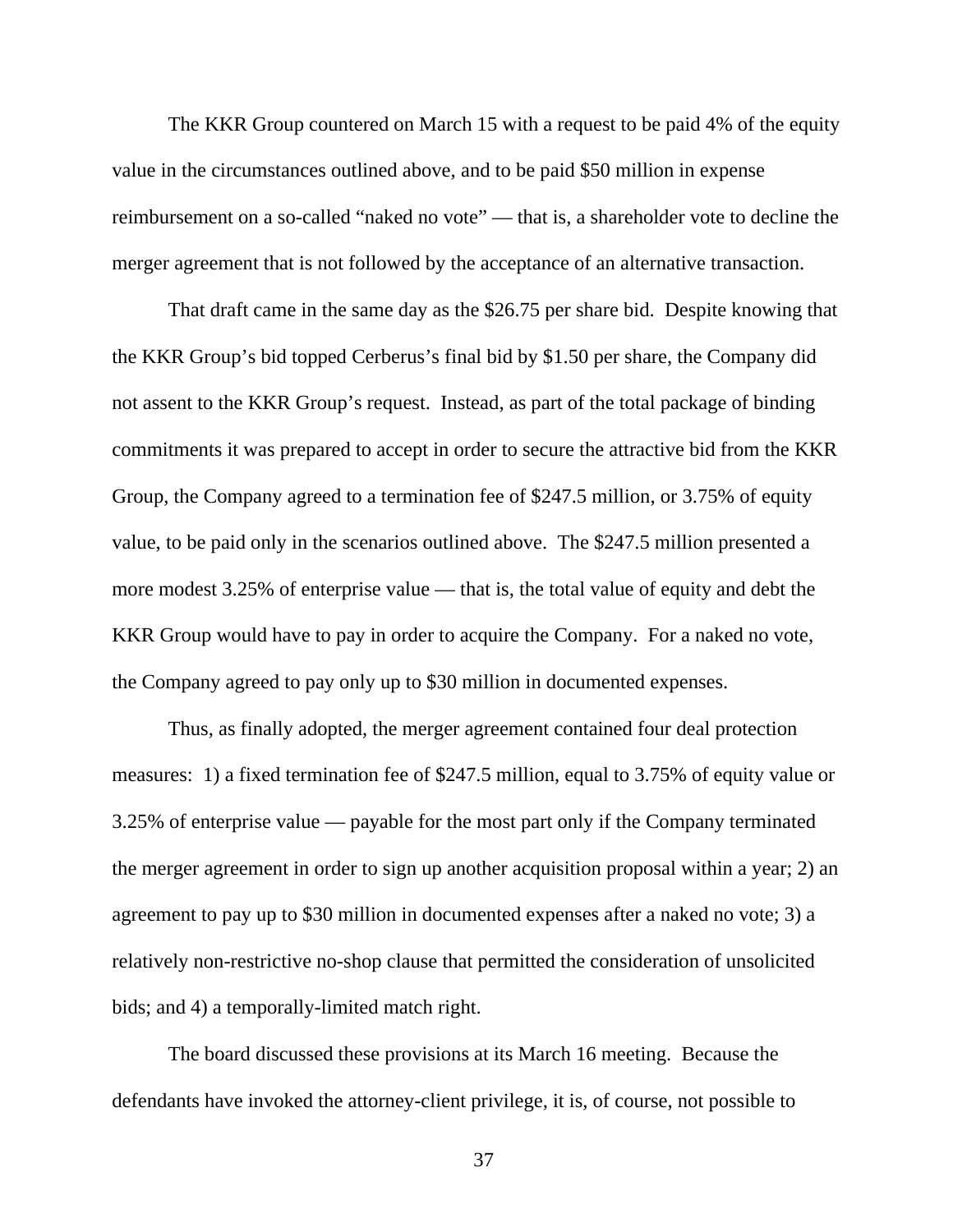determine all of what was said. But it seems clear that the board understood the basic terms of the deal protection features. As the plaintiffs point out — and as will be discussed later — the board did not focus on the deal protection measures' effect on a later sale of Babies "R" Us. That is not surprising, since the board never viewed such a transaction, which would have involved the Company selling its unit with the best per store operating margin, and retaining the more mature and less marginally profitable Global Toys division, as an attractive option.

The ambiguity that the merger agreement introduced, in the plaintiffs' mind, was that the 50% trigger in the definition of "superior proposal" excluded any option for the board to terminate if the Company received an attractive bid just for Babies "R" Us, because it was doubtful that Babies "R" Us constituted over 50% of the Company's earnings when proper accounting for expenses was considered, and clear that Babies "R" Us did not constitute over 50% of the Company's assets or revenues. In any event, the 50% trigger did not preclude the board from changing its recommendation if such a bid was received — although that decision would also trigger the payment of the 3% termination fee.

The board did not, it appears, focus on this very minor business point, but I must, because as we shall later see, it figures in an oddly prominent way in the plaintiffs' arguments.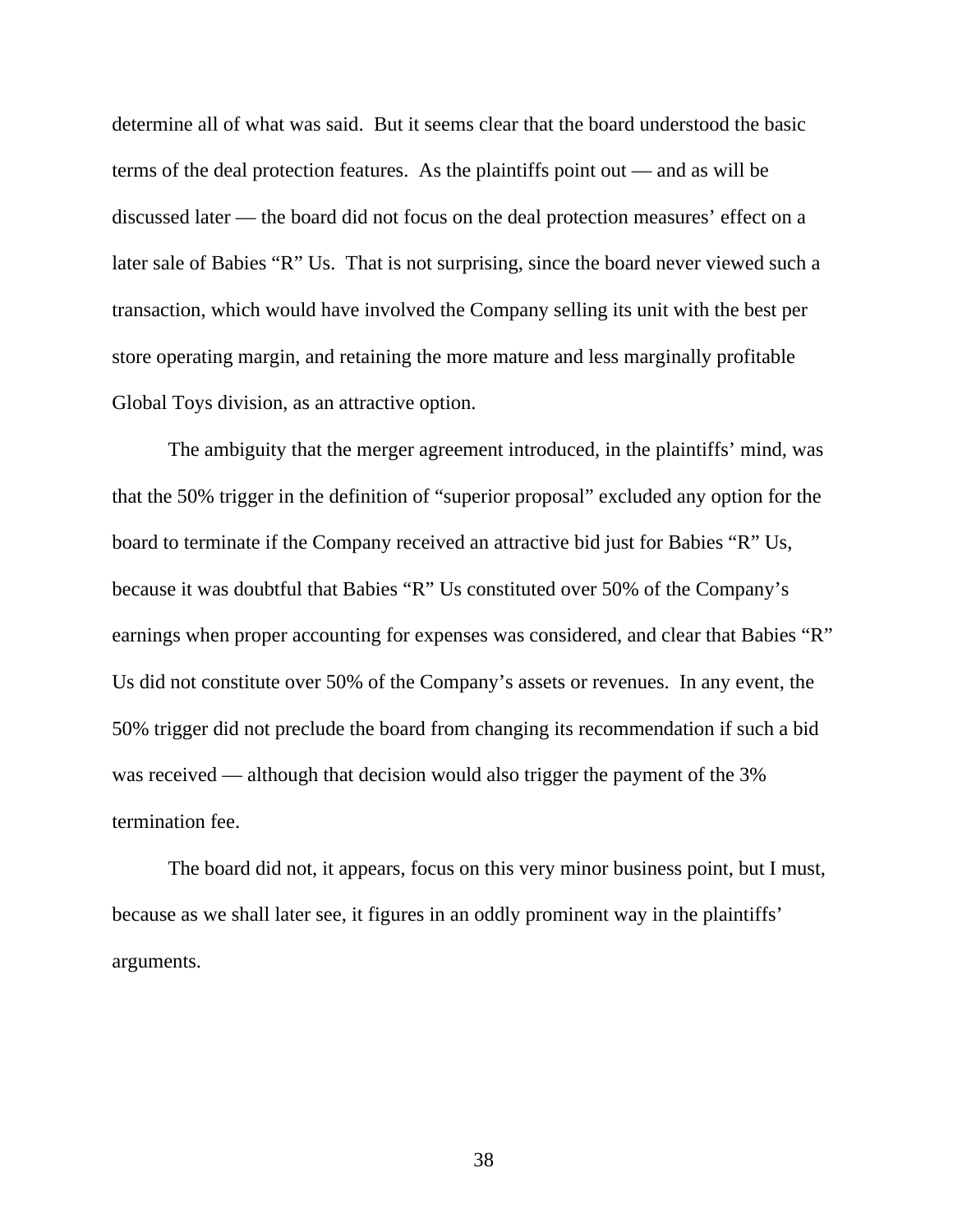# N. The Merger Agreement's Effect On The Company's Board And Its Financial Advisor, First Boston

The factual predicate to an evaluation of the plaintiffs' legal arguments would not be complete without a description of the economic effect that the merger will have on the Company's board and First Boston. In moving to expedite the case, the plaintiffs stressed what they perceived to be the distorting effect of the incentives of Eyler, the other members of the board, and First Boston. Since that time, they have backed off from that position considerably but still voice it enough to require a brief explanation of how the board and First Boston will fare if the merger proceeds.

 Of the ten directors comprising the board, only Eyler is employed by the Company. All of the directors, however, received compensation for their services in the form of stock options. The value of the independent directors' options range broadly from as little as \$150,000 to as much as \$1.7 million. Eyler, on the other hand, will receive some \$65 million for his equity. This is due largely to the fact that as much as 75% of his compensation under his original employment contract consisted of stocks, options, and grants.

First Boston's incentives in this transaction also warrant mention. First Boston stands to receive \$7 million more in fees for the sale of the entire Company than it would have received for the sale of Global Toys by itself.<sup>26</sup> Arguably, this created a financial

 $26$  The consideration that First Boston would receive for any sale was specified in its engagement letter with Toys "R" Us. Under the engagement letter that was in effect when the merger was finalized, three different deal structures were contemplated, each having a different fee structure. For any sale that did not include Toys Japan or Babies "R" Us (e.g., the sale of Global Toys), First Boston would receive a fee equal to the lesser of 1) \$27 million or 2) \$8 million plus 0.6%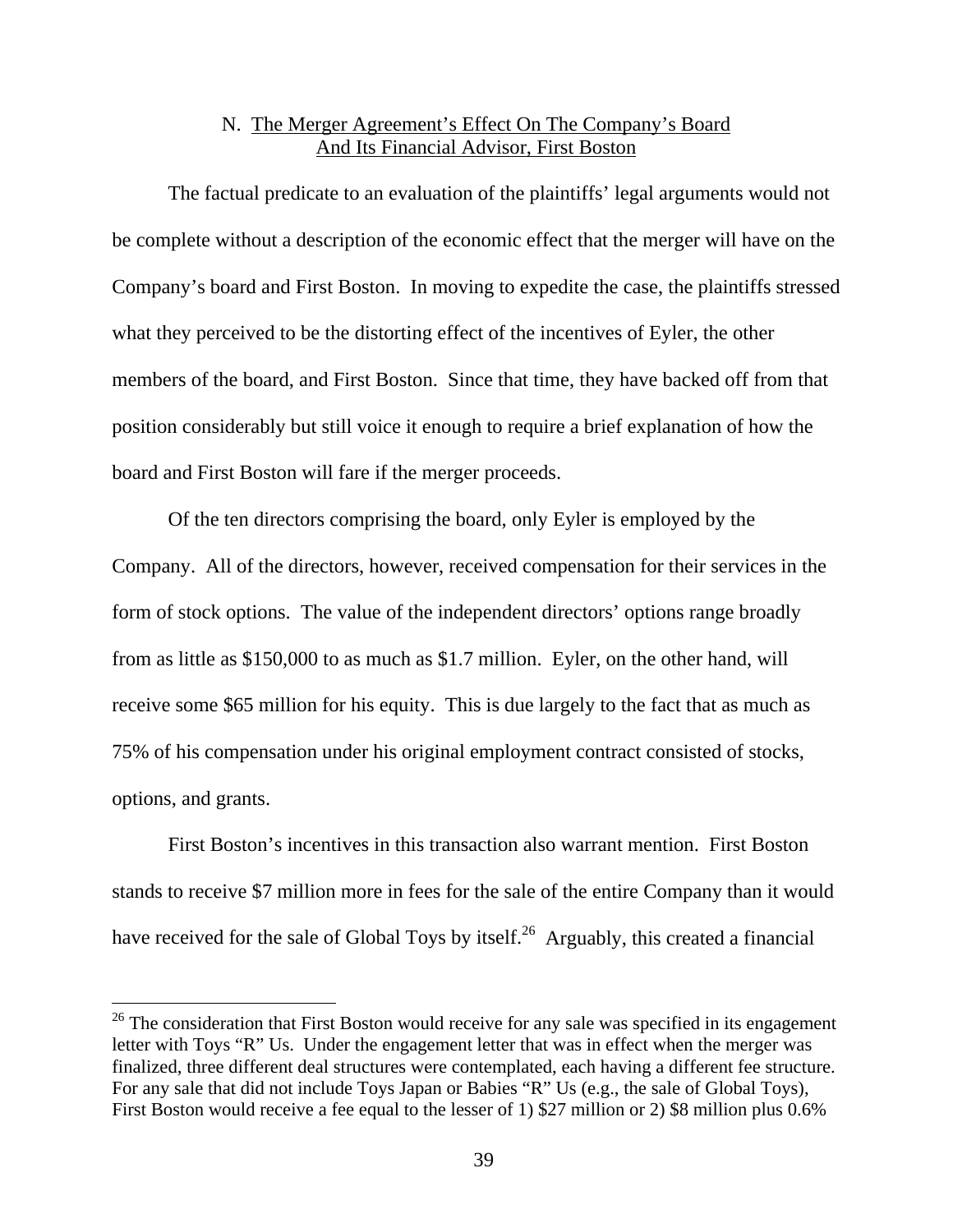incentive for First Boston to steer the board toward a sale of the whole Company. A somewhat more substantial factor is that KKR has been a frequent client of First Boston in the past. Indeed, after the board had approved the merger agreement, First Boston agreed to arrange financing for the KKR Group, for which it will receive an additional \$10 million.

#### III. The Procedural Standard

 The plaintiffs seek a preliminary injunction against the closing of the merger, requesting that I enter an unusual order combining final relief — invalidating the termination fee and the matching rights in the merger agreement — with preliminary relief — holding off the merger vote for 30 days. The plaintiffs claim that this relief will give new bidders a chance to emerge and bid freely in the new judicially created "deal unprotected era," while permitting the merger to close before the KKR Group has a chance to walk away on the merger agreement's drop dead date of September 15, 2005. This request for a preliminary order blue-penciling the merger agreement represents a retreat from the plaintiffs' original request for a standard form of preliminary injunction halting closing of the merger altogether until a final hearing.

 For reasons I later explain, I need not fully explore the implications of the plaintiffs' preferred form of relief. For now, it suffices to indicate that, to the extent that they simply desire an order halting the closing of the merger, the plaintiffs must show: 1) a reasonable probability of success on the merits; 2) that they will suffer irreparable

of the aggregate deal consideration. For any sale that differed from the enumerated deal structures (e.g., the sale of the entire Company), First Boston would receive a fee equal to the lesser of 1) \$34 million, or 2) \$8 million plus 0.6% of the aggregate deal consideration.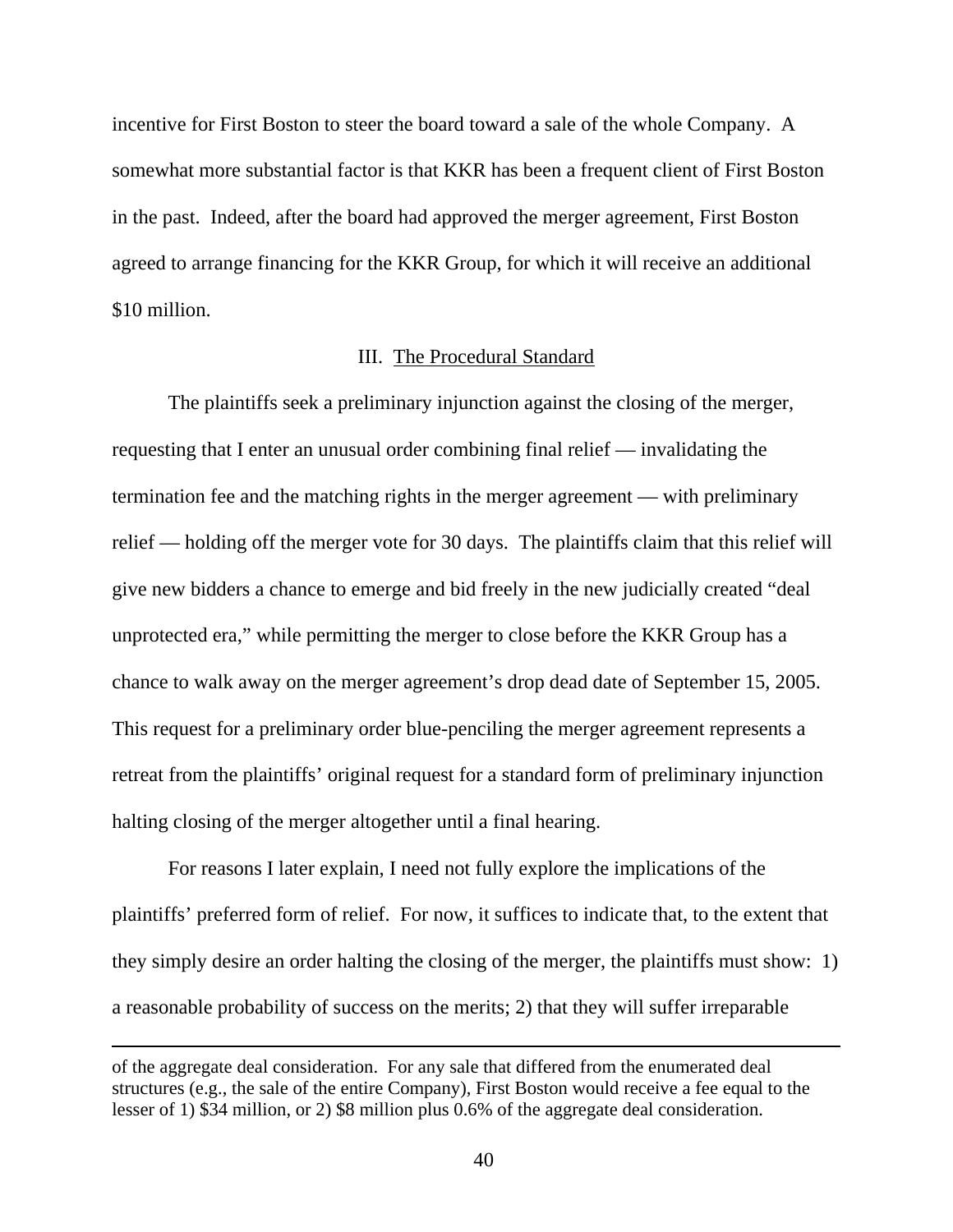injury absent the injunction; and 3) that the harm to the plaintiffs without an injunction outweighs the harm that the injunction will visit upon the defendants.<sup>27</sup> To obtain injunctive relief, either declaring that the termination fee and matching rights are ineffective, as the products of breaches of fiduciary duty, or replacing those ineffective terms with some lower termination fee, the plaintiffs would be required to make the same kind of evidentiary showing required for the entry of final relief — one that essentially proves that there are no material disputes of fact about the inequitable origins of the provisions the plaintiffs seek to have stricken and replaced.28

 Therefore, under any scenario in which they would obtain an injunction, the plaintiffs must prevail on the merits. For that reason, I turn now to the merits of this case and consider the plaintiffs' argument that the merger agreement is tainted by a number of fiduciary missteps by the Company's board.

#### IV. The Merits: Is It Probable That The Board Breached Its *Revlon* Duties?

### A. The Judicial Role In Evaluating A *Revlon* Claim

In its most summary form, the plaintiffs' claim is that the directors did not fulfill their duties under the landmark case of *Revlon, Inc. v. MacAndrews & Forbes Holdings, Inc.*29 In *Revlon*, the Delaware Supreme Court made two important determinations. One

<sup>27</sup> *Revlon, Inc. v. MacAndrews & Forbes Holdings, Inc.,* 506 A.2d 173, 179 (Del. 1986).

<sup>28</sup> *See City Capital Assoc. Ltd. v. Interco, Inc.*, 551 A.2d 787, 795 (Del. Ch. 1988) (holding that, when preliminary injunctive relief sought would, in effect, constitute final relief, such relief should not be awarded unless plaintiff can demonstrated that it is warranted based upon facts not legitimately in dispute).

 $^{29}$  506 A.2d 173 (Del. 1986).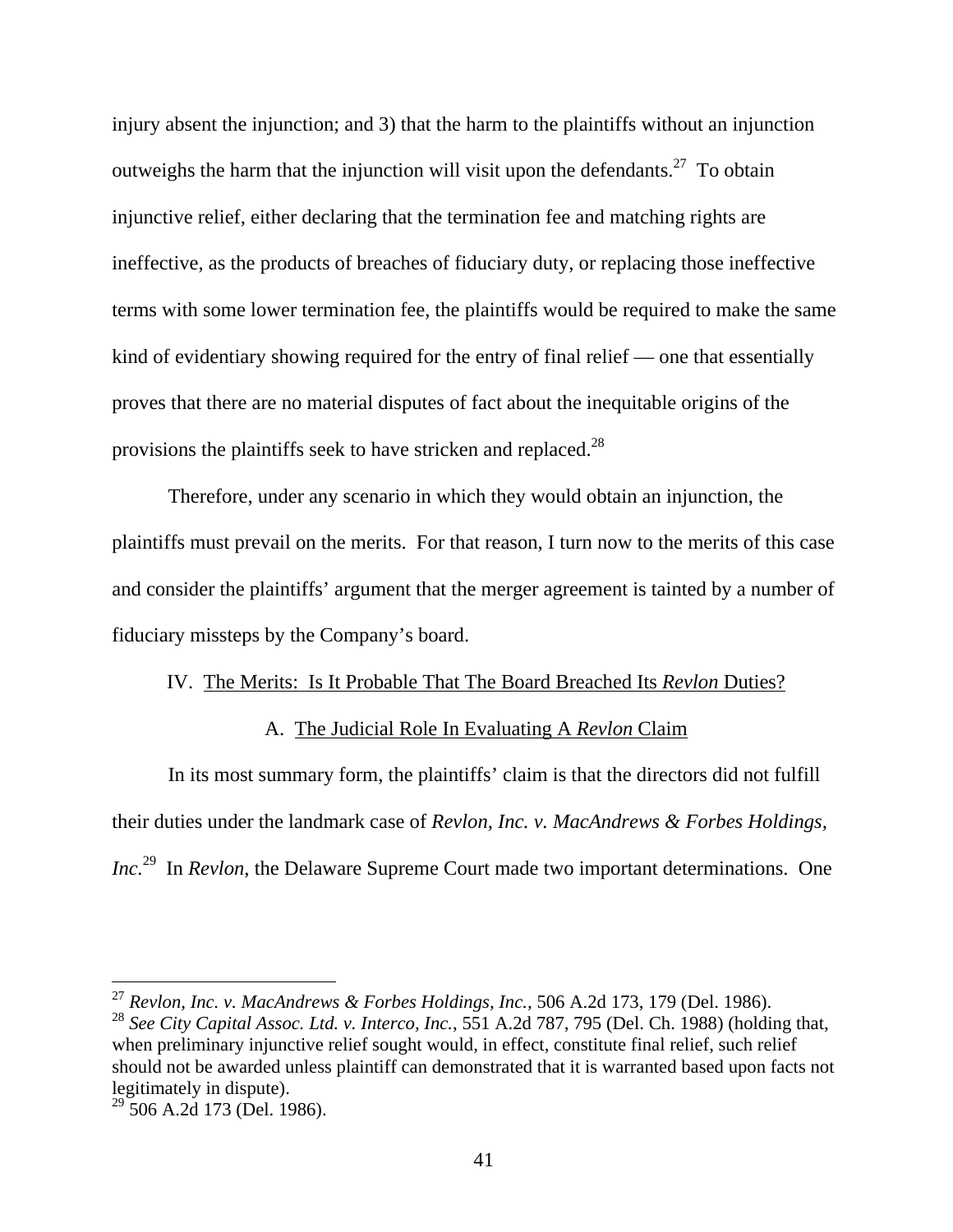is rooted in old trust principles<sup>30</sup> and is mundane to those who believe that stockholders are the only corporate constituency whose best interests are an end, rather than an instrument, of the corporate form, and rests on the proposition that once directors decide to sell the corporation, they should do what any fiduciary (such as trustee) should do when selling an asset: maximize the sales price for the benefit of those to whom their allegiance is pledged.<sup>31</sup> In the corporate context, that means that the directors must seek the highest value deal that can be secured for stockholders regardless of whether it is in the best interests of other corporate constituencies.<sup>32</sup> Or, as the Supreme Court said in its important decision in *Paramount Communications, Inc. v. QVC Network, Inc.:* 

In the sale of control context, the directors must focus on one primary objective — to secure the transaction offering the best value reasonably available for the stockholders — and they must exercise their fiduciary duties to further that end. $33$ 

 $\overline{a}$ <sup>30</sup> *Paramount Communications Inc v. Time, Inc.*, 1989 WL 79880, at \*25 (Del. Ch. July 14, 1989) ("*Revlon* was not a radical departure from existing law (*i.e.*, it has "always" been the case that when a trustee or other fiduciary sells an asset for cash, his duty is to seek the single goal of getting the best available price). . ."); s*ee also* Leo E. Strine, Jr., *Categorical Confusion: Deal Protection Measures in Stock-for-Stock Merger Agreements*, 56 Bus. Law. 919, 927 n.25 (2001) (stating that the "*Revlon* principle grows out of the traditional principle that fiduciaries must sell trust assets for their highest value," and collecting cases such as *Robinson v. Pittsburgh Oil Refining Corp.*, 126 A. 46, 49 (Del. Ch. 1924) demonstrating that principle). <sup>31</sup> *See, e.g., Paramount Communications, Inc. v. QVC Network Inc.*, 637 A.2d 34, 44 (Del. 1994).

<sup>32</sup> *Revlon* tempered language in *Unocal Corp. v. Mesa Petroleum Co.*, 493 A.2d 946 (Del. 1985), that had indicated that directors, in the context of responding to a takeover bid, could consider the impact the bid would have on other corporate constituencies, such as employees and communities in which the corporation operated. *Revlon*, 506 A.2d at 176. In the context of a decision to sell the whole company, the directors could only consider those constituencies if doing so is rationally related to some benefit to the stockholders, which in that special context must have a relation to price. *Id.* Precisely how stockholder-focused directors must be is not entirely clear but the predominance of the stockholders' interest in receiving the highest, practically available bid in our Supreme Court's *Revlon* jurisprudence is undeniable. *See* Leo E. Strine, Jr., *The Social Responsibility of Boards of Directors and Stockholders in Change of Control Transactions: Is There Any "There" There?*, 75 S. Cal. L. Rev. 1169 (2002) (discussing the effect of *Revlon* on other constituencies).

<sup>33</sup> *QVC*, 637 A.2d at 44.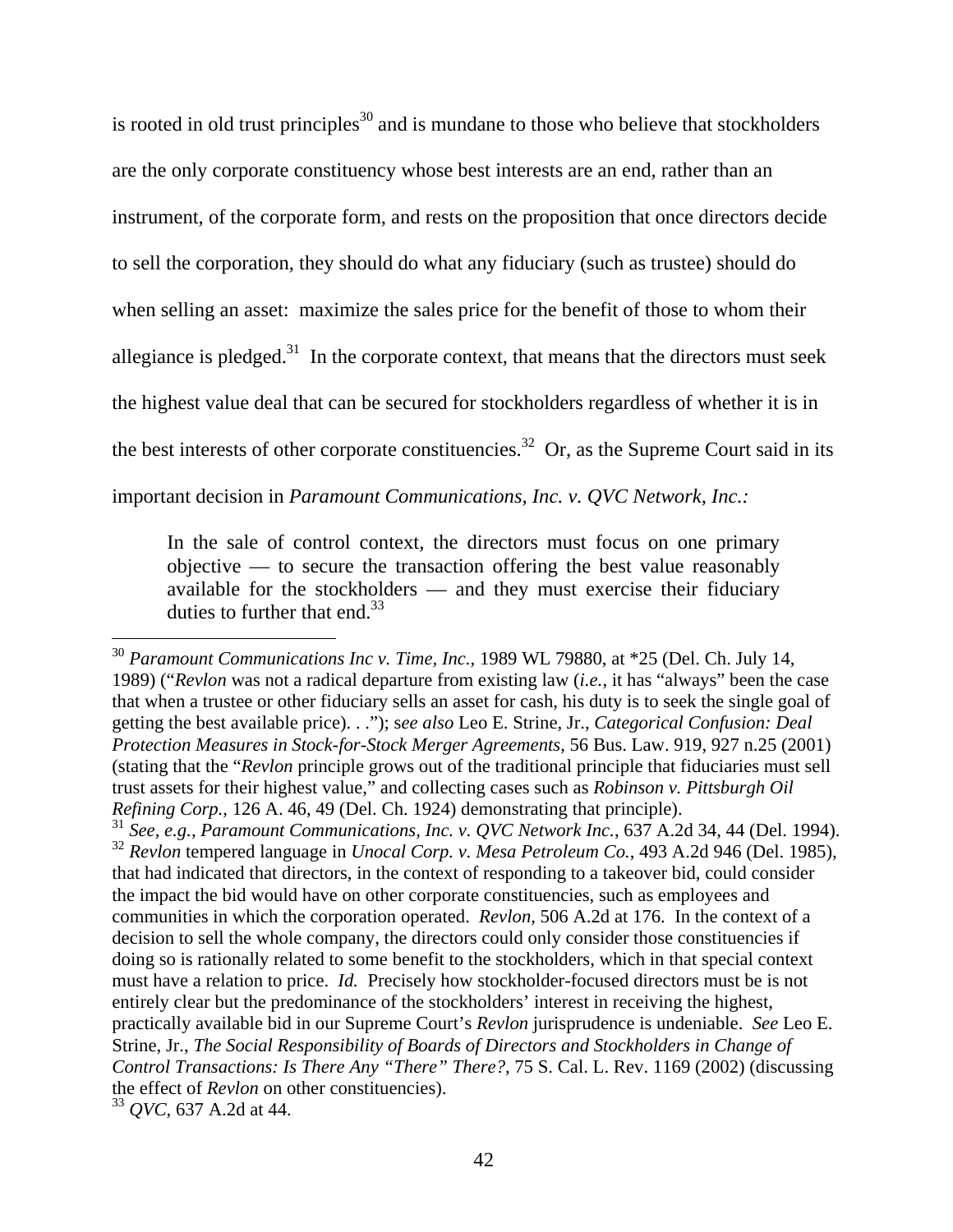The other key element of *Revlon* involved the intensity of the judicial review that would be applied in evaluating whether a board of directors fulfilled its obligation to seek the highest immediate value. Consistent with the intuition in *Unocal* and the facts of *Revlon* itself — which involved a sell-side CEO whose disdain for a particular bidder seemed to taint his and his board's ability to impartially seek the best value for their stockholders<sup>34</sup> — the Supreme Court held that courts would subject directors subject to *Revlon* duties to a heightened standard of reasonableness review, rather than the laxer standard of rationality review applicable under the business judgment rule. In practical, if not immediately apparent linguistic terms, this meant that this court had more room to intervene than in a business judgment rule case and could, if it determined that the directors had acted unreasonably, issue an appropriate remedy.

In  $QVC$ <sup>35</sup>, the Supreme Court said that this intensified form of review involved two "key features:"

(a) a judicial determination regarding the adequacy of the decisionmaking process employed by the directors, including the information on which the directors based their decision; and

(b) a judicial examination of the reasonableness of the directors' action in light of the circumstances then existing. The directors have the burden of proving that they were adequately informed and acted reasonably.<sup>36</sup>

Critically, in the wake of *Revlon*, Delaware courts have made clear that the

enhanced judicial review *Revlon* requires is not a license for law-trained courts to second-

<sup>34</sup> *See Revlon*, 506 A.2d at 176 (noting in understated fashion that Revlon's rebuff of Pantry Pride's advances was "perhaps in part based on [Revlon CEO] Mr. Bergerac's strong personal antipathy to [Pantry Pride CEO] Mr. Perelman").

<sup>35</sup> *QVC*, 637 A.2d at 45.

<sup>36</sup> *Id*.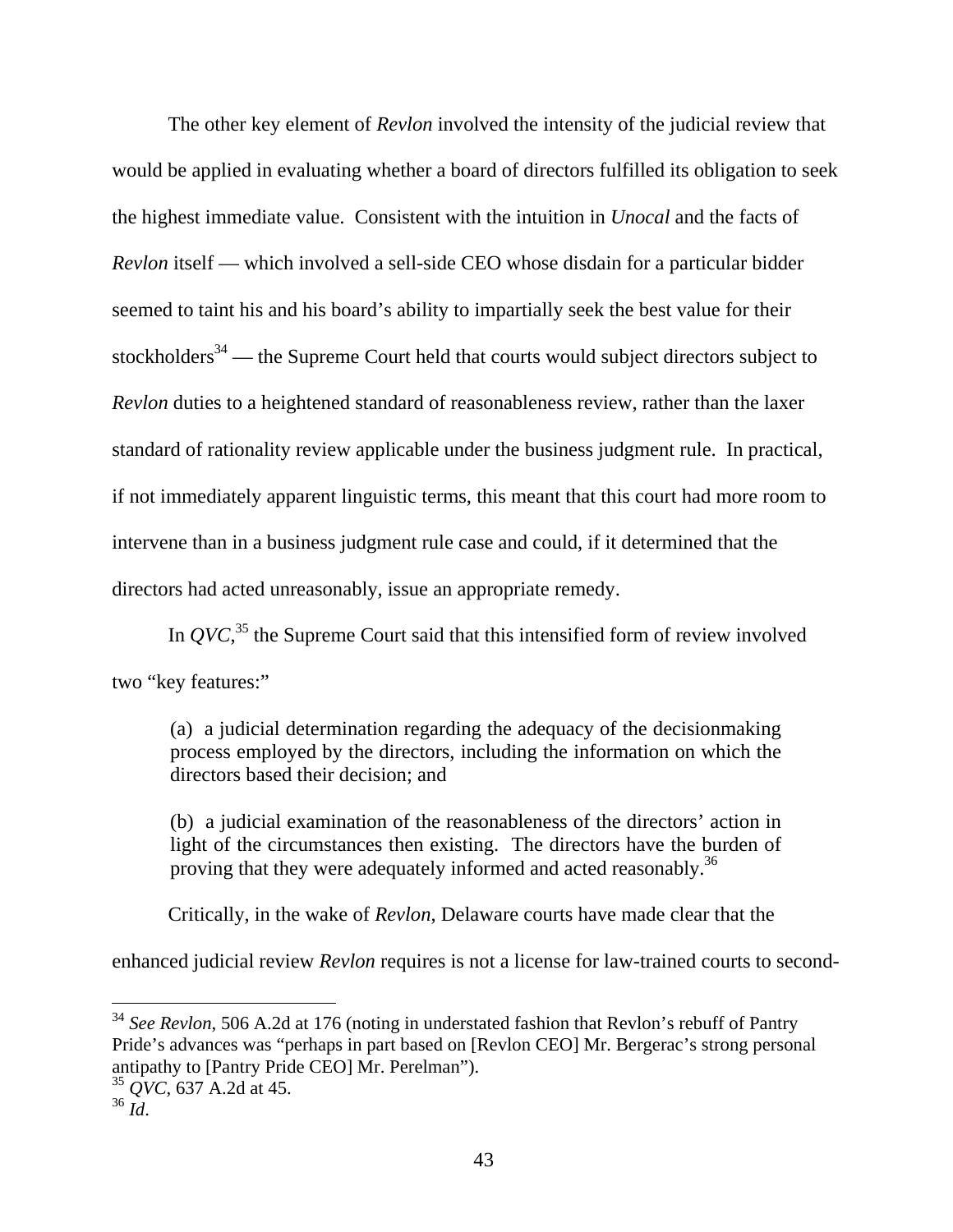guess reasonable, but debatable, tactical choices that directors have made in good faith. For example, the Supreme Court has held that the duty to take reasonable steps to secure the highest immediately available price does not invariably require a board to conduct an auction process or even a targeted market canvass in the first instance, emphasizing that there is "no single blue-print" for fulfilling the duty to maximize value.<sup>37</sup> Nor does a board's decision to sell a company prevent it from offering bidders deal protections, so long as its decision to do so was reasonably directed to the objective of getting the highest price, and not by a selfish or idiosyncratic desire by the board to tilt the playing field towards a particular bidder for reasons unrelated to the stockholders' ability to get top dollar.<sup>38</sup>

 Thus, this Court has been "mindful that its task [under *Revlon*] is to examine whether the directors have undertaken reasonable efforts to fulfill their obligation to secure the best available price, and not to determine whether the directors have performed flawlessly."39 That distillation remains faithful to teachings of our Supreme Court, through Chief Justice Veasey, in *QVC*:

Although an enhanced scrutiny test involves a review of the reasonableness of the substantive merits of a board's actions, a court should not ignore the complexity of the directors' task in a sale of control. There are many business and financial considerations implicated in investigating and selecting the best value reasonably available. The board of directors is the corporate decisionmaking body best equipped to make these judgments. Accordingly, a court applying enhanced judicial scrutiny should be deciding whether the directors make a reasonable decision, not a perfect decision. If a board selected one of several reasonable alternatives,

<sup>37</sup> *Barkan v. Amsted Indus*., 567 A.2d 1279, 1286 (Del. 1989).

<sup>38</sup> *Id*. at 1286.

<sup>39</sup> *In re Pennaco Energy, Inc.,* 787 A.2d 691, 705 (Del. Ch. 2001).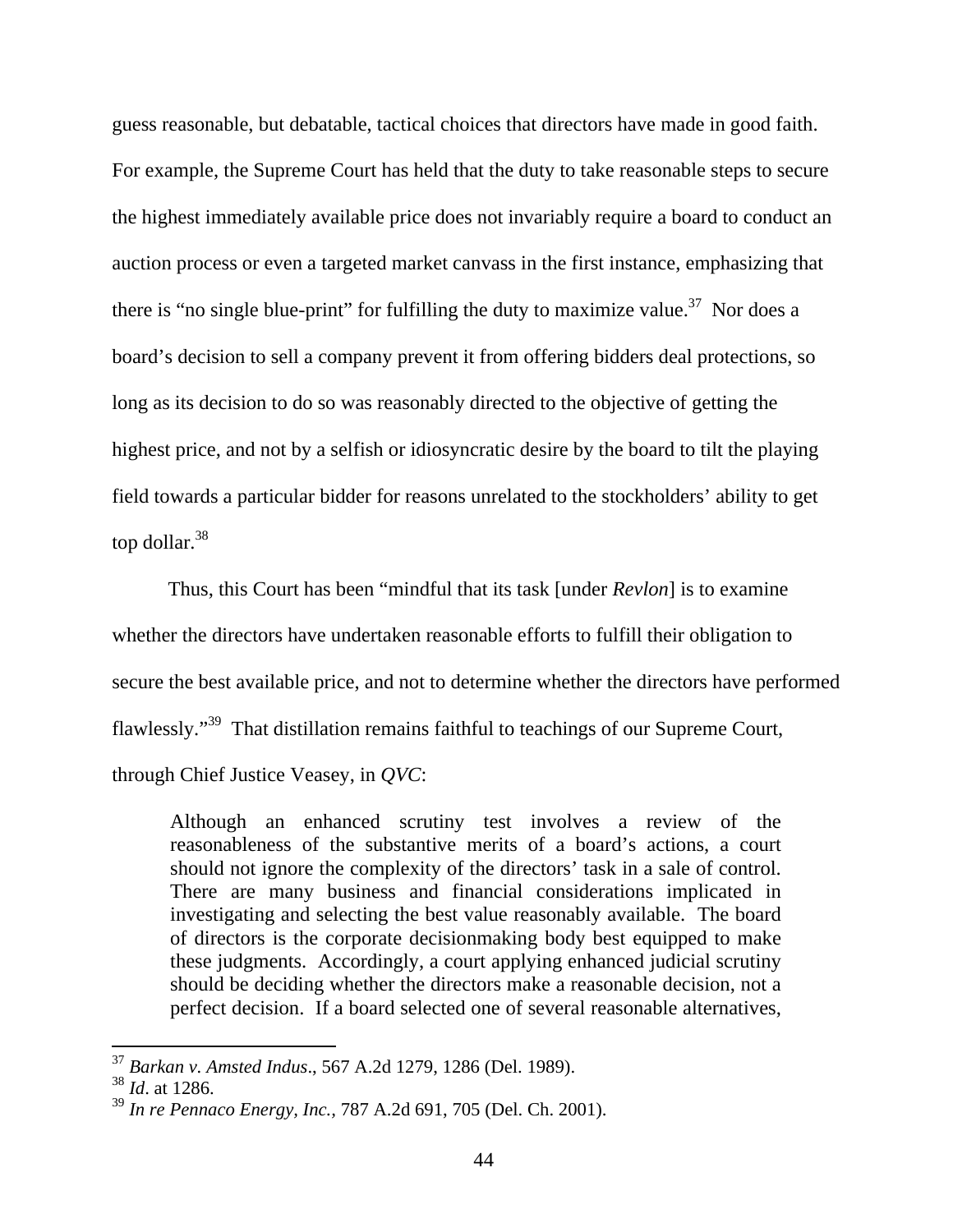a court should not second guess that choice even though it might have decided otherwise or subsequent events may have cast doubt on the boards' determination. Thus, courts will not substitute their business judgment for that of the directors, but will determine if the directors' decision was, on balance, within a range of reasonableness.<sup>40</sup>

 Keeping these instructions in mind, I now turn to describing, addressing, and ultimately rejecting the plaintiffs' argument that the directors, based on this record, most likely breached their *Revlon* duties.

# B. Overview Of The Plaintiffs' Argument That The Board Supposedly Breached Its *Revlon* Duties

 The plaintiffs make two major arguments as to why the Toys "R" Us board failed in their duty to act reasonably in pursuit of the highest attainable value.

 First, they contend that the board acted too hastily once it recognized that a sale of the whole Company, rather than the sale of just Global Toys, might be the best strategic option. When it became a genuine possibility that the entire Company would be sold, the directors acted unreasonably by failing to scour the market again, by canvassing for other, new bidders who, had they known that they could buy not only Global Toys but also the whole Company, might have entered the bidding process. By restricting the opportunity to bid for the whole Company to only the final four bidders for Global Toys, the board unreasonably narrowed the universe of bidders, thereby both preempting a more competitive auction process that might have yielded a higher price than \$26.75 per share and denying themselves a reasonable basis to assess the fairness of that price.

 $40$  637 A.2d at 45.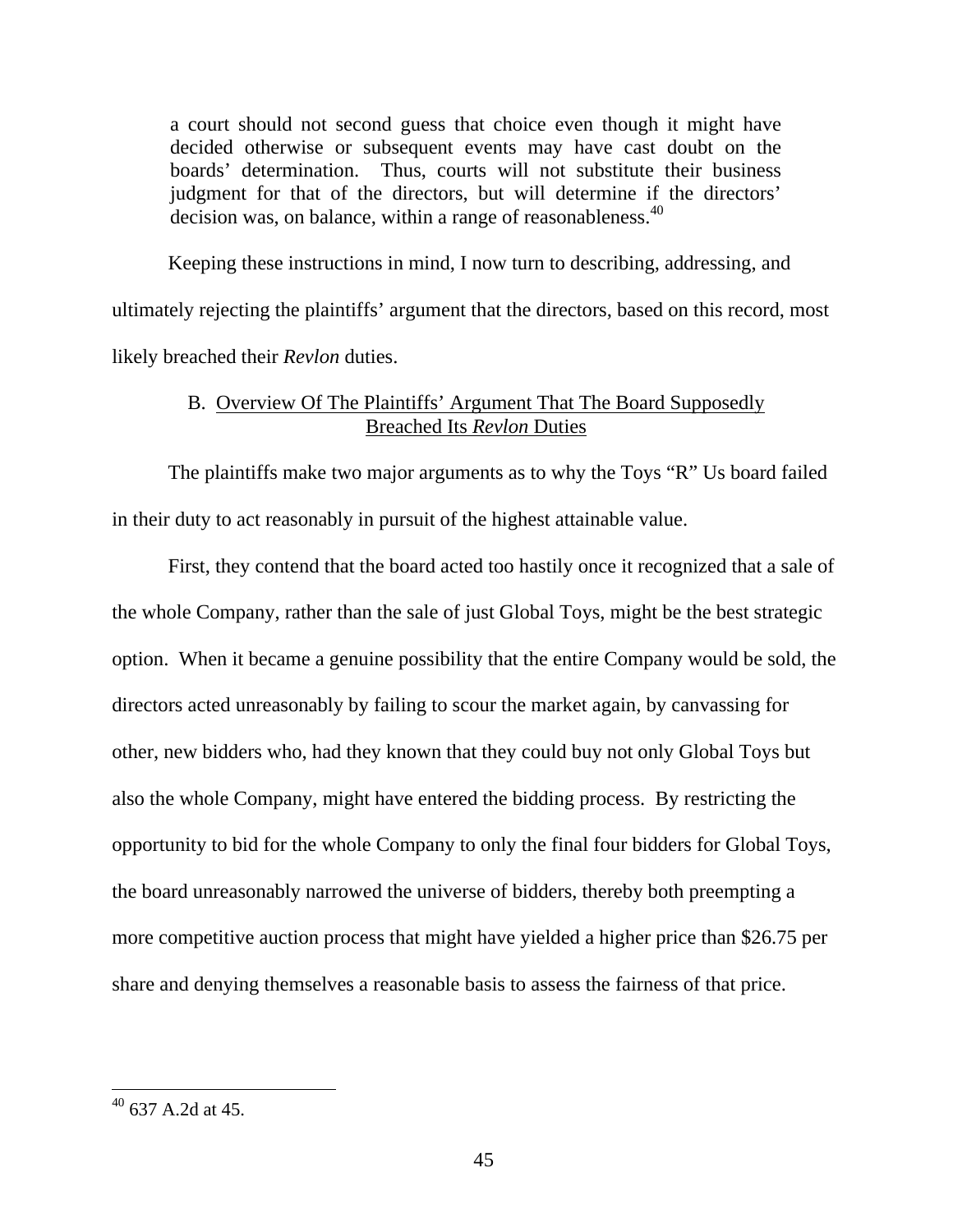Relatedly, the plaintiffs argue that the board compounded the unreasonableness of its initial process by agreeing to deal protection measures that precluded the emergence of a later, topping bid. Although the plaintiffs admit that the board retained the flexibility to consider a higher bid, they argue that this flexibility was of little practical utility because the cumulative effect of the termination fee and matching rights created an unreasonably large bidding advantage for the KKR Group that has dissuaded any other bidder from presenting a topping offer. The plaintiffs therefore claim that a flawed frontend process failed to ensure that all viable buyers knew of the opportunity to make a bid before the board signed up the agreement with the KKR Group, and that too-onerous deal protections on the back-end prevented any possibility of a later cure.

 The plaintiffs are represented by highly skilled advocates who recognize that this case hardly presents the paradigmatic context for a good *Revlon* claim, which is when a supine board under the sway of an overweening CEO bent on a certain direction, tilts the sales process for reasons inimical to the stockholders' desire for the best price. Here, we have a majority independent board that publicly initiated a broad search for strategic options to increase shareholder value, ruling out no option. That search culminated over a year later in a merger agreement promising stockholders \$26.75 per share — a 123% premium over the \$12.00 per share price that existed at the time the strategic process was announced.

 To attempt to explain why these circumstances reflect, not the happy production of good results for stockholders after days of meetings by directors and thousands of hours of work by management and Company advisors, but rather the inadequate leavings of a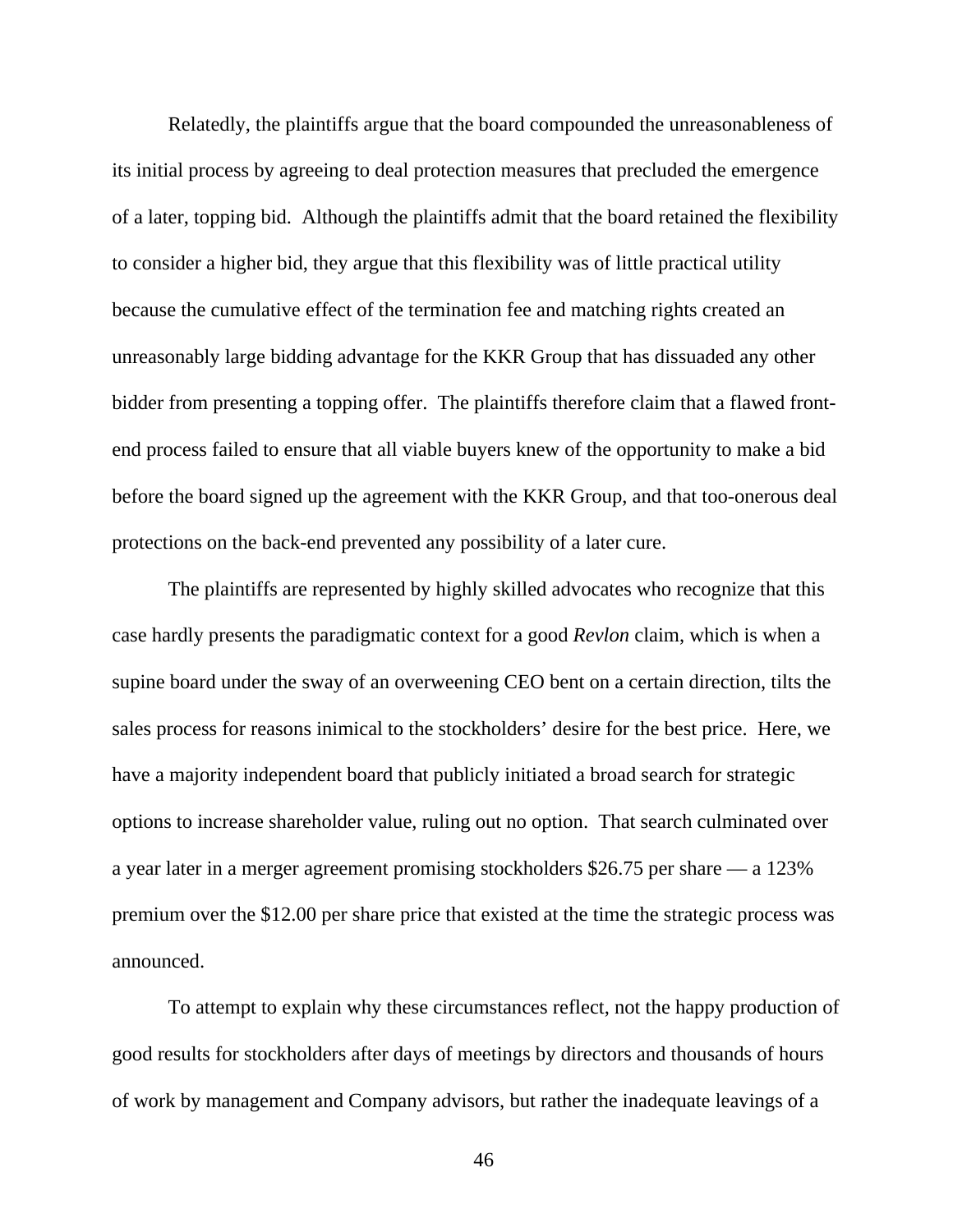sloppy process, the plaintiffs sketch out a picture of a passive board who deferred too easily to the wishes of a CEO, Eyler, and financial advisor, First Boston. I am told that these agents of the board, who, on the surface, appeared to be making every effort to generate the highest value for Company stockholders, in reality were, consciously or subconsciously, driven by selfish motives antithetical to the stockholders' interests.

For Eyler's part, these dark, suppressed motives supposedly led him to hijack what had been a functioning process to sell Global Toys, converting it into a hasty deal for the whole Company (after inexplicably backing the alternative strategy for several months). Eyler, the plaintiffs say, had a general incentive to cause the sale of the Company as a whole, so as to trigger change of control provisions that were personally lucrative, and had a particular incentive to sell to the KKR Group, because KKR offered the best, though not certain, potential for his continued employment.

For its part, First Boston stood to increase its fee by \$7 million if the whole Company was sold, an incentive that supposedly played into First Boston's abrupt decision to advise the Company to abandon the primary strategic option that First Boston had been recommending since the summer of 2004. Like Eyler, First Boston supposedly had an incentive to favor the KKR Group in particular.

 And, for their part, the nine independent directors were either too enamored with the opportunity of reaping the gains that would flow to them from their accelerated options in the event of a merger<sup>41</sup> or too poorly informed to step forward and demand a

 $41$  On March 16, 2005, the board voted unanimously to amend the Company's 1999 Non-Employee Directors' Stock Option Plan, clarifying that options granted under that plan would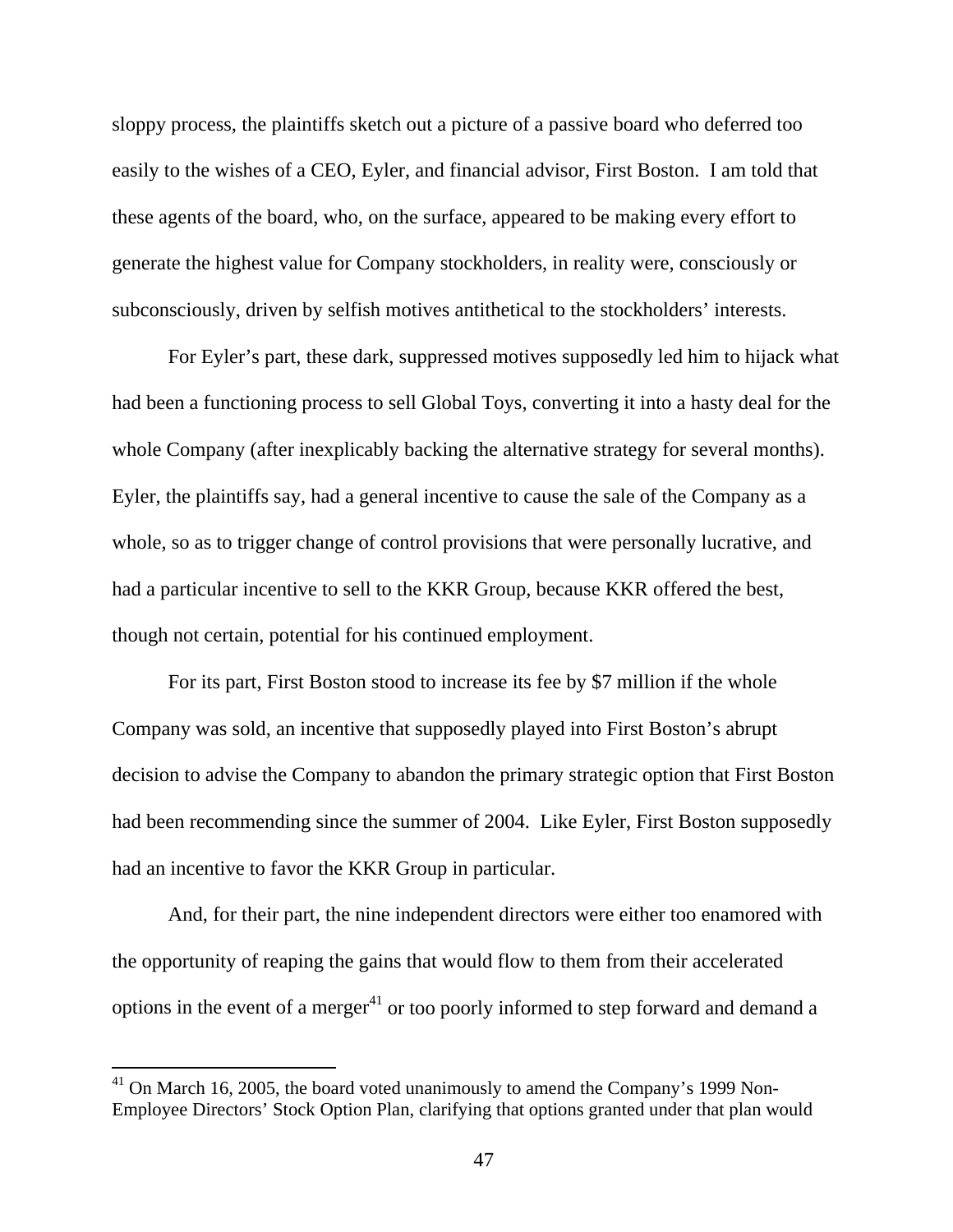better process. They therefore acquiesced torpidly once Eyler and First Boston recommended only a truncated, whole-Company auction, and then foisted upon them the execution of a merger agreement with KKR, containing the challenged termination fee and matching rights.

 In the succeeding pages, I explain why I reject the plaintiffs' merits arguments. My analysis has three key components.

 Initially, I address the plaintiffs' attack on Eyler's and First Boston's motives. In that part of my analysis, I explain why I believe that the plaintiffs' insinuation that Eyler had improper motives is unfair and why their arguments regarding First Boston's motives, although having more color in light of First Boston's own behavior after the merger agreement was signed, are ultimately without force.

 I then go on to address whether the board process culminating in the decision to accept the KKR Group's \$26.75 per share bid was reasonable. In particular, I consider whether the board had a reasonable basis to conclude that signing up a firm merger agreement with the KKR Group on March 16, 2005 would best maximize immediate shareholder value.

immediately vest in the event of a change of corporate control. The timing of this amendment, mere hours before the board actually voted to turn over control of the Company, may seem questionable at first blush. But because the Company's policies concerning employee stock options also called for immediate vesting upon change of control, the March 16 amendment simply confirmed that the non-employee directors and employee directors would receive equal treatment. In view of the many hours the independent directors devoted to the strategic process, it is unsurprising that even the plaintiffs do not argue that this was actually unfair.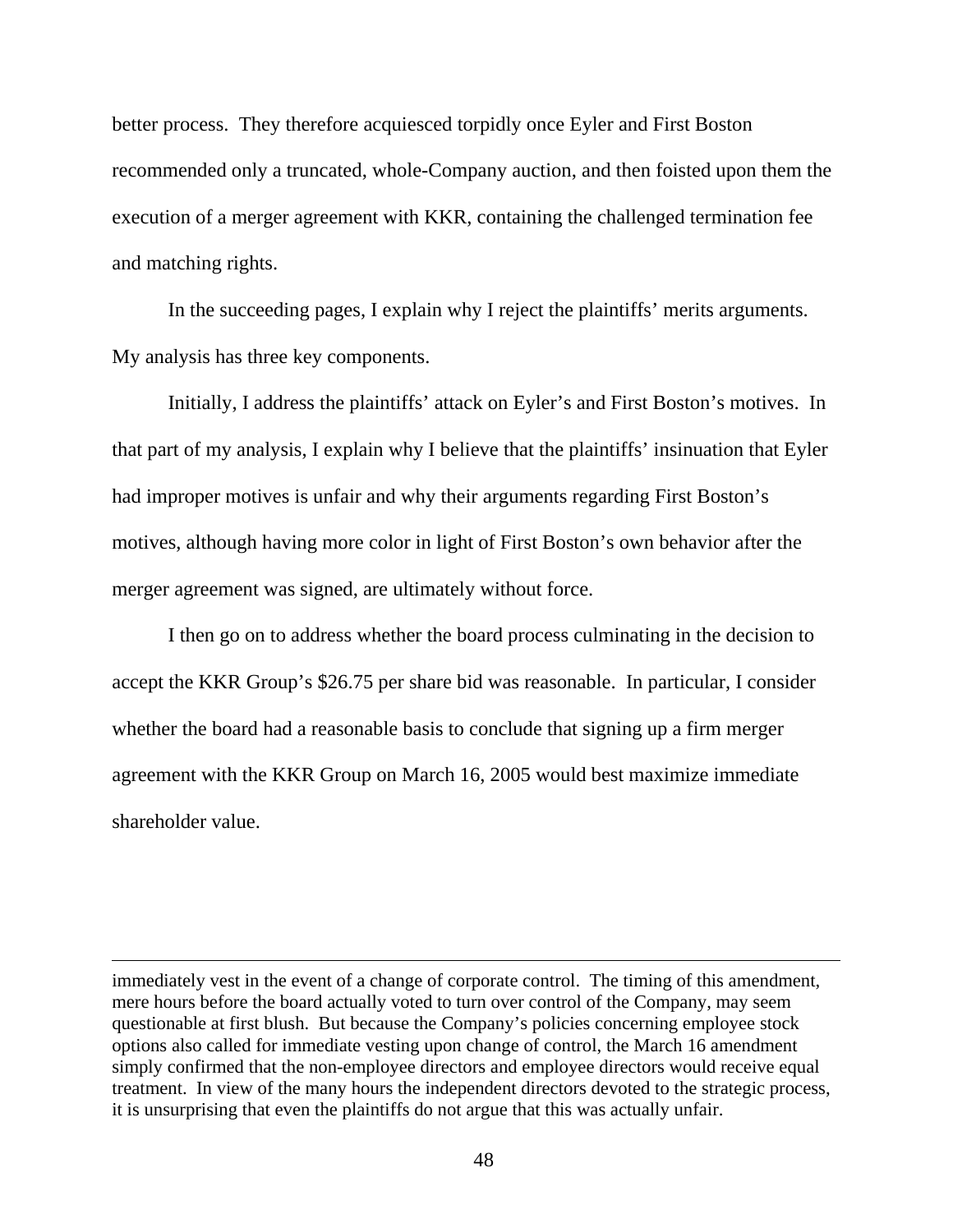Finally, I consider more specifically whether the board made a reasonable decision to execute a merger agreement containing the challenged termination fee and matching rights.

## C. Neither Eyler Nor First Boston Tainted The Board's Search For The Highest Value Alternative

 The plaintiffs' implausible and factually insubstantial challenge to Eyler's motives is unfortunate. It is, of course, true that most examples of malfeasance by corporate fiduciaries involve officers who exploit their superior knowledge, power, and influence to extract value from the corporation at the expense of its stockholders. That reality has now led to stock exchange rules that define officers who sit on corporate boards as "nonindependent" for all purposes.

 That definitional exercise is counterproductive, if taken literally. In most instances, directors who occupy officer positions care as much, and probably more, than the outside directors about protecting the legitimate interests of the corporation and its stockholders. When it comes to determining what products to make or what suppliers to use, CEOs, CFOs and other officers usually have no interest at all that diverges from that of other stockholders. They are well-positioned to act impartially and better positioned than outside directors to act expertly. Such is also the case for directors who might, by affiliation with key industry partners of the company, or the company's bankers, or by virtue of some other status, be deemed non-independent, but who may have the sort of expertise that is invaluable in shaping and implementing a profitable business strategy. Simply put, to be an inside or non-independent director is not a crime, it is a status. And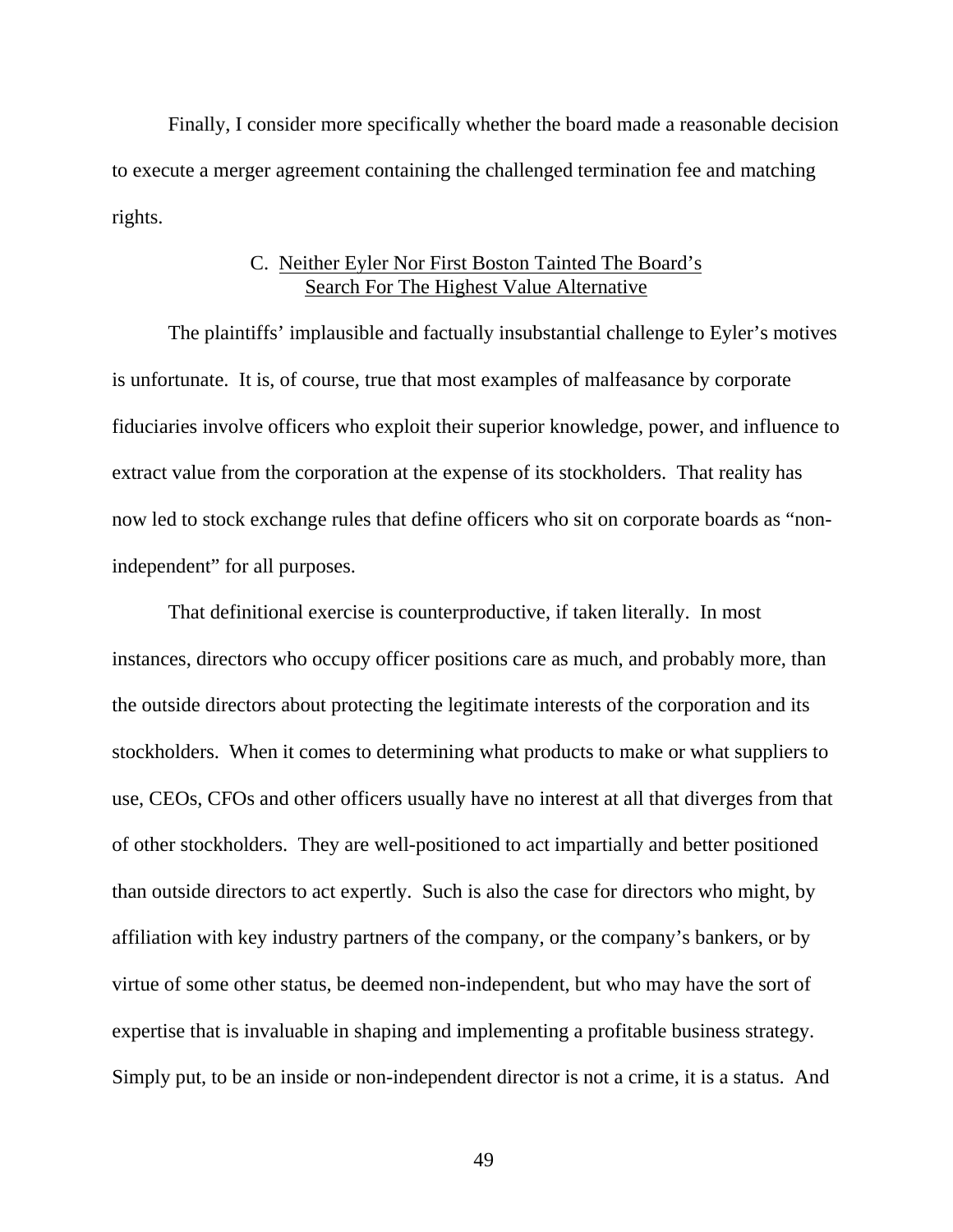that fact cannot be forgotten by those who apply, or those who make, corporate law. To do otherwise is to risk boardrooms devoid of the very members with the best capacity to help management craft and implement a sound business plan.

Here, the plaintiffs essentially accuse Eyler of the status crime of being a CEO.

They tout the fact that he stands to gain over \$60 million from the sale of the Company.

They play up the fact that the KKR Group conditioned its original February 17 bid for

Global Toys on the retention of key (but unspecified) members of management.

But they ignore these key realities:

- Eyler, along with the board of directors, negotiated for the removal of provisions for the retention of Toys "R" Us management upon which KKR conditioned its bid for Global Toys, which was viewed as a deal-breaker, and KKR abandoned that condition in later bids for the entire company;
- Eyler's compensation from the merger results from the stock and options he holds — he therefore had more incentive than almost anyone to make sure that the board did the best risk-adjusted job it could of getting the best price; $42$
- Eyler himself initiated the strategic process and supported the consideration and pursuit of strategic alternatives that put his job at risk;
- Eyler shaped a board process that involved multiple board meetings, even more Executive Committee meetings, and frequent opportunities for the independent directors to meet without him and with experienced,

 $42$  Commentators on corporate governance have expressed the belief — and Delaware courts have concurred — that stock options, when used and designed prudently, can help align insiders' interests with those of public shareholders, because it gives insiders an incentive to increase the value of the company's shares. *See, e.g., In re Oracle Corp.*, 867 A.2d 904, 930 n.115 & 116 (Del. Ch. 2004) (citing authorities), *aff'd*, 872 A.2d 960 (Del. 2005) (Table). Those incentive effects, alas, can also exacerbate the worst instincts of poorly motivated insiders, and perhaps dull the monitoring incentives of independent directors, whose beguilement at rising stock prices (which might simply be the result of accounting gimmickry) might distract them from a concentration on sound financial practices and the need to produce genuine profits through the sale of actual goods and services . . . but that, as they say, is a whole nother story.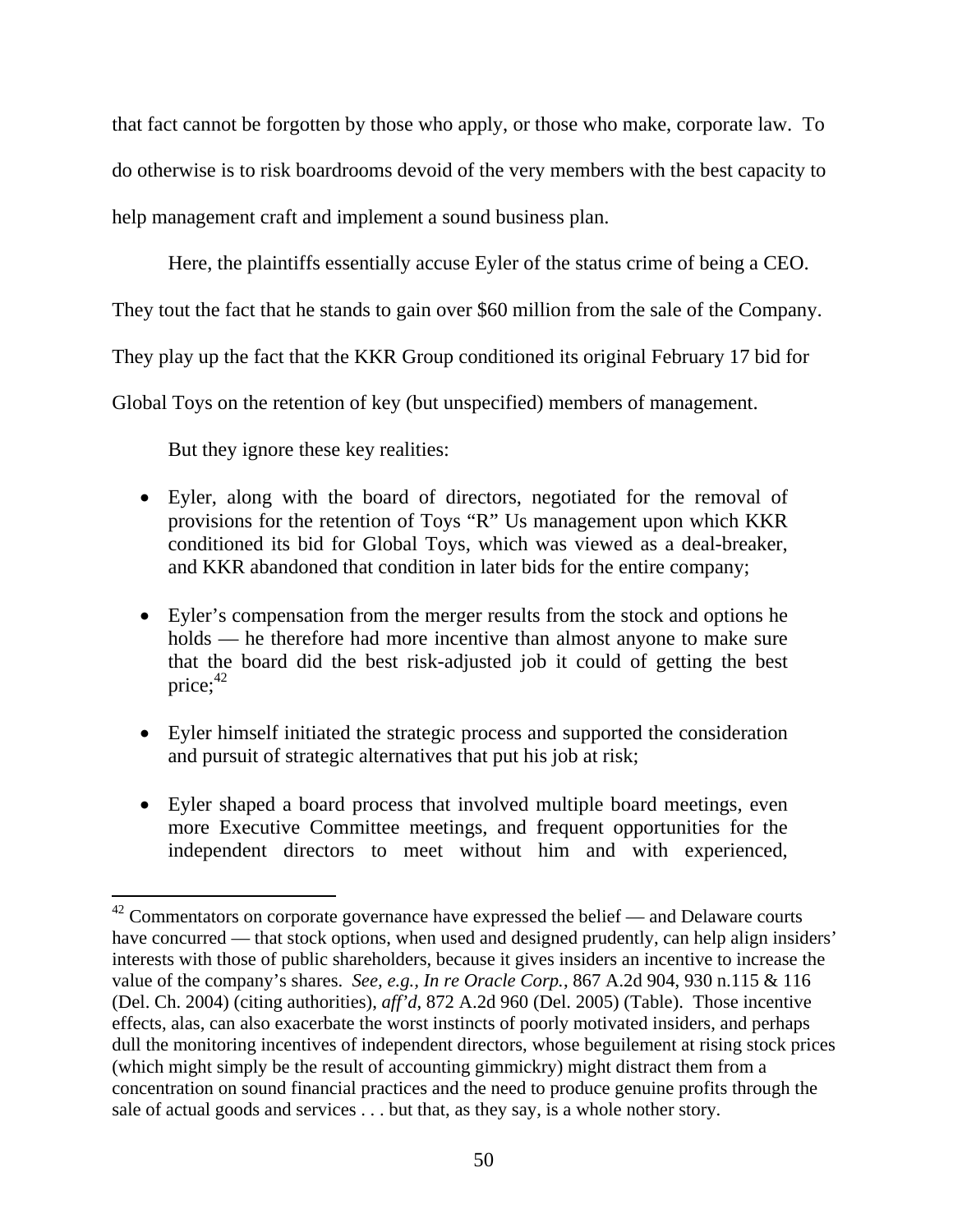independent M  $\&$  A counsel retained precisely to help them, as independent directors, fulfill their duties;

- Eyler faithfully supported and pursued a strategic option involving the sale of Global Toys and the retention of Babies "R" Us, when that strategy had the substantial likelihood of leaving him without a company to run, because Markee, and not Eyler, was to be the CEO of Babies "R" Us in that event;
- Eyler adhered to his support for a sale of Global Toys until Cerberus, not KKR, made a bid for the whole Company of \$25.25 per share, at which time he believed that it was best for stockholders to take the limited risk of seeing if the remaining bidders might also like to bid for the whole Company;
- Eyler never tilted the process towards any bidder he expressly refused to discuss his future with any bidder, and made sure that other members of management also refrained from doing  $\text{so;}^{\text{43}}$  and
- Eyler, having adamantly refused to create an appearance problem by talking with bidders about his future before the board settled on a strategic option, ultimately ended up not receiving an offer from the KKR Group to stay with the Company after the merger.

In sum, the plaintiffs' challenge to Eyler's fidelity to the Company and its

stockholders is not substantiated. There may be, as I will discuss in the next section,

some strategic and tactical decisions made by Eyler that a rational person could second-

guess. But a rational person could not, on this record, infer that Eyler's judgment was

tainted by a personal desire to advantage himself at the expense of the Company's public

stockholders. Indeed, the fact that Eyler was so heavily invested in the Company's equity

<sup>&</sup>lt;sup>43</sup> Both the board and the Executive Committee were committed to avoiding discussion of future management positions with bidders early in the process. As a means of enforcing that commitment, meetings with bidders were held only in the presence of First Boston, and such meetings were held with all of the final bidders. *See* Eyler Dep. at 222-223. Eyler himself rebuffed KKR's attempts to discuss retention of the Company's management, stating that "he wanted to run a pure process, he wasn't going to negotiate with any of the buyers on management equity, cash compensation, [or] roles and responsibilities going forward." *See* Calbert Dep. at 71.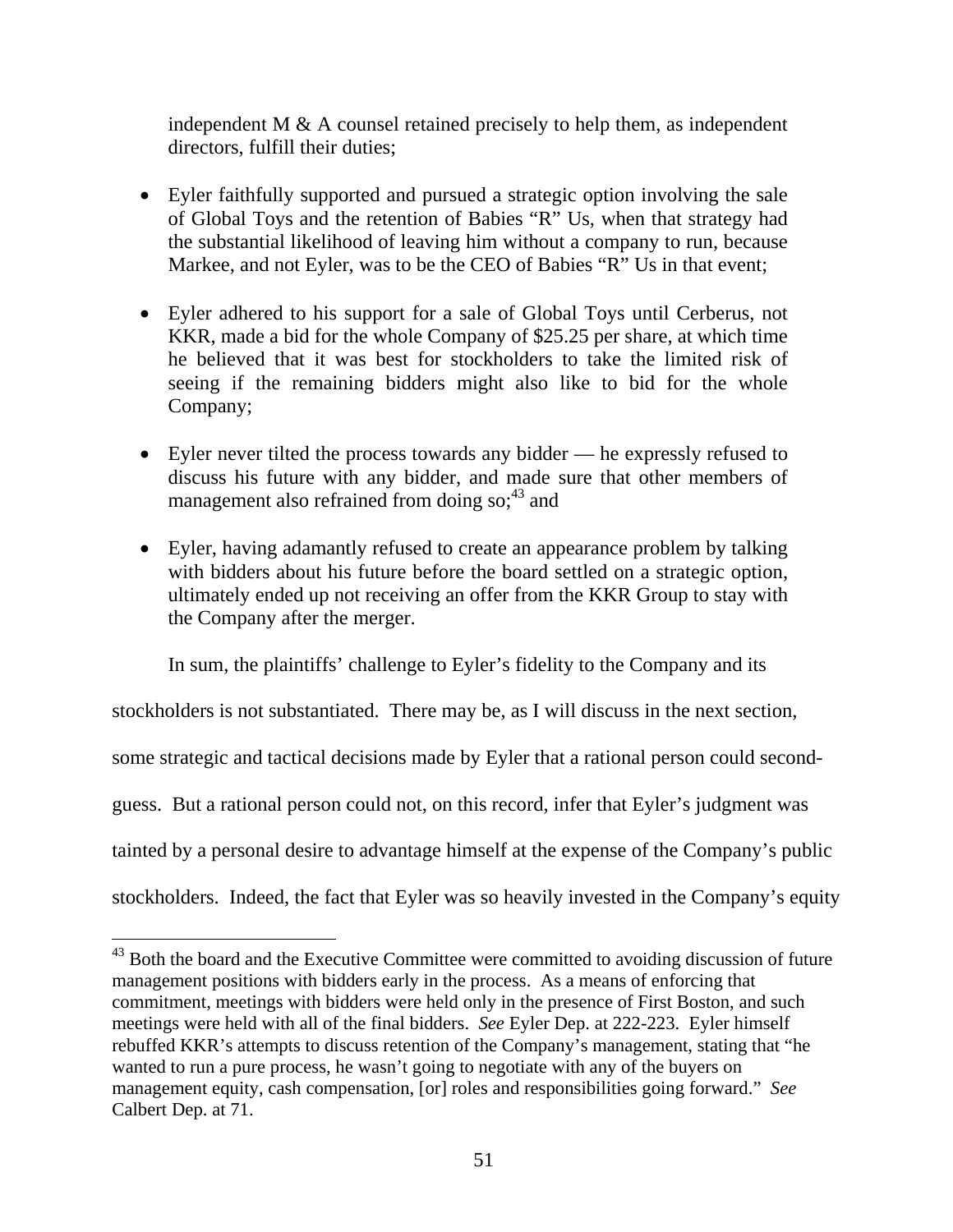no doubt encouraged him to take value-maximizing steps without regard for his future employment because he recognized that a good deal for Toys "R" Us stockholders would leave him very wealthy, too.

 Nor, I conclude, can it be fairly said that First Boston tilted the process in order to jack up its fees and profits. It is, of course, true that First Boston stood to earn greater fees if the whole Company was sold than if just Global Toys was sold. That is because First Boston's engagement provided for higher compensation if it found a high-value, whole-Company deal rather than simply a buyer for Global Toys. This feature of the contract was designed to provide an incentive for First Boston to seek higher value, and has been recognized as proper by our courts.<sup>44</sup>

 Most important, First Boston's supposedly nefarious scheme is even more logically inconsistent than the one that Eyler supposedly embarked upon. After all, First Boston had indicated to the board in summer 2004 that a sale of the whole Company was not likely to be a fruitful avenue to pursue. And, of course, First Boston is said to have undermined the board's pursuit of the highest value by, among other things, failing to indicate in autumn 2004 that several of the parties interested in Global Toys had said they also were interested in looking at a purchase of the whole Company. Up until the time when Cerberus offered \$25.25 per share on the evening of March 7, 2005, First Boston

<sup>44</sup> *See, e.g.*, *In re MONY Group Inc. S'holder Litig.*, 852 A.2d 9, 22 (Del. Ch. 2004); *accord In re Vitalink Communications Corp. S'holders Litig.*, 1991 WL 238816, at \*10 (Del. Ch. Nov. 8, 1991), *aff'd sub nom.*, *Grimes v. John P. McCarthy Profit Sharing Plan*, 610 A.2d 725 (Del. 1992).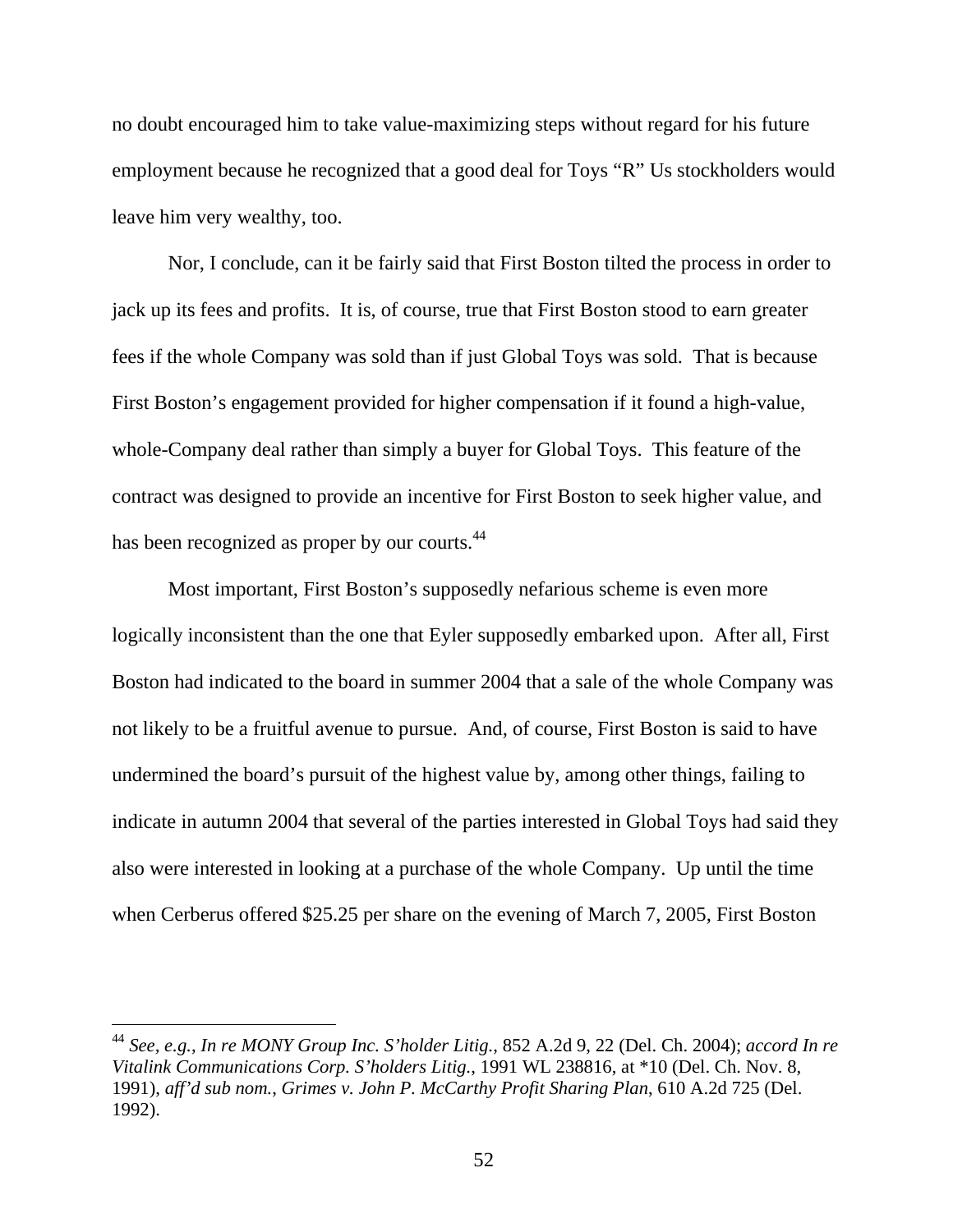did not advise abandonment of a focus on selling Global Toys and, if anything, urged the Company to stay the course and put the Global Toys deal to bed.

To buy the plaintiffs' story, one must assume that when Cerberus made its bid, a light went off in First Boston's head. It was only then that First Boston, a very large investment bank with serious reputational interests at stake, suddenly realized, in an epiphanic blaze of financial acumen, that it might make a full \$7 million more by tainting its advice to its client. It therefore promptly turned on a dime and (falsely, the plaintiffs insinuate) advised its client to consider whole Company bids because a sale of the entire Company would be preferable to a sale of just Global Toys. Without indulging the naïve pretense that investment bankers are immune from financial temptation, one can confidently fail to embrace this implausible theory of advisorial disloyalty.

 That said, First Boston did create for itself, and therefore its clients, an unnecessary issue. In autumn 2004, First Boston raised the possibility of providing buyside financing to bidders for Global Toys. First Boston had done deals in the past with many of the late-round financial buyers, most notably with KKR. The board promptly nixed that idea. At the board's insistence, First Boston had, therefore, refused to discuss financing with the KKR Group, or any bidder, before the merger was finalized.45 But, when the dust settled, and the merger agreement was signed, the board yielded to a letter request by First Boston to provide financing on the buy-side for the KKR Group.

 That decision was unfortunate, in that it tends to raise eyebrows by creating the appearance of impropriety, playing into already heightened suspicions about the ethics of

 $45$  Valla Dep. at 164-65.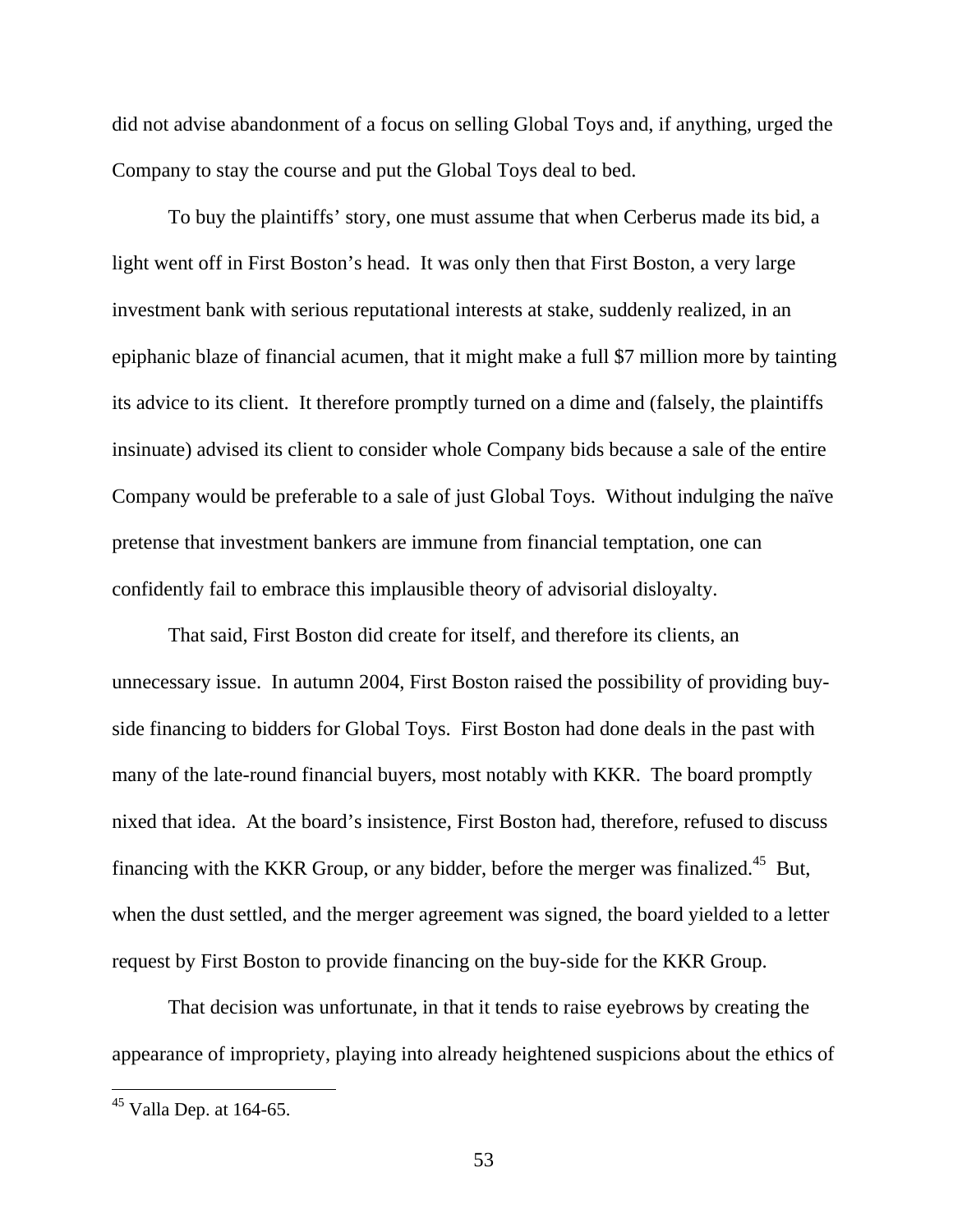investment banking firms. Far better, from the standpoint of instilling confidence, if First Boston had never asked for permission, and had taken the position that its credibility as a sell-side advisor was too important in this case, and in general, for it to simultaneously play on the buy-side in a deal when it was the seller's financial advisor. In that respect, it might have been better, in view of First Boston's refusal to refrain, for the board of the Company to have declined the request, even though the request came on May 12, 2005, almost two months after the board had signed the merger agreement.

 My job, however, is not to police the appearances of conflict that, upon close scrutiny, do not have a causal influence on a board's process. Here, there is simply no basis to conclude that First Boston's questionable desire to provide buy-side financing ever influenced it to advise the board to sell the whole Company rather than pursue a sale of Global Toys, or to discourage bidders other than KKR, or to assent to overly onerous deal protection measures during the merger agreement negotiations.<sup>46</sup>

 Finally, while I am addressing the plaintiffs' argument that improper motives infected the board's process, I will also note that I find no basis to conclude that the independent directors consciously abandoned a higher value alternative in order to reap personal gains from the merger. If the directors believed that a different strategy

 $46$  By stating this, I do not want to be perceived as making a bright-line statement. One can imagine a process when a board decides to sell an entire division or the whole company, and when the board obtains a commitment from its financial advisor to provide a certain amount of financing to any bidder, in order to induce more bidders to take the risk of an acquisition. These and other scenarios might exist when roles on both sides for the investment banker would be wholly consistent with the best interests of the primary client company. In general, however, it is advisable that investment banks representing sellers not create the appearance that they desire buy-side work, especially when it might be that they are more likely to be selected by some buyers for that lucrative role than by others.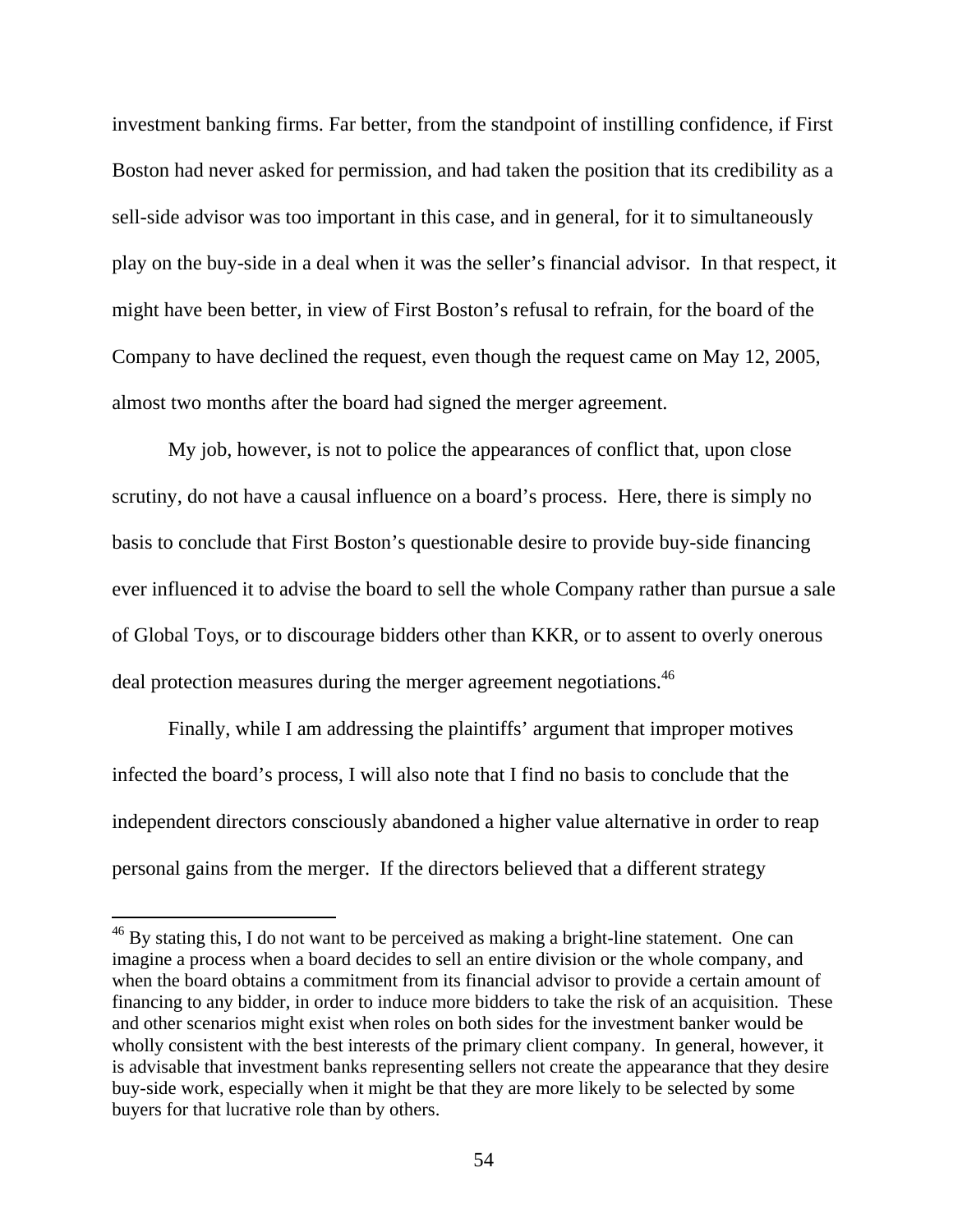promised higher value to the Company's stockholders than KKR's \$26.75 per share bid, their stock and options provided a rational incentive for them to pursue that more lucrative end and to reject KKR's whole Company offer.

 Put bluntly, if the Toys "R" Us board failed to maximize shareholder value, it did so, not because it or its advisors were improperly motivated, but because it made errors in judgment.

# D. The Board's Decision To Agree To Sell The Company For \$26.75 Per Share Was The Result Of A Reasonable Deliberative Process

 The plaintiffs, of course, argue that the Toys "R" Us board made a hurried decision to sell the whole Company, after feckless deliberations, rushing headlong into the arms of the KKR Group when a universe of worthier, but shy, suitors were waiting to be asked to dance. The M  $\&$  A market, as they view it, is comprised of buyers of exceedingly modest and retiring personality, too genteel to make even the politest of uninvited overtures: a cotillion of the reticent.

 For that reason, the Company's nearly year long, publicly announced search for strategic alternatives was of no use in testing the market. Because that announced process did not specifically invite offers for the entire Company from buyers, the demure M & A community of potential Cyranos, albeit ones afraid to even speak through front men, could not be expected to risk the emotional blow of rejection by Toys "R" Us. Given its failure to appreciate the psychological barriers that impeded possible buyers from overcoming the emotional paralysis that afflicts them in the absence of a warm, outreached hand, the Company's board wrongly seized upon the KKR Group's bid,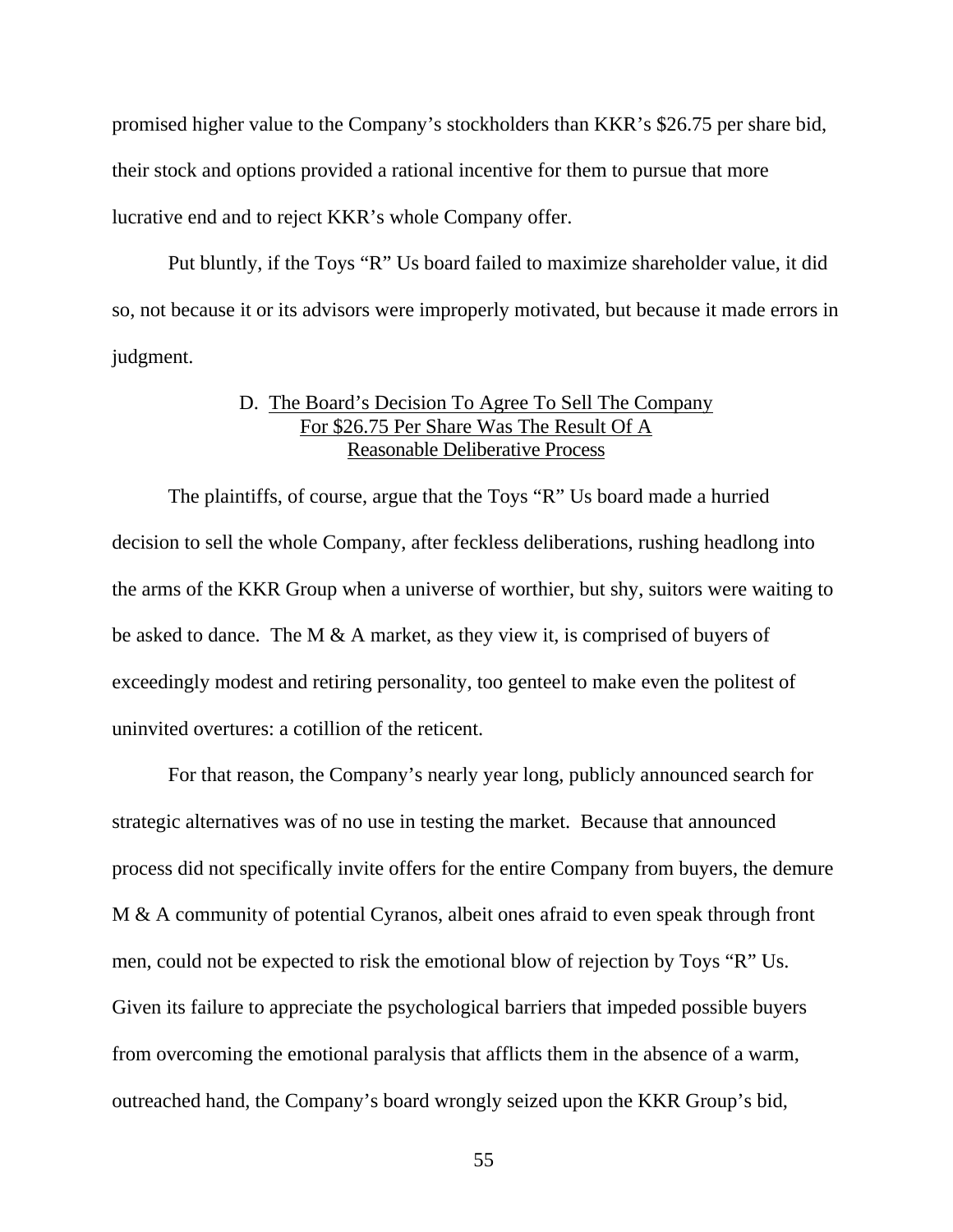without reasonable basis (other than, of course, its \$350 million superiority to the Cerberus bid and its attractiveness when compared to the multiple valuations that the board reviewed).

The plaintiffs supplement this dubious big-picture with a swarm of nits about several of the myriad of choices directors and their advisors must make in conducting a thorough strategic review. Rather than applaud the board's supple willingness to change direction when that was in the stockholders' best interest, the plaintiffs instead trumpet their arguable view that the directors and their advisors did not set out on the correct course in the first instance. Even the reasonable refusal of the Company to confirm or deny rumors in the Wall Street Journal is flown in to somehow demonstrate the board's failure to market the Company adequately.

It is not hyperbole to say that one could spend hundreds of pages swatting these nits out of the air. In the fewer, but still too numerous, pages that follow, I will attempt to explain in a reader-friendly fashion why the board's process for maximizing value cannot reasonably be characterized as unreasonable.

I begin by noting my disagreement with the plaintiffs about the nature of players in the American M & A markets. They are not like some of us were in high school. They have no problem with rejection. The great takeover cases of the last quarter century — like *Unocal*, *QVC*, and — oh, yeah — *Revlon* — all involved bidders who were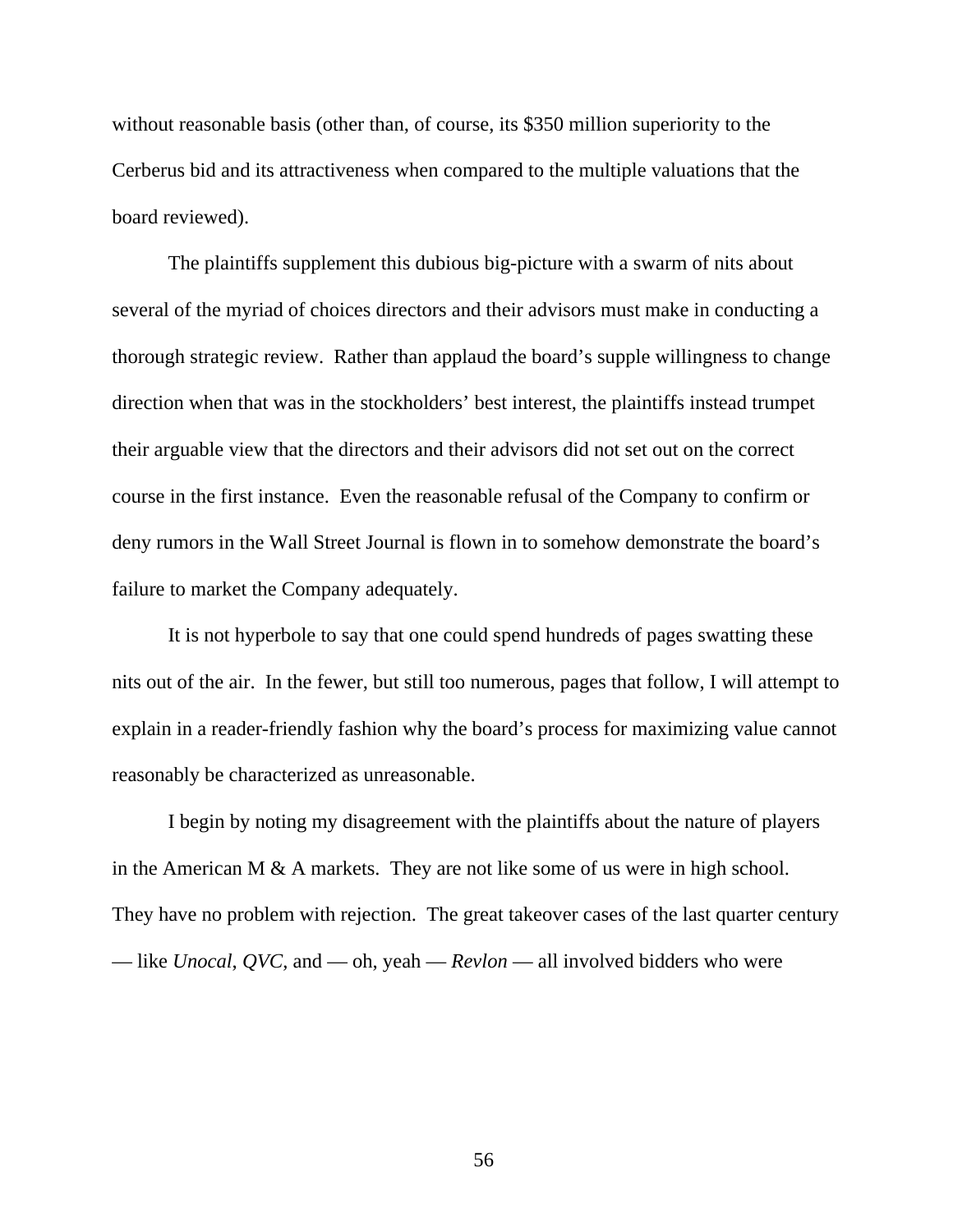prepared, for financial advantage, to make hostile, unsolicited bids. Over the years, that willingness has not gone away.<sup>47</sup>

 Given that bidders are willing to make unsolicited offers for companies with an announced strategy of remaining independent, boards like Toys "R" Us know that one way to signal to buyers that they are open to considering a wide array of alternatives is to announce the board's intention to look thoroughly at strategic alternatives. By doing that, a company can create an atmosphere conducive to offers of a non-public and public kind, while not putting itself in a posture that signals financial distress.

 In that regard, the defendants plausibly argue that if the Company's board had put a "for sale" sign on Toys "R" Us when its stock price was at \$12.00 per share, the ultimate price per share it would have received would likely have begun with a "1" rather than a "2" and not have been anywhere close to \$26.75 per share. The board avoided that risk by creating an environment in which it simultaneously recognized the need to unlock value and signaled its openness to a variety of means to accomplish that desirous goal, while at the same time notifying buyers that no emergency required a sale.

 By this method, I have no doubt that Toys "R" Us caught the attention of every retail industry player that might have had an interest in a strategic deal with it. That is, in fact, what triggered calls from PETsMART, Home Depot, Office Depot, Staples, and Best Buy, all of whom potentially wanted to buy some of the Company's real estate.

 $47$  Think, for example, of the recent Oracle bid for Peoplesoft, or Qwest's vigorous pursuit of MCI.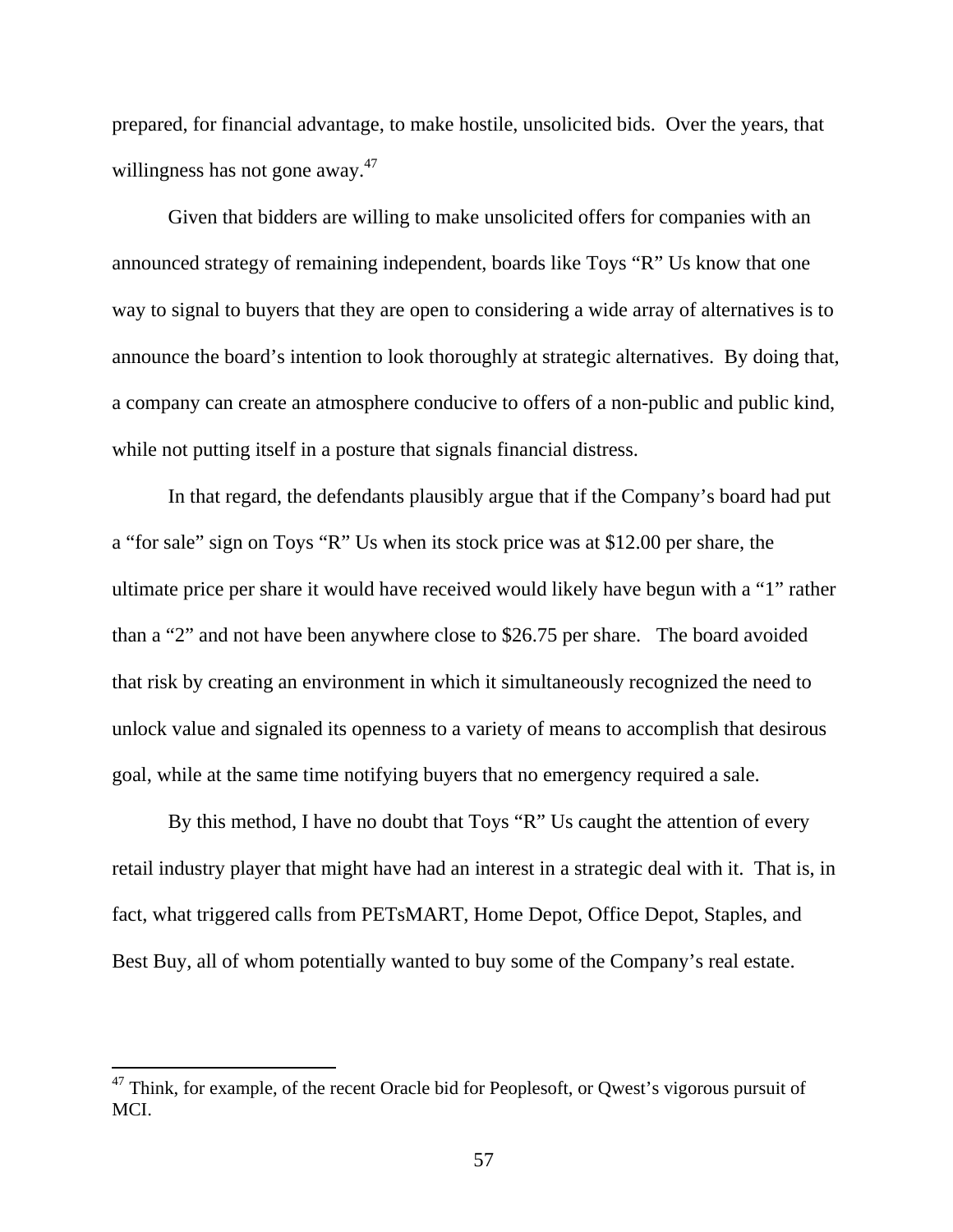In a marketplace where strategic buyers have not felt shy about "jumping" friendly deals crafted between their industry rivals,<sup>48</sup> the board's open search for strategic alternatives presented an obvious opportunity for retailers, of any size or stripe, who thought a combination with all or part of the Company made sense for them, to come forward with a proposal. That they did not do so, early or late in the process, is most likely attributable to their inability to formulate a coherent strategy that would combine the Company's toy and baby store chains into another retail operation. The plaintiffs' failure to identify, or cite to any industry analyst touting the existence of, likely synergistic combinations is telling.

 The approach that the board took not only signaled openness to possible buyers, it enabled the board to develop a rich body of knowledge regarding the value not only of the Company's operations, but of its real estate assets. That body of knowledge provided the board with a firm foundation to analyze potential strategic options and constituted useful information to convince buyers to pay top dollar.

 The plaintiffs, of course, fault the board's initial decision not to market the entire Company, and instead to focus on selling Global Toys and retaining Babies "R" Us. But the fact that a sale of the whole Company, at prices exceeding the value ranges identified

<sup>48</sup> *See* Robert E. Spatt, *The Four Ring Circus — Round Nine; A Further Updated View Of The Mating Dance Among Announced Merger Partners And An Unsolicited Second Or Third Bidder*, (2005) (presented at the Tulane Corporate Law Institute) (collecting cases where deal jumping occurred or was attempted). Spatt's collection has been sequentially updated since its initial publication in 1 No. 9 M & A Law 1 (Feb. 1998). Spatt is a partner at Simpson, Thacher & Bartlett, LLP, who also played a role in this transaction, but his data was collected long before, and is completely independent from, this litigation.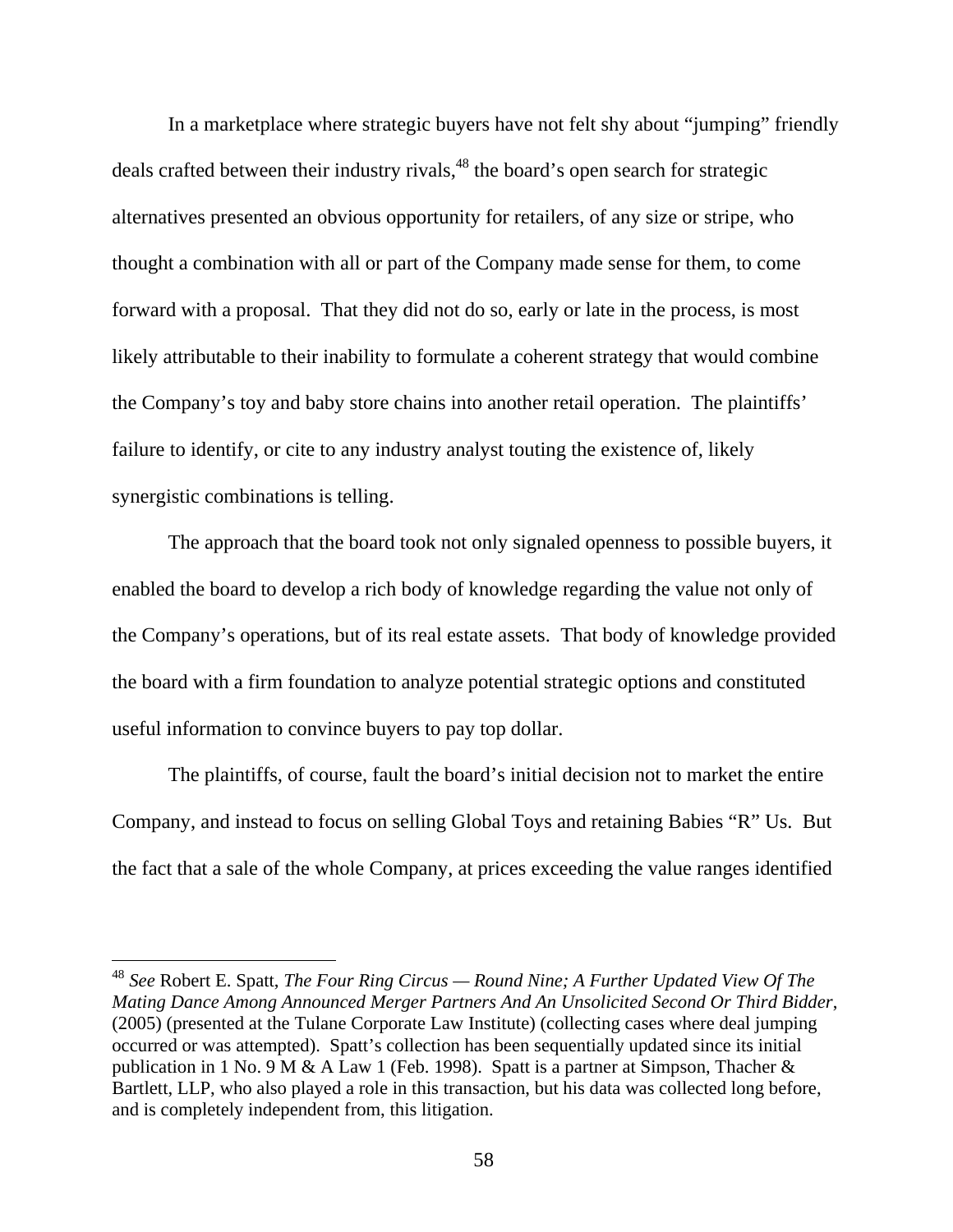as plausible to the board in the summer of 2004, later became possible, provides no basis for concluding that the board did not act reasonably earlier.

 I find no plausible basis in the record to believe that First Boston, Eyler or anyone else eschewed a full Company sale alternative earlier for any reason other than they thought it would not maximize value. At that time, there was obviously concern that Global Toys might sell more easily as primarily a real estate play, and that it might be difficult to find a buyer for everything.

 In that scenario, particularly given the dearth of strategic buyers who had expressed any serious interest in the Company, it was reasonable for the board and First Boston to concentrate on selling Global Toys to a financial buyer. That would enable the Company to unlock value by selling its major division to a buyer that would most likely seek a complementary strategy of capitalizing on some of the real estate value of Global Toys while running a streamlined, lower-cost toy retailing business capitalizing on the well-established Toys "R" Us brand name. Meanwhile, the Company could, after distributing the bulk of the sales proceeds, focus on continuing to run Babies "R" Us profitably.

 To that end, the Company canvassed a broad array of financial buyers. In that process, some of the buyers signaled a possible interest in buying the entire Company. First Boston, I have found, did not signal that soft interest as clearly as it should have to the board.

 That failure, however, did not undermine the reasonableness of the board's search for highest value. As the defendants have reasonably noted, any buyer who was seriously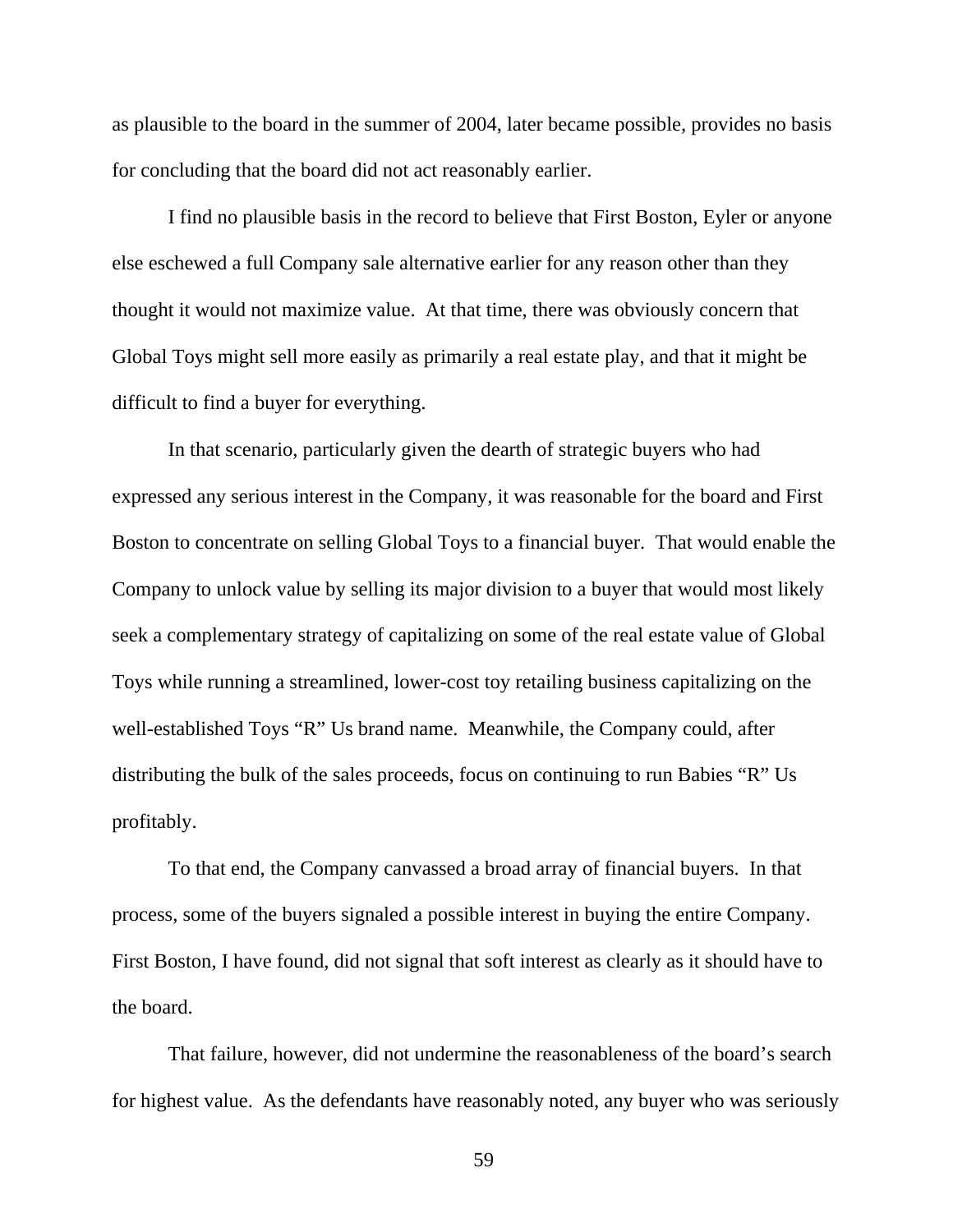interested in the whole Company would likely have had a serious interest in Global Toys. Moreover, as noted previously, capitalists are not typically timid, and any buyer who seriously wanted to buy the whole Company could have sent a bear hug letter at any time, if it wanted to be genteel about expressing an interest. In all reasonable likelihood, the board's sales process for Global Toys provided the most credible and likely buyers of the whole Company with information that would have gotten their acquisitorial salivary glands going.

 As the board entered the new year, 2005, its process resulted in the presentation of firm bids for Global Toys that were very attractive. The board did not stop there; instead, it sought yet another round of "final" bids. Even then, when Cerberus floated the idea of a full Company bid at \$23.25, the board seriously considered it but decided that unless a higher bid was presented, it was too risky to the Global Toys sale process to consider a sale of the whole Company. Keeping an open mind, the board indicated that if a more attractive bid came along, the Executive Committee could elicit bids from the remaining bidders for Global Toys  $-$  i.e., the board made a reasoned choice in pursuit of higher value that took into account upside potential and downside risk.

 Eyler, in consultation with the Executive Committee members, reasonably decided that it was worth conducting a limited whole Company auction among the final bidders, once Cerberus made a bid of \$25.25 per share.<sup>49</sup> That bid was very attractive in light of

<sup>&</sup>lt;sup>49</sup> That Eyler played a key moment-to-moment role with First Boston and Simpson Thacher at this stage is not problematic. It was his duty to bring his managerial and financial savvy to bear on the auction process. That is what he was paid to do.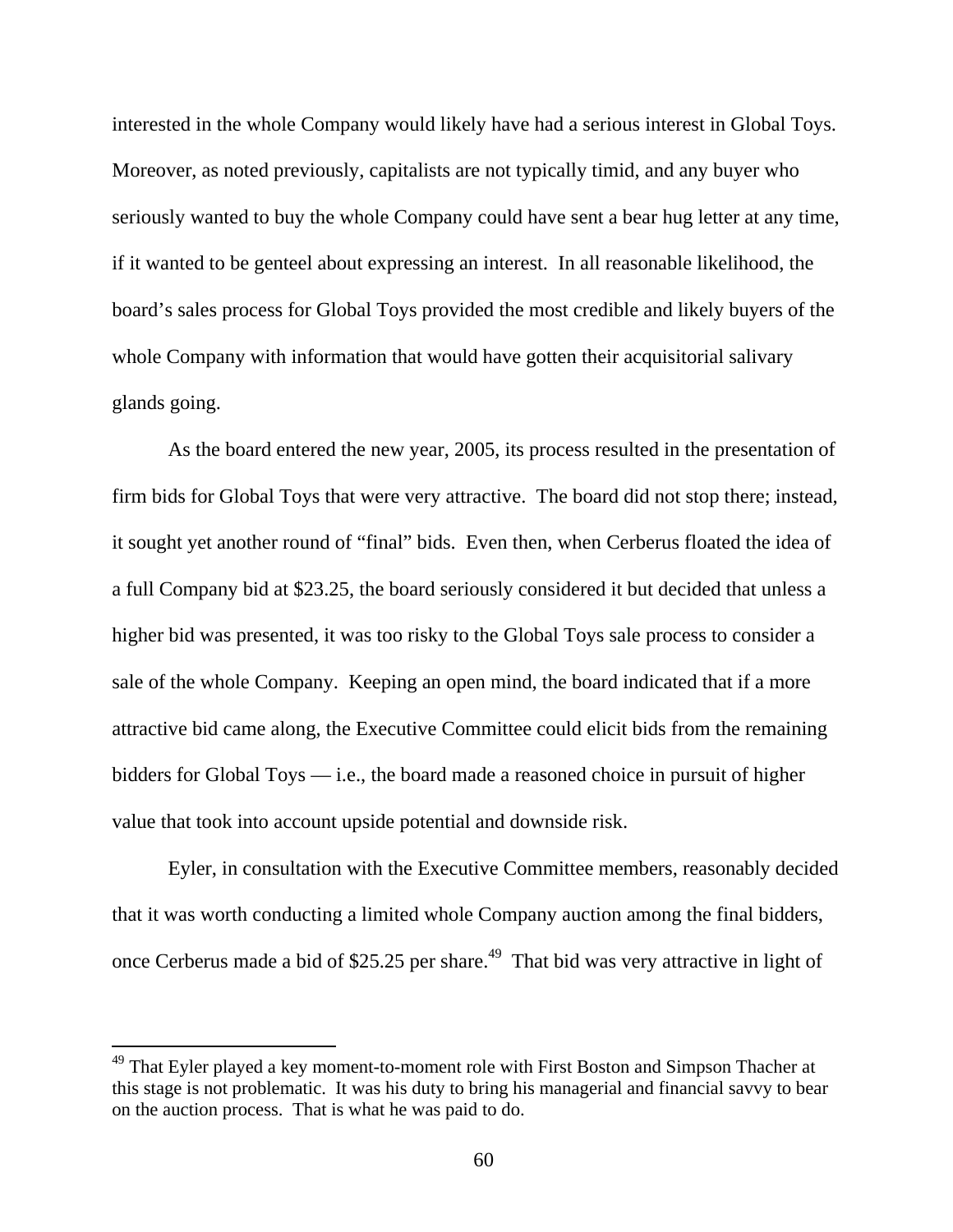the valuation information that they had received throughout the strategic process and presented the potential for the Company to capture good value with very low risk.

 Of course, the plaintiffs fault the board for not testing the patience of the bidders who had made two "final" bids for Global Toys even more. I, by contrast, cannot conclude that the board's fears were unwarranted. Moreover, the decision to time limit the final auction process cannot be deemed unreasonable given the length of the process to date and the risk of losing one of the finalists.

 Likewise, the decision to accede to KKR and Vornado/Bain's request to present a joint bid cannot be deemed unreasonable. The Cerberus consortium had done that earlier, as to the Global Toys business only. Had First Boston told KKR and Vornado/Bain "no," they might not have presented any whole Company bid at all. Their rationale for joining together, to spread the risk that would be incurred by undertaking what the plaintiffs have said is the largest retail acquisition by financial buyers ever, was logical and is consistent with an emerging practice among financial buyers. By banding together, these buyers are able to make bids that would be imprudent, if pursued in isolation. The plaintiffs' continued description of the KKR Group's bid as "collusive," is not only linguistically imprecise,<sup>50</sup> it is a naked attempt to use inflammatory words to mask a weak argument. The "cooperative" bid that First Boston permitted the KKR Group to make gave the Company a powerful bidding competitor to the Cerberus consortium, which included, among others, Goldman Sachs.

<sup>50</sup> *See, e.g.*, Merriam-Webster's Online Dictionary, 10th Edition (defining "collusion" as "a secret agreement or cooperation, especially for an illegal or deceitful purpose"), *available at*  http://www.m-w.com/cgi-bin/dictionary?book=Dictionary&va=collusive.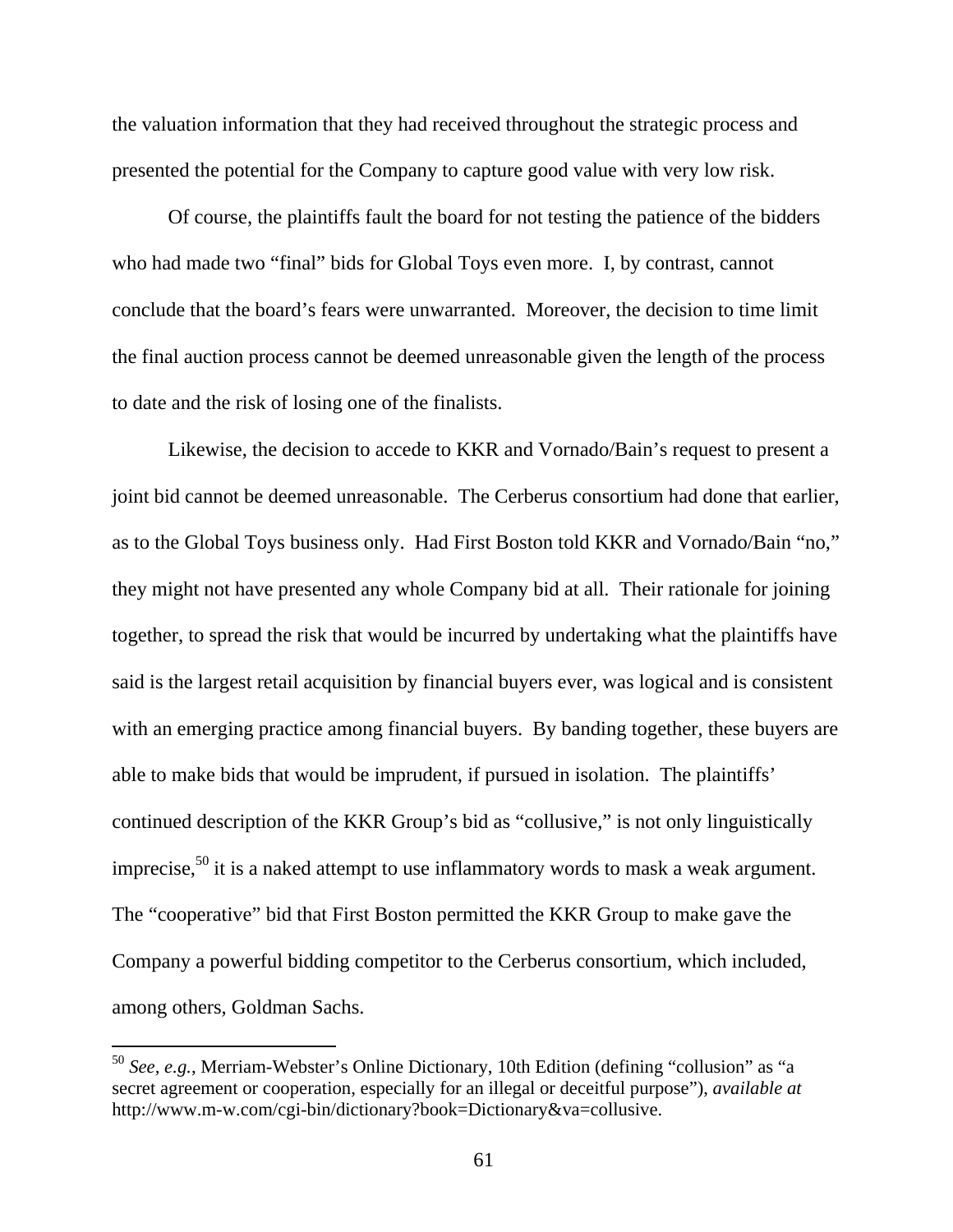By the time the board met on March 16, it had already met 14 times during the strategic review process. The Executive Committee had already met 18 times. The board had regularly monitored the process, controlled managerial conflicts, and met outside the presence of management. The board knew that no strategic buyers for the whole Company had made any serious, non-public expression of interest during a more than year long period when it was publicly known that the Company was open to valuecreating strategic options — not even after the Wall Street Journal article opined that the board was pondering a bid by Cerberus. Therefore, the board entered the meeting that day well-positioned to decide whether to sell the Company or to sell Global Toys, or to do neither.

 Despite its prior work, the board did not truncate its effort on March 16. To the contrary, the board fully discussed all of its options. The plaintiffs, of course, must admit the following undisputed facts regarding what the board knew when it voted to accept the \$26.75 per share offer:

- That price represented a 123% premium over the \$12.00 per share price at which the Company's shares had traded when the strategic process was publicly announced;
- That price exceeded the top range of the sum-of-the-parts valuation presented to the board in the summer of 2004;
- That price exceeded the top range of First Boston's updated DCF (\$19.60 to \$25.58 per share) and its comparable companies analysis (\$16.35 to \$20.98 per share), and was within an eyelash of the top range of its comparable transactions analysis (\$19.32 to \$27.04 per share);
- That the price therefore also far exceeded the mid-range of First Boston's DCF (\$22.59 per share), its comparable companies (\$18.67 per share), and its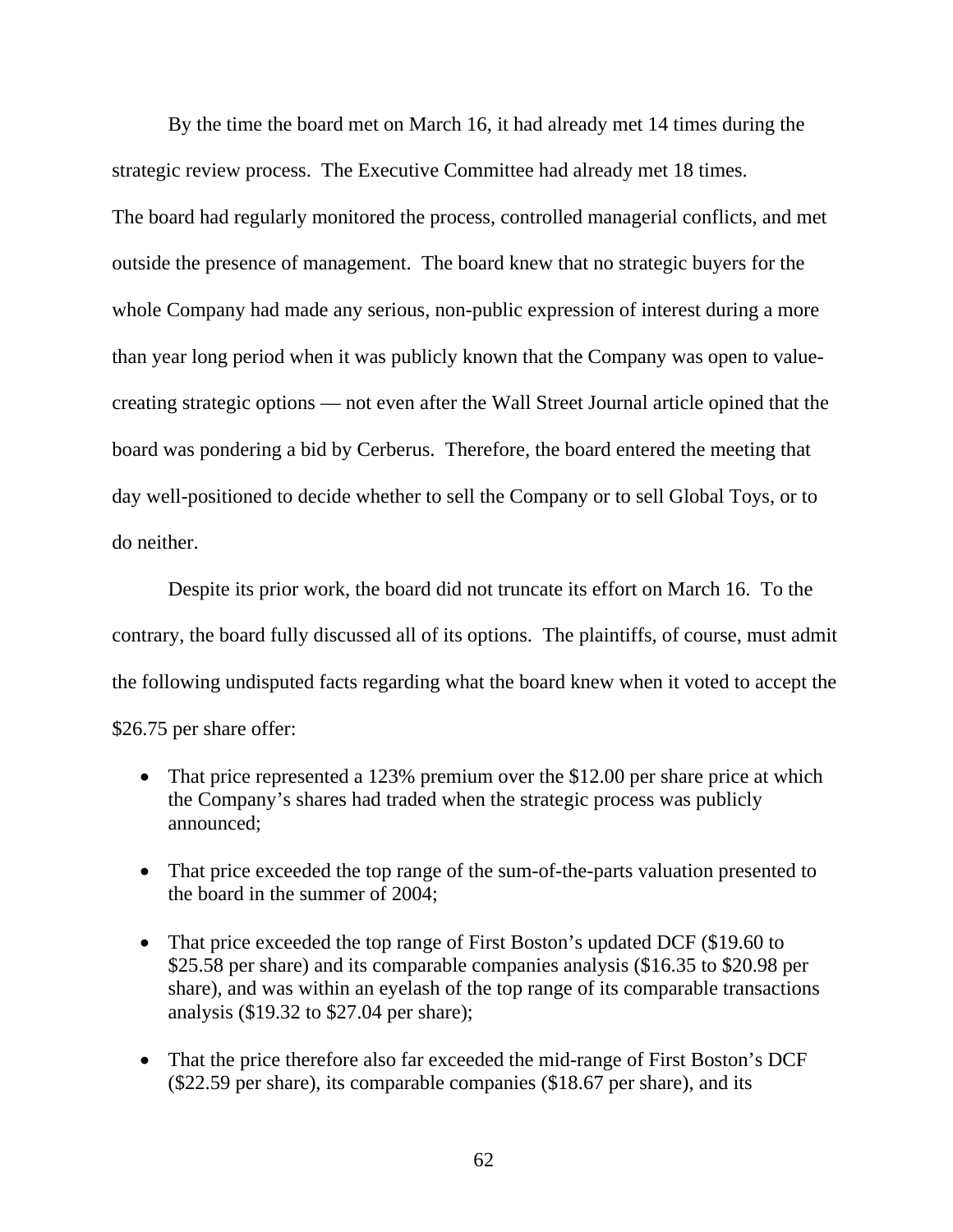comparable transactions analysis (\$23.18 per share);

- That the price was in excess of the top ranges of value presented to the board in its belts and suspenders presentation from Duff & Phelps; and, of course,
- That the price exceeded Cerberus's \$25.25 per share bid by \$350 million  $-$  \$1.50 per share. $51$

The plaintiffs also admit that the board did in fact consider whether the \$26.75 bid

was attractive in light of the strategic alternative that the board had previously thought

most valuable to the stockholders: a sale of Global Toys and the retention of Babies "R"

Us. As part of its process, the board heard specifically from Babies "R" Us's top

manager, Markee, about its prospects. They also were presented with specific

information about the value of Babies "R" Us from First Boston.

Among other things, the board knew:

- That the bidders for Global Toys were expecting the Company to continue to operate Babies "R" Us and had fashioned contracts dealing with the transitional services that the buyers would provide to the Company during the period when it was building the infrastructure necessary for Babies "R" Us to function autonomously;
- That the Company could not easily turn around and sell Babies "R" Us immediately after selling Global Toys, as any buyer of Babies "R" Us would not be buying a fully functioning autonomous company but one that was dependent on the former Global Toys business for support;
- That for Babies "R" Us to be functional required additional operating costs of \$85 million per year, a figure that could grow in sizable increments;
- That First Boston had conducted an updated DCF analysis of Babies "R" Us's standalone value with a range of \$1.8 to \$2.375 billion, or \$7.96 to \$10.51 per

 $<sup>51</sup>$  The March 16 valuation presentation was just the most recent valuation analysis presented to</sup> the board. *See, e.g.*, First Boston Project Toddler Preliminary Discussion Materials from February 21, 2005.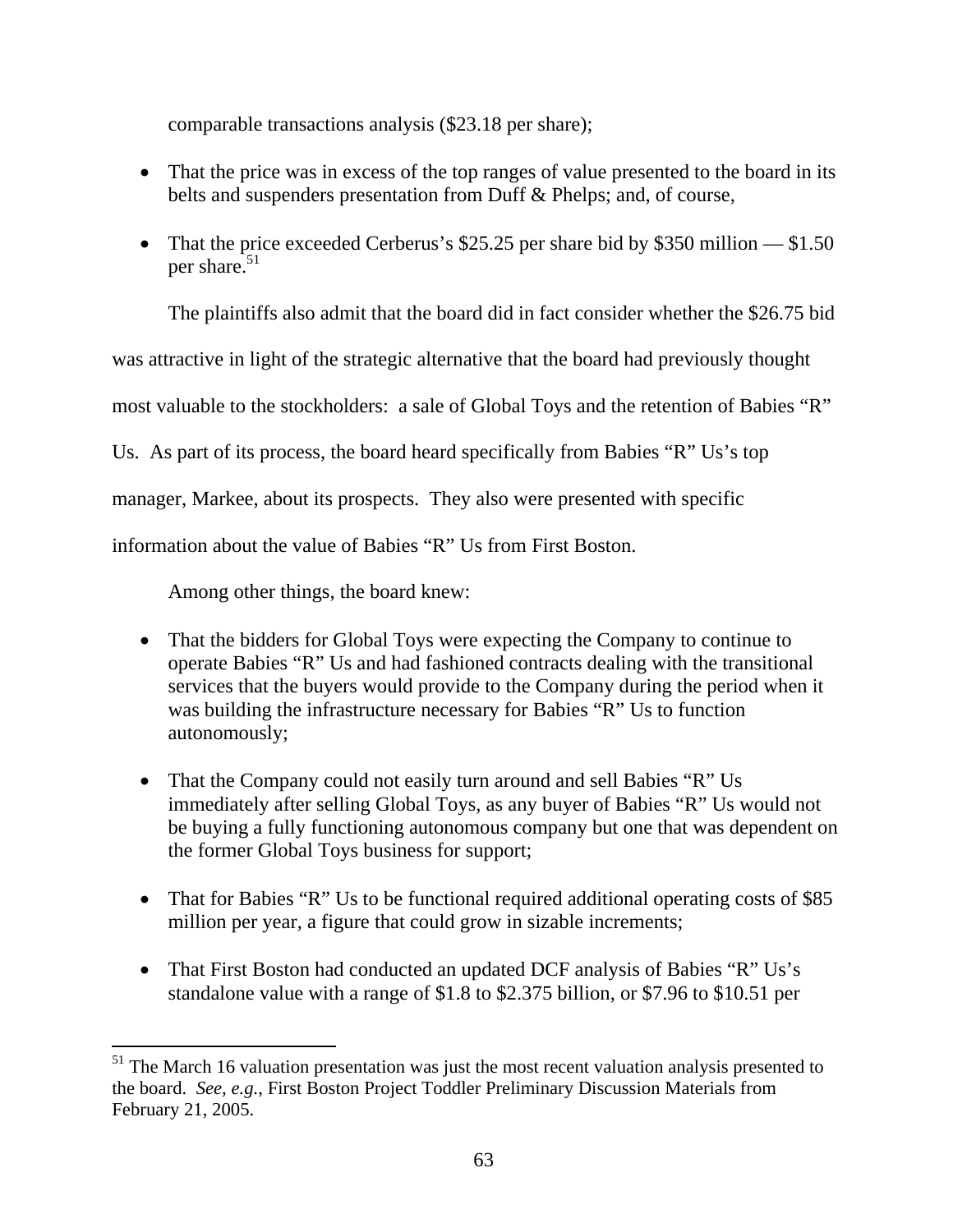share:<sup>52</sup>

 $\overline{a}$ 

- That First Boston had conducted a comparable companies analysis of Babies "R" Us yielding a standalone value of \$1.75 to \$2.25 billion, or \$7.74 to \$9.96 per share; and
- That the combination of First Boston's updated DCF and the existing comparable companies analysis yielded an updated summary sum-of-the-parts valuation of Babies "R" Us with a value range of \$7.76 to \$10.13 per share that was presented to the board.

All of this information is obviously relevant to determining whether it was preferable to sell the whole Company at \$26.75 per share or to sell just Global Toys, and retain the Babies "R" Us business.

 But the plaintiffs seize upon a feature in the board book that they believe created a fatal flaw in the board's reasoning. To help the board, First Boston presented a chart that considered the value that would result if the board decided to sell the Global Toys business to the KKR Group (which was also the top bidder for that asset), and retain Babies "R" Us and the Company's interest in Toys Japan. Under that scenario, it was assumed that the Company would distribute up to \$15.75 per share it received from the KKR Group for Global Toys (including some additional cash from borrowing) to the stockholders, presenting them with up to \$15.75 in immediate value (of which \$14.27- \$14.44 would be realized from the Global Toys divestiture).

With that in mind, the key elements of First Boston's chart were as follows:

 $52$  Again, rather than fathom the intricacies of First Boston's precise analysis, I use  $226,000,000$ outstanding shares as an approximation implied by the share values and total values that First Boston supplied to the board regarding the value of Babies "R" Us. This is good enough for a rough estimate and, moreover, is the type of estimation that any board members confronted with the First Boston materials could easily have calculated as a rough approximate value.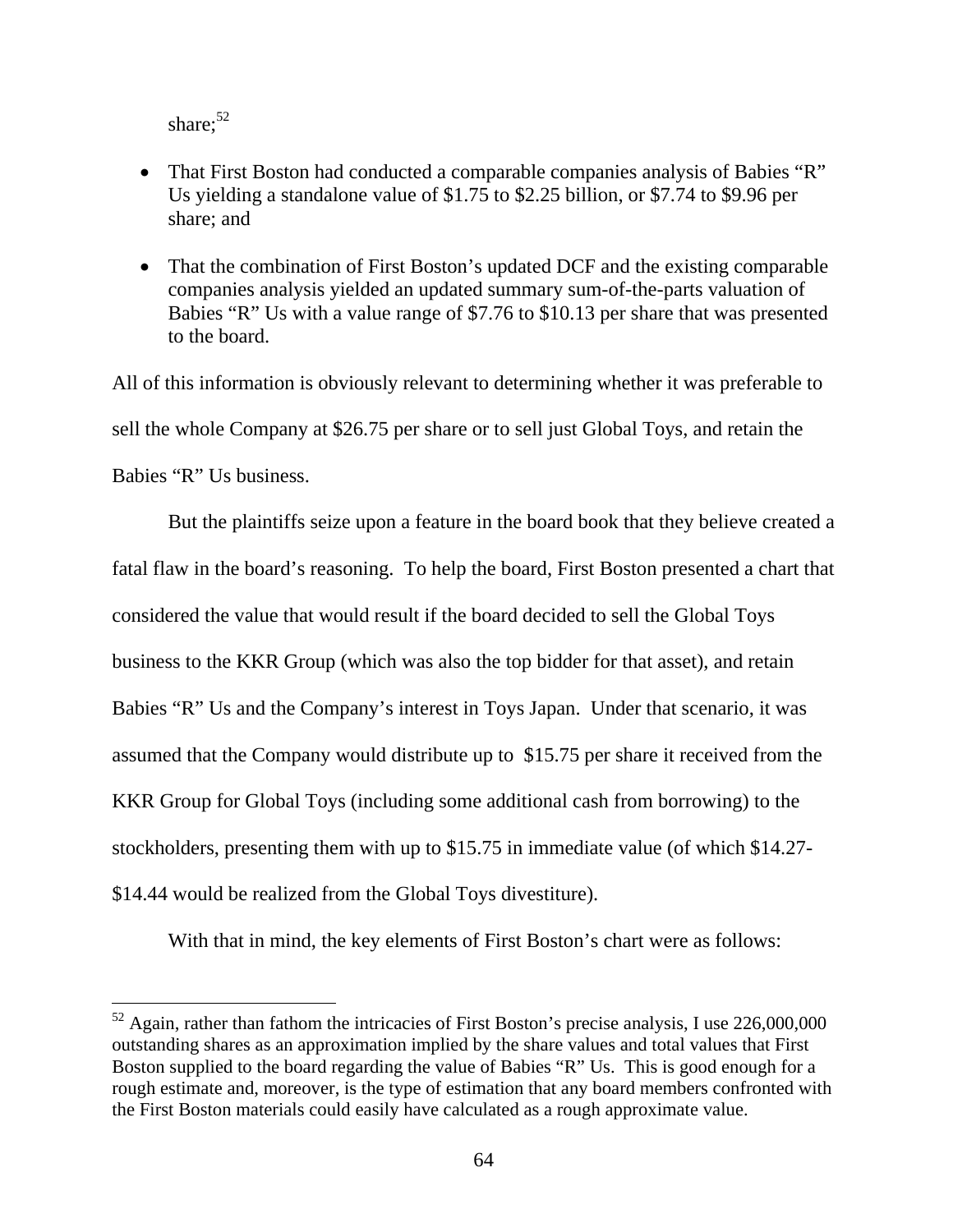| $\bullet$ | Global Toys Sale And Cash Distribution | up to $$15.75$ per share         |
|-----------|----------------------------------------|----------------------------------|
|           | • Japan Division                       | $$1.11$ to $$1.41$ per share     |
| $\bullet$ | Babies "R" Us standalone value         | \$7.76 to \$10.13 per share      |
|           | • Unspecified Expenses                 | $$(0.13)$ to $$(0.22)$ per share |
|           | • Resulting Total Value                | \$23.00 to \$25.76 per share     |

The problem with this straightforward analysis, the plaintiffs say, is the Babies "R" Us valuation. In a footnote, First Boston explicitly indicated that its valuation of Babies "R" Us did not include a control premium. Therefore, the plaintiffs claim that the board failed to reasonably consider the value of this alternative, having been unknowingly led to believe that this alternative was only worth \$7.76 to \$10.13 per share, when it was really worth that plus a control premium for Babies "R" Us.

 For reasons I will soon explain, this scenario, which assumes that a control premium would be paid on top of First Boston's value range, is not very plausible. But let's indulge that assumption, for the sake of analysis. Assume a 25% control premium on top of the values presented to the board as a valuation for Babies "R" Us. This would increase the valuation range to \$9.70 to \$12.66 per share.<sup>53</sup> Even more favorably, the plaintiffs suggest relying on the highest analyst estimate then available for Babies "R" Us of \$13.50, which was put out by Citigroup.<sup>54</sup> With this optimistic revision, the plaintiffs suggest that plugging this higher figure into First Boston's sum-of-the-parts-analysis reveals the obvious path to maximum shareholder value that the board irrationally

 $53$  \$7.76  $*$  1.25 = \$9.70; \$10.13  $*$  1.25 = \$12.66.

<sup>54</sup> JF Aff. Ex. 23 at Toys 007485.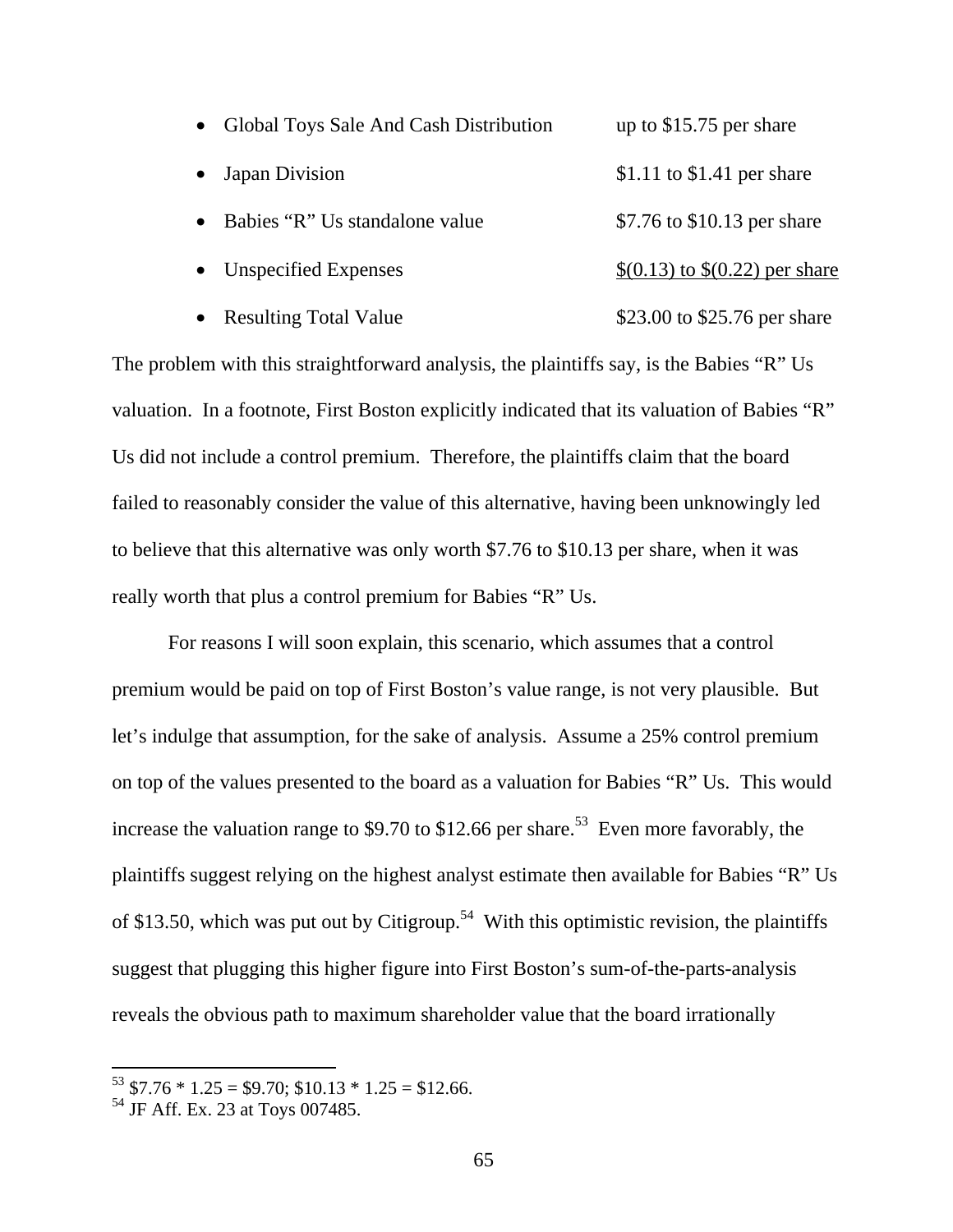eschewed. In their view, the board might have taken the top price for Global Toys, then turned around and sold Babies "R" Us for a control premium, well above the \$12 per share mark. They envision this as an obvious strategy, while admitting that it was not an option that was presented to the board as a realistic possibility.

 In sum, the plaintiffs suggest that the more realistic way to reconstitute the First Boston chart is along the following lines:

| Global Toys Sale And Cash Distribution                                                                                                                                | up to $$15.75$ per share                                                          |
|-----------------------------------------------------------------------------------------------------------------------------------------------------------------------|-----------------------------------------------------------------------------------|
| Japan Division                                                                                                                                                        | \$1.00 per share                                                                  |
| Higher Babies "R" Us standalone value<br>$\bullet$<br>(via a higher valuation, e.g. Citigroup's<br>\$13.50 valuation, or via a control<br>premium as discussed below) | \$13.50 per share (Citigroup) or,<br>\$9.70 to \$12.66 per share (for<br>control) |
| <b>Unspecified Expenses</b>                                                                                                                                           | $$0^{55}$                                                                         |
| <b>Resulting Total Value</b>                                                                                                                                          | \$30.25 per share (Citigroup) or<br>\$24.95 to \$28.29 per share (for<br>control) |

Thus, claim the plaintiffs, the board missed a clear opportunity to sell far above the \$26.75 bid, and erred by foreclosing that option.

 The plaintiffs' reliance on the reference to the absence of control premium in the board book and the fantasy they build around it, however, tends to highlight the weakness of their case, rather than to buttress a rational conclusion that the board stood befuddled at the strategic crossroads and unreasonably trod down the path of lesser value.

 $55$  The plaintiffs ignore the 13 cents to 22 cents per share costs in First Boston's analysis.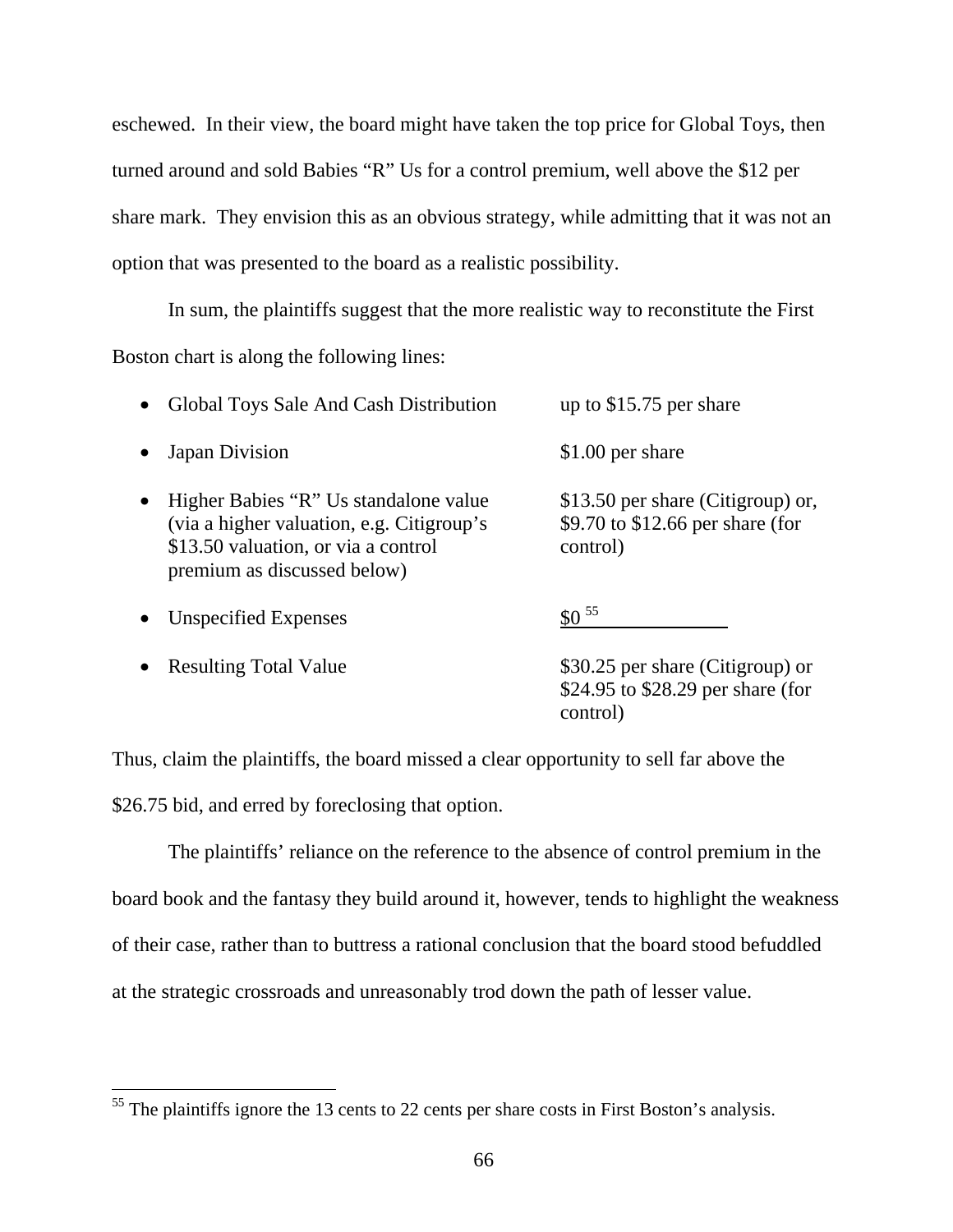Numerous reasons can be found in the record to illustrate why this is so. I now surface a few.

 For starters, the plaintiffs ignore the considerable execution risk inherent in the option involving the retention of Babies "R" Us. Those risks included the possibility that Wal-Mart would come after infants next, and squeeze the margins of Babies "R" Us; the difficulty and cost of ending Babies "R" Us's dependence on Global Toys; and the difficulty of figuring out how to dispose of the controlling, but not majority, interest in Toys Japan. To get the value depicted on First Boston's chart, particularly the very top value, the Company had to successfully navigate all these risks.

 There is no guarantee that Babies "R" Us will command a control premium later. It must first demonstrate its earnings capacity on a stand-alone basis. As alluded to above and as presented to the board on March 16, Babies "R" Us was heavily subsidized by Global Toys' infrastructure. The board received information bearing on the separation expenses indicating that that corporate allocation of expenses to Babies "R" Us would be \$85 million in 2005, and could increase further.

 Second, plaintiffs' model assumes that the most optimistic "up to" \$15.75 value alluded to in the First Boston chart is a lock. It is not. That value comprised not just sale proceeds, but also a distribution of additional debt to be taken on by the surviving Babies "R" Us entity. Moreover, the possible profit from the Global Toys sale becomes jeopardized by the very act of signaling that Babies "R" Us would be marketed and sold after Global Toys was disposed of. With only Global Toys on the market, a buyer of Global Toys knew that it was getting a cooperative partner committed to working out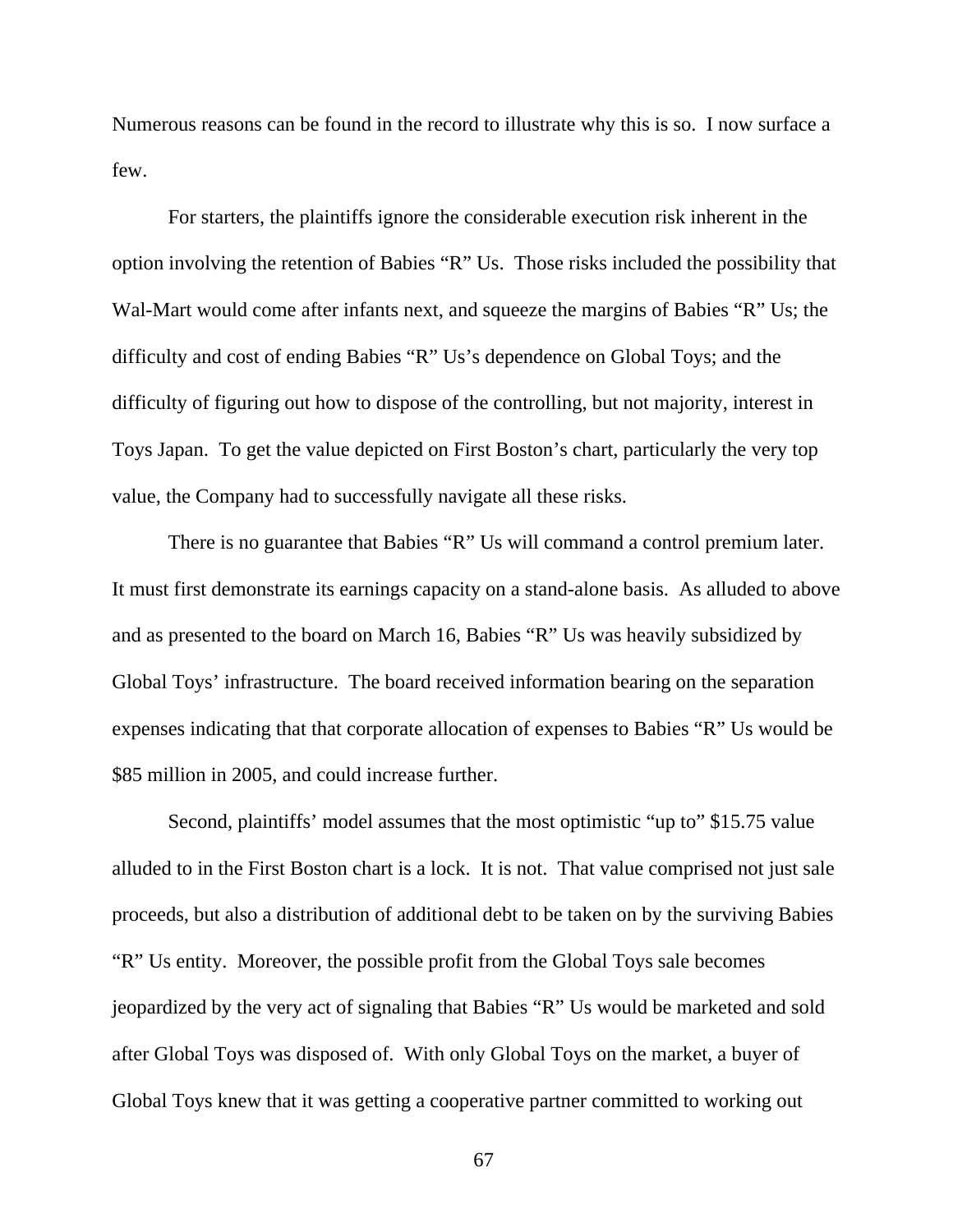shared infrastructure concerns over time in a way that best advantaged both companies. If Babies "R" Us was also to be sold, the potential buyer of Global Toys would price into its offer the fact that its infrastructure partner was unknown, and might potentially be uncooperative. Worse, the potential buyer of Global Toys might be compelled by contract to provide a competitor with infrastructure services during a contentious and extended workout — a condition that reasonably might cause a discount in bids. Potential purchasers of Babies "R" Us, of course, would face similar concerns.

 Indeed, even the plaintiffs' certainty that Toys Japan would yield \$1.00 per share is unwarranted. According to a footnote in First Boston's valuation presentations, the proposed value range did not include the fact that any sale of Toys Japan would trigger negative tax consequences of approximately \$0.45 to \$0.55 per share.<sup>56</sup>

 Most important, it was not unreasonable for First Boston to focus on valuing Babies "R" Us as if it was not going to be sold for an important reason: that was the plan! Once Global Toys was sold, the Company's stockholders would own shares in a corporation that was functionally Babies "R" Us. Those shares would trade on a minority basis in the marketplace. Under that scenario, Company stockholders would not have access to a control premium on Babies "R" Us until it was sold, in an indefinite time frame sometime in the future. The board, of course, had looked at valuation analyses the First Boston and Duff & Phelps valuations — that examined whether the \$26.75 per share for the whole Company (including Babies "R" Us) was attractive in light of the

<sup>56</sup> Selling Babies "R" Us also involved potentially severe tax consequences.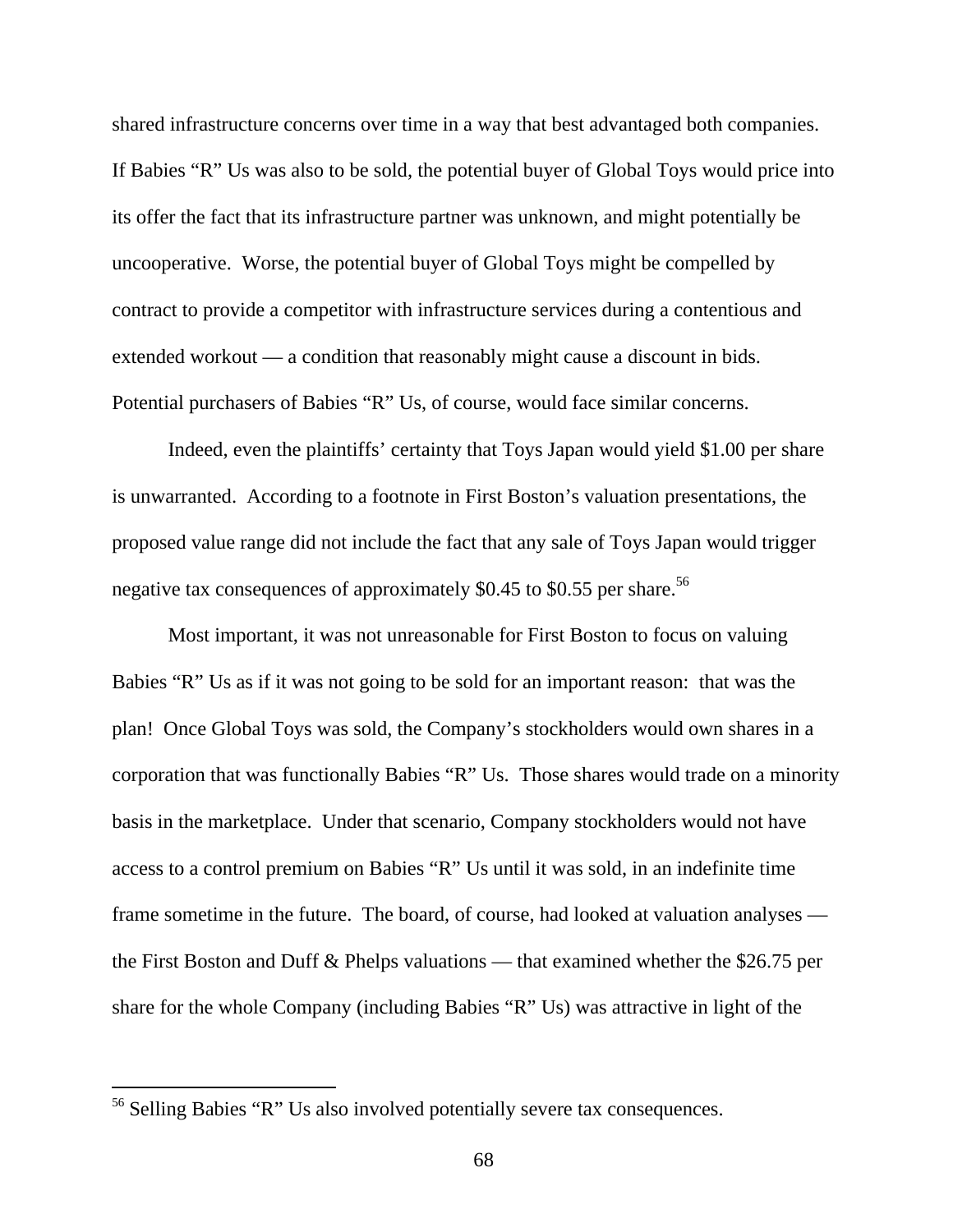control premiums paid for comparable companies in acquisitions. By this comparison, the \$26.75 per share looked like an excellent, value-maximizing deal.

 The board's decision emerges as a no less reasoned one, even under the assumption that the board should have considered an improbable scenario in which the sale of Global Toys would be followed by an immediate auction of Babies "R" Us, at a time when Babies "R" Us was not yet capable of operating independently. The improbability of that scenario is deepened by another business reality. The sales process for Global Toys had revealed that financial buyers thought there was a value to the synergistic operation of Global Toys and Babies "R" Us. Those synergies would not be sold under this scenario — a new, higher cost Babies "R" Us operation would be.

 But even if that business might have fetched a healthy control premium, the board's choice to sell the whole Company for \$26.75 cannot be second-guessed as unreasoned. In this regard, I note my demurrer from First Boston's indication that its valuation of Babies "R" Us did not include a control premium in the first place. It is not my understanding that a DCF valuation conducted using the Gordon growth model, as First Boston's updated DCF did, embeds a minority discount. Rather, that value is a value of the entity itself. Adding a control premium on top of a DCF is not, to this mind, intuitively or theoretically logical. Indeed, because a DCF model of the kind I have described is not infected by a minority discount, it is the model most consistent with what the Company's stockholders would receive in an appraisal, their pro rata share of the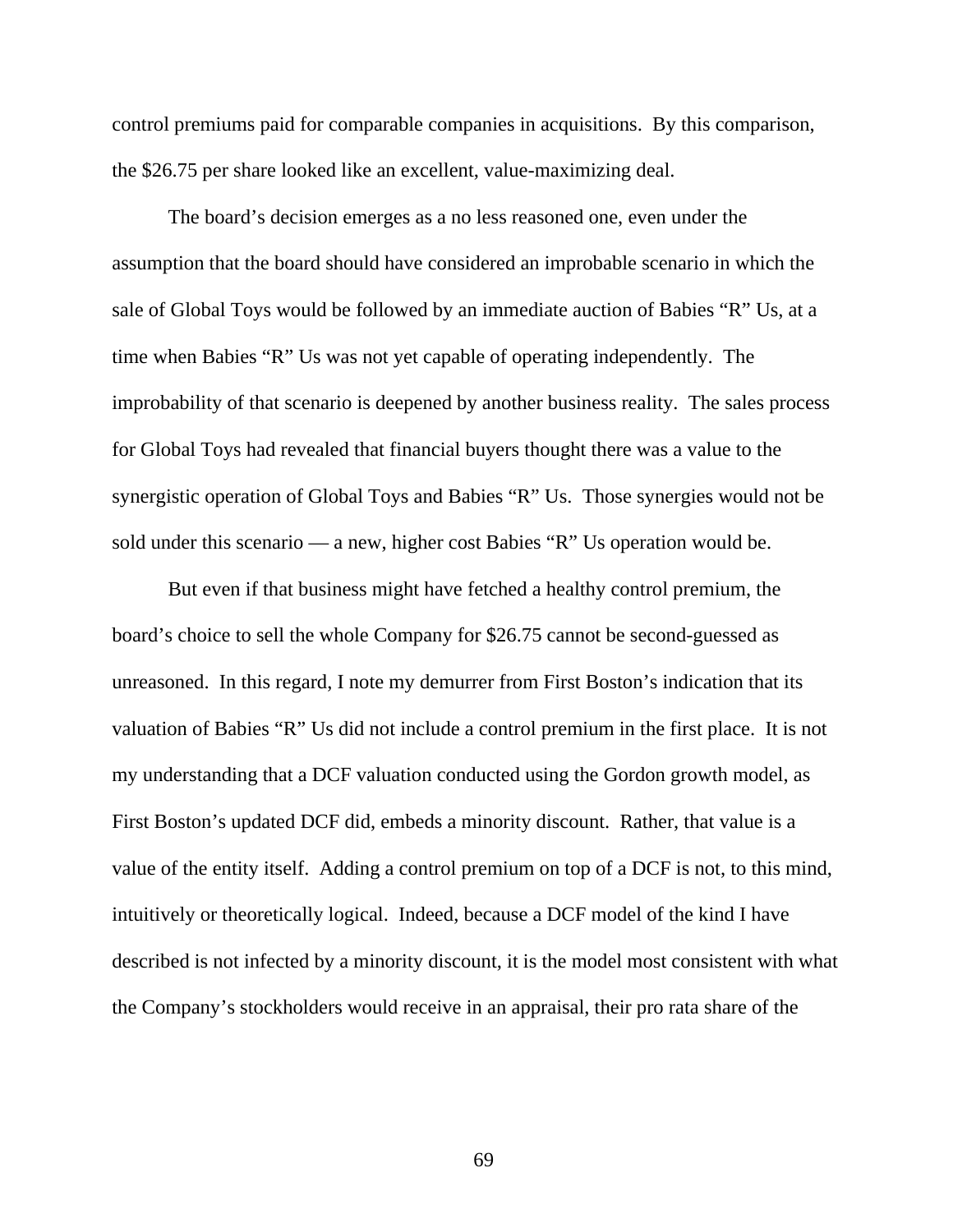Company's value. For this reason, the board of Toys "R" Us had before it precisely the kind of information our Supreme Court has said it should have.<sup>57</sup>

 Even assuming a 25% control premium, the range for Babies "R" Us becomes \$9.70-\$12.66.58 Recalculating total implicit Company value using these figures yields a range of \$24.95-\$28.29 with a mid point of \$26.62. Thus, even assuming a 25% premium for Babies "R" Us, the \$26.75 bird-in-hand bid represented a value above the mid-point implied by the Global Toys bids with none of the execution risks, described above, that those options imply. This, on top of the fact that this valuation method, one of four valuations of the entire company that the board considered, was the valuation method that produced the highest range compared to the three other traditionally accepted valuation methods.

 As a final point, I note that market analysts had come to top range estimations of the Company's total value similar to First Boston's. None of their high-end valuations materially exceeded the KKR Group's bid of \$26.75 per share.<sup>59</sup> Significantly, even

<sup>57</sup> In the odd decision in *McMullin v. Beran*, 765 A.2d 910 (Del. 2000), the Supreme Court said that a board selling a company should consider whether the sale looks advisable in light of what the shareholders would likely receive in an appraisal. Among the oddments in that decision was an assumption that the board in that case was not presented with such information, even though they heard two valuation presentations. If those presentations contained DCF valuations, or a similar model, they focused the board directly on appraisal value. That is, of course, obviously true here. This does not mean that the DCF the board saw is the same as a law-trained judge might later produce, but it does mean the board focused on the same value measures that would be relevant in an appraisal.

 $58$  \$7.76  $*$  1.25 = \$9.70; \$10.13  $*$  1.25 = \$12.66.

<sup>59</sup> *See* JF Aff. Ex. 23 (Feb. 2, 2005 - Citigroup raises its target price for the whole company from \$23.00 to \$27.00, assuming a successful restructuring, valuing Babies "R" Us at \$13.50 per share); JF Aff. Ex. 29 (March 1, 2005 - Prudential Equity Group values the total company at \$24.00 to \$26.00, with a \$24.00 target price and Babies "R" Us at \$12.00); JF Aff. Ex. 30 (March 1, 2005 - UBS values the total company at \$26.75 with a \$12.00 valuation for Babies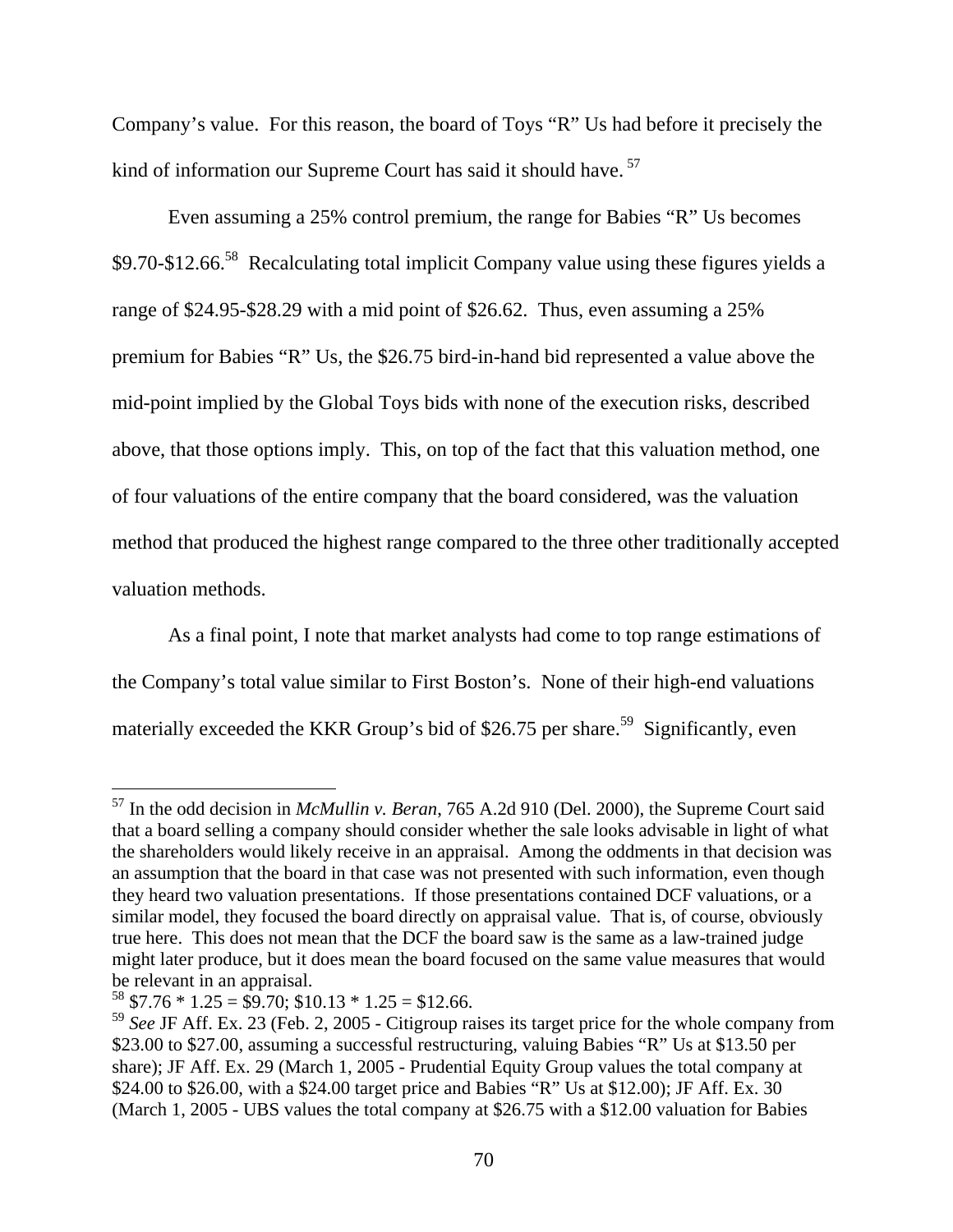analysts that valued the Babies "R" Us component somewhat higher (which the plaintiffs cite), arrived at similar figures for the entire company (which the plaintiffs do not stress). This suggests that these analysts recognized the problems implicit with the plaintiffs' approach and further illustrates that the board reasonably forwent the plan of divestiture the plaintiffs suggested at oral argument, the sell-both-pieces-separately-for-top-dollarplan.

## E. The Board Did Not Act Unreasonably In Agreeing To The Deal Protection Measures

 The plaintiffs' other major argument is that the board acted unreasonably by signing a merger agreement with the KKR Group that, in their view, includes deal protection measures that preclude other bidders from making a topping offer. In support of this argument, the plaintiffs offer up expert testimony from two professors, R. Preston McAfee, an economist at the California Institute of Technology, and Guhan Subramanian, a professor at Harvard Law School.

 Together, the professors advance the position that the deal protection measures in the merger agreement might have deterred some superior offers for the Company. $60$  For his part, McAfee believes matching rights are a stiff barrier to rival bidders.

Subramanian concentrates more on termination fees, and argues that those fees, when

<sup>&</sup>quot;R" Us); JF Aff. Ex. 35 (March 10, 2005 – Harris Nesbitt raises target price to \$27.00, the high end of their range).

<sup>&</sup>lt;sup>60</sup> McAfee's affidavit is more sweeping. Based on what appears to be a very simplistic and incomplete understanding of the facts, McAfee fails to see the rationale for a variety of tactical choices made by the board and its advisors. But McAfee did not seriously evaluate the real world situation the board faced and then opine that he, knowing the actual risks that alternative decisions involved, would have acted differently. I illustrate later in this section just one of the many forks in the road that McAfee did not precisely describe, much less choose between.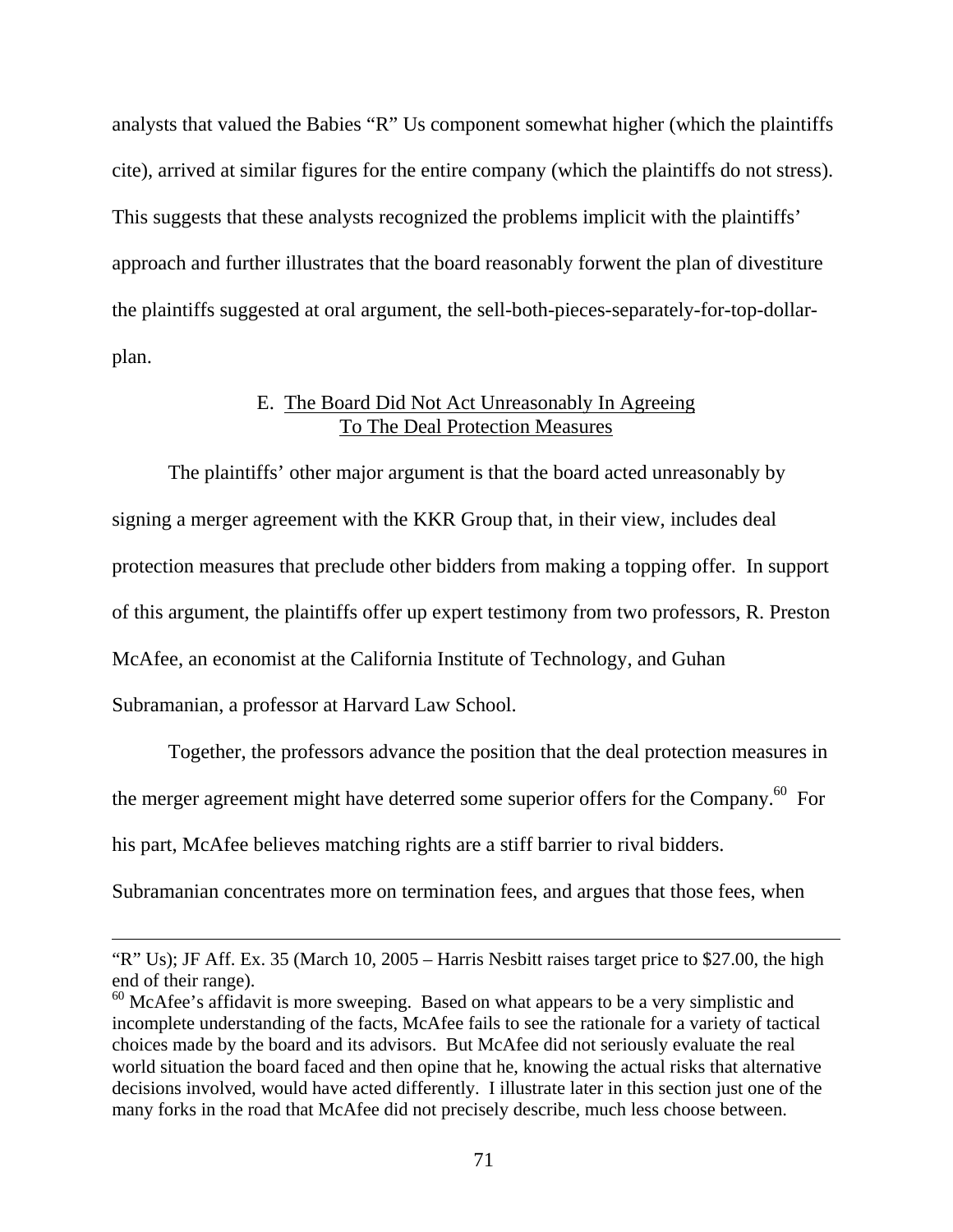combined with matching rights, are a potent obstacle to emerging bidders. In a series of rapidly evolving affidavits, Subramanian claims to have developed data that suggests that the termination fee in the merger agreement — which is 3.75% of equity value and 3.25% of total transaction value — exceeds that which is typical of deals this size.<sup>61</sup> Consistent with work he has done with Professor Coates, Subramanian claims that any termination fee of 3% or more "has a reasonable likelihood of foreclosing higher value bidders."62

 Furthermore, in his scholarly work Subramanian argues that combination of a termination fee and matching rights raises the fears second bidders have of suffering a "winner's curse." This is the anxiety that a first bidder will match the initial topping bid, only to refuse to match the next topping gambit, leaving the second bidder having paid more than was economically rational. This fear, Subramanian points out, is further exacerbated by the common circumstance that first bidders often have superior information on the target, and presumably know when to say when. Of course, the other

<sup>&</sup>lt;sup>61</sup> The rapidly evolving nature of Subramanian's affidavits illustrates the caution courts should use in relying upon social science literature that has not survived rigorous scrutiny over time. In his affidavits, Subramanian, over a period of days, presented different calculations of the average percentage of equity and enterprise value that termination fees constituted in a sample of public company deals. In his most recent affidavit, Subramanian claimed that he and other scholars had been relying on inconsistent calculations from a leading source of data. There is no way for me, or the defendants, to stop the injunction clock and conduct a rational exploration of this midnight-hour contention. The reality that even distinguished scholars often have to refine their initially published arguments and policy recommendations, even though they have a more leisurely period of time to come up with them in the first place, might suggest that more empathy is due to fiduciaries who must, by business necessity, make difficult choices in the faster-moving context of real world commerce. This is not to say that scholarly work should not inform a fiduciary's, or the judiciary's, thinking. It should, but in a measured way that recognizes the necessarily imprecise and arguable nature of most "social science" research.

<sup>62</sup> Subramanian Aff. ¶ 22 (quoting John C. Coates IV & Guhan Subramanian, *A Buy-Side Model of M & A Lockups: Theory and Evidence*, 53 Stanford L. Rev. 307, 347 (2000)).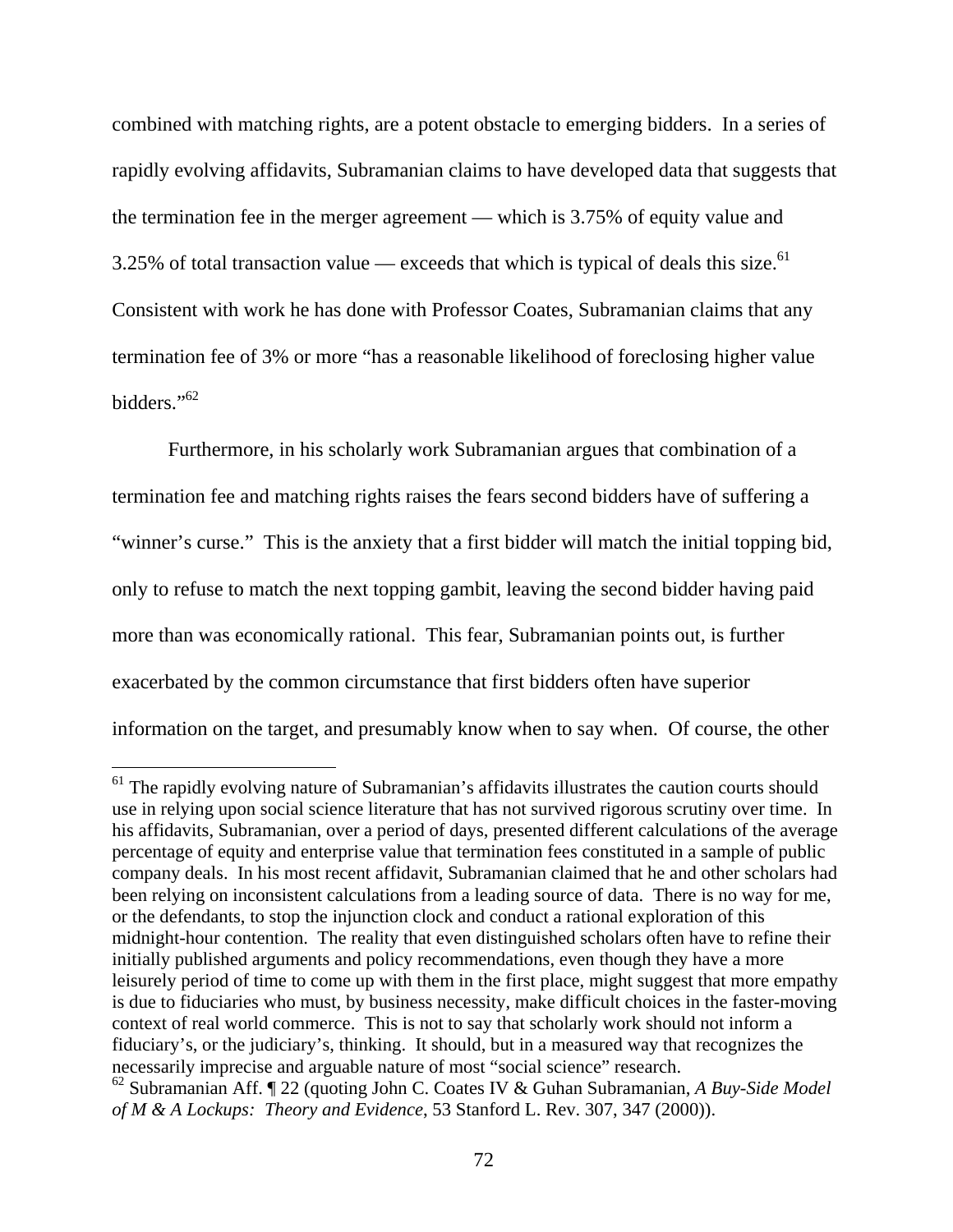side of this story is that the first bidder has taken the risk, suffered the search and opportunity costs, and done the due diligence required to establish the bidding floor.

 Subramanian also fears that termination fees and other deal protections are tending to become stronger and that this creep will ultimately inhibit, more generally, the vibrancy of the M & A market. He therefore urges the admonition to this court to "provide guidance to transactional lawyers" on the "acceptable level of deal protections in *Revlon* deals."63 His clients, the plaintiffs' lawyers, put it more forcefully and ask me to strike down, via the mighty judicial blue pencil, the termination fee and the matching rights, without, of course, jeopardizing their ability to take the \$26.75 per share and run if the KKR Group merger turns out to be best value, after all.

The half the loaf that I will give them is an answer to their request for guidance.

 It is no innovation for me to state that this court looks closely at the deal protection measures in merger agreements. In doing so, we undertake a nuanced, fact-intensive inquiry of the kind recommended by Professors Subramanian and Coates in their scholarly work. In that work, they do not advocate that courts strike down any termination fee above X% of equity or enterprise value, suggesting instead that "deals with break-up fees over 3% of deal value should be given a particularly hard look."<sup>64</sup>

 In other words, they advocate the type of close examination of the reasonableness of deal protections measures that is contemplated by the *Unocal* and *Revlon* standards,

<sup>63</sup> Subramanian Aff. ¶ 41.

<sup>64</sup> *Coates & Subramanian,* 53 Stan. L. Rev. at 382.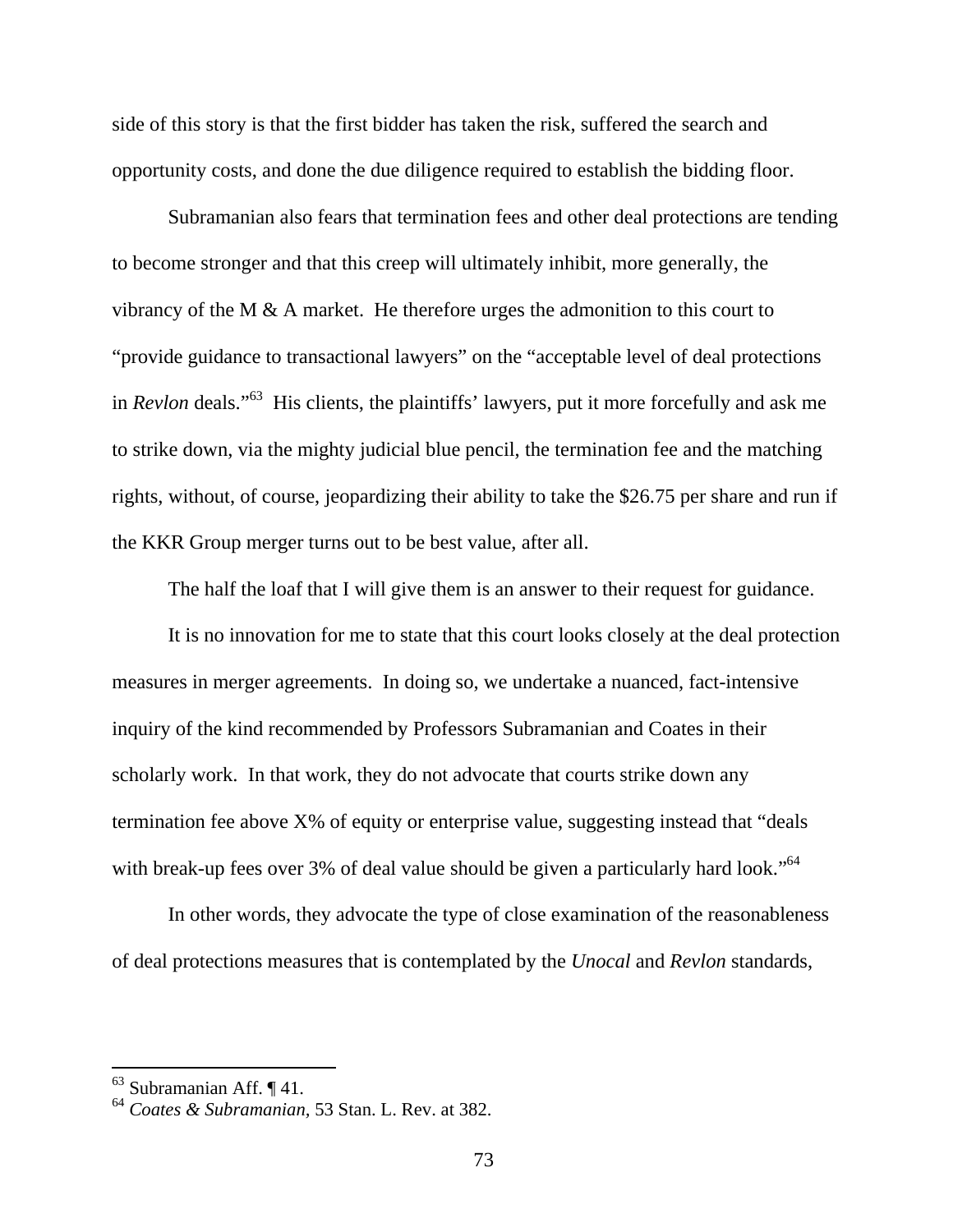and practiced in decisions like *QVC*, *Ace Limited v. Capital Re Corp.*<sup>65</sup> and *Phelps Dodge*. 66 That reasonableness inquiry does not presume that all business circumstances are identical or that there is any naturally occurring rate of deal protection, the deficit or excess of which will be less than economically optimal. Instead, that inquiry examines whether the board granting the deal protections had a reasonable basis to accede to the other side's demand for them in negotiations.<sup>67</sup> In that inquiry, the court must attempt, as far as possible, to view the question from the perspective of the directors themselves, taking into account the real world risks and prospects confronting them when they agreed to the deal protections. As *QVC* clearly states, what matters is whether the board acted reasonably based on the circumstances then facing it.<sup>68</sup>

 Here, neither of the plaintiffs' distinguished experts has said what he would have done had he faced the choice that the Toys "R" Us board did. On March 16, the Toys "R" Us board had two bids for the whole Company. The Cerberus bid was for \$25.25 per share. The KKR Group bid was for \$26.75 per share — a gaping \$350 million higher.

<sup>&</sup>lt;sup>65</sup> 747 A.2d 95 (Del. Ch. 1999).

<sup>66</sup> *Phelps Dodge Corp. v. Cyprus Amax Minerals Co*., 1999 WL 1054255 (Del. Ch. Sept. 27, 1999). In my view, then Vice-Chancellor, now Chief Justice, Steele's reasoning in *In re IXC Communications, Inc. S'holders Litig*., 1999 WL 1009174 (Del. Ch. Oct. 27, 1999), is not of a materially different spirit. Although using the business judgment rule framework, his *IXC* decision involved a hard look at the reasonableness of deal protections, consistent with a properly conducted reasonableness review that gives due deference to the board's judgment. <sup>67</sup> *Coates & Subramanian*, 53 Stan. L. Rev. at 378-88.

<sup>68 637</sup> A.2d at 45. The recent Supreme Court decision in *Omnicare, Inc. v. NCS Healthcare, Inc*., 818 A.2d 914, 933 (Del. 2002) represents, one senses, an aberrational departure from that long accepted principle. *Id.* at 947 (Veasey, C.J. dissenting); *id.* at 950 (Steele, J. dissenting).

Of course, I recognize that, just as the later emergence of a topping bid does not necessarily mean that the board acted unreasonably in protecting an earlier bid it believed to be the most favorable, the absence of a later topping bid did not mean that the board's prior actions were not unreasonable. If a board adopts deal protection measures that are draconian, to quote a term, then its own acts might be the reason no new bidder came forth.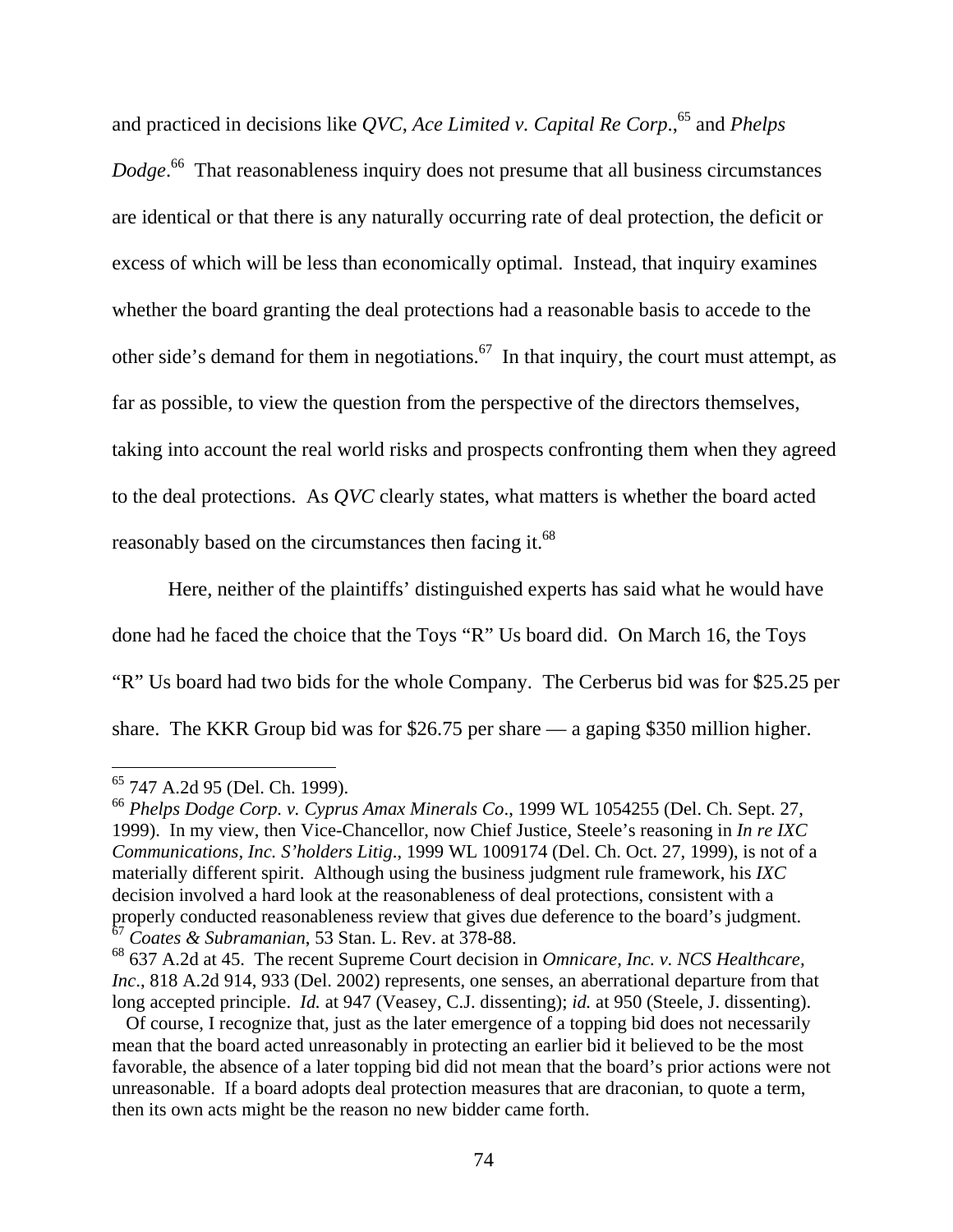The plaintiffs posit that the board should have refused to sign the merger agreement with the KKR Group until the termination fee was reduced to some less onerous level and the matching rights were removed. In fact, the board did negotiate the termination fee down to 3.75% from the 4.0% that KKR had proposed on March 15, putting the \$350 million bid differential at some risk to do so. The plaintiffs, however, assume that the board should have pressed harder and that the KKR Group would have yielded further, but still kept its bid at \$26.75.

But what if the KKR Group had said, "if you want to cut the termination fee to  $3\%$ ,<sup>69</sup> our offer is only \$25.75 per share?" What was the board to do then? Even worse, suppose the KKR Group had asked, "what did the other groups bid?" What was First Boston supposed to say, knowing that the KKR Group had topped Cerberus by a full \$1.50 per share or \$350 million? In that dynamic, only the reckless would have been insensitive to the worry that the KKR Group's bid might drop if it were asked to give up the matching rights or to accept a termination fee of less than 3%.

Let's plausibly imagine how that exceedingly awkward negotiating session that the plaintiffs desire might have gone:

First Boston/Simpson Thacher: The board wants 3.0% on the termination fee and to get rid of the matching right.

KKR: Fine, you can have \$25.75 per share and the 3.0% or the \$26.75 with 3.75% protection for our trouble. And we want the match in either case.

 $69$  Frankly, I cannot, as someone who has done a lot of negotiation, imagine retracting the 3% and matching rights offer. That sort of "oh, by the way . . ." should only be put on the table when it is necessary to protect a client against a material disadvantage. For the sake of analysis, I have indulged the idea of pulling the matching rights offer back, although it seems a less-thancredible posture.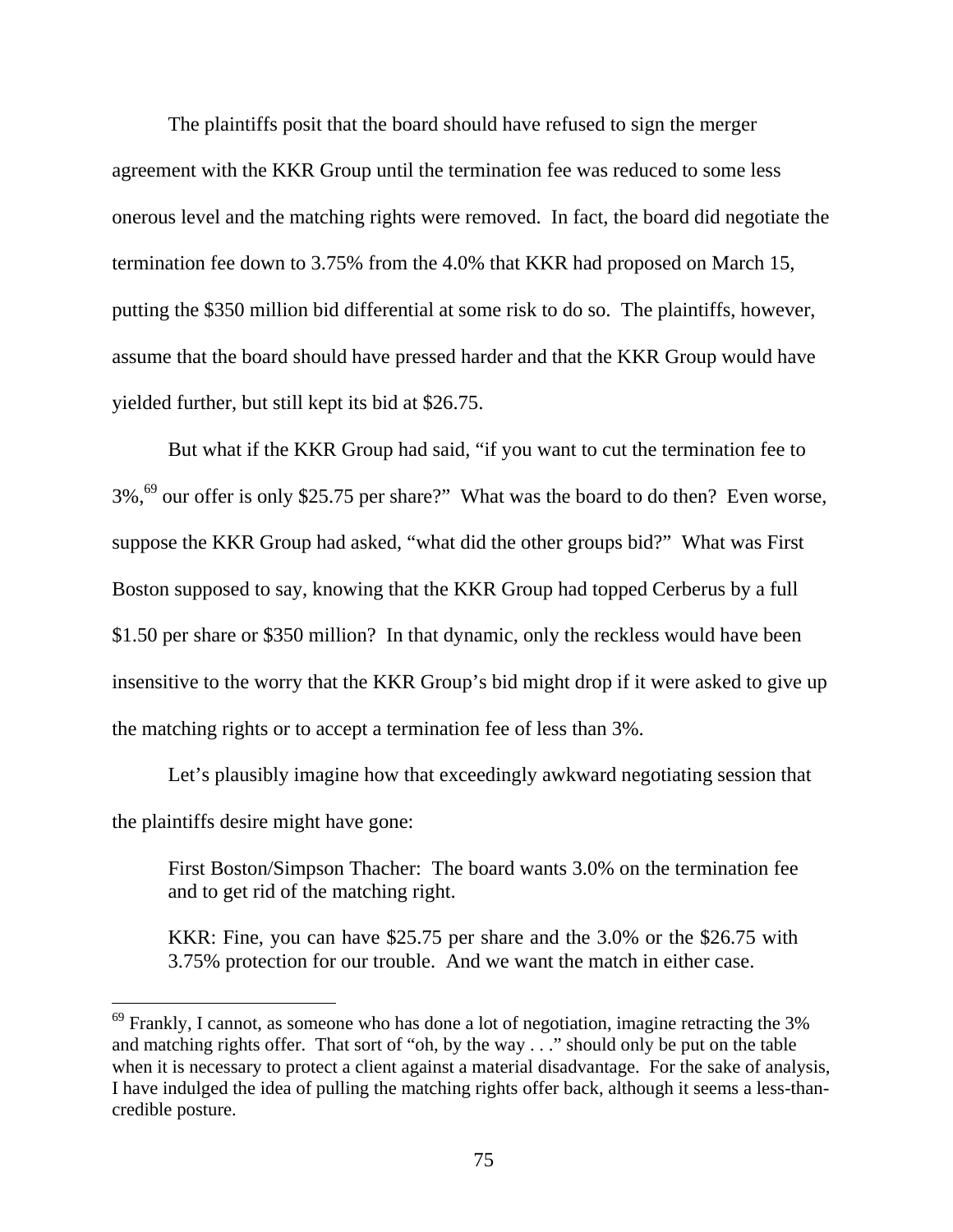First Boston/Simpson Thacher: No, no. We demand 3.0% and the \$26.75; take it or leave it.

KKR: What did Cerberus and Apollo bid?

First Boston/Simpson Thacher: We can't comment.

KKR: I think we're done.

First Boston/Simpson Thacher: (with panicky overtones) Please don't go . . .

KKR: Click

First Boston/Simpson Thacher: Expletive Deleted.

Faithful fiduciaries and their advisors, facing a dynamic of this kind, would reasonably fear that the KKR Group might somehow get wind that it made an overbid and be chary about losing the proverbial bird in hand. It is this tradeoff — between getting the highest price the board could from KKR Group right then and there, and the limited opportunity of receiving a higher bid from a well-canvassed market by reducing the termination fee and eliminating the match rights — which the board and its advisors had to address, and which the plaintiffs and their ivory tower-based experts refuse to realistically engage.

As the plaintiffs must admit, neither a termination fee nor a matching right is per se invalid. Each is a common contractual feature that, when assented to by a board fulfilling its fundamental duties of loyalty and care for the proper purpose of securing a high value bid for the stockholders, has legal legitimacy.

The KKR Group was no doubt aware of that reality and the Company was in no position to deny the KKR Group any deal protections. Furthermore, unlike the plaintiffs,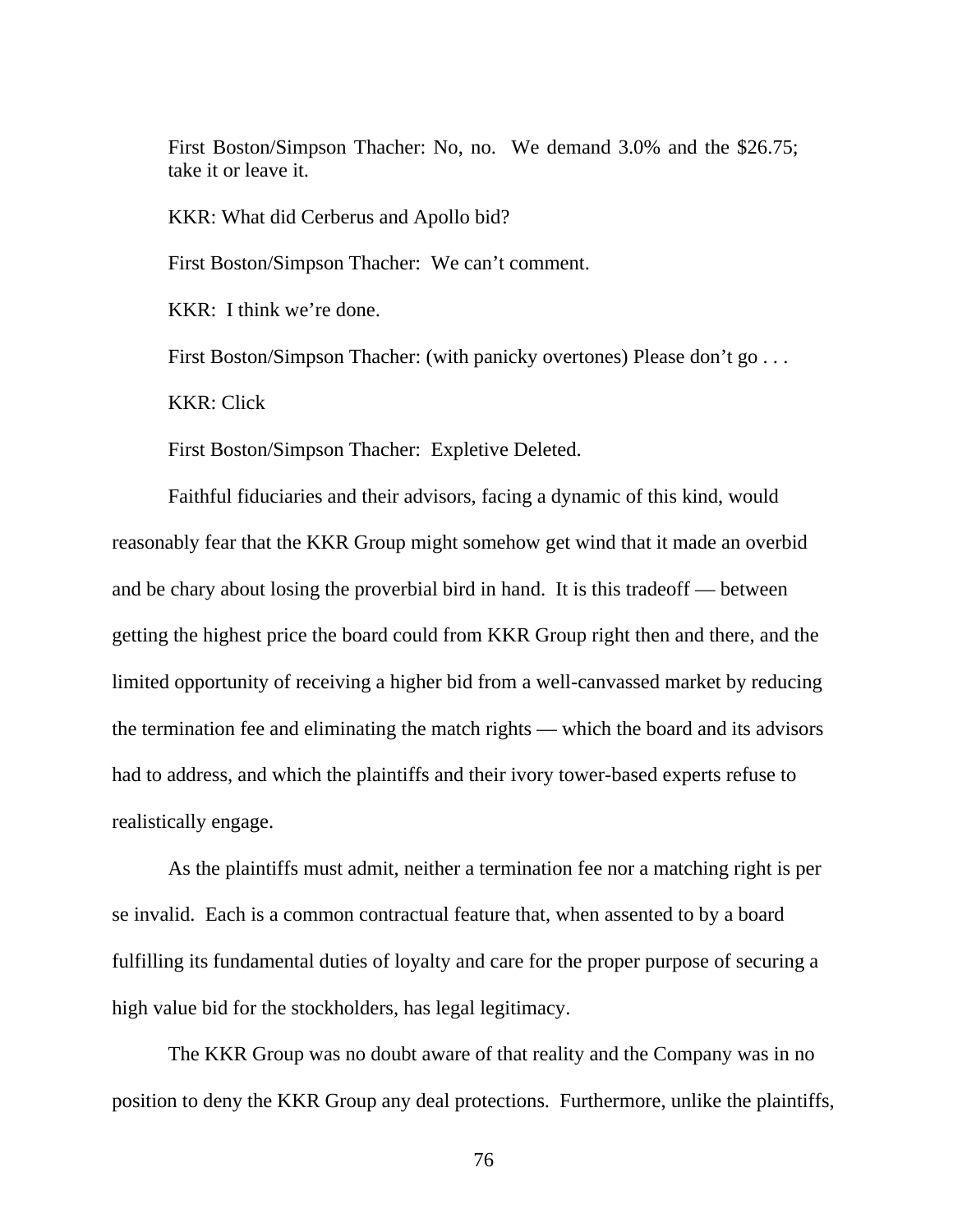I do not view it as absurd that the Company was willing to offer the KKR Group deal protections as strong, on a percentage basis, for a whole Company bid as it had for a sale of Global Toys. In this regard, it is important to recall that the Company had sought a 1% termination fee originally in the proposed Global Toys asset sales agreement and had, in the course of extracting two "final" and winning bids from the KKR Group, eventually assented to a 3% fee. The inducement of staying at 3% in its initial merger agreement draft might therefore have been thought reasonably necessary to induce an attractive whole-Company bid from a wearied bidder, by signaling that the Company was credibly committed to selling and, separately, reasonably recognizing the KKR Group's need for adequate compensation if it risked the opportunity costs of tying up nearly \$7 billion of capital in pursuit of an acquisition of the Company that might not come to fruition.

Contributing to this negotiating dynamic, no doubt, were prior judicial precedents, which suggested that it would not be unreasonable for the board to grant a substantial termination fee and matching rights to the KKR Group if that was necessary to successfully wring out a high-value bid.<sup>70</sup> Given the Company's lengthy search for alternatives, the obvious opportunity that unsolicited bidders had been afforded to come forward over the past year, and the large gap between the Cerberus and the KKR Group bids, the board could legitimately give more weight to getting the highest value bid out of the KKR Group, and less weight to the fear that an unlikely higher-value bid would

<sup>70</sup> Even the controversial majority opinion in *Omnicare* recognized that boards possess this legitimate authority. *See Omnicare, Inc. v. NCS Healthcare, Inc*., 818 A.2d 914, 938 (Del. 2002); *see also Brazen v. Bell Atlantic Corp*., 695 A.2d 43 (Del. 1997).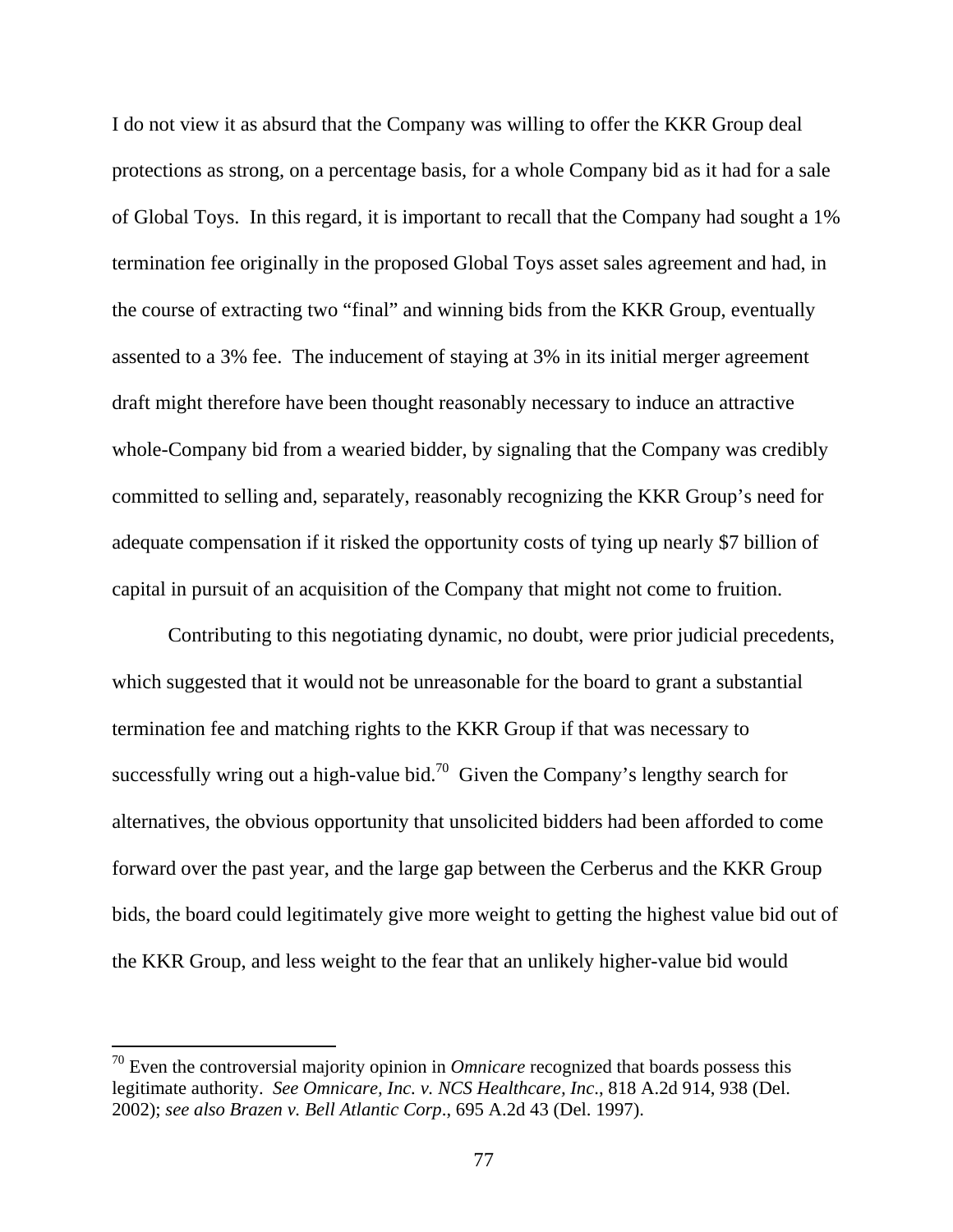emerge later. After all, anyone interested had had multiple chances to present, however politely, a serious expression of interest — none had done so.

Nor was the level of deal protection sought by the KKR Group unprecedented in magnitude. In this regard, the plaintiffs ignore that many deals that were jumped in the late 1990s involved not only termination fees and matching rights but also stock option grants that destroyed pooling treatment, an additional effect that enhanced the effectiveness of the barrier to prevent a later-emerging bidder. In cases like *McMillan v. Intercargo* and *Pennaco Energy*, this court approved deal protection measures in the *Revlon* context that were nearly as substantial, taking all factors into account, as those here.<sup>71</sup> In *Pennaco Energy*, this court upheld an informed board's decision to sign up a sales deal, after negotiating with a single bidder, that included a 3% termination fee and matching rights. The court did so because the board was well-informed, clearly desired the best price, and because any serious bidder who wanted to present a materially higher bid could still do so. $^{72}$ 

In view of this jurisprudential reality, the board was not in a position to tell the KKR Group that they could not have any deal protection. The plaintiffs admit this and

<sup>71</sup> *McMillan v. Intercargo Corp*., 768 A.2d 492, 505 (Del. Ch. 2000) (opining that it was "difficult to see how a 3.5% fee would have deterred a rival bidder who wished to pay materially more . . ."); *In re Pennaco Energy, Inc*., 787 A.2d 691 (Del. Ch. 2001) (termination fee of 3% and matching rights did not unreasonably preclude emergence of a later bid). Among other precedents of this court upholding deal protections comparable in strength to those in this case are: *Goodwin v. Live Entm't, Inc*., 1999 WL 64265 (Del. Ch. Jan. 25, 1999), *aff'd*, 741 A.2d 16 (Del. 1999) (finding reasonable a payment of a total of 4.167% to the original merger partner if a topping bidder got the company); *Lewis v. Leaseway Transp. Corp*., 1990 WL 67383 (Del. Ch. May 16, 1990) (dismissing claim challenging a transaction involving a 3% break up fee).  $<sup>72</sup>$  Indeed, in his own scholarly work with Professor Coates, Subramanian reported that</sup> termination fees exceeding 3% of enterprise or deal value were relatively common. *Coates & Subramanian*, 53 Stan. L. Rev. at 347.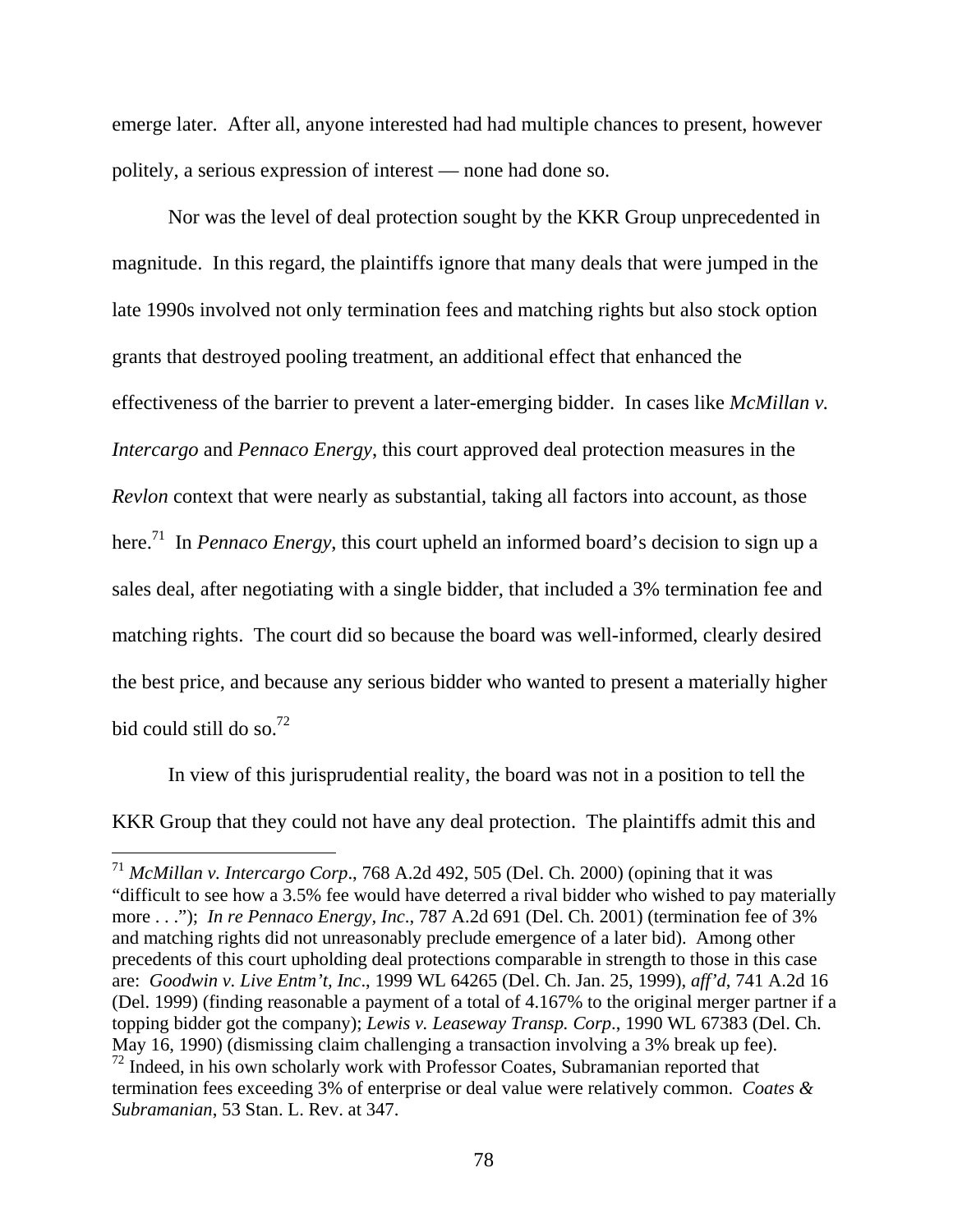therefore second-guess the board's decision not to insist on a smaller termination fee, more like 2.5% or 3%, and the abandonment of the matching right. But that, in my view, is precisely the sort of quibble that does not suffice to prove a *Revlon* claim.

To begin with, the plaintiffs' assertion that the deal protection package here would deter a bidder willing to pay materially more than the KKR Group does not convince me at all. I have no doubt that it operates to deter someone who would want to make a bid that is trivially larger than the KKR Group's bid. But it is not the concern of our law to set up a system that promotes endless incremental bidding. To do so risks creating an incentive for lower initial deal prices because initial buyers will have less closing certainty.

Furthermore, there are actual examples that prove that a package of this kind would not deter a fervent bidder intent on paying a materially higher price for the Company. In the recent struggle for control of MCI, Qwest bid repeatedly to try to top Verizon, despite its possession of matching rights.73 In *Capital Re*, the case was triggered by a bid that topped an initial merger partner protected by a termination fee and matching rights.<sup>74</sup> Examples like these are simply not that unusual.<sup>75</sup>

The plaintiffs attempt to strengthen their claim by focusing on the fact that financial buyers are typically more deterred by termination fees than strategic buyers because financial buyers can't reap gains from operational synergies. But these were

 $^{73}$  For more details, see the MCI Form 8-K, filed February 14, 2005, at pages 46-48 describing those matching rights.

 $^{74}$  747 A.2d 95, 99 (Del. Ch. 1999).

 $<sup>75</sup>$  Recall the epic struggle for Warner-Lambert, in which Pfizer's topping bids resulted in the</sup> breakup of Warner-Lambert's friendly merger with American Home Products.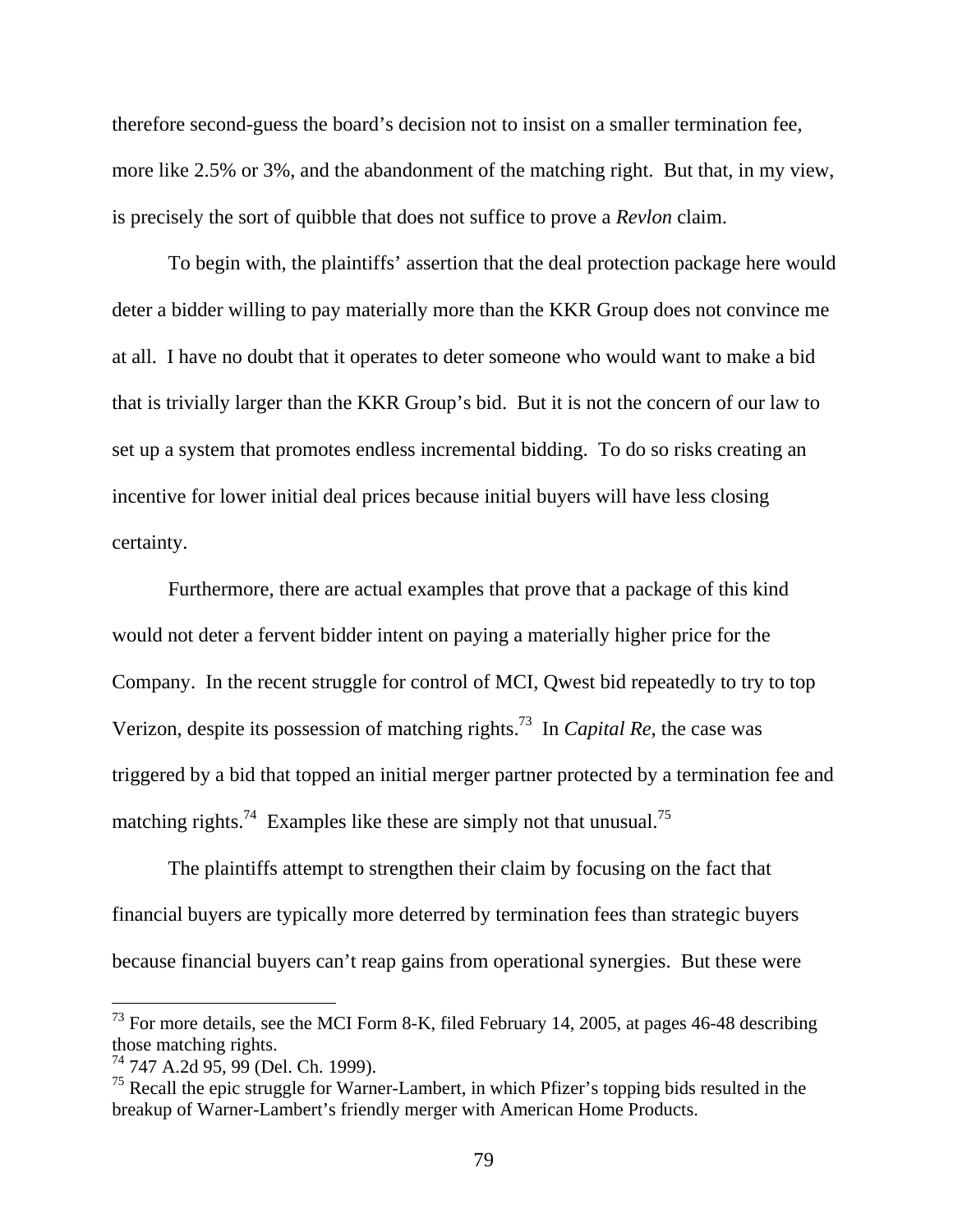exactly the same universe of buyers that had already been broadly solicited at the commencement of the strategic review, and were therefore least likely to have missed out on the opportunity to bid. Indeed, eleven of those entities initially contacted remained in the final round of bidding, in one consortium or another. It is the unknown, synergistic strategic bidder that the plaintiff hopes is waiting in the wings, but such a bidder is precisely the least likely to be deterred by the existing deal protections.

 Moving from this larger perspective to the precise circumstances of this case, let us consider the economic rationality of the plaintiffs' argument that the board made an unreasonable decision to accept more deal protection than it desired in exchange for the certainty of getting \$26.75 per share. But let us do so in view of the actual economic choice that confronted the board of Toys "R" Us on March 16. They knew that the KKR Group had outbid Cerberus by \$350 million, or \$1.50 per share.

 Assume that the board wished to reduce the termination fee of 3.75% of equity value down even further to 3%, or the plaintiffs' preference of around 2.5%. Recognize that at 3.75%, the termination fee equaled about a dollar per share. Here is a table that shows the reduction in inhibition that would have been achieved by successful moves of that kind $\cdot^{76}$ 

|              | Existing      | At $3.0\%$ | Change from          | At 2.50%    | Change from            |
|--------------|---------------|------------|----------------------|-------------|------------------------|
|              | Deal          |            | <b>Existing Deal</b> |             | <b>Existing Deal</b>   |
| Break up fee | $$247.5$ mil. | \$198 mil. | $(\$49.5$ mil.)      | $$165$ mil. | $($82.5 \text{ mil.})$ |
| % of Equity  | 3.75%         | 3.0%       |                      | 2.50%       |                        |
| Value        |               |            |                      |             |                        |
| Per Share    | \$0.99        | \$0.792    | $(\$0.198)$          | \$.66       | $(\$0.33)$             |
| Value        |               |            |                      |             |                        |

 $76$  The following charts are derived using the rule of thumb suggested by defendants without objection, namely that a \$10 million variation in total deal value roughly equates to 4¢ per share.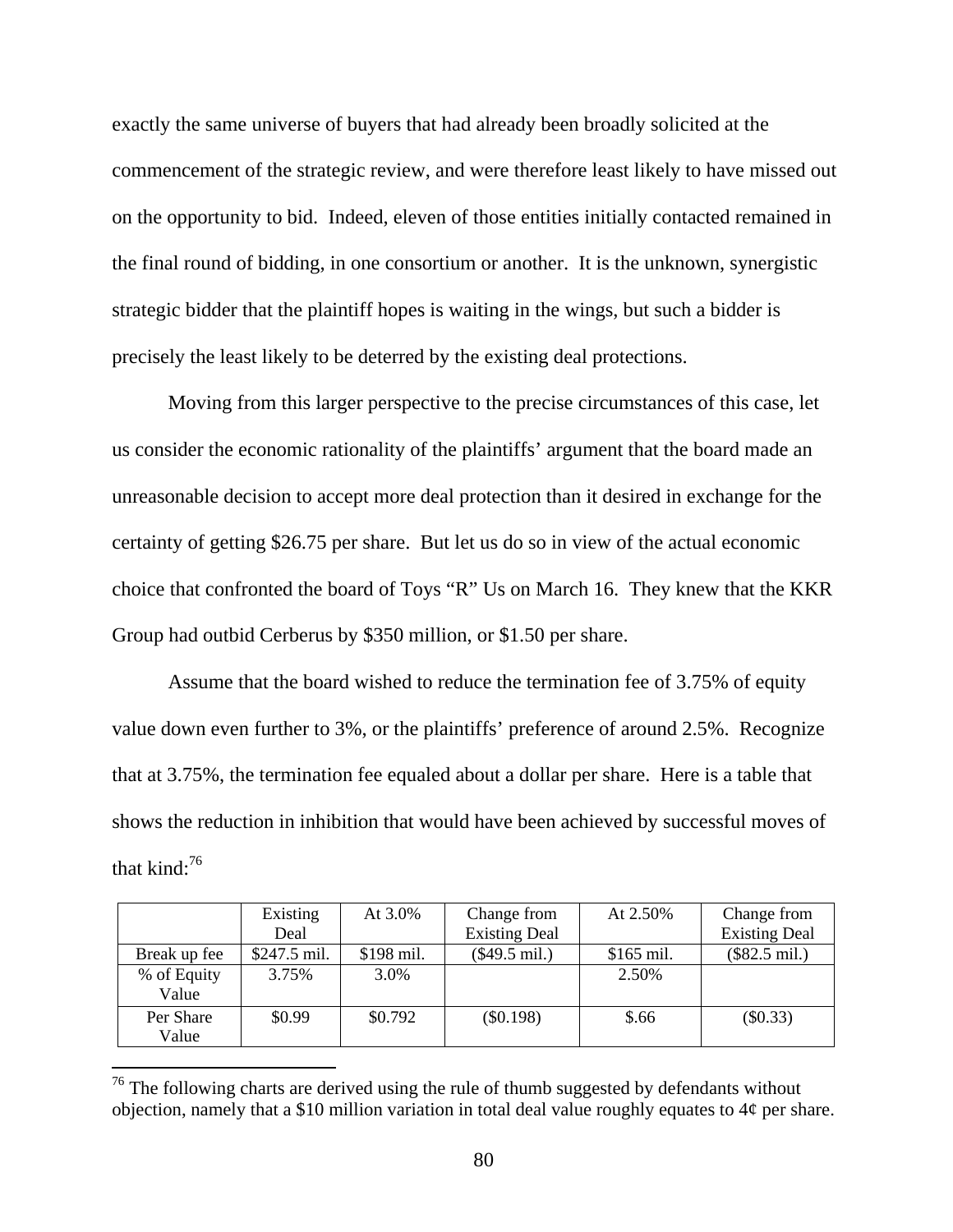The effect on a bidder willing to present topping bids of \$27.50, \$28, \$29, and \$30.25 are shown below:

|              | Actual Cost Per Share to Second Bidder to Make the Bid |                        |                         |  |  |
|--------------|--------------------------------------------------------|------------------------|-------------------------|--|--|
| Implied      | With \$247.5 mil. (3.75%)                              | With \$198 mil. (3.0%) | With \$165 mil. (2.50%) |  |  |
| Valuation Of | termination fee                                        | termination fee        | termination fee         |  |  |
| Topping Bid  |                                                        |                        |                         |  |  |
| \$27.50      | \$28.49                                                | \$28.29                | \$28.16                 |  |  |
| \$28.00      | \$28.99                                                | \$28.79                | \$28.66                 |  |  |
| \$29.00      | \$29.99                                                | \$29.79                | \$29.66                 |  |  |
| \$30.25      | \$31.24                                                | \$31.04                | \$30.91                 |  |  |

 As these charts show, while higher bids certainly incrementally increase total bid costs, the vast majority of this increase stems from the bid increase itself. This illustrates the choice the board faced regarding the termination fee. To hold out for its original request for a 3% fee involved the board putting at risk an offer \$1.50 higher than the next best bid, in order to cut the inhibiting effect of the termination fee to a second bidder by  $20¢$  per share. And the board would have been taking this risk in a context when it was reasonable to assume that the emergence of a later bidder was unlikely.

 It would be hubris in these circumstances for the court to conclude that the board acted unreasonably by assenting to a compromise 3.75% termination fee in order to guarantee \$26.75 per share to its stockholders, and to avoid the substantial risk that the KKR Group might somehow glean the comparatively large margin by which it had outbid Cerberus. The plaintiffs, and their experts Subramanian and McAfee, never say how they would have handled the final negotiations with the KKR Group if they were representing the Company and knew that the Cerberus final bid was only \$25.25.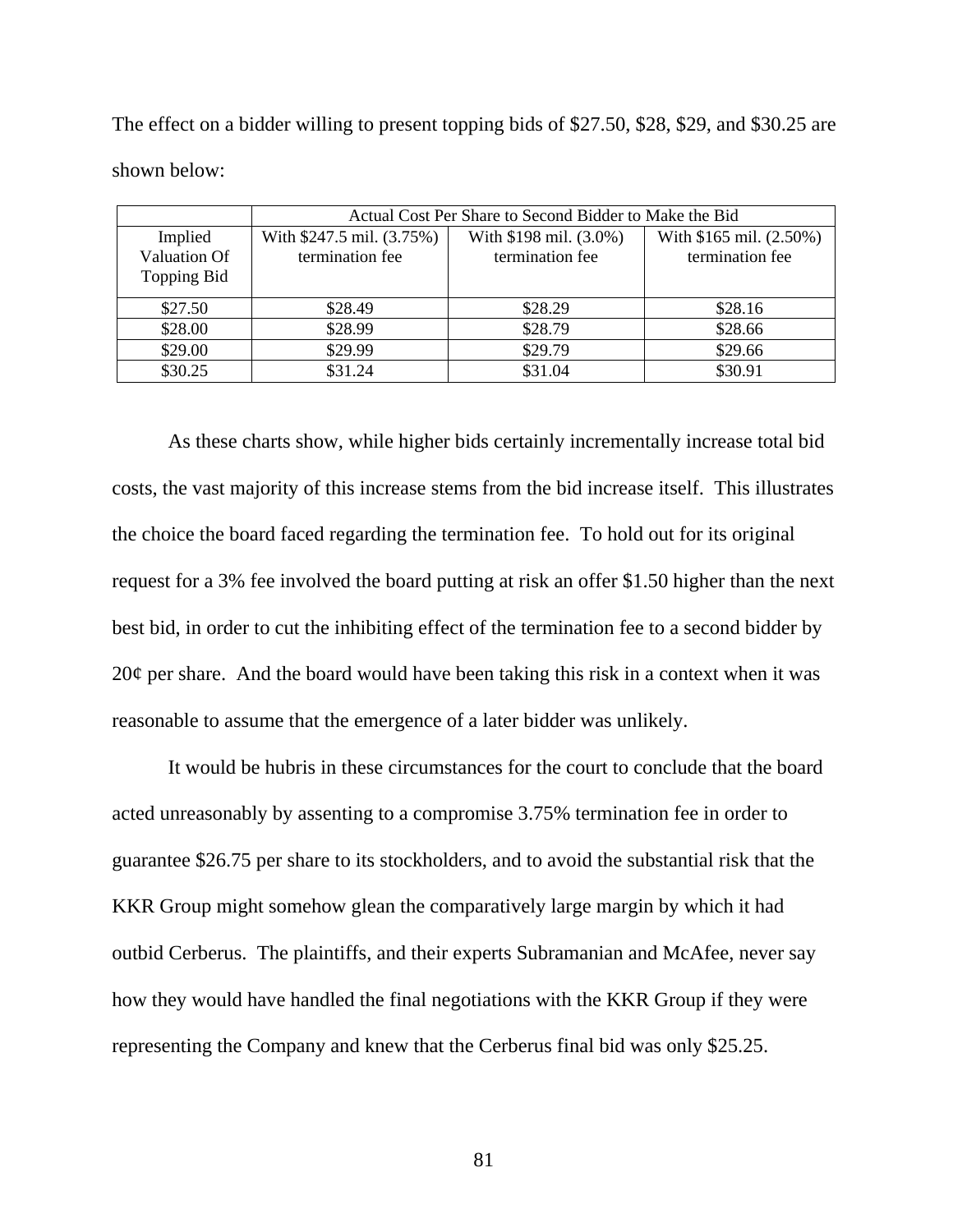In the prior section, I highlighted the plaintiffs' contention that the company might be worth as much as \$30.25 per share. At that value, a second bidder could rationally pay up to \$29.26 per share, assuming the 3.75% fee — or \$2.51 more per share than the KKR Group. At that level, the termination fee would constitute only 3.41% of the second bidder's total cost. Thus, as it stands, any second bidder valuing the company at that level already has leeway to make a number of topping bids — \$27.25, \$27.50, \$28, and so forth up to \$29.26 — that are materially higher than the KKR Group's merger price, while still acting rationally.<sup>77</sup> Therefore, the board's decision not to risk the \$26.75 in order to drop a second bidder's marginal costs to an even slighter level does not appear to deter bids in the value range that the plaintiffs claim is attainable.

Moreover, the plaintiffs are in the odd position of requesting that I condemn the board as unreasonable for risking \$26.75 per share for a 20¢ or 33¢ per share reduction in a termination fee to 3% or 2.5%, having recently sold a substantial number of their Toys "R" Us shares for prices averaging  $75¢$  to  $95¢$  below the \$26.75 per share deal price. By the plaintiffs' own logic, this act was an unreasonably risk averse investment decision on their part as fiduciaries, and considerably more risk averse than the acts of the board they urge me to condemn.

 $77$  Remember, of course, that this overstates the second bidder's disadvantage. The KKR Group's actual expenses likely exceed the \$30 million mark by some large margin, especially given that both KKR and Bain/Vornado independently incurred substantial expense in the Global Toys sales process. By the time of a later post-signing topping bid, moreover, a first merger partner will often have invested in substantial integration planning costs and other expenses related to an anticipated closing.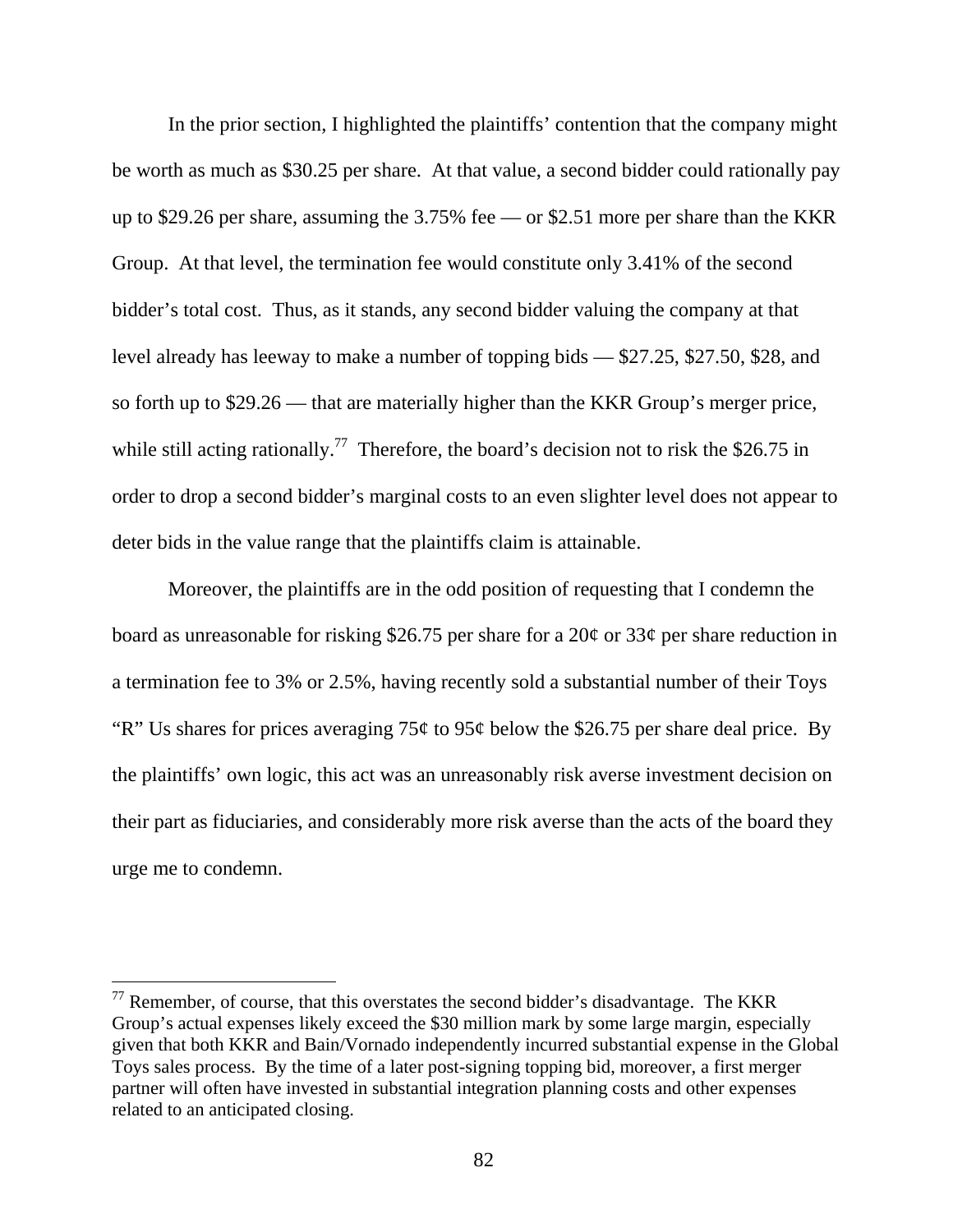In sum, I conclude that the board's decision to assent to the deal protection measures was reasonable. In so ruling, I do not imply that those measures will not "rebuff a bidder who wishe[s] to top [the KKR Group's bid] by a relatively insubstantial amount that would not have been substantially more beneficial to [the Company's] stockholders, but to call such an insubstantial obstacle "draconian" is inconsistent with the very definition of the term."78 Deal protections, of course, do provide a bidding cushion for merger partners that makes small, margin-topping bids non-viable. When that cushion results, as it did here, from a good faith negotiation process in which the target board has reasonably granted these protections in order to obtain a good result for the stockholders, there is no grounds for judicial intrusion.

In that regard, I close my consideration of the plaintiffs' argument that the deal protections presented an unreasonable barrier to a topping bid for the entire Company by commenting on the experts' reference to second bidders' fear of a "winner's curse" when faced with winning an auction over an initial merger partner. This idea, again, is the notion that the overbidder will pay too much, and emerge having over-leveraged itself and likely the target, too.

The central purpose of *Revlon* is to ensure the fidelity of fiduciaries. It is not a license for the judiciary to set arbitrary limits on the contract terms that fiduciaries acting loyally and carefully can shape in the pursuit of their stockholders' interest. Even less is it the purpose of *Revlon* to push the pricing of sales transactions to the outer margins (or beyond) of their social utility. If second bidders fear that any move beyond a small

<sup>78</sup> *Intercargo*, 768 A.2d at 506.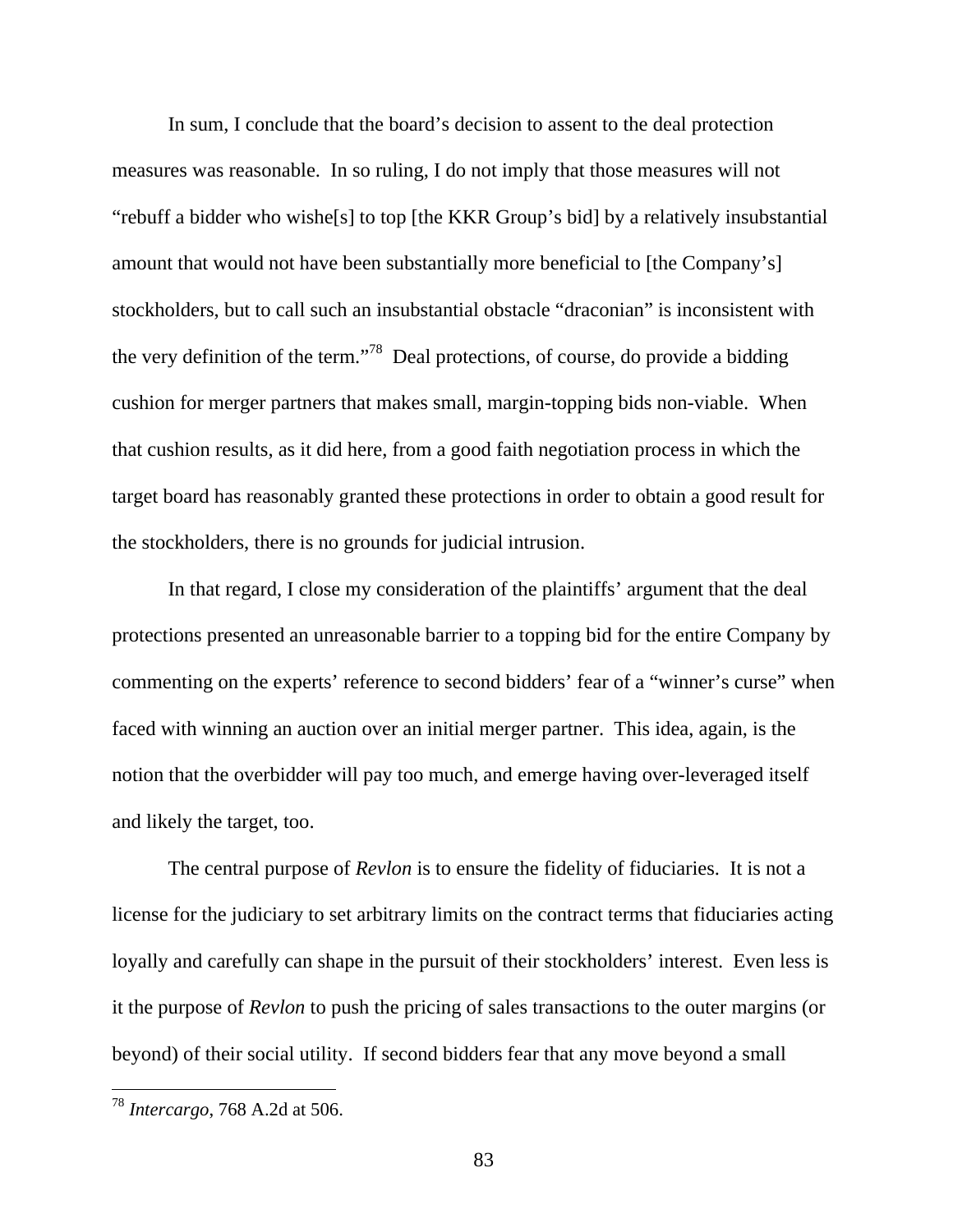topping bid might leave them making an imprudent bid for a public company, it is not clear why our society benefits by encouraging bids of that type or how it would be harmed by their preclusion. For diversified investors as likely to own the shares of an acquiror as a target, it is often the case that the premium paid in an M & A deal goes from one pocket to another. For society as a whole, there are real economic and social costs to the acquisition of healthy, profitable companies at an excessive price. Creditors, consumers, workers, and communities can suffer when that happens. If the marginal cost to a second bidder of the difference between a 2.5% termination fee without matching rights and a 3.75% termination fee with matching rights really raises a reasonable concern that any material higher bid would be economically irrational, then that suggests that the board got close to the Company's maximum economic value, when measured by fundamental measures of its earning power.

This is not to say that this court is, or has been, willing to turn a blind eye to the adoption of excessive termination fees, such as the 6.3% termination fee in *Phelps Dodge*  that Chancellor Chandler condemned, that present a more than reasonably explicable barrier to a second bidder, or even that fees lower than 3% are always reasonable.<sup>79</sup> But it is to say that *Revlon*'s purpose is not to set the judiciary loose to enjoin contractual provisions that, upon a hard look, were reasonable in view of the benefits the board obtained in the other portions of an integrated contract.

 $79$  Nor, I believe, should we be entirely immune to the preclusive differences between termination fees starting with a "b" rather than an "m."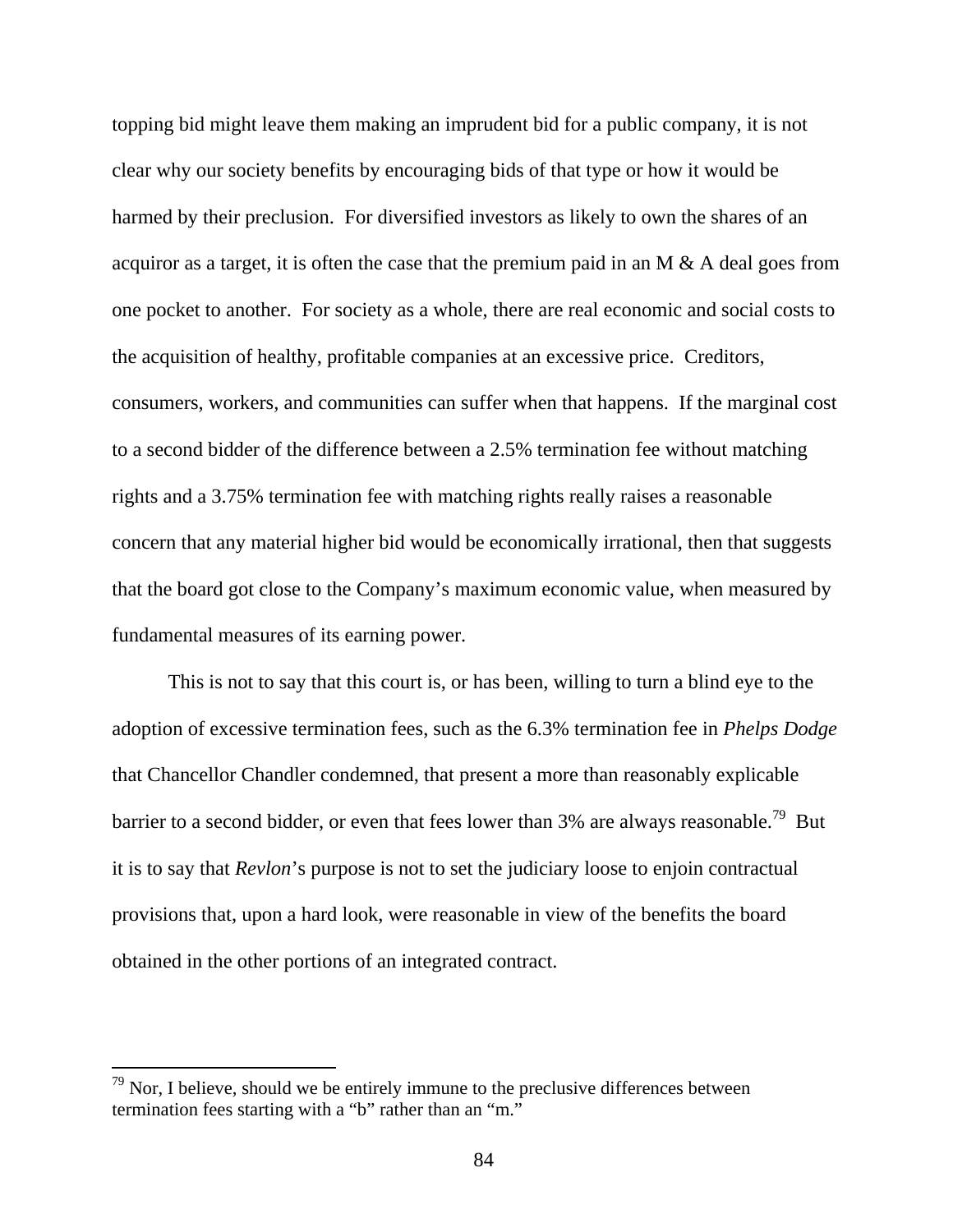Regrettably, before leaving the discussion of deal protections, I must address yet one more argument made by the plaintiffs. This argument is that the deal protections precluded bidders from coming forward to present a bid only for Babies "R" Us. The reason for that is that it is not clear or even likely that any bid for Babies "R" Us could constitute a superior proposal in view of the 50% threshold contained in the merger agreement defining that term. If it fails to meet this threshold, under the merger agreement, the board would lack an out permitting it to consider such a hypothetical proposal. Moreover, even if the board could consider an offer for Babies "R" Us, or more likely, permissibly exercises its right to change its recommendation on the merger vote in view of such a bid, bidders know that the price of a successful bid for Babies "R" Us alone would require payment of the full \$247.5 million termination fee to the KKR Group, a payment that plaintiffs and their expert decry as an unconscionable 7.5% of the likely value of a bid for Babies "R" Us alone.

This argument fails the straight face test. For one thing, it is not clear why the KKR Group should receive less of a termination fee simply because the Company signs up a deal selling a significant part of the assets the KKR Group contracted to buy. The reality would be the same for the KKR Group, they would have lost the Company to another later-emerging alternative transaction.

More importantly, the plaintiffs posit a sale of Babies "R" Us alone as if it were a viable strategy. But there is no evidence it was ever considered thus. No serious overtures for Babies "R" Us alone were ever made during the strategic process. And the board, for rational and obvious reasons, never believed that selling the Company's most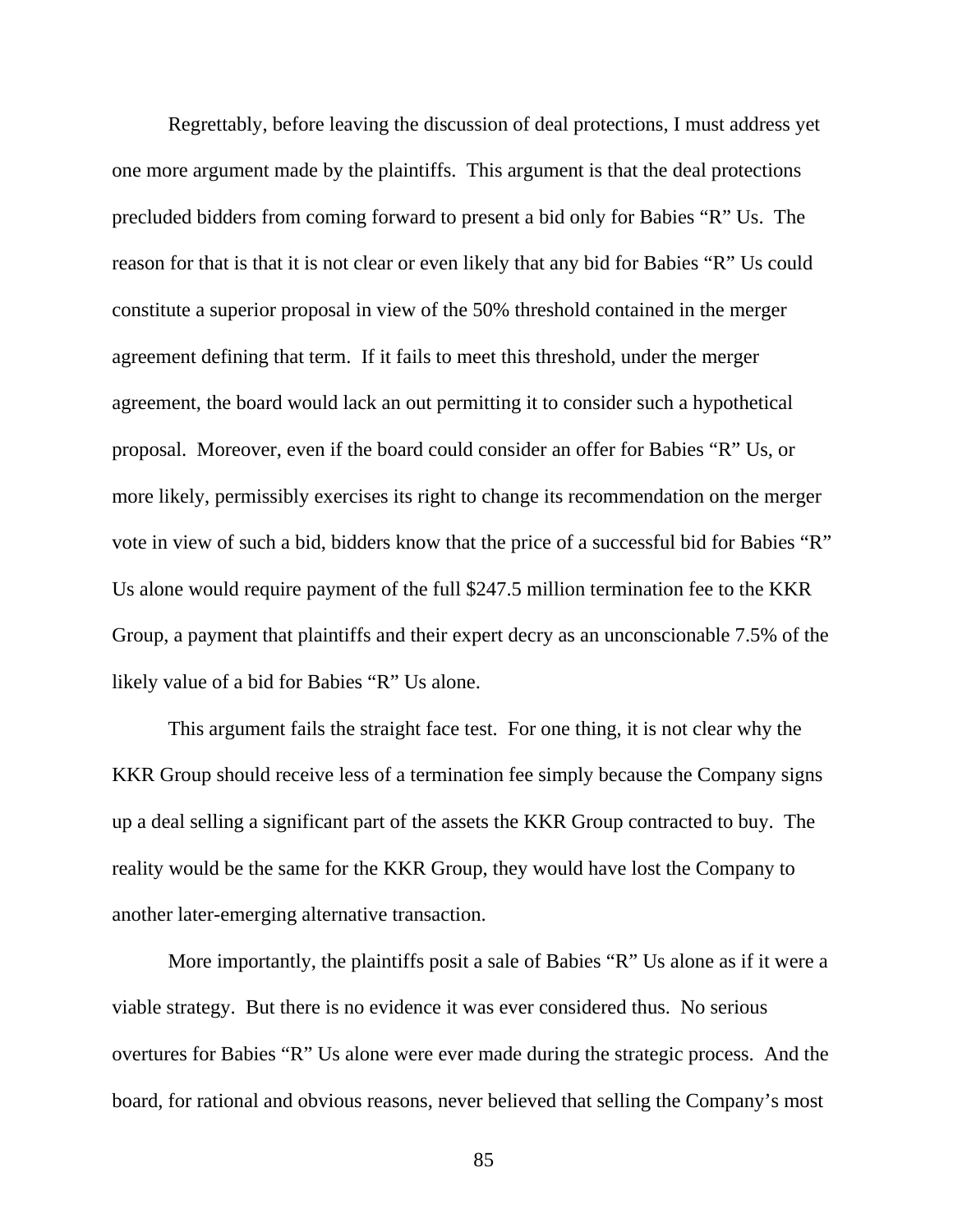marginally profitable and fastest growing retail business, while retaining the more mature Global Toys business, made any sense. Indeed, the adverse tax implications of such a strategy are profound and were flagged, in part, in the summer of 2004. The record just will not sustain the notion that the board unreasonably foreclosed a valuable strategic avenue by agreeing to deal protections that inhibited its ability to receive bids for Babies "R" Us alone.

## F. The Plaintiffs Have Failed To Show That They Face A Serious Threat Of Irreparable Injury Or That The Equities Tilt In Their Favor

 Having failed to show a reasonable probability of success on the merits, the plaintiffs have not earned the extraordinary relief that they seek. Even less have the plaintiffs proven that the deal protections in the merger are, as a matter of law, ineffective as the product of fiduciary breaches. As a result, I need not and do not reach their argument that this court should either strike down those provisions altogether or bluepencil them back to reasonable limits, all before a trial has even been held.<sup>80</sup> To grant that sort of mandatory relief would, in my view, be inappropriate on disputed facts, and

 $80$  In a speech in an academic setting, I once ventured the notion that such blue-penciling might possibly make policy sense. Leo E. Strine, Jr., *Categorical Confusion: Deal Protection Measures In Stock-for-Stock Merger Agreements*, 56 Bus. Law. 919, 941 n. 71 (2001). In so venturing, I never indicated that this court could strike down such measures as final relief on a paper record involving disputed facts. Moreover, there is a good deal to be said for the notion that this court should simply enjoin a merger agreement's closing preliminarily if it finds that the deal protection measures threaten the irreparable preclusion of materially higher bids or the coercion of a stockholder vote. That creates an incentive for acquirors to be more modest in the first instance, as they risk more if they overreach, and also leaves to the proper parties the opportunity for a new round of bargaining. This case, however, does not require me to decide between the various remedial approaches that might be warranted in any particular case.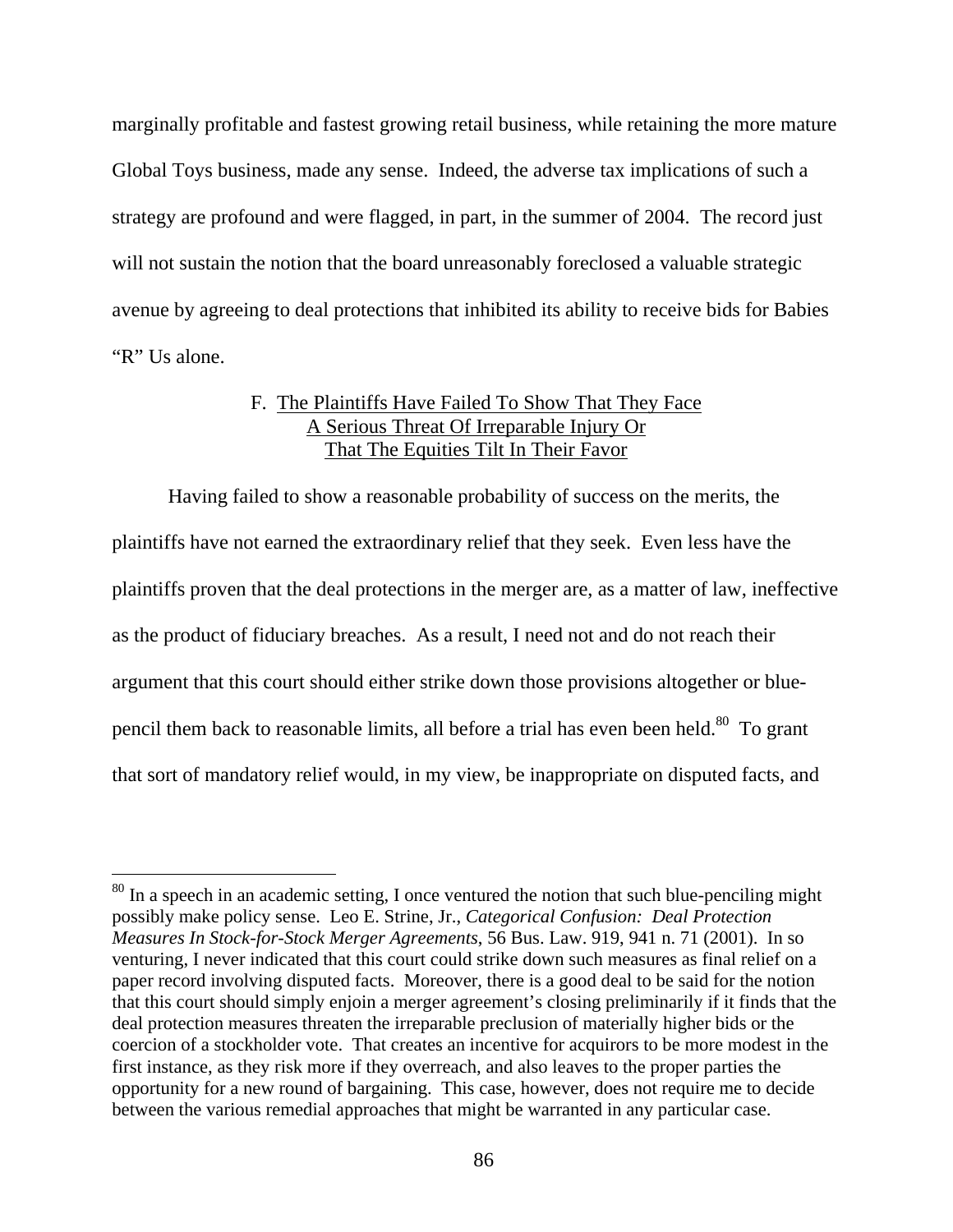plaintiffs who seek such relief should move promptly, not for a preliminary injunction hearing, but for an expedited trial.<sup>81</sup>

 That said, the plaintiffs have also failed to persuade me that the other required elements for the issuance of an injunction are satisfied. Unlike in the *Revlon* and *QVC* cases, or in other cases brought by thwarted bidders, the primary plaintiffs in this case are not presenting a bid themselves. They therefore do not face the unique harm of losing an opportunity to acquire Toys "R" Us. They merely face the loss of dollar value from the theoretical possibility that the deal protections have precluded a topping bid. This seems to be harm that can be rectified adequately in a later appraisal proceeding.

 Furthermore, the balance of the equities does not favor these plaintiffs. Having already hedged their bets by selling a large number of shares for prices south of \$26.75 per share, they are not in a high ground position to put at risk the opportunity for other Company stockholders to vote to accept that northerly price. As the early voting returns now stand, the Company's stockholders, other than the plaintiffs, overwhelmingly favor the deal.

 Regardless of that trend, the bottom line is that the public stockholders will have an opportunity tomorrow to reject the merger if they do not think the price is high enough in light of the Company's stand-alone value and other options. If the stockholders vote no, the only price will be the payment of \$30 million to the KKR Group, which is likely

 $81$  The plaintiffs' confident argument that a mandatory injunction of that kind would not release the KKR Group from its obligation to close tends to prove the need for the trial. The plaintiffs constantly changing request for injunctive relief did not surface that contention until very late in this fast-moving litigation, foreclosing the creation of a fair record on that important point.